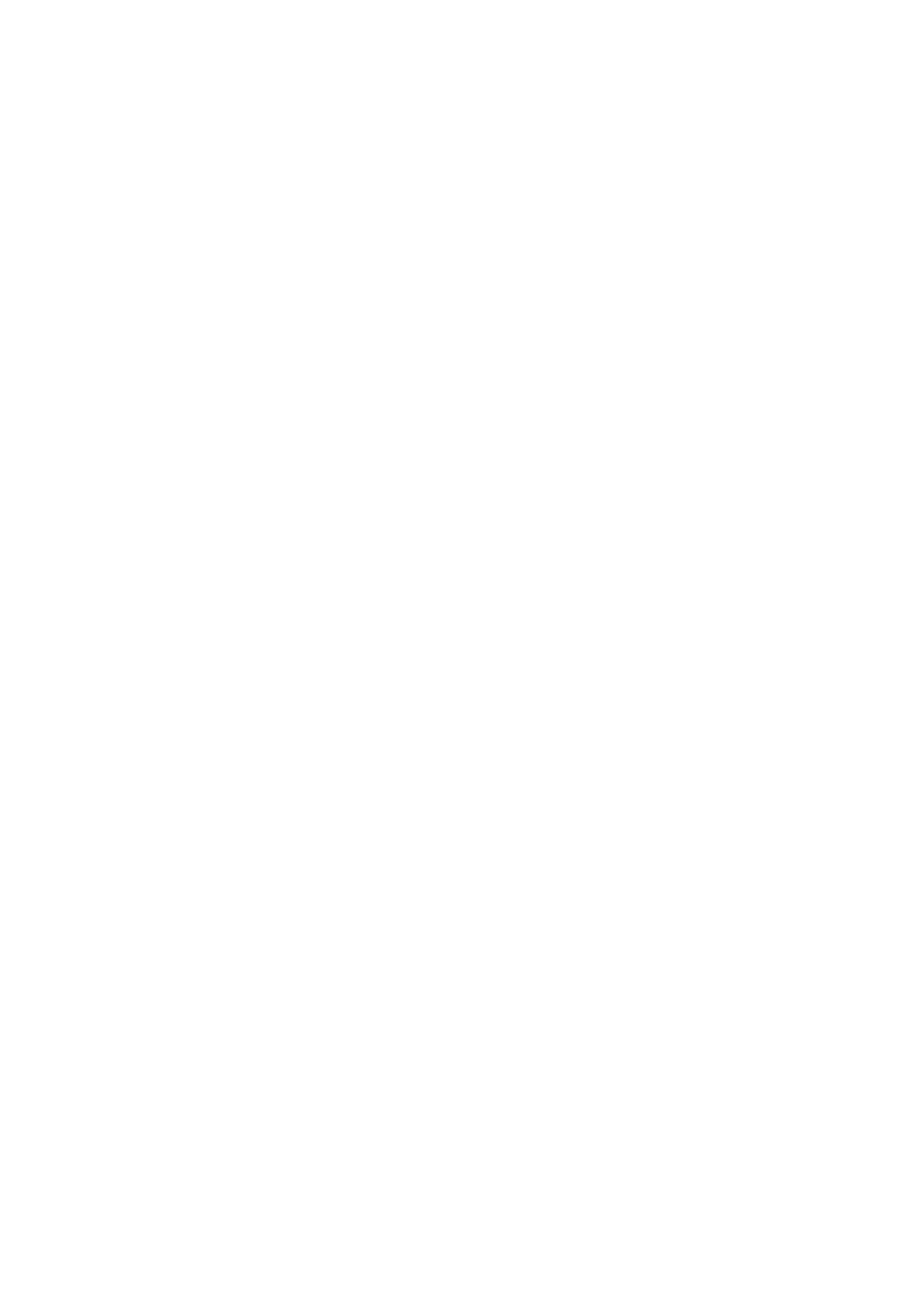# **Content**

|                                                              | Page       |
|--------------------------------------------------------------|------------|
|                                                              | 219<br>219 |
|                                                              |            |
| The krill-centric ecosystem and issues related to management |            |
|                                                              | 220        |
|                                                              | 220        |
|                                                              | 220        |
|                                                              | 220        |
|                                                              | 221        |
|                                                              | 222        |
|                                                              | 222        |
|                                                              | 224        |
|                                                              | 224        |
|                                                              | 227        |
|                                                              | 232        |
|                                                              | 234        |
|                                                              | 237        |
|                                                              | 237        |
|                                                              | 239        |
|                                                              | 241        |
|                                                              | 243        |
| General considerations for management of the krill fishery   | 244        |
|                                                              | 244        |
| Precautionary requirements for predators at SSMU-scales      | 248        |
|                                                              | 249        |
| Further development of at-sea monitoring and CEMP sites      | 250        |
|                                                              | 253        |
|                                                              | 253        |
|                                                              | 253        |
| Current state of the krill-based ecosystem and the fishery   | 254        |
| Stage 2 subdivision of catch and/or update of trigger level  | 256        |
| Precautionary requirements for predators at SSMU scales      | 256        |
|                                                              | 256        |
|                                                              | 258        |
|                                                              | 259        |
|                                                              | 259        |
|                                                              | 259        |
|                                                              |            |
|                                                              | 262        |
|                                                              | 264        |
|                                                              | 264        |
|                                                              | 266        |
|                                                              | 266        |
|                                                              | 267        |
| Scientific surveys undertaken from fishing vessels           | 269        |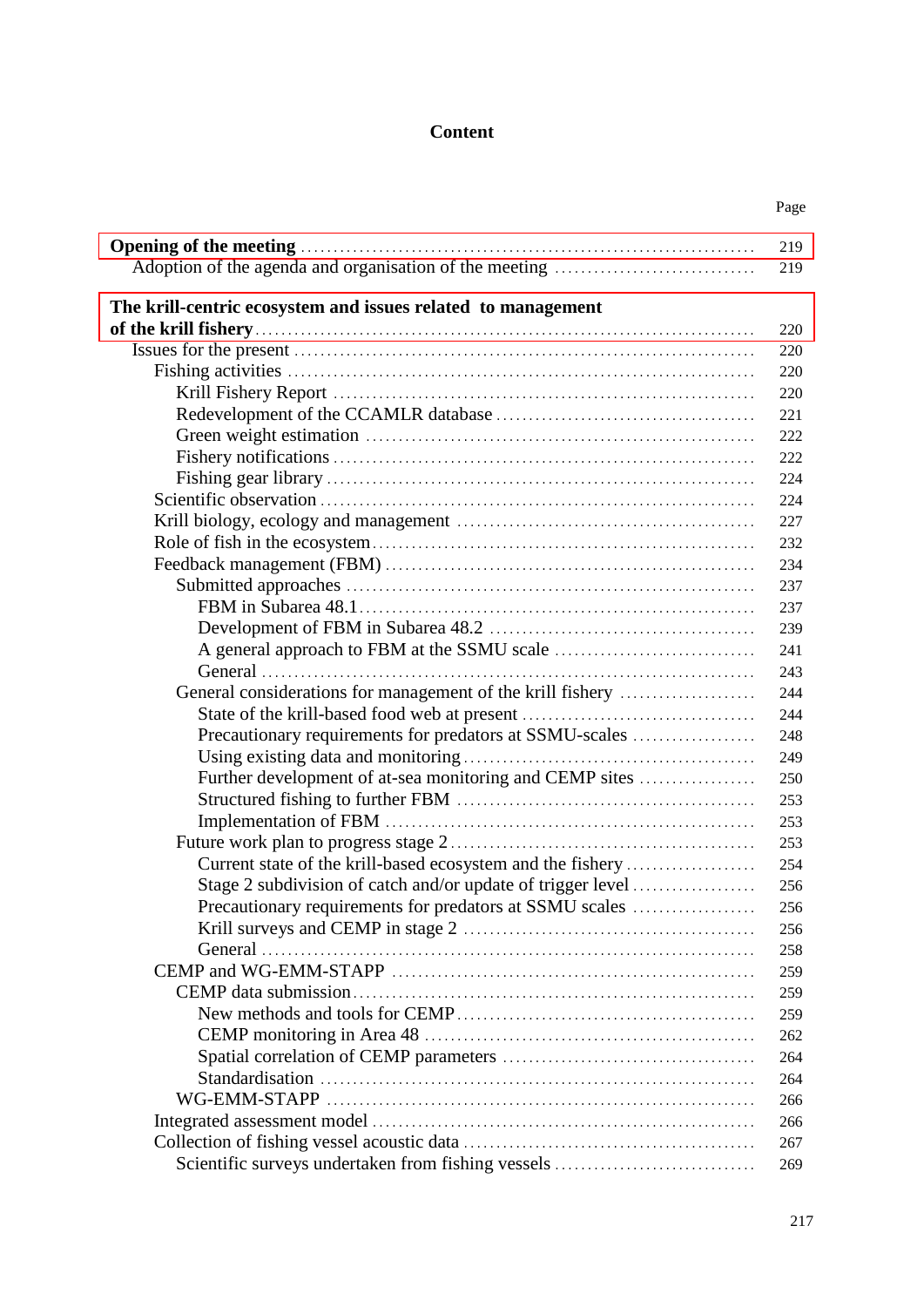| 271                                                                             |  |
|---------------------------------------------------------------------------------|--|
|                                                                                 |  |
| 273                                                                             |  |
| 273                                                                             |  |
| MPA Planning Domain 1 (Western Antarctic Peninsula                              |  |
| 273                                                                             |  |
|                                                                                 |  |
| 276                                                                             |  |
| Approaches to MPA planning in the boundary                                      |  |
| 279                                                                             |  |
| Archiving of background information and data layers                             |  |
| 280                                                                             |  |
| 282                                                                             |  |
| 283                                                                             |  |
|                                                                                 |  |
| 284                                                                             |  |
| Streamlining the work of the Scientific Committee and its working groups<br>284 |  |
| 285                                                                             |  |
| 286                                                                             |  |
| 286                                                                             |  |
| Understanding CCAMLR's approach to management<br>287                            |  |
| 287                                                                             |  |
| 287                                                                             |  |
|                                                                                 |  |
| 287                                                                             |  |
| 287                                                                             |  |
| 288                                                                             |  |
| 289                                                                             |  |
| 290                                                                             |  |
| 290                                                                             |  |
| 290                                                                             |  |
| 291                                                                             |  |
| 291                                                                             |  |
|                                                                                 |  |
| 291                                                                             |  |
| 292                                                                             |  |
|                                                                                 |  |
| 295                                                                             |  |
|                                                                                 |  |
| <b>Appendix A:</b><br>300                                                       |  |
|                                                                                 |  |
| <b>Appendix B:</b><br>305                                                       |  |
| <b>Appendix C:</b><br>306                                                       |  |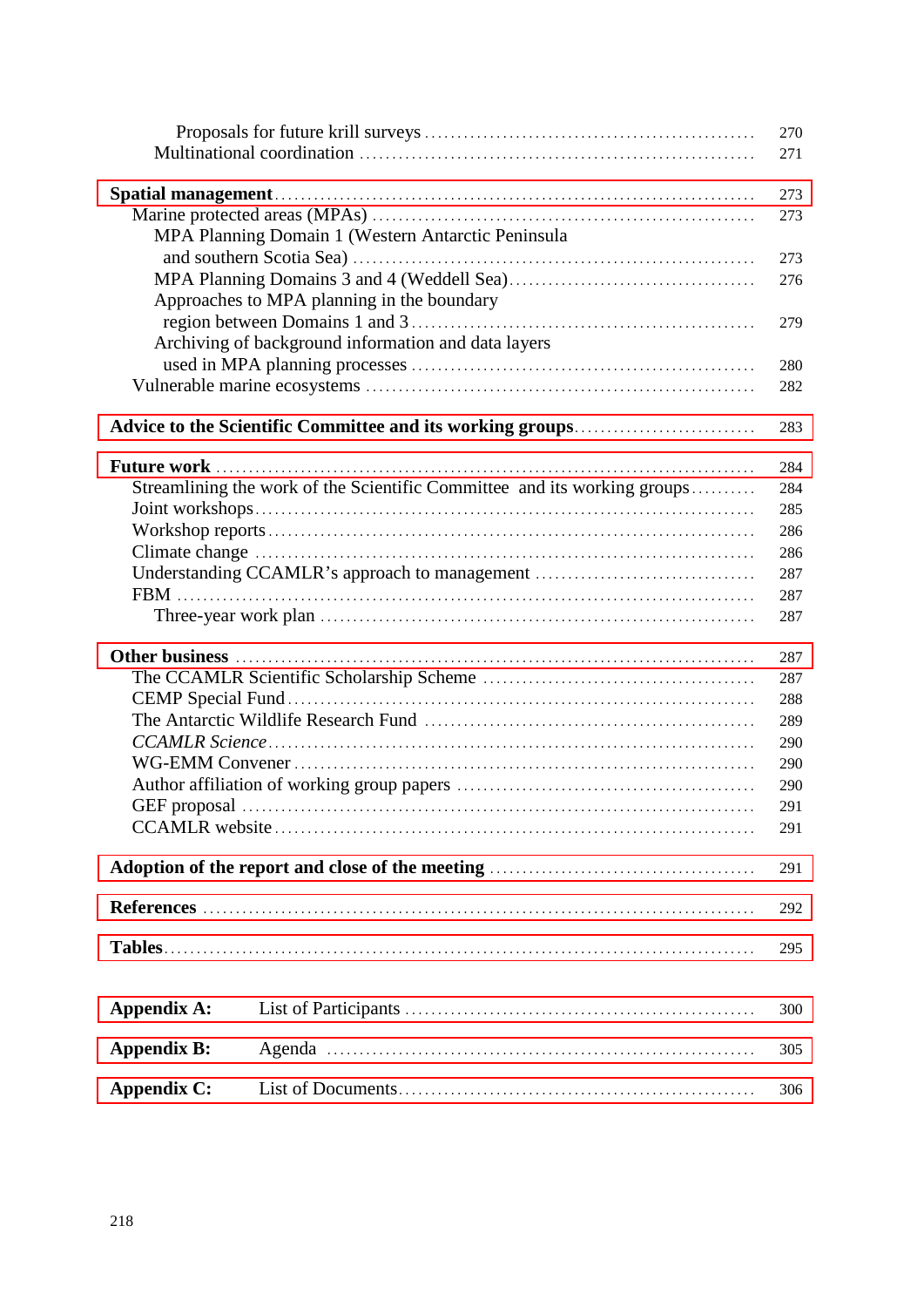### <span id="page-4-0"></span>**Opening of the meeting**

1.1 The 2015 meeting of WG-EMM was held at the Ministry of Agriculture and Rural Development, Warsaw, Poland, from 6 to 17 July 2015. The meeting was convened by Dr S. Kawaguchi (Australia). The meeting was opened by Dr M. Kaniewska-Krolak (Ministry of Agriculture and Rural Development) and Prof. P. Jonczyk (Institute of Biochemistry and Biophysics, PAS) who welcomed the Working Group to Warsaw.

1.2 Dr Kawaguchi welcomed participants (Appendix A) and reviewed the current work of WG-EMM. He also outlined the meeting's agenda that focused on the krill-centric ecosystem and issues related to the development of the feedback management (FBM) of the krill fishery.

Adoption of the agenda and organisation of the meeting

1.3 The Working Group discussed the provisional agenda. While there was no specific agenda item dealing with climate change, WG-EMM reiterated the importance of climate change in its work. The Working Group agreed to note the discussion points that were relevant to climate change for further consideration by the Scientific Committee. The agenda was adopted (Appendix B). Subgroups were formed to address detailed aspects of the agenda.

1.4 Documents submitted to the meeting are listed in Appendix C. While the report has few references to the contributions of individuals and co-authors, the Working Group thanked all authors of papers for their valuable contributions to the work presented to the meeting.

1.5 In this report, paragraphs that provide advice to the Scientific Committee and its other working groups have been highlighted; these paragraphs are listed in Item 4.

1.6 The report was prepared by T. Brey (Germany), A. Constable (Australia), R. Currey (New Zealand), C. Darby (UK), O.R. Godø (Norway), S. Grant and S. Hill (UK), B. Krafft (Norway), J. Melbourne-Thomas (Australia), D. Ramm, K. Reid and L. Robinson (Secretariat), C. Reiss (USA), M. Santos (Argentina), C. Southwell (Australia), P. Trathan and J. Watkins (UK) and G. Watters (USA).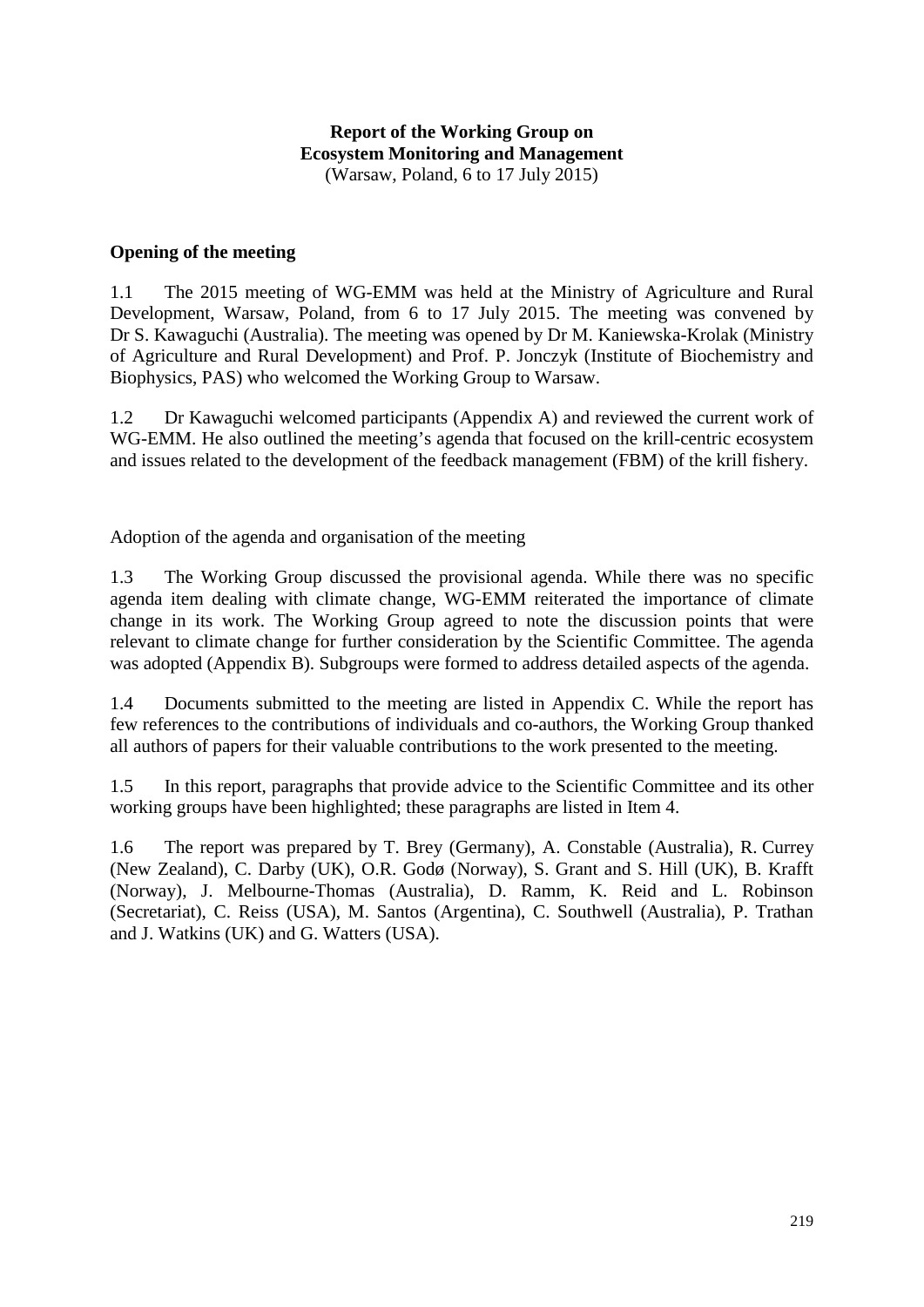#### <span id="page-5-0"></span>**The krill-centric ecosystem and issues related to management of the krill fishery**

Issues for the present

Fishing activities

Krill Fishery Report

2.1 The Working Group reviewed the draft krill fishery report (WG-EMM-15/30) noting that:

- (i) in 2013/14:
	- (a) 12 vessels fished in Subareas 48.1, 48.2 and 48.3
	- (b) Subarea 48.1 was closed on 17 May 2014 when the catch of krill in that subarea reached the apportioned limit of 155 000 tonnes
	- (c) the total catch of krill was 293 814 tonnes (WG-EMM-15/30, Appendix 3, Table 3, see also *CCAMLR Statistical Bulletin*)
	- (d) the total catch and the catch in Subarea 48.3 (75 169 tonnes) were the highest catches reported in the fishery and in that subarea since 1990/91 (WG-EMM-15/30, Appendix 3, Table 3).
- (ii) in 2014/15 (to 10 June 2015):
	- (a) 13 vessels fished in Subareas 48.1 and 48.2
	- (b) Subarea 48.1 was closed on 28 May 2015 (total catch of krill: 153 946 tonnes)
	- (c) vessels were currently fishing in Subarea 48.3
	- (d) the total catch of krill reported in catch and effort reports was 175 240 tonnes.

2.2 The Working Group noted that in 2013/14 and 2014/15 fishing occurred in Subarea 48.1 in December and January, particularly in the southern part of Bransfield Strait (Gerlache Strait). The pattern for February and March was also similar in both seasons with a focus towards Bransfield Strait in April and May prior to the closure of Subarea 48.1.

2.3 The Working Group noted that only 17 100 tonnes of krill had been taken to date from Subarea 48.2 in 2014/15 compared with 72 455 tonnes in 2013/14. Sea-ice charts for 1 May 2014 and 2015 (see gis.ccamlr.org) indicated that the northern extent of sea-ice in Subarea 48.2 was greater in 2015 than in 2014, with sea-ice extending to the South Orkney Islands in May 2015. Sea-ice extent along the Antarctic Peninsula (Subarea 48.1) was also greater in 2015 than in 2014.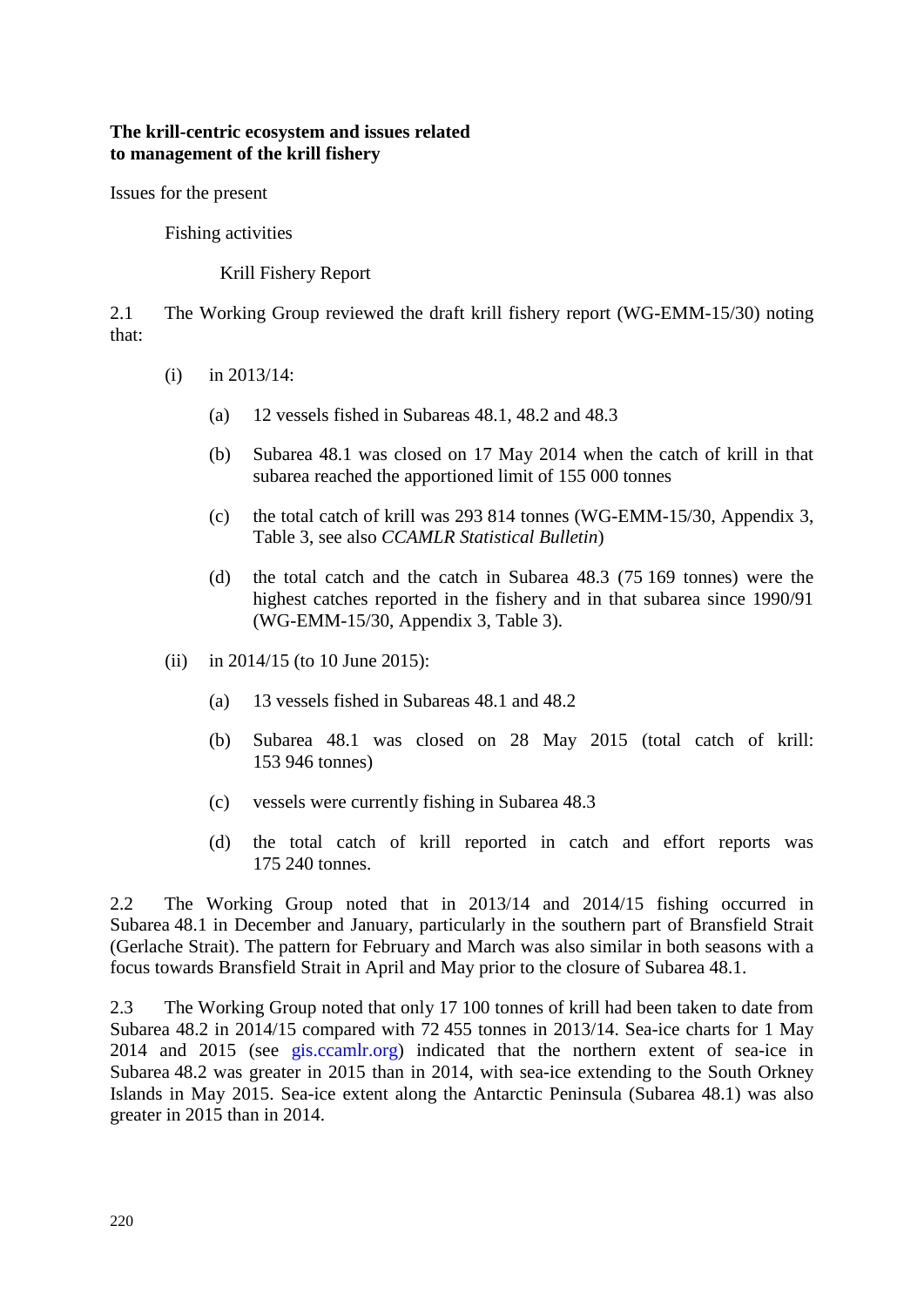2.4 The Working Group agreed that trends in sea-ice extent on the krill fishing grounds should be included in the Krill Fishery Report, noting that a routine had been developed for time series analysis of sea-ice extent in exploratory fisheries for toothfish (SC-CAMLR-XXXIII, Annex 7, paragraphs 3.18 to 3.23).

2.5 The Working Group noted that the data available to date for 2014/15 revealed discrepancies between the amounts of by-catch reported in observer and fishery (C1) data. Two vessels did not appear to be reporting by-catch in their C1 data (WG-EMM-15/30, Table 4); the observers on those two vessels had reported by-catch in 65–75% of the hauls observed.

2.6 The Working Group reiterated that the reporting of fish by-catch, other than the by-catch in the 25 kg samples collected by observers, was a vessel responsibility and should be reported in the C1 data (SC-CAMLR-XXXIII, Annex 6, paragraph 2.37).

2.7 The Working Group also noted the advice from WG-SAM-15 related to discrepancies in the reporting of by-catch in the fishery (C2) data from the Ross Sea toothfish fishery (Annex 5, paragraph 2.27). WG-SAM had requested that the Secretariat correspond with those Members that had participated in that fishery to obtain information in order to develop a better understanding of how by-catch data are collected and reported on the C2 forms.

2.8 WG-EMM agreed that the information sought by WG-SAM would also be useful in understanding discrepancies in the reporting of by-catch in krill fisheries. The Working Group requested that the Secretariat extend its correspondence on this matter (Annex 5, paragraphs 2.27i and ii) to Members involved in krill fisheries.

2.9 The Working Group thanked the Secretariat for further developing the structure and content of the draft Krill Fishery Report. The Working Group noted that:

- (i) catch maps were included in an appendix, pending a decision by the Commission on the publication of such maps in fishery reports
- (ii) spatial shifts in fishing areas could be illustrated in a figure that does not require maps pending the decision of the Commission in (i).

2.10 The Working Group agreed that the length frequencies for krill in Subarea 48.1 would be better represented if grouped into northern small-scale management units (SSMUs) (Antarctic Peninsula West (APW), Drake Passage West (APDPW), Drake Passage East (APDPE), Elephant Island (APEI)) and southern SSMUs (Bransfield Strait West (APBSW), Bransfield Strait East (APBSE), Antarctic Peninsula East (APE)).

2.11 The Working Group provided further editorial suggestions during the course of the meeting, and requested that the Secretariat submit a revised version of the Krill Fishery Report to SC-CAMLR-XXXIV.

### Redevelopment of the CCAMLR database

2.12 The Working Group noted the Secretariat's work in redeveloping the CCAMLR database and supporting infrastructure (WG-SAM-15/33). The new structure follows an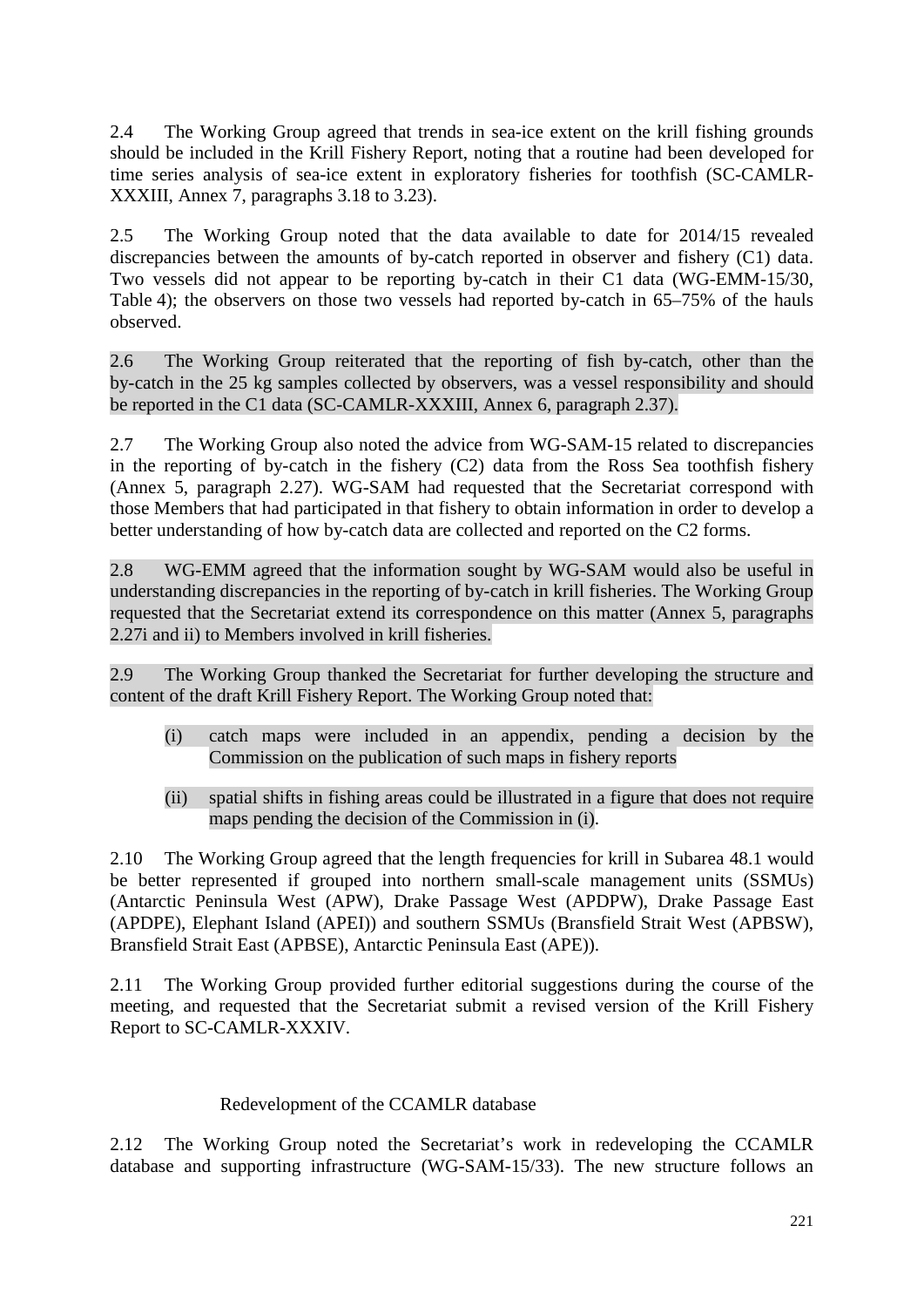Enterprise Data Model and will simplify the database architecture, improve data-quality assurance and modernise the workflow. As a result, data quality and database documentation should substantially improve for users from late 2015 onwards. The Working Group welcomed these developments and the resulting improved integration, inter alia, of fishery and observer data. The Working Group also noted the advice from WG-SAM on this matter (Annex 5, paragraph 2.51).

### Green weight estimation

2.13 The Working Group reviewed the methods and data reported by fishing vessels in 2014/15 for the direct estimation of the green weight of krill caught (WG-EMM-15/19; see also Conservation Measure (CM) 21-03, Annex 21-03/B). Fishing vessels used five methods for directly estimating green weight: codend volume, holding tank volume, flow meter (method 2), flow scale and meal conversion. Two vessels had each used two methods concurrently.

2.14 WG-EMM-15/58 reported on a comparative analysis of data from the *Betanzos* which had used the codend volume method and flow meter method 2. The Working Group recalled that the flow meter method 2 was documented in 2014 (SC-CAMLR-XXXIII, Annex 6, paragraph 2.18), and that this was a valid method for estimating green weight. This method provided a more accurate estimate of product-to-green weight ratio than the codend method.

2.15 The Working Group considered methods used in other fisheries where small-sized fish were caught, and noted that the krill fishery differed from these fisheries in the range of methods of on-board processing. The development of methods for the direct estimation of the green weight of krill caught aimed to get precise estimates of the total amount of krill brought on board.

2.16 The Working Group considered the use of strain gauges to measure the weight of the codend as it is winched on board and tasked a small group coordinated by Dr Krafft to further investigate the feasibility of using strain gauges to measure the weight of the codends and, if feasible, to develop a protocol for trial use in 2015/16.

### Fishery notifications

2.17 The Working Group reviewed notifications for krill fisheries in 2015/16 which were submitted in accordance with CM 21-03 (WG-EMM-15/30, see also [www.ccamlr.org/en/](http://www.ccamlr.org/en/fishery-notifications/notified/krill) [fishery-notifications/notified/krill\)](http://www.ccamlr.org/en/fishery-notifications/notified/krill). Prior to the meeting, the Secretariat had been advised that Russia had withdrawn its notifications for the vessel *Viktoriya*, and Poland had withdrawn the *Saga*'s notifications for Subareas 48.3 and 48.4 and Divisions 58.4.1 and 58.4.2. The remaining notifications for krill fisheries in 2015/16 were considered during the meeting: Chile (2 vessels), China (8 vessels), Republic of Korea (3 vessels); Norway (3 vessels), Poland (1 vessel) and Ukraine (1 vessel) (Table 1). A total of 18 vessels had notified, with a total expected catch level of 574 000 tonnes. All vessels had notified for fishing in Subarea 48.1, and most vessels had also notified for fishing in Subareas 48.2 and 48.3. In addition, two vessels had notified for fishing in Subarea 48.4.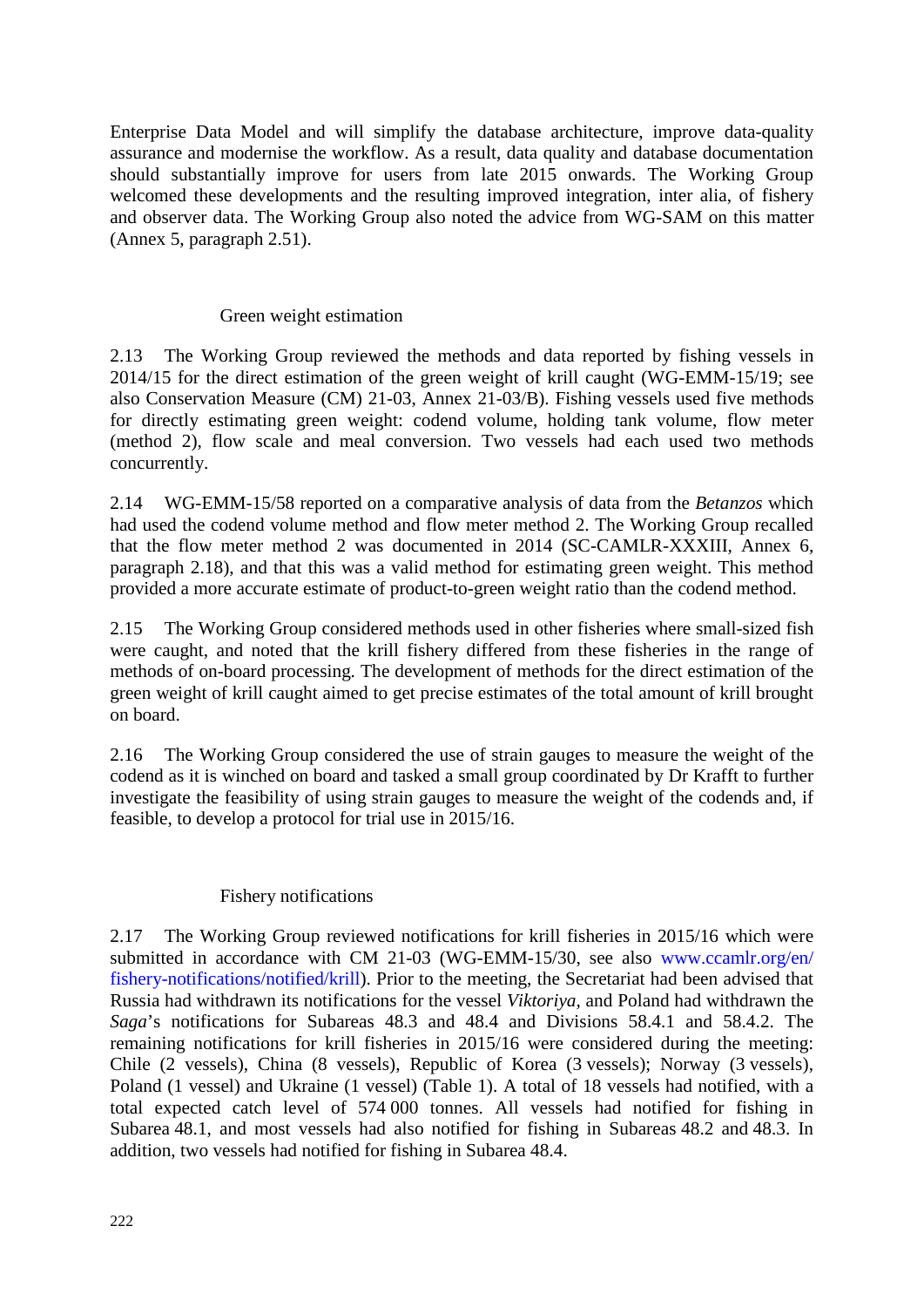2.18 The Working Group noted that 16 vessels notified the use of conventional trawling and two vessels notified the use of the continuous fishing method (Table 1). WG-EMM-15/01 to 15/03, 15/08, 15/49 and 15/60 provided diagrams of trawl nets and marine mammal exclusion devices for each of the notified vessels. Codend mesh size ranged from 11 to 20 mm. Some trawl nets were made up of the same mesh in all net panels, while other trawl nets used coarse mesh in the mouth of the net with decreasing mesh sizes towards the codend. Two general types of marine mammal exclusion devices were notified for use: a panel across the mouth and a panel in the net (in front of the codend) with an escape window. Panel mesh size in these exclusion devices ranged from 125 to 300 mm (Table 1).

2.19 The Working Group also noted that (Table 1):

- (i) six methods had been notified for the direct estimation of green weight of krill caught (see also paragraphs 2.13 to 2.16)
- (ii) vessels used either Simrad or Furuno echosounders and 38 kHz was the most common frequency in use; some vessels used multiple frequencies ranging up to 200 kHz
- (iii) vessels used either Simrad or Furuno sonars.

2.20 The Working Group recalled that the instruction manual developed by SG-ASAM for the collection of fishing-vessel-based acoustic data (Annex 4, Appendix D) was currently limited to Simrad (ES60, ES70 and EK60) echosounders. The Working Group noted that 13 of the 18 vessels notified in 2015/16 used these types of echosounder, and one vessel (*Insung Ho*) was considering installing a Simrad echosounder during the next refit.

2.21 The Working Group encouraged Members with vessels using other types of echosounders to develop data collection procedures for inclusion in the instruction manual. The Working Group also noted that further work is required before acoustic data from sonars could be used in an FBM strategy.

2.22 The Working Group noted that the expected level of catch provided in the notifications was of limited use to its work, and recommended that, instead, Members notify each vessel's daily processing capacity (in tonnes of green weight).

2.23 The Working Group also reviewed its requirements for information on fishing gear configuration, and agreed that the following net information was essential in developing estimates of stock assessment parameters:

- (i) net-mouth opening height (m)
- (ii) net-mouth opening width (m)
- (iii) total net length (m) (including codend, measured along the centreline of the net)
- (iv) codend-mouth opening height (m)
- (v) codend-mouth opening width (m)
- (vi) codend length (m)
- (vii) codend mesh size (mm) (stretched mesh).

2.24 The Working Group recommended that the notification pro forma in CM 21-03, Annex 21-03/A, be revised and that the parameter listed in the net configuration table be replaced with the parameters above (paragraph 2.23).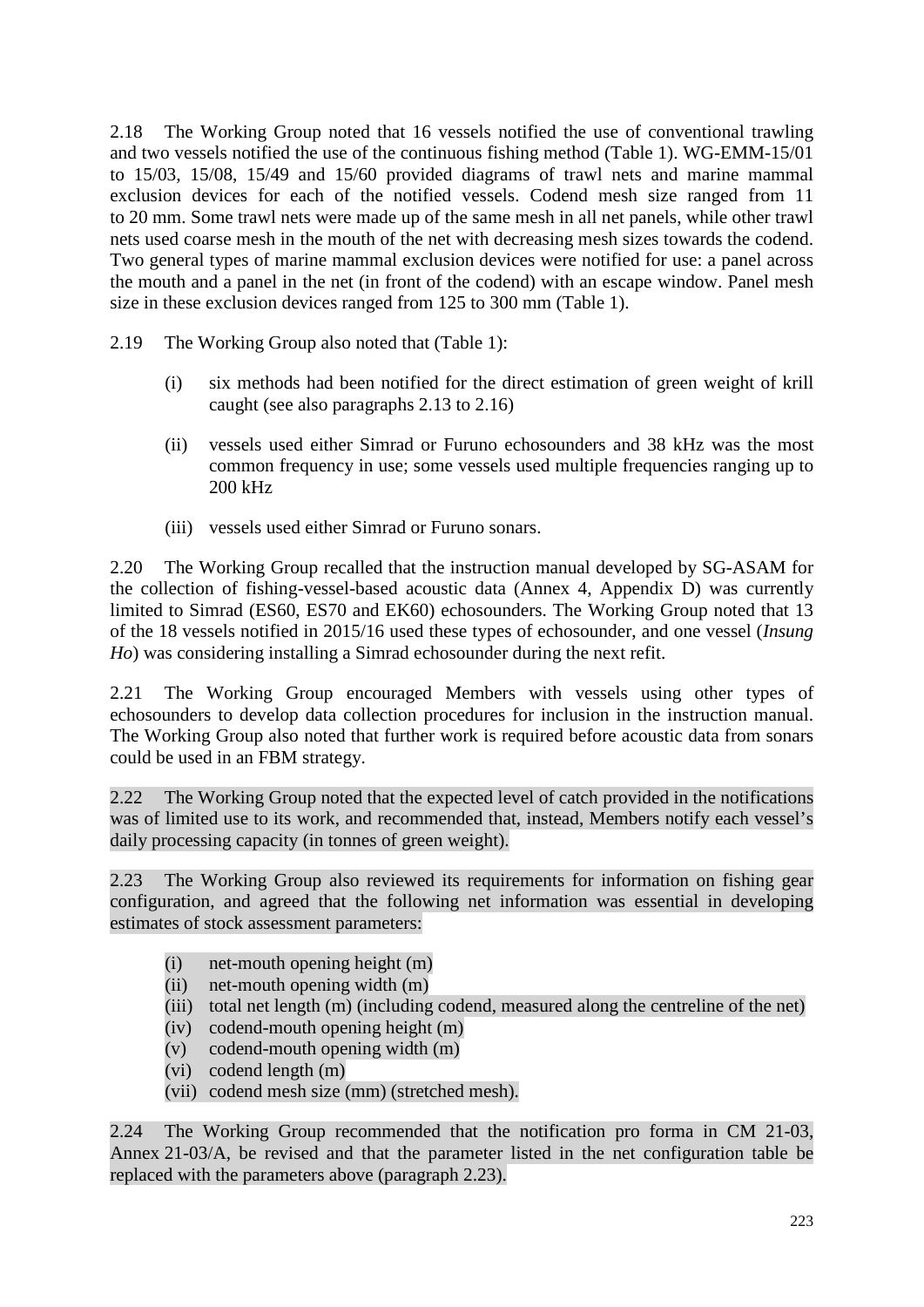### Fishing gear library

2.25 The Working Group noted the ongoing development of the CCAMLR fishing gear library (WG-EMM-15/35; see also www.ccamlr.org/node/74407). The fishing gear library is a candidate for future work to continue the Secretariat's efforts to improve the utility and functionality of the website, and the Secretariat was seeking advice in relation to:

- (i) the utility, structure, function and information content of the current gear library in relation to its application in CCAMLR
- (ii) possible future requirements of a gear-related resource on the CCAMLR website. For example, if future work on fishing gear selectivity is anticipated, are additional parameters that characterise specific gear-types required?

2.26 The Working Group agreed that information on fishing gears and exclusion devices was important in developing estimates of total removals from krill fisheries and estimating stock assessment parameters. Gear parameters essential to this work were identified in paragraph 2.23.

2.27 The Working Group encouraged the Secretariat to further develop the website and online forms for fishery notification, and archive gear parameters identified in paragraph 2.23 and associated diagrams of trawl nets and marine mammal exclusion devices using the gear library and vessel registry where appropriate.

### Scientific observation

2.28 WG-EMM-15/06 presented a photographic reference guide to fish species of the by-catch species of the Southern Ocean. Photographs were taken by the author on board a trawler targeting Antarctic krill (*Euphausia superba*) and a longliner targeting *Dissostichus* spp. in Areas 48, 58 and 88. Dr S.-G. Choi (Republic of Korea) noted that the author would like to continue his work during the next year in other areas and would like to collaborate with other Members to progress the work. The Working Group commented on the high quality of the photographs and the format of the guide; there were a few minor identification problems noted which will be communicated to the author. It was also noted that the translations used in the guide were very useful.

2.29 The Working Group noted that a series of guides for each CCAMLR area had been developed by other Members and that there was a need to coordinate their reviews and development such that CCAMLR could make use of them as a standardised reference series. The Working Group referred WG-EMM-15/06 to WG-FSA for review and requested that WG-FSA and the Scientific Committee consider how this series of guides that are becoming available for different regions are reviewed and made available as a library to observers to facilitate their work.

2.30 WG-EMM-15/16 evaluated the spatial and temporal patterns of the length of Antarctic krill in Subarea 48.1 recorded by scientific observers. Generalised additive models (GAM) and generalised additive mixed models (GAMM) indicated that median krill length showed a complex pattern and varied significantly with fishing location, fishing depth, season, month and vessel. The paper recommended that the current sampling strategy to observe krill length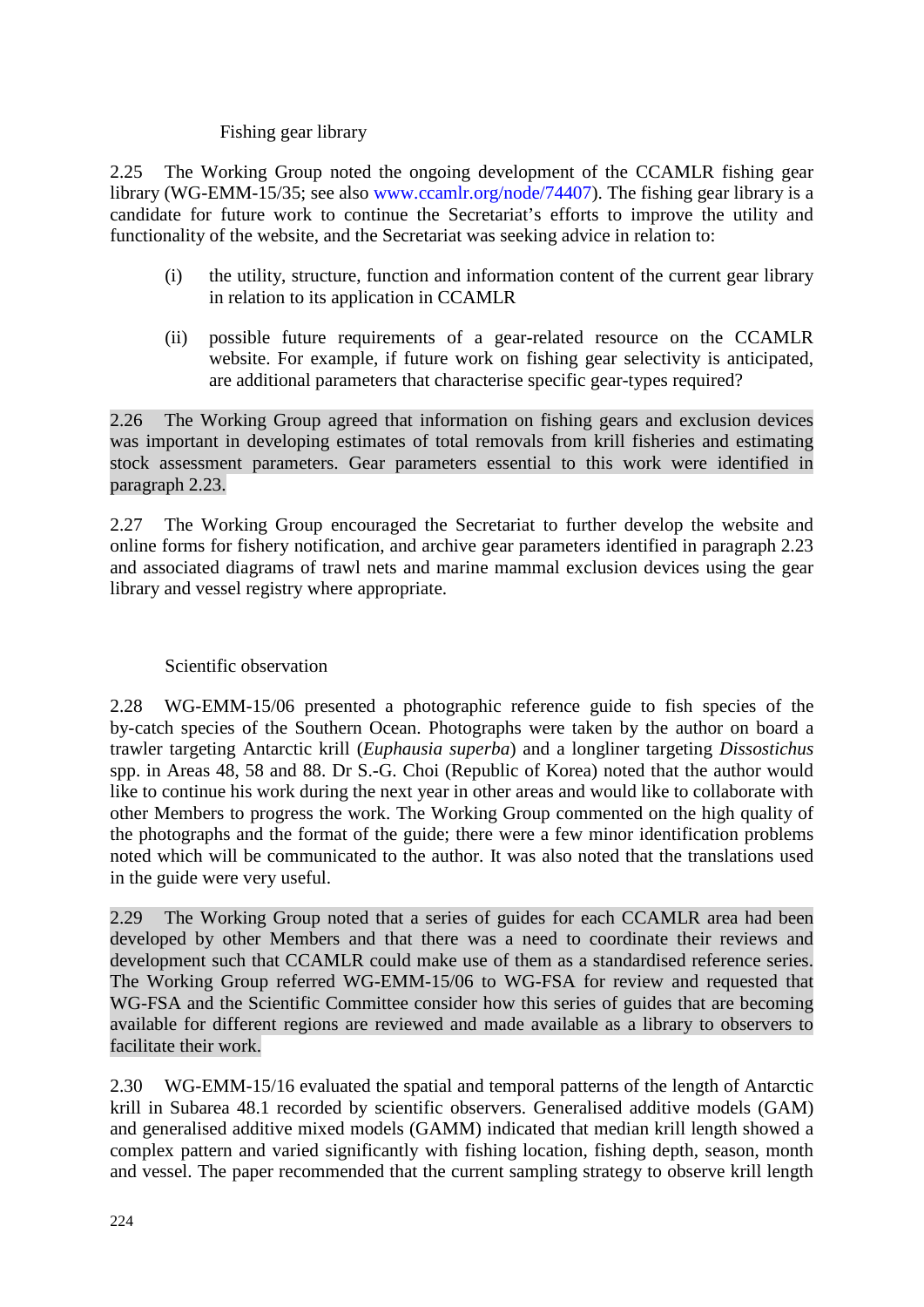in SSMUs in Subarea 48.1 needs to be modified in order to gain a comprehensive understanding of the temporal and spatial variability in krill length distribution and to determine the scale of observer coverage in the longer term. The paper also recommended that krill length measurements should be conducted on all vessels in every fishing season to reduce the likelihood of potential biases in the overall krill length estimates. In order to develop and evaluate alternative observer sampling strategies for measurements of particular properties of a krill population, the paper also proposed a simulation approach.

2.31 The Working Group agreed that evaluating the current sampling strategy for the krill observer program and modifying the design to meet the data requirements for management would be valuable and that simulation approaches would provide a useful method by which to develop and evaluate schemes. However, it noted that the analysis in WG-EMM-15/16 had been calculated on a haul-by-haul basis, whereas sampling was actually specified on a daily basis due to the use of the continuous fishing system and considered that the analysis and simulations should be conducted using this sampling approach. It also noted that the analysis in WG-EMM-15/16 had pooled the data collected by the conventional and continuous fishing systems to simulate the variability of length distribution, which would mix the effect of monitoring the different fishing patterns on the krill catch. The effect of mesh size that potentially impact on the length distribution was also excluded in the analysis. However, WG-EMM-15/16 indicated that trawl type and mesh size were highly correlated with vessel.

2.32 The Working Group noted that using fishing vessels to collect information on the krill stock, for instance for FBM, would require consideration of the fishing strategy and mesh size required by the vessel and the sampling scheme associated with it. This was noted in the review of data fitted within the integrated model (WG-EMM-15/51 Rev. 1), in which it was difficult to determine year-class strength from the observer data, potentially due to the variation in fishing behaviour. Furthermore, changes in behaviour which alter the selectivity of the fishery will also influence the dynamics of the recorded catch-per-unit-effort (CPUE) in terms of variability and trends and this was also considered within WG-EMM-15/26.

2.33 WG-EMM-15/57 Rev. 1 reviewed the observer coverage within the krill fishery which remains the only fishery within the CAMLR Convention Area that does not require 100% scientific observer coverage (i.e. having an observer on a vessel for all of the time that it was engaged in fishing for krill). The coverage in the observer scheme for the krill fishery in Area 48 during 2013 and 2014 was evaluated in terms of the spatial and temporal pattern of the fleet, by subarea and season and the composition and abundance of by-catch species.

2.34 The Working Group noted that in fisheries where 100% observer coverage was not mandatory, there was no standard metric to describe the actual level of observer coverage and, therefore, requested that the Scientific Committee develop such a metric.

2.35 A total of 15 vessels fished for krill during the 2013 and 2014 seasons, with a total fishing effort of 2 978 days and 511 500 tonnes of krill caught. Considering all vessels combined, the fleet had 65% or more observer coverage across both years, with a minimum of 58% in summer and 63% in winter. The observer coverage of the fleet across both years was 80%, equivalent to 2 382 days at sea.

2.36 The deployment of scientific observers on board krill vessel has increased significantly from 2010 onwards since the first adoption of CM 51-06 in 2009. This increase is lower in the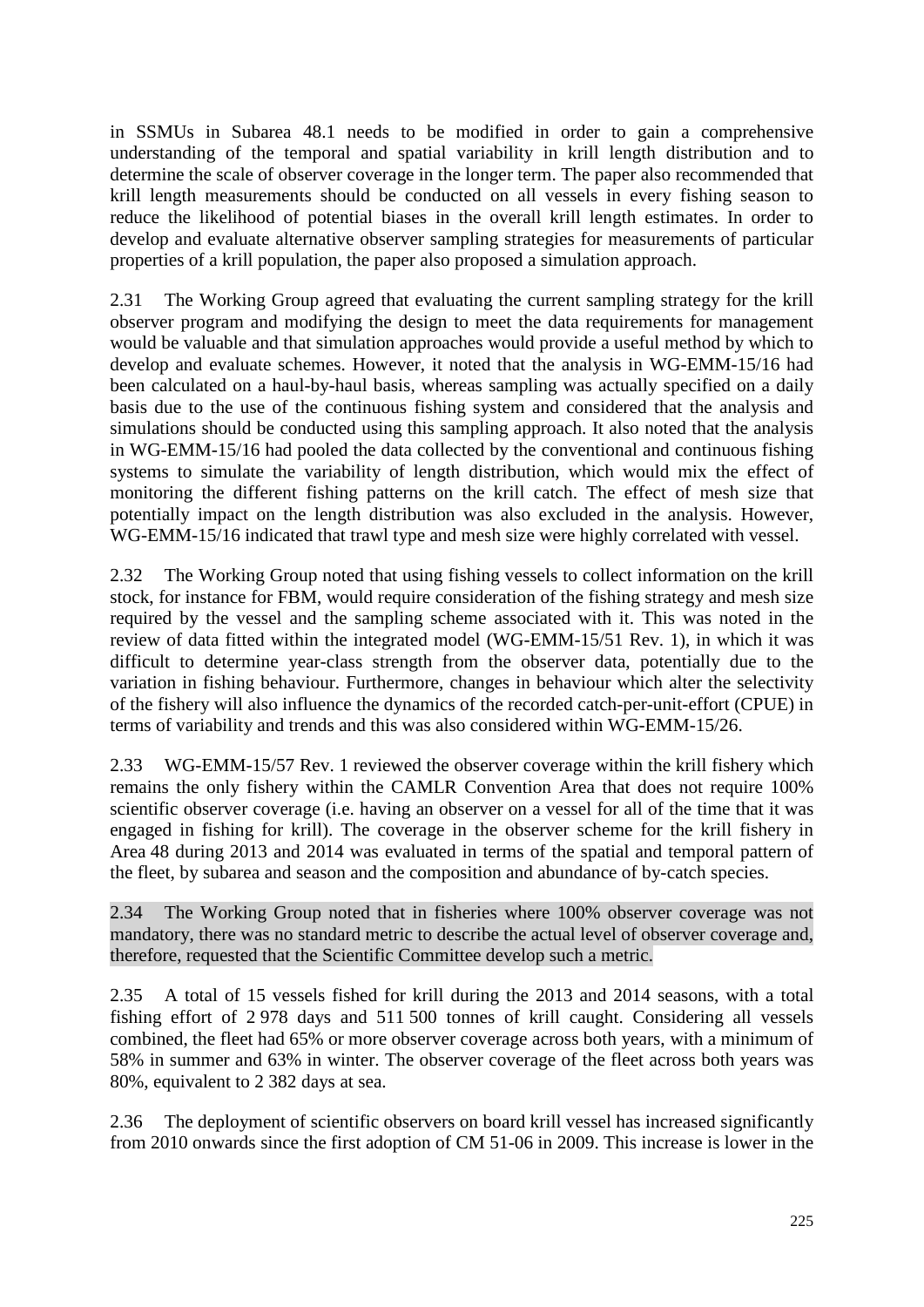conventional trawl fleet, while the continuous trawl fleet had very high observer coverage rates (in terms of the number of days of fishing during which an observer was on board).

2.37 The Working Group noted that, while the fishery overall fulfilled the requirement for greater than 50% coverage across the fleet, there are three vessels that had an observer coverage level below the minimum 50% requirement (CM 51-06) for 2013 and 2014. The Working Group, therefore, recommended that the Secretariat provide a review of the information to the Scientific Committee.

2.38 The authors of WG-EMM-15/57 Rev. 1 recommended that the requirements for systematic observer coverage within CM 51-06 should be applied to all subareas and that achieving the required coverage should be a requirement for a one-year rather than a two-year period. In addition, they recommended the number of by-catch samples taken during a season should be increased by increasing the minimum requirement for observer coverage and/or the number of samples taken by observers.

2.39 The Working Group agreed that there was a need to increase the observer sampling frequency for fish by-catch and that improving the sampling capability should be accompanied by increased training in the collection of the data and in the identification of fish to family level.

2.40 The Working Group noted that management advice could be provided as to the likely impact of the level of by-catch at the family level as in WG-EMM-12/28 and 12/29. These papers had estimated the likely scale of the impact of the krill fishery on fish stocks in Area 48 using data from a single vessel fishing with the continuous fishing method and the Working Group encouraged further considerations and observations to address this issue for all vessels.

2.41 The Working Group recalled the discussions at the Scientific Committee in 2014 regarding CM 51-06; there was general acknowledgement that 100% coverage (i.e. having an observer on a vessel for all of the time that it was engaged in fishing for krill) was scientifically desirable (SC-CAMLR-XXXIII, paragraph 7.16). In 2014, some Scientific Committee Representatives stressed that increasing the quality of data collected by observers was a higher priority than an increase in observer coverage. The Working Group considered this view and noted that analyses presented to this Working Group (WG-EMM-15/16, 15/51 Rev. 1, 15/57 Rev. 1) indicated that the quality is adequate, but that sampling frequency and design of the observer coverage need further development; however, it was noted that there was also a need to improve the quantity and quality of the fish by-catch sampling as well as observer training in fish identification (paragraph 2.39; WG-EMM-15/57 Rev. 1; SC-CAMLR-XXXIII, Annex 6, paragraph 2.43).

2.42 The Secretariat indicated that when each set of observer data was received, a routine data-quality report was sent to the data providers. The Working Group recommended that the number of issues identified by this process could be used as a metric to measure improvements in data quality.

2.43 Given the increase in the amount of observer data coming from the krill fishery, and the ongoing discussion on the level of coverage required, the Working Group recommended that the Scientific Committee should consider establishing a working group focussed on the CCAMLR Scheme of International Scientific Observation (SISO) to: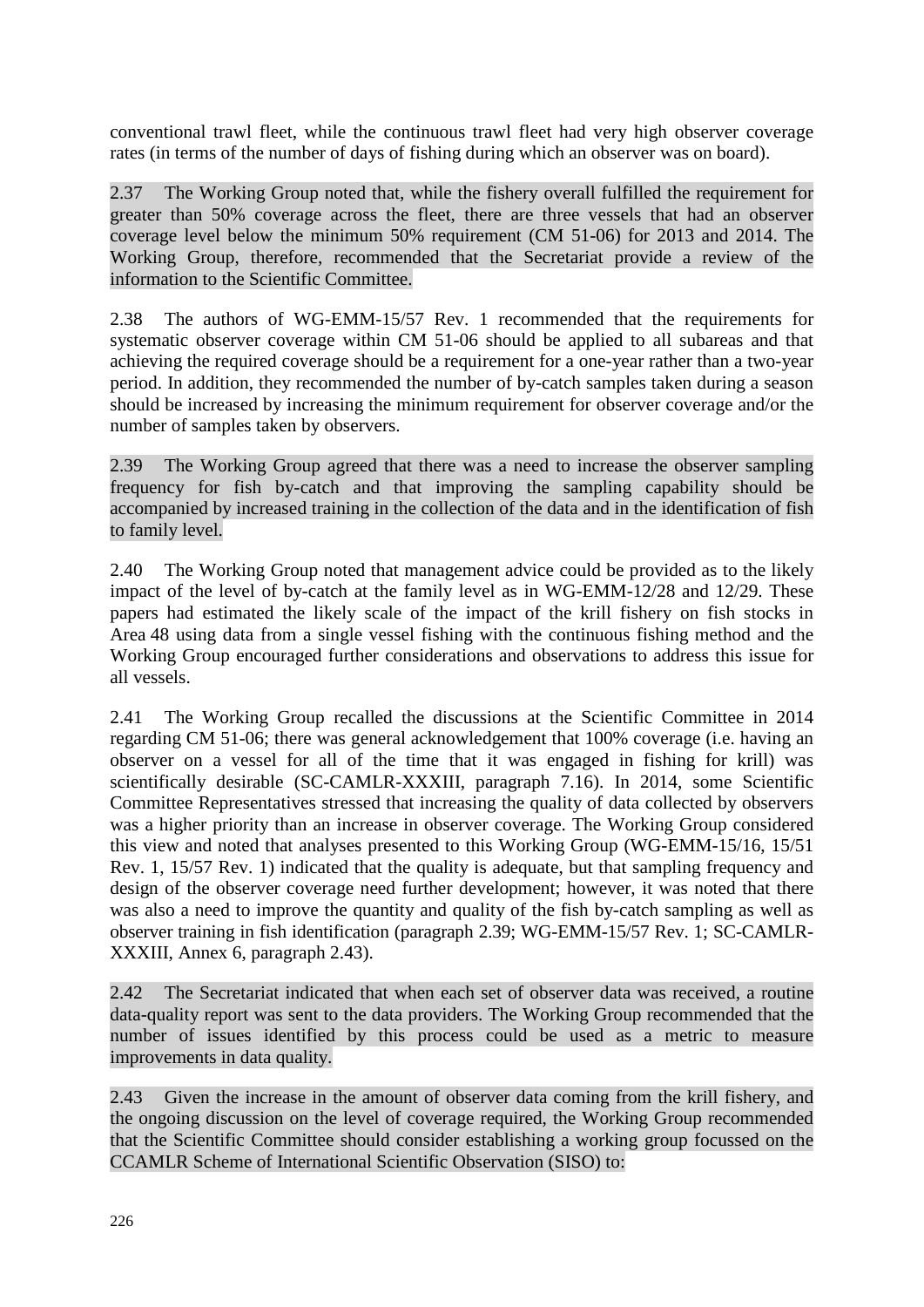- (i) review the krill observer coverage for the fishery and finfish by-catch
- (ii) recommend sampling schemes and levels of coverage
- (iii) identify where there may be a need to improve data quality
- (iv) clarify the objectives of the observer data collection in different subareas and seasons.

Should such a group be established, the Working Group recommended that it coordinate with WG-FSA to determine the best temporal and spatial coverage of the finfish by-catch sampling and with WG-EMM to ensure that the data required for FBM is collected.

Krill biology, ecology and management

2.44 WG-EMM-15/05 reported on the results of a series of cruises to investigate the abundance and distribution of Antarctic krill around the Antarctic Peninsula by the US AMLR Program in winters with contrasting ice conditions.

2.45 Krill biomass and density was extremely low in offshore waters during winter compared to summer. Krill biomass was an order of magnitude higher (~5 500 000 tonnes in 2014) in Bransfield Strait compared to the summer average biomass (520 000 tonnes), and this winter concentration represents 79% of the mean summer biomass (6.9 million tonnes) in the larger  $(124\,000\,\mathrm{km}^2)$  study area averaged over 19 years of surveys.

2.46 The authors argued that krill overwinter in coastal basin environments independent of ice and primary production. This overwintering occurs in areas that are becoming more frequently ice free, increasing their availability to autumn and winter krill fisheries.

2.47 The Working Group noted that the same seasonal pattern of changes in krill abundance between inshore waters in winter and offshore waters during summer had been observed in other areas along the Peninsula. The Working Group noted that estimates of krill biomass could potentially be determined more efficiently if surveys were conducted during winter when krill were concentrated in a smaller area.

2.48 The Working Group also noted that the at-sea distribution of two species of seal, crabeater (*Lobodon carcinophagus*) and Antarctic fur (*Arctocephalus gazella*) seal, was examined in this study and indicated that analysis of the at-sea distribution of other species, including birds and whales, could be useful in examining predator overlap with the krill fishery.

2.49 The Working Group also noted that the reported low ice concentrations, which could make areas accessible to the fishery in some years, highlight the importance of considering climate change in providing advice to the Scientific Committee on the future spatial distribution of the fishery.

2.50 WG-EMM-15/13 reported on the quality and quantity of acoustic data collected by Norwegian fishing vessels involved in krill fisheries and the kinds of research questions that might be addressed using acoustics on krill fishing vessels. Using data from the 2011 fishing season, the authors described standardised surveys to estimate krill biomass trends, compare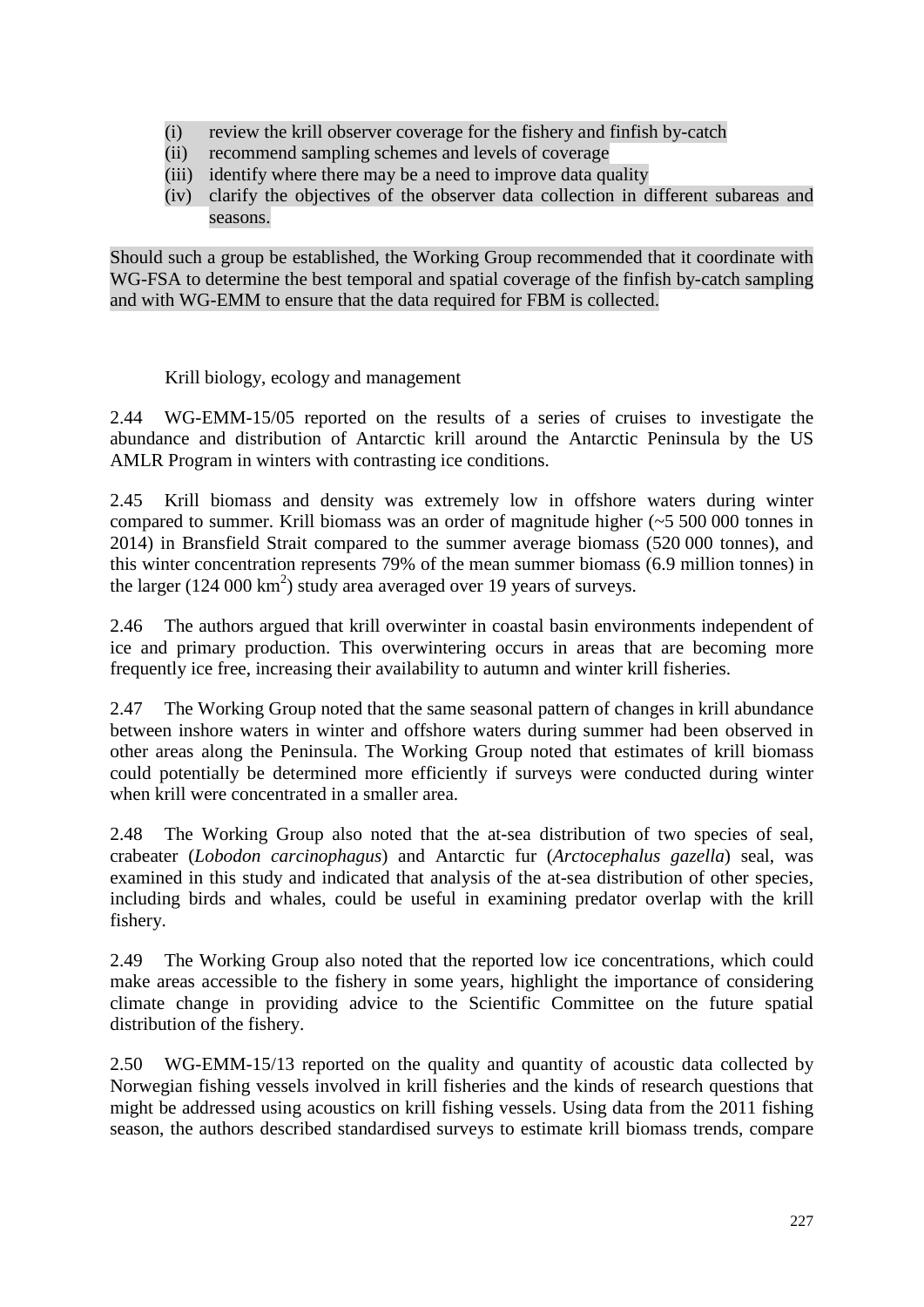the biomass patterns between the standardised survey and the fishery, and examine information on changes in vertical and horizontal distribution patterns of krill over a range of time and space scales from diel changes to longer-term (seasonal) trends.

2.51 The paper highlighted several important patterns observed in the acoustic data. Diel migration of krill to the surface was more pronounced in the fishing area than outside the fishing areas and the mean krill depth increased over the season. The paper showed that krill biomass in the fishing area is variable over the season and there is no apparent trend. The paper indicated that fishing vessel data can be used to study a variety of phenomena important for science and management, and can provide data for use in FBM approaches that might be developed.

2.52 The Working Group agreed that this paper provided a good introduction to the vast amount of data that can be collected and the types of analyses that can be conducted using data collected by fishing vessels. The Working Group encouraged the authors to continue to analyse these data and present the results at future working group meetings.

2.53 WG-EMM-15/17 Rev. 1 reported on the results of an acoustic survey for krill biomass conducted around the Balleny Islands during the 2015 austral summer. The acoustic data were analysed using two parameterisations of the stochastic distorted-wave Born approximation (SDWBA) target strength (TS) model (i.e. orientation distributions  $\theta = N(11,4)$ and  $\theta = N(-20,28)$ ) which resulted in two different estimates of krill biomass. The biomass estimated with  $\theta = N(-20,28)$  was 13 750 tonnes (CV = 0.14).

2.54 The Working Group noted that the two krill orientation parameterisations resulted in similar spatial distributions of krill biomass and that the differences in total abundance arose primarily as a result of the inclusion of a small number of additional high-density swarms. Noting its previous discussions about the sensitivity of interannual variation in mean krill density estimates to the number and density of the densest krill swarms detected (SC-CAMLR-XXXII, Annex 5, paragraphs 2.39 and 2.40), and the large impact of the parameterisations of krill orientation (which is generally inferred rather than observed) on survey results, the Working Group encouraged further work to better understand krill orientation.

2.55 The Working Group emphasised that SC-CAMLR-XXIX, Annex 5, paragraphs 2.13 to 2.19, described a series of issues in the model code used to generate the original  $\theta = N(11,4)$ orientation distribution. In addition, it was noted that the standard deviation of the orientation distribution should be corrected for the sample-averaging effect of orientation variance as described in SC-CAMLR-XXIX, Annex 5, paragraphs 2.27 to 2.29. Given these issues, the Working Group reiterated the SG-ASAM advice that the parameters presented in WG-EMM-11/20, Table 1, were currently the best estimates for each variable used in the SDWBA.

2.56 The Working Group further noted that, while the  $\theta = N(-20.28)$  orientation distribution was the CCAMLR recommended distribution, the krill identification dB-difference window for 200–120 kHz used in WG-EMM-15/17 Rev. 1 was much smaller than the CCAMLR recommended windows provided in WG-EMM-11/20, Table 2.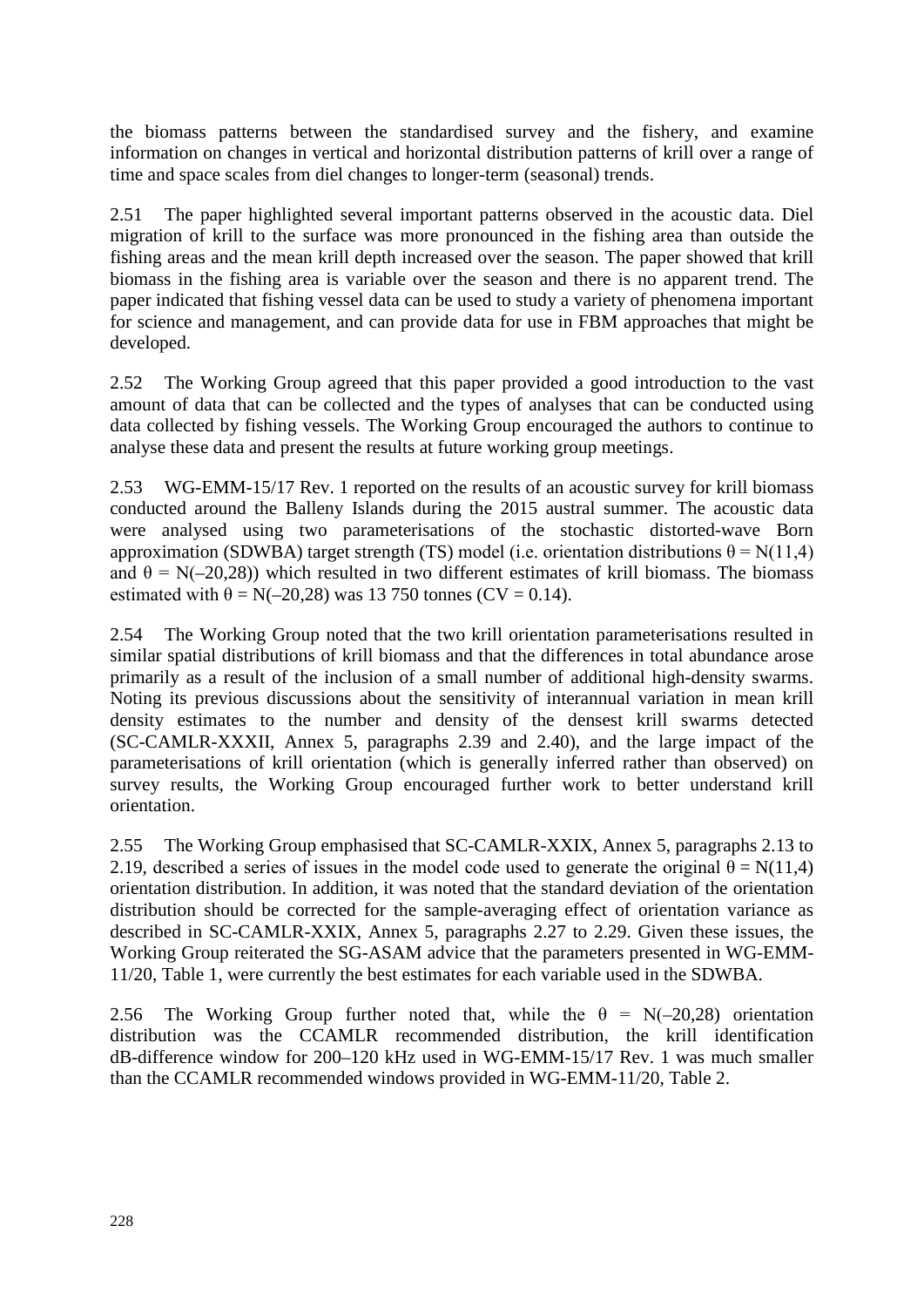2.57 Dr Constable corresponded with the authors of WG-EMM-15/17 Rev. 1 to determine whether a revision to the calculations could be progressed and completed for review by the Working Group meeting. The authors gratefully acknowledged the feedback on the paper and the issues raised with respect to the calculation.

2.58 The authors clarified that the dB-difference windows used in WG-EMM-15/17 Rev. 1 were based on the minimum and maximum dB difference range that occurred between the 2.5% and 97.5% length quantiles, but were based on the simplified SDWBA model rather than the full SDWBA model. The WG-EMM-11/20 procedure does not calculate the minimum and maximum dB difference between the 2.5% and 97.5% length quantiles, but rounded down the lower 2.5% quantile and rounded up 97.5% quantile to the nearest 10 mm (as described in SC-CAMLR-XXIX, Annex 5, paragraph 2.30).

2.59 The Working Group agreed that it was not easy to understand and implement the current protocol because different elements are distributed in different reports and publications over a series of years. In addition, there were published papers that are no longer consistent with the present protocol that are still frequently cited. The Working Group, therefore, agreed that to facilitate the implementation and citation of the current acoustic protocol, SG-ASAM should be requested to document the full protocol together with associated code in one single publication.

2.60 WG-EMM-15/21 reported on the 60th Russian Antarctic Expedition during the 2014/15 austral summer on board the research vessel *Akademik Fedorov*. The study was conducted off East Antarctica (the Cosmonauts Sea, the Commonwealth Sea and the Davis Sea). The cruise conducted studies on the plankton community structure in this region and data were collected along a cruise track that sampled from near shore to the open ocean. Samples were also collected for genetic and laboratory study.

2.61 The Working Group welcomed this contribution and noted its importance in light of the lack of data in this region compared to other areas of the Southern Ocean (e.g. Area 48). The authors were encouraged to work with other Members, including Australia and Japan, that are initiating or continuing studies in this region, and with other international programs like the Southern Ocean Observing System (SOOS).

2.62 WG-EMM-15/22 presented preliminary information regarding an opportunistic marine science survey conducted by the Australian Antarctic Division off East Antarctica during the 2015 austral summer. The study investigated the spatial variability of the prey field for penguins, flying seabirds and marine mammals in East Antarctica using three frequencies of acoustics and net tows in a series of survey boxes at the shelf slope. Additional data on smallscale variability of prey in key foraging locations near to land-based colonies of penguins and flying seabirds were also collected. The paper indicated the utility of opportunistic cruises to undertake ecosystem monitoring and research.

2.63 The Working Group noted the importance of using ships of opportunity, or of using all opportunities to collect data in the Southern Ocean in support of basic science, assessments and for data collection in support of monitoring efforts for marine protected areas (MPAs). In particular, participants noted that the ability to design and manage a survey with little advance notice was important given current funding constraints.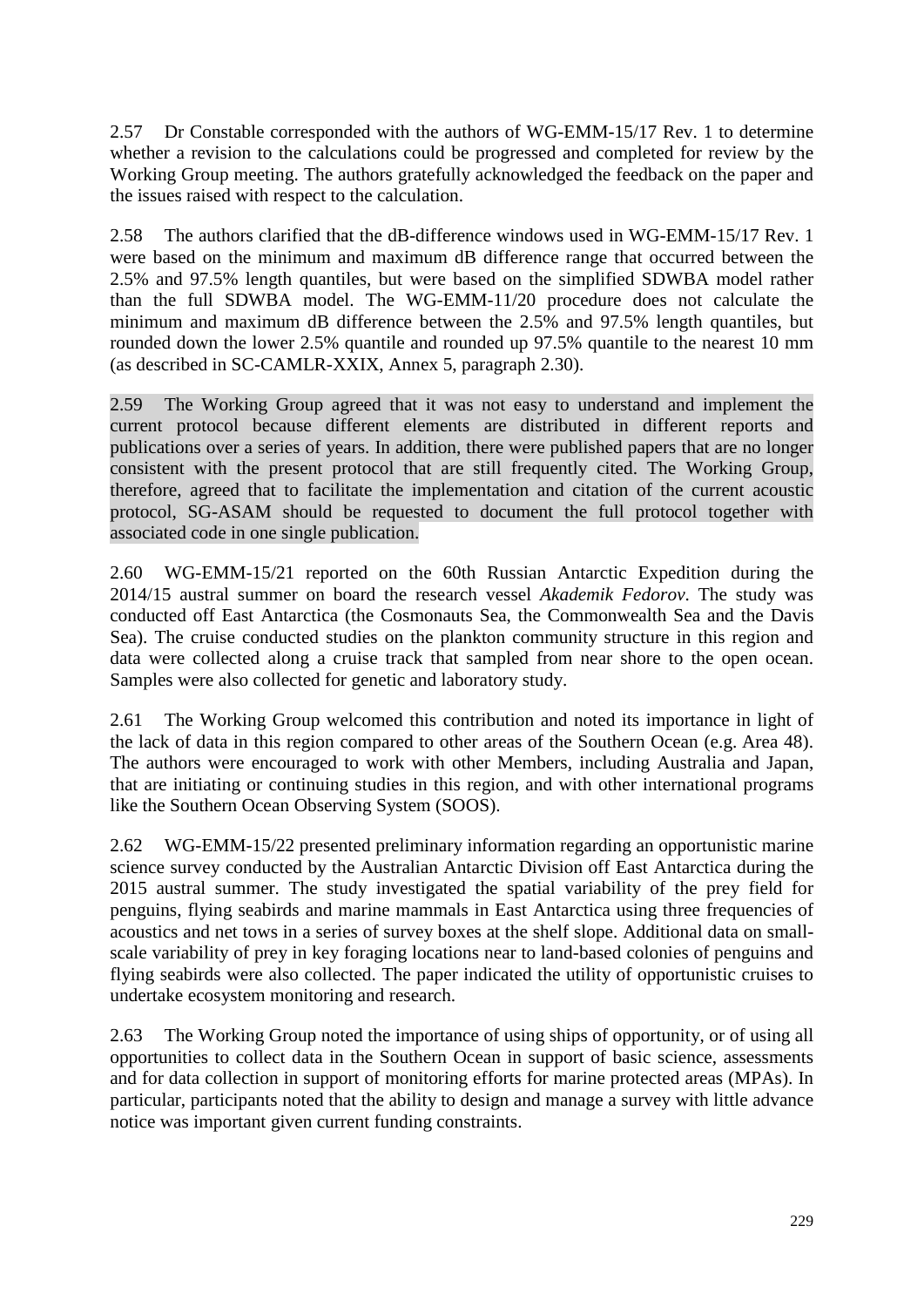2.64 WG-EMM-15/14 reported on a current study into fishing net selectivity and escape mortality. This study will use field experiments, modelling and analysis to develop a prediction method for trawl selectivity and escape mortality, intended to enable the industry to optimise trawl design. The Working Group looked forward to field results, noting that an understanding of size selectivity will help with the interpretation of length-frequency data from commercial trawls. The Working Group noted the importance of this and recent studies (e.g. WG-EMM-14/14) and looked forward to seeing a completed analysis in future years.

2.65 WG-EMM-15/23 presented a histological study of krill collected in the Scotia Sea. The resulting histological atlas of healthy krill is a baseline for future research into krill pathogens. The most common pathogen identified in the study was the protozoan gut parasite gregarine, *Cephaloidophora pacifica*. There was also evidence of possible viral infection in the hepatopancreas.

2.66 The Working Group agreed with the authors that future warming may affect the susceptibility of krill to infection by disease agents which require specific temperatures for survival. Krill experience a wide range of habitats over their life span and, therefore, have complex exposure to the effects of climate change, including those mediated through pathogens. The Working Group further noted that such baseline work could be usefully developed into a long-term monitoring tool to understand how climate change could alter the distribution and occurrence of these and other diseases in krill populations. The Working Group recommended that the Scientific Committee consider how this could be progressed.

2.67 WG-EMM-15/26 reported an analysis of a standardised CPUE index and a CPUE index for each national fleet that operated in Area 48 between 2008 and 2014. The authors identified a period of high CPUEs from 2008 to 2010 followed by low CPUEs in 2011/12. CPUE then increased in 2013/14. Despite the increase, CPUE over the last two years was lower than in the period from 2006 to 2010. This pattern is apparent in the CPUE dynamics in each subarea (Subareas 48.1, 48.2 and 48.3) and SSMU analysed, regardless of the fishing method used.

2.68 The pattern was most clear in the CPUE index in Subarea 48.1, where most of the catch was from three SSMUs in Bransfield Strait. This was also the location of the highest CPUEs. CPUE varies between vessels, fishing methods, months and years. The mean SSMUscale CPUE index for conventional trawls was higher than the corresponding index obtained using the continuous fishing method. The variability between vessels operating at the same fishing grounds is often greater than the temporal variability in CPUE. There was no effect of fishing method on vessel location. The authors proposed to analyse the effect of on-board krill processing technology on CPUE to improve understanding of the krill fishery.

2.69 The Working Group encouraged submission of further information on standardisation and model diagnostics. CPUE is a potentially useful index of fishable biomass, which could be used in conjunction with acoustic data and predator data to study krill abundance, distribution and demography. Fishers make active choices about which krill densities they fish and information about these preferences is important in the interpretation of CPUE data.

2.70 WG-EMM-15/28 presented an index of krill biomass in Area 48 based on krill abundance and size data from scientific nets (the Krillbase database, Atkinson et al., 2009). This index, together with three indices from local acoustic surveys, shows no evidence of a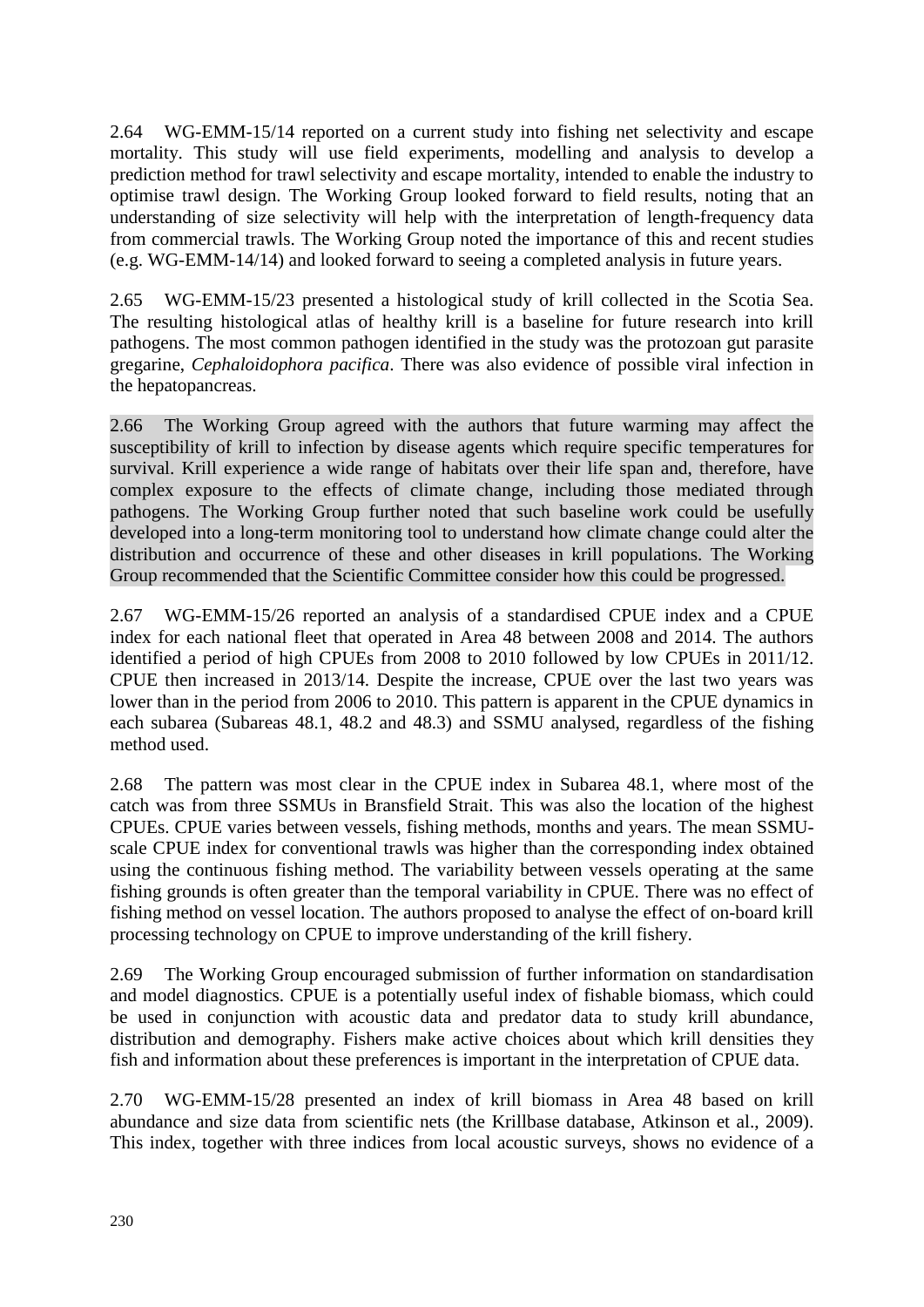systematic change in krill biomass since 2000 (the year of the CCAMLR synoptic survey). The study also suggested that the trigger level is less than 2% of krill biomass estimated in any year 2000 to 2011.

2.71 Subarea surveys cover less than 25% of each subarea (48.1 to 48.3) but generally detect substantially more krill biomass than would be taken if the relevant subarea catch limits specified in CM 51-07 were to be achieved. The paper suggested that at the area scale the trigger level is appropriate for achieving the Commission's Article II objectives for the krill stock, but recalled that neither the trigger level nor the subarea catch limits are intended to manage localised fishery impacts on krill predators.

2.72 The Working Group agreed that if catches at the subarea trigger level were to be taken in a few SSMUs, as is gradually occurring with concentrated fishing, then the Commission's objectives may not be achieved. Catch-to-survey-biomass ratios exhibit high values when krill biomass is low in extreme years and in such cases spatial management of the krill fishery at the SSMU scale is likely to be required to ensure precautionary management at such scales.

2.73 WG-EMM-15/28 also assessed catches and catch limits relative to the lowest biomass observed in a time series. The Working Group supported this approach, noting that the single available  $B_0$  estimate, from the CCAMLR-2000 Survey, gives limited information on the preexploitation state of the krill stock.

2.74 The Working Group agreed that current levels of catches are not observed to cause a trend in krill biomass and noted that the paper's comparison of catch and catch limits to krill biomass indices is useful for providing advice. It is important to maintain the current suite of time series to indicate krill abundance and the local processes that influence its variability. Early detection of systematic changes to krill abundance may be difficult with these relatively short and highly variable time series, but the probability of reliable detection will increase with the length of the time series, especially if the spatial replication is maintained.

2.75 WG-EMM-15/45 demonstrated that it may be possible to use annular growth bands in krill eye stalks to age krill. Studies demonstrate that the number of growth bands is consistent with the known age of laboratory-reared krill. The nominal age-at-length based on krill growth models is also consistent with the age indicated by annular rings in wild-caught krill.

2.76 The Working Group agreed that the ageing of krill is important and encouraged the authors to continue their work.

2.77 WG-EMM-15/P08 reported an analysis of the salp species *Salpa thompsoni* in the Drake Passage. This species competes with krill for food, has a very patchy distribution and can use two contrasting reproductive strategies. The dominant sexual reproductive strategy was found in both the north and south of the Drake Passage, while the more efficient asexual strategy was found only in the warmer conditions in the north of the Drake Passage. Development was also more advanced in the north. The paper concluded that climate change is likely to lead to increasing populations of *S. thompsoni*.

2.78 The Working Group noted that WG-EMM-15/P08 and 15/23 highlight the importance of considering the potential effects of climate change on all components of marine ecosystems, including in the planktonic community, as some of these are likely to drive changes in krill and dependant and related species.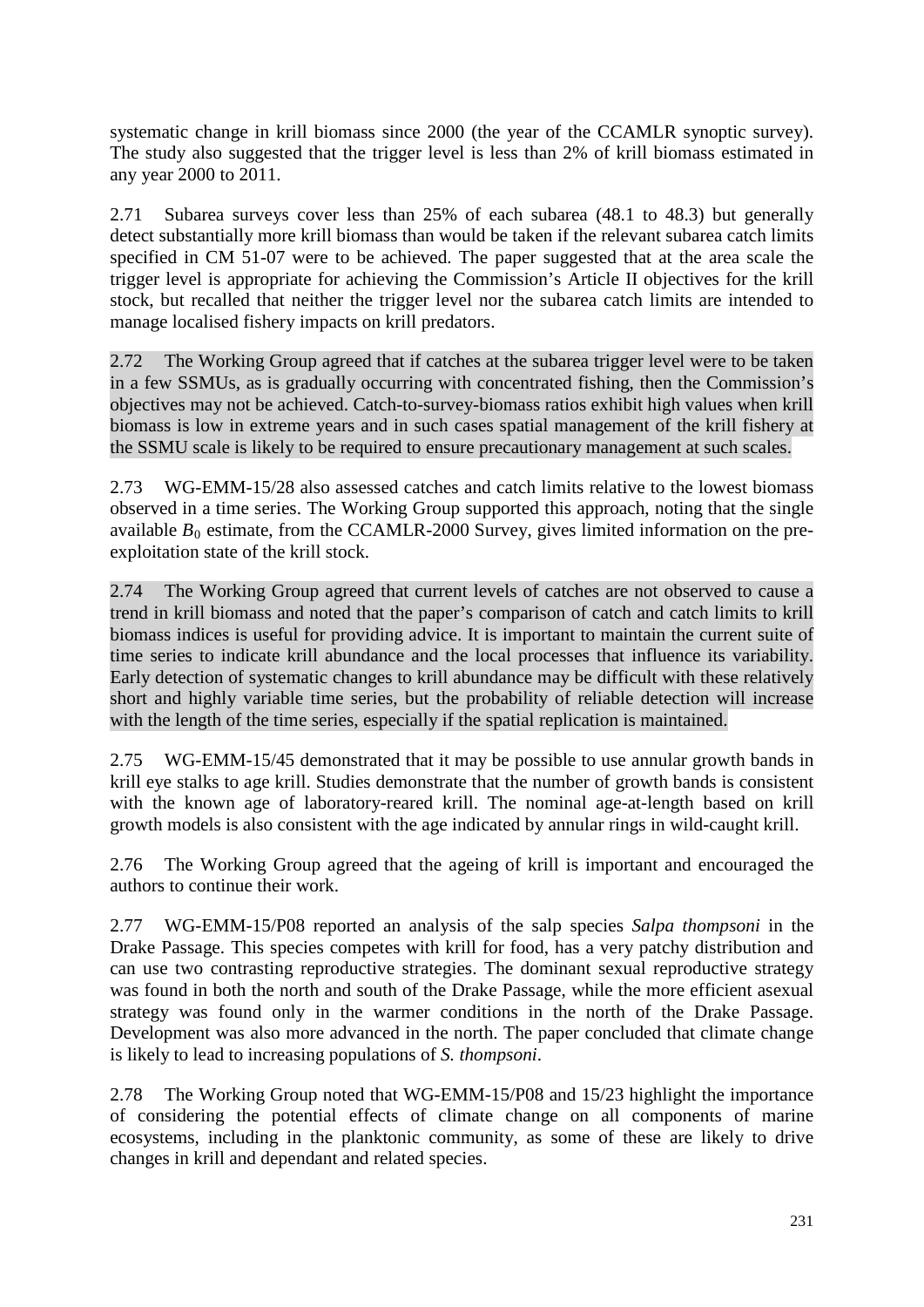2.79 WG-EMM-15/24 reported on research to understand the relative importance of the advection of krill by the prevailing geostrophic currents around South Georgia as an example of the importance of water replacement to the catch rates of krill. The authors calculated that the full volume of the water, and thus krill, in each SSMU is replaced between six and eight times during the fishing season. Some evidence of the significant krill flux in Subarea 48.3 was illustrated from the fluctuations of krill density over the fishing grounds in different months from 1988 to 1990 from multiple acoustic surveys in the local area. The authors concluded that the harvest-rate indicators should be estimated against krill biomass available in subarea/SSMUs during a year or fishing season and krill catch limits based on single surveys can underestimate the total biomass of krill available to krill-dependent predators and the fishery. The authors further argued that the FBM must properly account for this water replacement when developing conservation measures.

2.80 The Working Group noted that the calculation of flux and the relationship with the replacement rate of krill biomass in fishing areas is a source of uncertainty in the management of the krill fishery and determining fishery impacts on krill-dependent predators.

2.81 The Working Group noted that the geostrophic method for determining replacement is potentially useful, however, newer oceanographic models that can examine onshore and offshore flows and eddies and can include biological processes like vertical migration (see for example WG-EMM-14/08) could ultimately provide more precise and accurate calculations for most areas where fishing occurs. The Working Group also noted that acoustic data collected by the fishery may also provide a method for estimating the flux of krill in fishing areas.

2.82 WG-EMM-15/40 examined catch among subareas over the last four fishing seasons and argued that, while CM 51-07 has been effective in redistributing krill catch in a manner envisaged by the Commission, the closure of the krill fishery in some subareas early in the season is inflexible and has the potential to impact the economics of the fishery. The authors proposed that catch percentages be modified for all subareas, including an increase in Subarea 48.1 to 50%. Additionally, the authors argued that catch limit percentages should be re-examined biennially.

2.83 The Working Group noted that there was no scientific basis provided by the authors to support the changes to the conservation measure. The ultimate determination of catch limits or allocations is an item for the Commission to decide, and the Working Group, therefore, referred the paper to the Commission.

Role of fish in the ecosystem

2.84 WG-EMM-15/52 documented long-distance movements and site fidelity of Type C killer whales moving between the southern Ross Sea (74–77°S) and subtropical New Zealand waters (31–35°S), with tagged whales moving from Terra Nova Bay to the Kermadec Trench and photo identification matches between southern McMurdo Sound and the northeastern coast of New Zealand's North Island. Scars consistent with cookiecutter shark (*Isistius brasiliensis*) bites that are considered to have occurred north of 50°S were observed on more than one-third of individuals photographed in the southern Ross Sea, indicating such movements may be relatively common. The whales show evidence of site fidelity between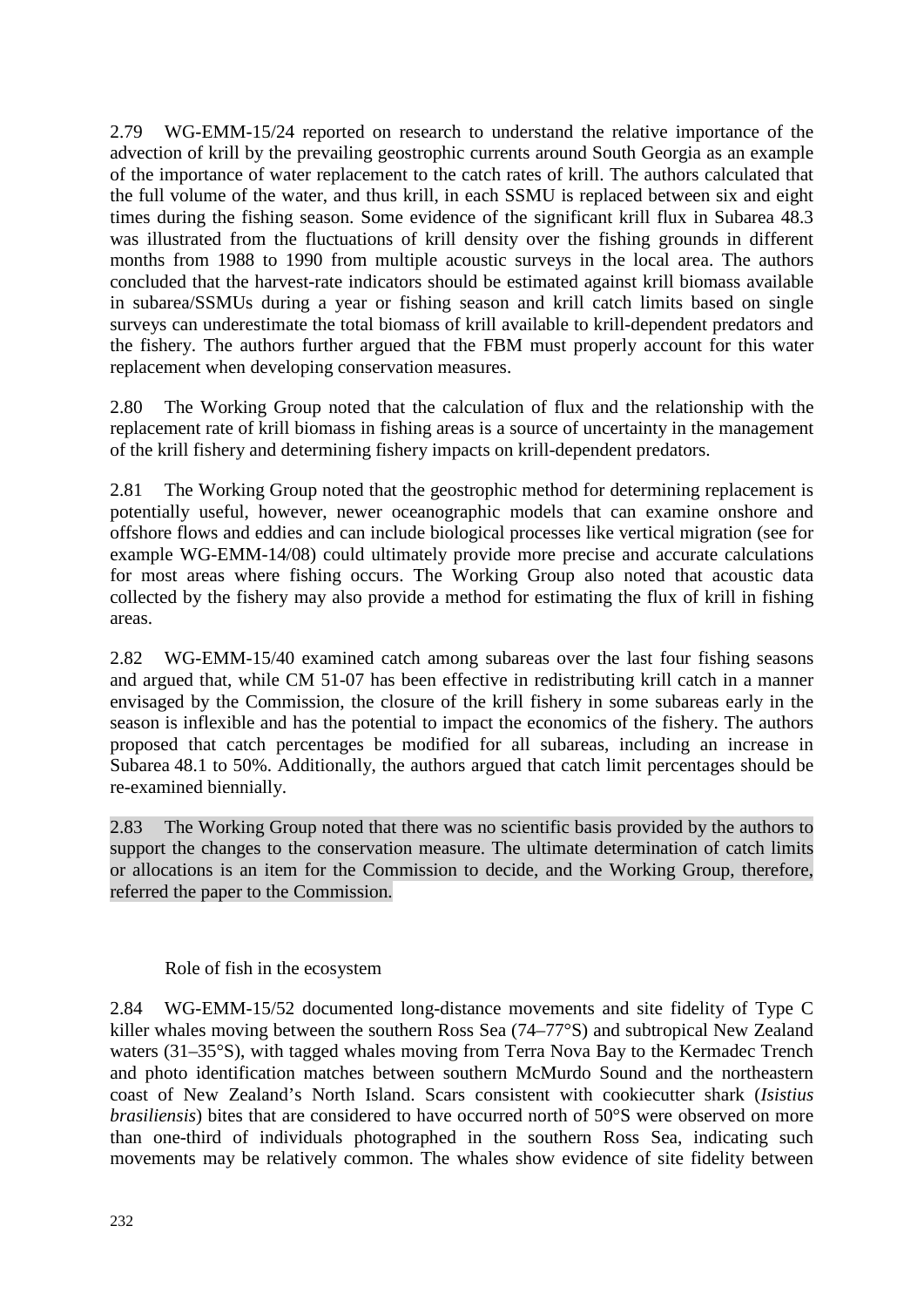years in both regions, with photographic matches of individuals up to a decade apart. The authors noted that the annual retreat and break-up of coastal sea-ice in the southern Ross Sea permits Type C killer whales to forage in areas of relatively shallow bathymetry where they can target prey such as silverfish in Terra Nova Bay or the large sub-adult and adult toothfish found in McMurdo Sound (e.g. WG-EMM-14/52).

2.85 The Working Group noted the value of odontocete distribution studies, given most cetacean tagging studies conducted in the Southern Ocean have focused on mysticetes. It encouraged stable isotope analysis to help elucidate trophic relationships as well as genetic comparisons between areas and with sympatric killer whale ecotypes. Dr Watters noted similar tagging studies had been conducted by US scientists and these studies yielded similar results. A combined analysis of the data from the New Zealand, Italian and US efforts would be powerful.

2.86 The Working Group noted the importance of monitoring the availability of Type C killer whale prey in McMurdo Sound and Terra Nova Bay. It recalled that toothfish monitoring in these areas was an objective of the proposed Ross Sea shelf survey (WG-SAM-15/45) considered at WG-SAM (Annex 5, paragraphs 4.23 to 4.26), while acoustic monitoring of silverfish in Terra Nova Bay was an objective of the New Zealand–Australia Antarctic Ecosystems Voyage (WG-EMM-15/56) discussed below (paragraph 2.93).

2.87 The Working Group recalled the discussion of papers on killer whale depredation (WG-SAM-15/27 and 15/28) at WG-SAM (Annex 5, paragraphs 2.56 to 2.61). The Working Group agreed that there was a risk that depredation by killer whales could occur in the southern Ross Sea in the future, given observed killer whale depredation behaviour in other CCAMLR fisheries. The movements of Type C killer whales from the Ross Sea may also mean that they encounter longline fisheries outside the Convention Area. The Working Group recommended that depredation mitigation and management options for the Ross Sea be considered by the intersessional group formed by WG-SAM, led by Drs M. Belchier and M. Söffker (UK), and be presented for consideration by WG-FSA and the Scientific Committee.

2.88 The Working Group recalled the suggestion of WG-SAM that WG-EMM and WG-FSA consider the process by which the three parts of the depredation issue (mitigation, impacts on stock assessments and ecosystem effects) might be addressed in the coming years so that recommendations can be made to the Scientific Committee (Annex 5, paragraph 2.60). The Working Group requested that the Scientific Committee consider the best mechanism to address all aspects of the depredation issue. It noted that one mechanism might be a group to consider top–down structuring mechanisms for ecosystems, which would be a broad topic of interest to SC-CAMLR, not just in relation to killer whales.

2.89 WG-EMM-15/53 examined the hypothesis that predation release of Antarctic silverfish (*Pleuragramma antarctica*) due to fishing of Antarctic toothfish (*Dissostichus mawsoni*) could have contributed to the large increase in the number of breeding pairs of Adélie penguins (*Pygoscelis adeliae*) at breeding colonies in the southern Ross Sea. However, as the mass of silverfish estimated as being released from predation by fishing was equivalent to only about 2% of the amount of silverfish consumed annually by Adélie penguins in this region, the authors concluded that the increase in penguins is inconsistent with the predationrelease hypothesis. The authors encouraged the development of further specific testable hypotheses on fishing effect mechanisms that could affect Adélie penguins in the Ross Sea.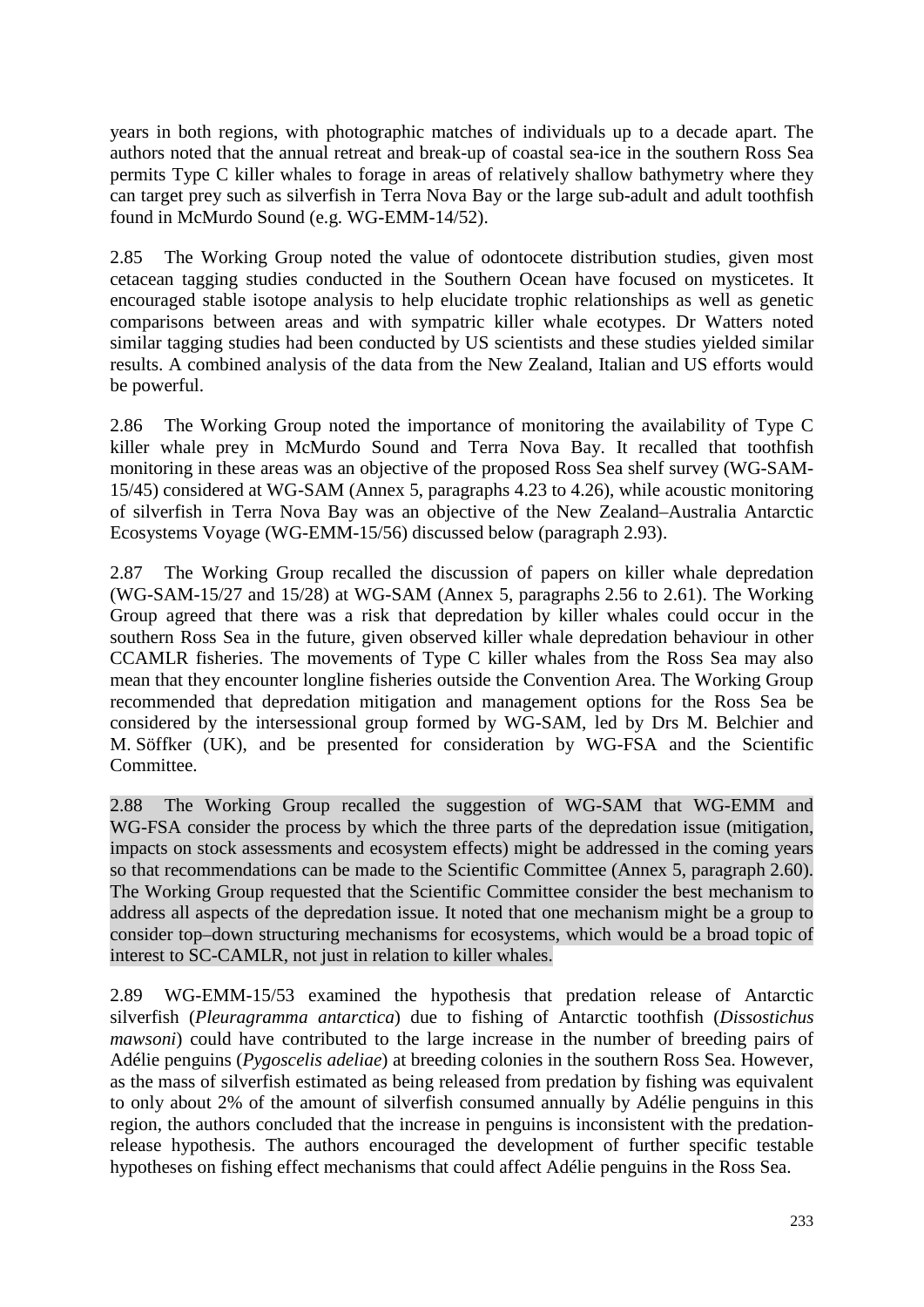2.90 The Working Group noted there had been a previous diet study in 1978, 1979 and 1981 that indicated toothfish in midwater in the southern McMurdo Sound may have a greater proportion of silverfish in their diet compared to those at the bottom (Eastman, 1985). It noted that sensitivity analyses may be insightful to assess the proportion of silverfish in the diet of toothfish that would be required to generate the observed increases in the number of Adélie penguin breeding pairs. At the request of the Working Group, the authors of WG-EMM-15/53 have completed additional sensitivity analyses for presentation to WG-FSA.

2.91 The Working Group noted that the diet samples used in the analysis in WG-EMM-15/53 were obtained from 422 *D. mawsoni* stomachs collected over the Ross Sea shelf using bottom longlines as part of dedicated systematic surveys between 2011/12 and 2013/14 (WG-FSA-12/41, WG-SAM-13/32, WG-FSA-14/51). It noted the importance of diet samples being obtained over the relevant spatial and temporal scales. The Working Group recommended that research be conducted using vertical longlines to sample large neutrally buoyant *D. mawsoni* over the Ross Sea shelf to obtain information on their vertical distribution and associated diet in midwater.

2.92 The Working Group noted the value of studies that test hypotheses of importance for management. It recommended the consideration of alternative hypotheses to explain the observed increases in the number of Adélie penguins breeding in the southern Ross Sea. It noted the importance of identifying mechanisms driving population trends, irrespective of their direction, and recommended that future analyses consider intrinsic factors such as breeding success and recruitment, extrinsic factors such as ice conditions, and alternative model structures such as metapopulation models.

2.93 WG-EMM-15/56 provided an overview of the New Zealand–Australia Antarctic Ecosystems Voyage to the Ross Sea on the New Zealand research vessel *Tangaroa* that undertook ecological studies of marine food webs of importance to top predators to help quantify key structural and functional components of the Ross Sea ecosystem to further develop ecosystem models. The objectives of the voyage were to: (i) determine factors influencing the abundance and distribution of humpback whales around the Balleny Islands; (ii) assess habitat characterisation of blue whale foraging 'hotspots' in the northern Ross Sea; (iii) conduct a demersal trawl survey of the Ross Sea slope; (iv) deploy a moored echosounder to study Antarctic silverfish spawning in Terra Nova Bay during winter; and (v) undertake oceanographic and atmospheric observations of the Southern Ocean. Data collection for all five science objectives was successfully completed. Analyses are ongoing and results will be presented to CCAMLR in the coming years.

2.94 The Working Group recognised the value of this collaborative research cruise and noted that the first results from the voyage were presented in WG-EMM-15/17 Rev. 1 (paragraph 2.53). The Working Group also welcomed the clarification that the data obtained from the survey would be made available to Members either on request or via the International Whaling Commission's Southern Ocean Research Partnership.

Feedback management (FBM)

2.95 Dr Kawaguchi introduced the topic of FBM for the krill fishery, noting: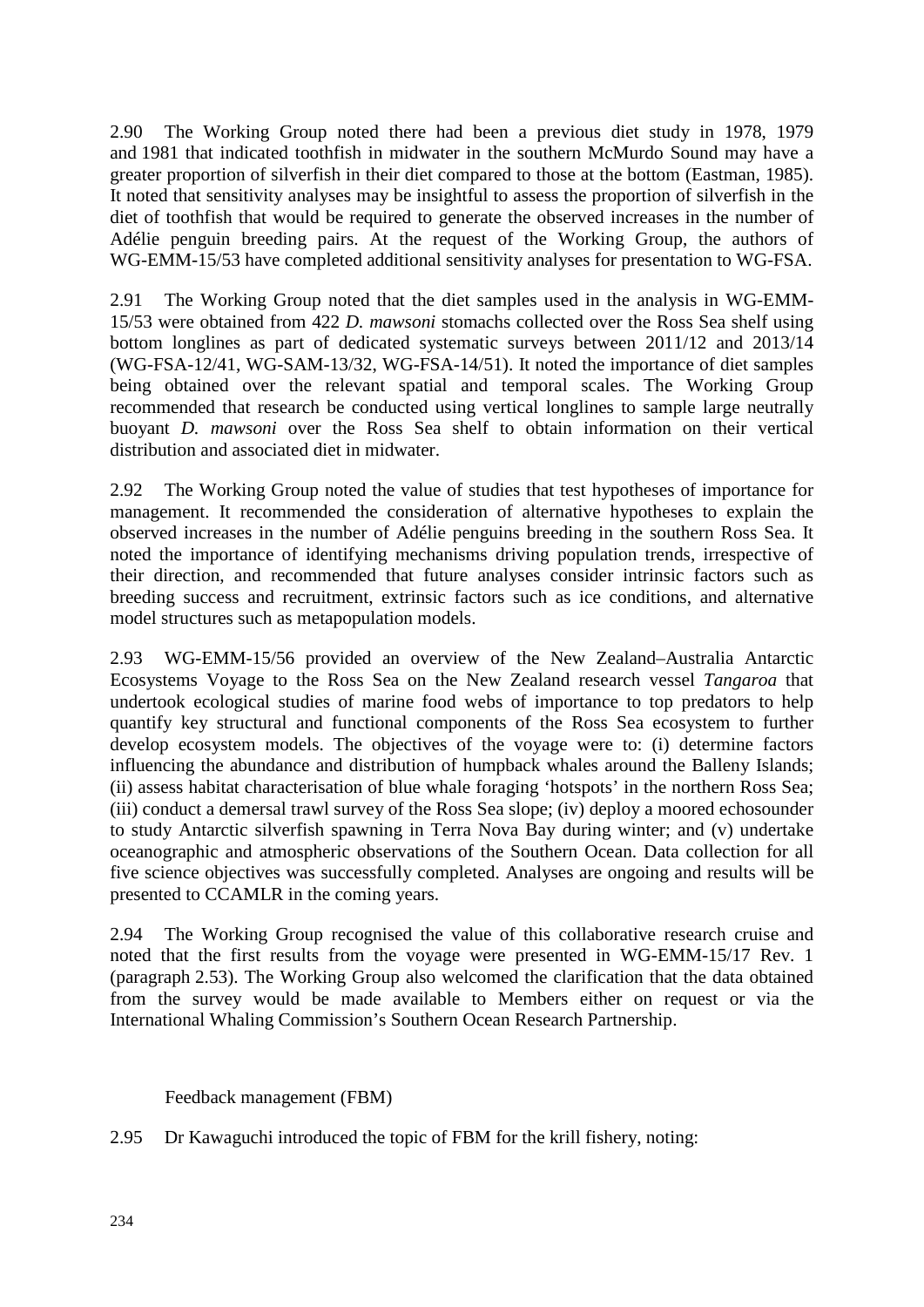- (i) the adoption of the staged approach (SC-CAMLR-XXXII, paragraph 3.15) and the need to move towards stage 2 of that approach
- (ii) that stage 2 involves increasing catches from the trigger level (CM 51-01) to a higher interim catch limit and/or changes in the spatial distribution of catches that are adjusted based on decision rules that take account of results from the existing CCAMLR Ecosystem Monitoring Program (CEMP) and other observation series
- (iii) possible tools for developing stage 2 include increasing the frequency of krill surveys and expanding the number of CEMP sites or sites where predator monitoring compatible with CEMP is conducted, and use of land-based and at-sea monitoring combined in space and time
- (iv) at-sea monitoring and CEMP need to be undertaken in a practical and feasible way, with documented standards and protocols, and in areas relevant to managing krill harvesting
- (v) the implementation of stage 2 will require managing the risks with an appropriate level of confidence, while using any opportunity to learn about the regional ecosystem to improve CCAMLR's ecosystem approach to harvesting (SC-CAMLR-XXX, Annex 4, Figures 3 and 4)
- (vi) that the conservation measure for exploratory krill fisheries (CM 51-04), includes the concept of the data collection plan, together with agreed catch limits, which could also be used to enable further development of FBM approaches, particularly if there are research requirements to test different views on what is needed.

2.96 Dr Kawaguchi encouraged the Working Group to examine the strengths, gaps and limitations of the different approaches tabled for discussion (WG-EMM-15/04, 15/10, 15/11, 15/33, 15/36, 15/55 Rev. 1) and to consider the possible synergies between candidate approaches, particularly with regard to their principles and properties and proposed decision rules, assessment methods and data requirements. He also encouraged the Working Group to consider how CCAMLR might begin implementing any of the approaches.

2.97 The Working Group agreed that a written history documenting the development of CCAMLR's approaches to managing the krill fishery would be useful in order to keep both scientists and managers abreast of methods, issues and resolutions considered in the past. It recalled the discussion on this topic last year (SC-CAMLR-XXXIII, Annex 6, paragraph 2.7) and agreed to discuss this under future work (paragraphs 5.16 and 5.17).

2.98 To help provide some general background for discussions at the Working Group, Dr C. Jones (USA) presented the talk he delivered to the Commission in 2014 (CCAMLR-XXXIII, paragraphs 5.11 and 5.12), which covered the following points:

- (i) the concept and general processes of FBM
- (ii) the Commission's conclusion of FBM as the best approach to achieve Article II of the CAMLR Convention, and the interim precautionary approach as FBM is developed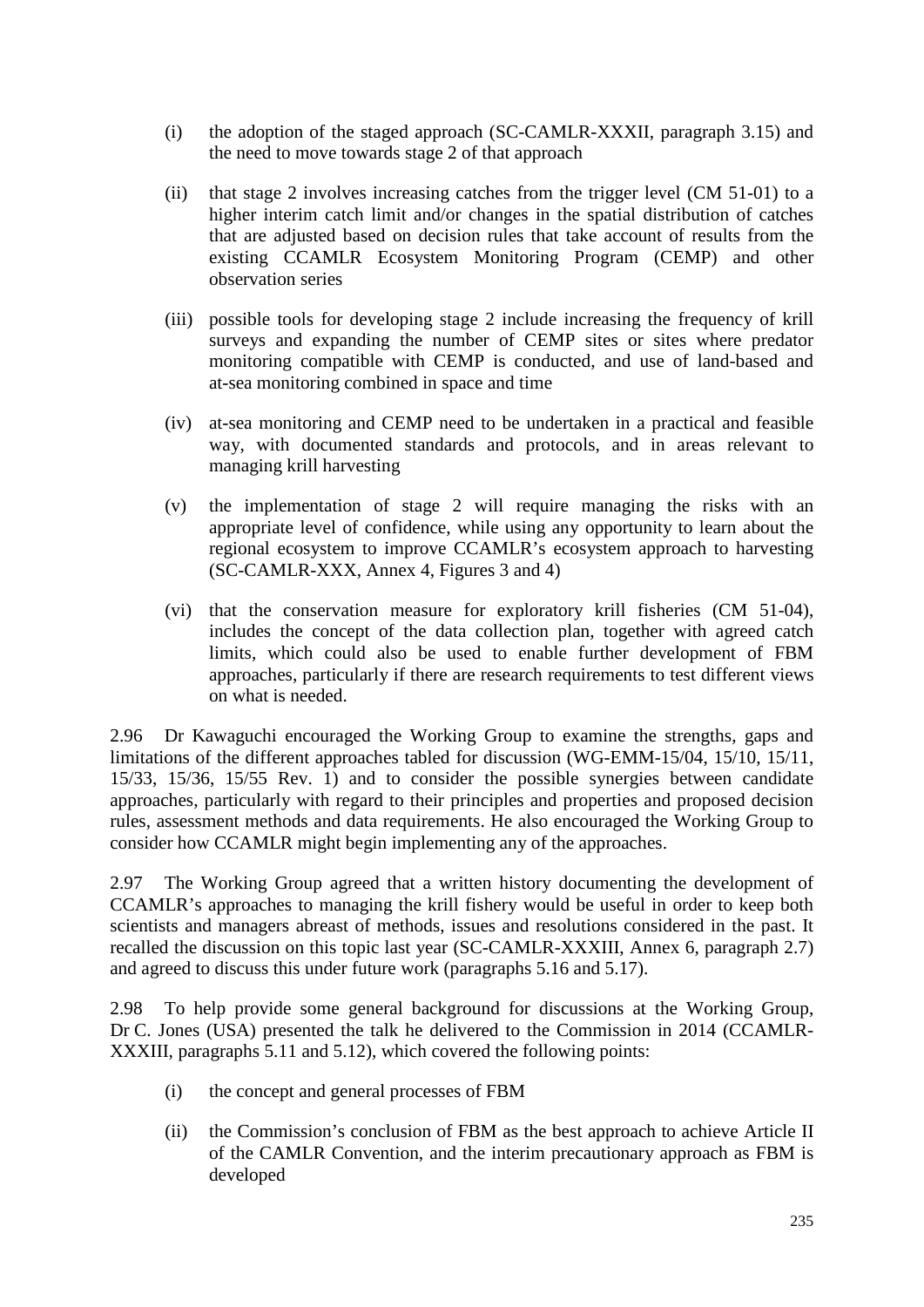- (iii) the spatial footprint of the krill fishery becoming increasingly constricted from the entire Convention Area to very limited regions within Area 48
- (iv) a historical summary of the Scientific Committee's progress toward approaches to FBM
- (v) recent developments and adoption of the current staged approach.

2.99 The Working Group noted that fisheries may affect krill predators through a number of mechanisms, including, inter alia:

- (i) removal of krill
- (ii) disturbing feeding behaviour of predators
- (iii) disrupting distributions of krill
- (iv) enhancing foraging success of predators.

2.100 The Working Group agreed to structure the reporting of its discussions in the following manner:

- (i) Submitted approaches, considering the submitted approaches and how to progress them:
	- (a) FBM in Subarea 48.1 (paragraphs 2.102 to 2.110)
	- (b) development of FBM in Subarea 48.2 (paragraphs 2.111 to 2.120)
	- (c) a general approach to FBM at the SSMU scale (paragraphs 2.121 to 2.126)
	- (d) general points for developing these approaches (paragraphs 2.127 to 2.132).
- (ii) General considerations for management of the krill fishery, considering current issues, developing stage 2 and FBM generally:
	- (a) state of the krill-based food web at present (paragraphs 2.133 to 2.141)
	- (b) precautionary requirements for predators at SSMU-scales (paragraphs 2.142 to 2.145)
	- (c) using existing data and monitoring (paragraphs 2.146 to 2.148)
	- (d) further development of at-sea monitoring and CEMP sites (paragraphs 2.149 to 2.153)
	- (e) structured fishing to further FBM (paragraphs 2.154 and 2.155)
	- (f) implementation of FBM (paragraphs 2.156 to 2.158).
- (iii) Future work to progress stage 2, considering the next steps in developing FBM (paragraph 2.159):
	- (a) current state of the krill-based ecosystem and the fishery (paragraphs 2.160 and 2.161)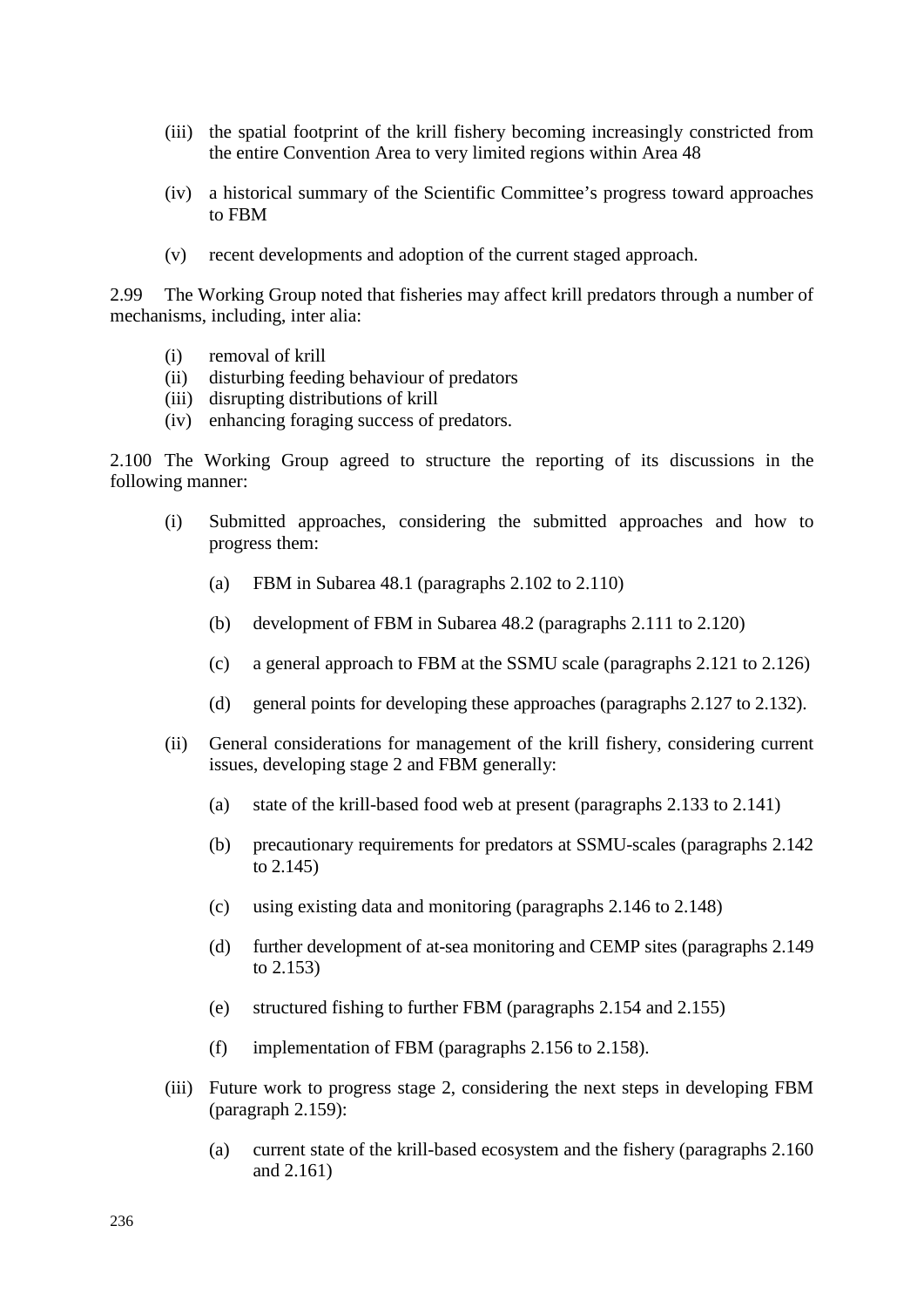- (b) stage 2 subdivision of catch and/or update of trigger level (paragraphs 2.162 and 2.163)
- (c) precautionary requirements for predators at SSMU scales (paragraph 2.164)
- (d) krill surveys and CEMP in stage 2 (paragraphs 2.165 to 2.173)
- (e) general (paragraphs 2.174 to 2.178).

2.101 The Working Group noted that terms used to describe the different spatial scales of the krill-based ecosystem can be confusing. In this respect, the Working Group adopted the following terms as part of its discussion:

- (i) area scale the scale approximated by the size of the CCAMLR-2000 Survey (Trathan et al., 2001)
- (ii) subarea scale the scale approximated by the size of subareas in Area 48; pelagic SSMUs are close in scale to the subarea scale
- (iii) SSMU scale the scale approximated by the size of coastal small-scale management units but noting that actual locations of interest may be within one or among more than one SSMU depending on the location.

Submitted approaches

### FBM in Subarea 48.1

2.102 Dr Watters presented details on two FBM approaches that were proposed for implementation in Subarea 48.1. The first of these approaches is outlined in WG-EMM-15/04, the second in WG-EMM-15/33. Neither approach was designed to include structured fishing (in this context, where the spatial distribution of catches would be pre-specified with the objective of learning how fishing might impact krill-dependent predators) or reference areas (areas that might be closed to fishing to facilitate comparisons with areas that are open to fishing). The proposed implementation of both approaches would follow a common time line:

- (i) A 'base' catch limit would be established for Subarea 48.1 on 1 December. The base catch limit would be determined using an integrated assessment model and decision rules that are analogous to the current decision rules for krill.
- (ii) Monitoring data (CEMP data and data collected from the fishery) would be collected from approximately October to March and submitted to the Secretariat by 15 March. The Secretariat would process these monitoring data and determine whether to adjust the catch limit using new decision rules. The adjustment would occur on 15 April and apply for the remainder of the fishing season.
- (iii) The catch limit would reset to its base on 1 December, and the process would repeat for four fishing seasons. After the fifth fishing season, the base catch limit would itself be reset.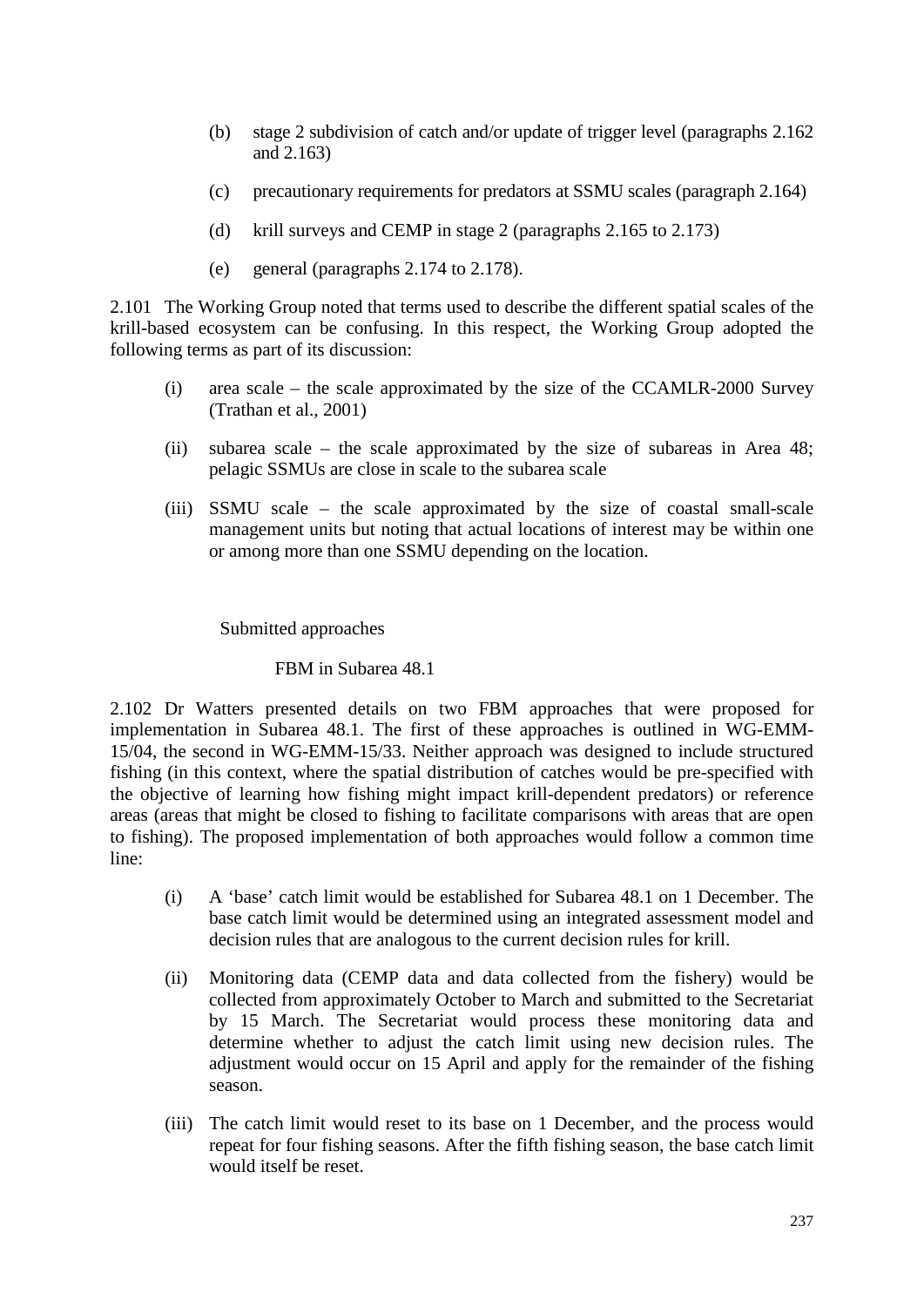2.103 WG-EMM-15/04 outlined an approach to increase catches from the base catch limit. The upward adjustment would occur if a suite of CEMP observations indicated that krilldependent predators were successful during the breeding season and standardised monthly surveys conducted by krill fishing vessels indicated stable or increasing biomass of krill. The upward adjustment would apply at the subarea scale and the approach is intended to allow the fishery to capitalise on favourable conditions.

2.104 WG-EMM-15/33 outlined an approach to decrease catches from the base catch limit. The base catch limit would be distributed among groups of SSMUs (e.g. to the Bransfield Strait SSMUs and Drake Passage SSMUs) based on agreed 'allocation fractions' that would be specified in advance. Downward adjustments from these default allocations would be based on CEMP observations of penguin fledging mass and age at crèche. Data collected at Cape Shirreff and Copacabana indicate that both fledging mass and age at crèche are related to survival during the birds' first one or two years of independence, and previous work (e.g. Hinke et al., 2007) has demonstrated that overwinter survival of newly independent birds is a primary driver of trends in penguin abundance. Catch limits would be adjusted according to the lower catch limit of those determined from application of decision rules based on observed fledging masses and ages at crèche respectively. This is intended to reduce catches when penguin survival is expected to be below a critical threshold during the forthcoming austral autumn and winter. The downward adjustments would apply to groups of SSMUs and be determined by species-specific decision rules. For example, if the fledging mass of Adélie penguins was below its threshold, the catch limit might only be reduced in the two Bransfield Strait and the Antarctic Peninsula East SSMUs. The authors of WG-EMM-15/33 used data from winter tracking studies to suggest groups of SSMUs relevant to each of the three Pygoscelid penguins and noted that a new network of remote cameras being installed within Subarea 48.1 would provide increased monitoring of age at crèche.

2.105 The Working Group noted that the FBM approaches proposed in WG-EMM-15/04 and 15/33 could be combined. A hybrid approach that allows for increased catches when conditions are favourable and decreased catches when poor conditions are predicted from leading indicators of predator success would capitalise on useful elements of both approaches. Similarly, the approaches proposed for Subarea 48.1 could be harmonised with that proposed in WG-EMM-15/55 Rev. 1 by using krill density, rather than krill biomass or predator success, as an indicator. Harmonisation with the approach proposed in WG-EMM-15/10 could be accomplished by including a reference area in the design for Subarea 48.1.

2.106 The Working Group also noted that in-season adjustments to catch limits like those proposed for Subarea 48.1 might be difficult to implement and be problematic in an Olympic fishery (e.g. the base catch limit might be taken before the desired data could be collected or the adjustment could be made). An alternative that could work in both cases would be to delay starting the fishing season in Subarea 48.1 until March or April, after some monitoring data were already collected.

2.107 Some participants questioned whether CEMP data could be used in decision rules to adjust catch limits for the krill fishery, at least during stage 2 while uncertainties about functional relationships between krill and krill predators are large. It was, therefore, suggested that available data from Subarea 48.1 be used to explore functional relationships. It was further suggested that future work to evaluate candidate feedback approaches (paragraphs 2.109 and 2.110) include analyses that compare the effects of using and omitting CEMP data from decision rules that adjust catch limits.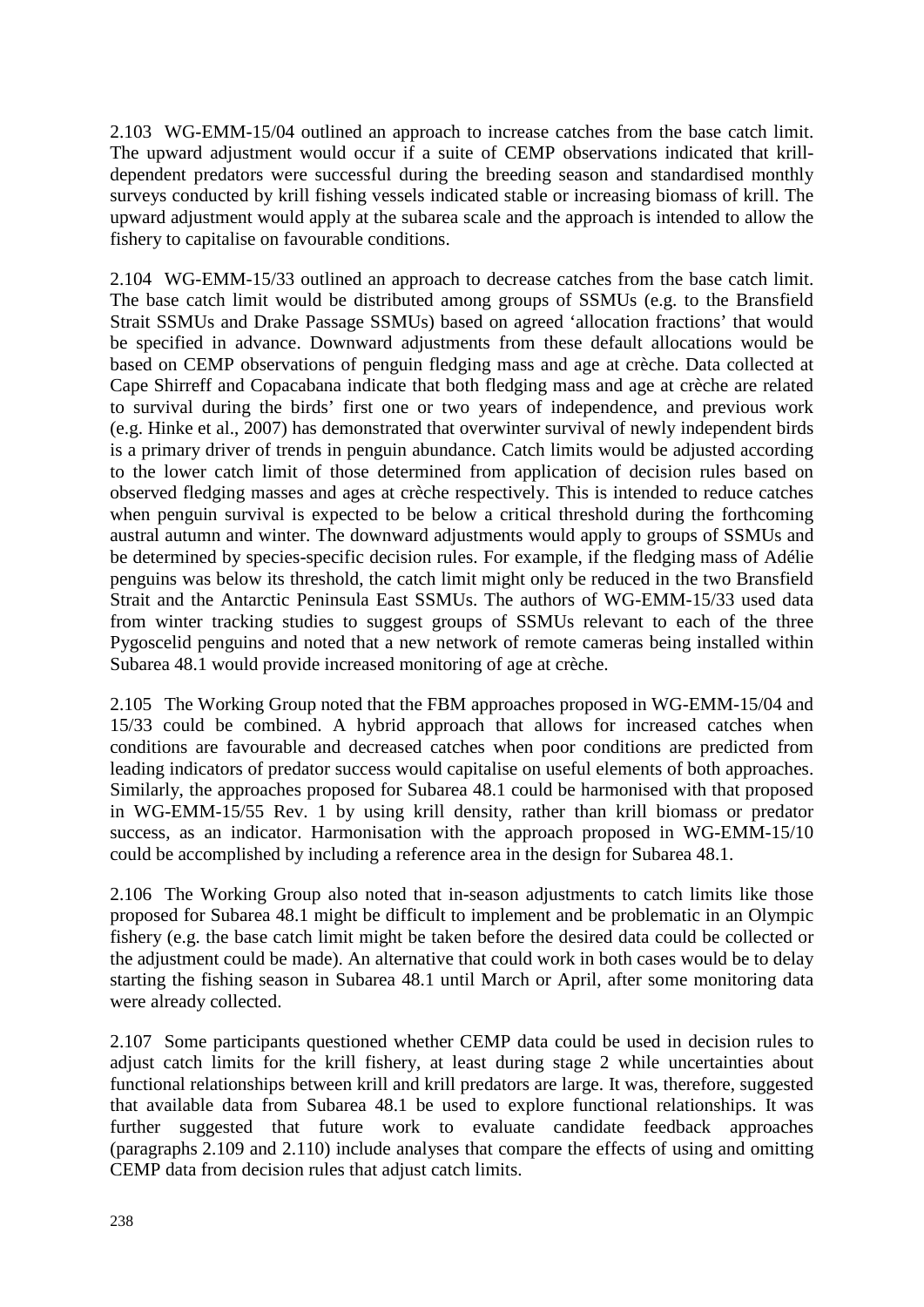2.108 Several topics need to be addressed to advance the approaches presented in WG-EMM-15/04 and 15/33 (or a hybrid of them) during the coming intersessional period so that an FBM strategy could be considered for implementation in Subarea 48.1. Specific issues are identified in Table 2, and general issues are outlined below.

2.109 To advance implementation of the approaches proposed for Subarea 48.1, it will be necessary to parameterise candidate decision rules for each approach, or for a hybrid approach, and evaluate the expected consequences for krill, predators and the fishery of applying these candidates. Parameterisation of decision rules includes specifying thresholds, acceptable probabilities that these thresholds are exceeded and the nature and level of adjustment that would occur through application of the rules. The expected consequences of applying candidate decision rules should be quantified in terms of risks, mean effects and variability in the effects.

2.110 Candidate decision rules would be evaluated with simulation models, empirical analyses of time-series observations, and/or other methods, depending on the complexity in understanding the relative effects of the rule on krill, predators and the fishery. Using simulation models might take several years and delay implementation of stage 2. Retrospective analyses using, or based on, data already available from Subarea 48.1 could be undertaken relatively easily in the coming year and allow implementation of stage 2 to progress in the near term. These latter efforts should aim to fill the blanks in statements like 'if decision rule \_\_ had been implemented in year \_\_, catches might have been \_\_ and predator success might have changed by \_\_'. Potential impacts on predator success could be evaluated over the short (e.g. foraging-trip durations), medium (e.g. survival from fledging to first breeding) and long term (e.g. trends in breeder abundance), each of which may have different implications for parameterisation and implementation of the candidate decision rules.

### Development of FBM in Subarea 48.2

2.111 WG-EMM-15/10 presented an outline proposal for a structured experimental framework for managing krill in Subarea 48.2. Dr Trathan referred to WG-EMM-14/04 which concluded that movement towards stage 2 in Subarea 48.2 would be highly improbable based on the current level of ecological knowledge; he indicated that the experimental framework described in WG-EMM-15/10 was therefore intended to improve levels of relevant management information. He emphasised that the framework would develop over time, based on advice from WG‐EMM and the Scientific Committee. He indicated that WG-EMM-15/10 does not attempt to answer all questions, as he foresaw that part of the process of implementing a structured experimental approach would depend on scientific, logistical and analytical contributions from many different Members. The object of WG-EMM-15/10 was therefore to initiate a discussion about how CCAMLR might proceed in Subarea 48.2.

2.112 Dr Trathan suggested that a complete experimental framework would need to encapsulate a number of clearly articulated hypotheses, an ordered and well-designed research strategy, a list of expected outcomes and an appropriate risk analysis. All of these should form the focus of community effort and could be led by an appropriately qualified task‐team. He suggested that without an appropriate level of community involvement, the necessary level of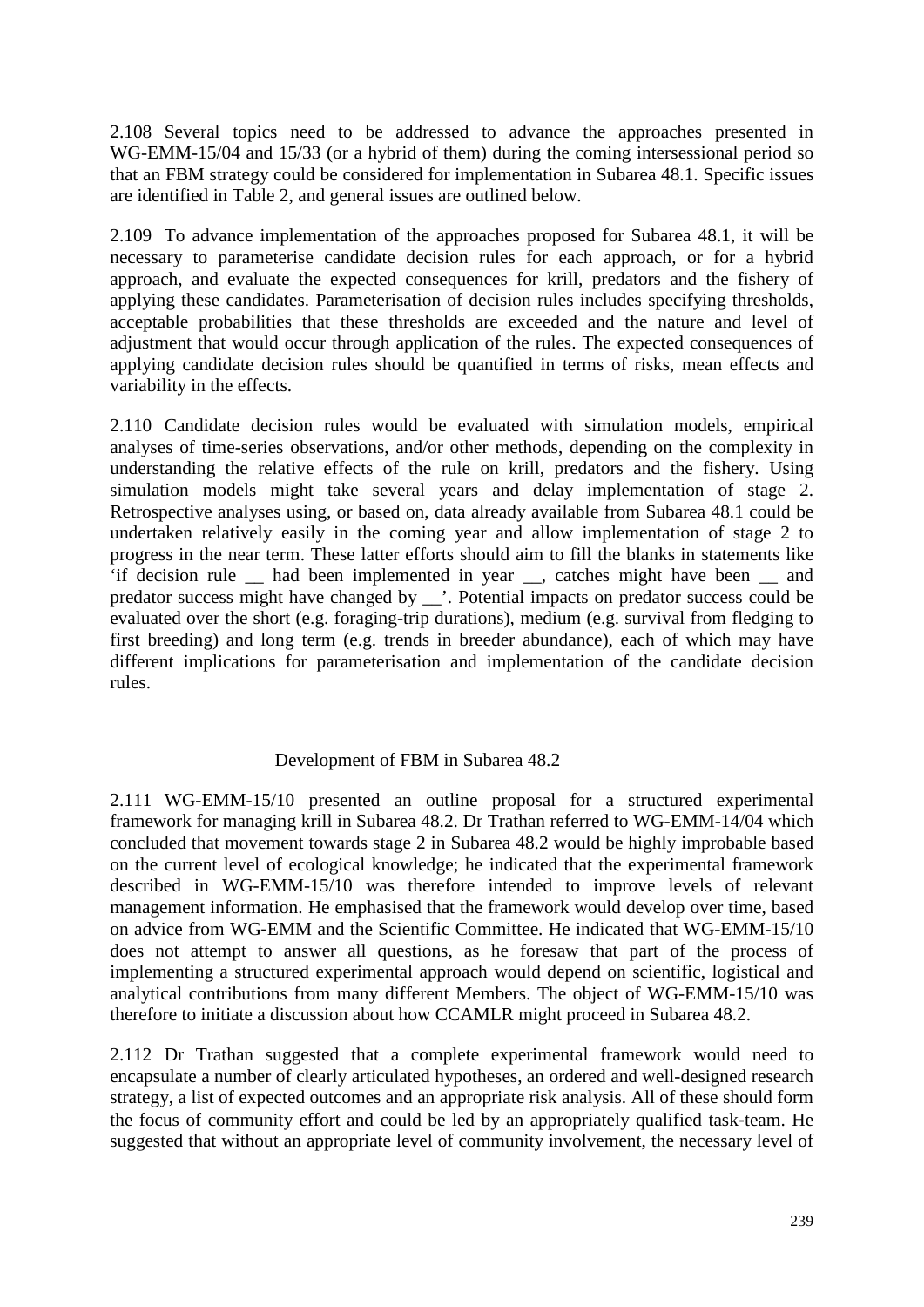scientific information might not be available, and therefore the catch limit in CM 51-07 would be unlikely to change in Subarea 48.2 such that the krill fishery would remain underdeveloped.

2.113 WG-EMM-15/10 proposed that, given the highly localised nature of the krill fishery in Subarea 48.2, it is plausible the fishery could be managed using acoustic information collected by the fishery in order to assess whether the stock is likely to fall below some previously agreed threshold.

2.114 WG-EMM-15/10 suggested that the experimental framework should focus on the relationships between oceanography, krill abundance and predator populations, and determine how krill fishing might modify these relationships. The proposed framework includes the use of CEMP sites, remote cameras at important land‐based predator breeding colonies, oceanographic moorings with acoustic sensors, acoustic data capture during fishing operations and repeated acoustic surveys. The paper proposed that the experiment should be evaluated after five years in order to explore initial results and to determine if the experimental framework should be continued.

2.115 WG-EMM-15/10 proposed that there should be two temporal phases to the experiment: an initial phase of two years, with a fixed catch limit, and a second phase of five years with a variable catch limit. The purpose of the first phase would be to collect information on inter- and intra‐annual variability in krill biomass and baseline information on predator (penguins and cetaceans) populations. The purpose of the second phase would be to test and refine a management strategy for maintaining krill biomass above an agreed reference level. Phase two of the experiment is potentially a complete FBM approach which modifies catch limits in response to information about the krill stock and uses information about krill predators to assess and control impacts. However, Dr Trathan indicated that at the moment, it is premature to predict the outcomes of the experiment and the form of the eventual long-term management strategy.

2.116 WG-EMM-15/10 identified that the spatial framework for the experiment includes two areas with contrasting levels of fishing. Currently most harvesting already occurs within the South Orkney West (SOW) SSMU, so most fishing vessels could participate in the proposed experiment. If the South Orkney North East SSMU and/or the South Orkney South East SSMU were to be closed to harvesting, this would represent a risk to the fishery. However, 95% of the historical harvest in Subarea 48.2 has taken place in the SOW SSMU, so the risk to the fishery would be small while the potential increases in management information could be significant. The trade-off between risk to the fishery and increase in management information will need to be evaluated.

2.117 The two areas with contrasting levels of fishing should each have land‐based predator monitoring, at‐sea predator monitoring and acoustic surveys to assess ecological status. The design of the monitoring system will need to be evaluated to ensure that observed differences between the contrasting areas help provide evidence to enable scientific advice as to whether the fishery is having an impact upon krill‐dependent predators.

2.118 WG-EMM-15/10 included a proposed set of restrictions and rules that elucidate how the candidate FBM approach could work. These identify catch limits for the two areas of contrasting harvest, details of how the phased approach might develop into the future,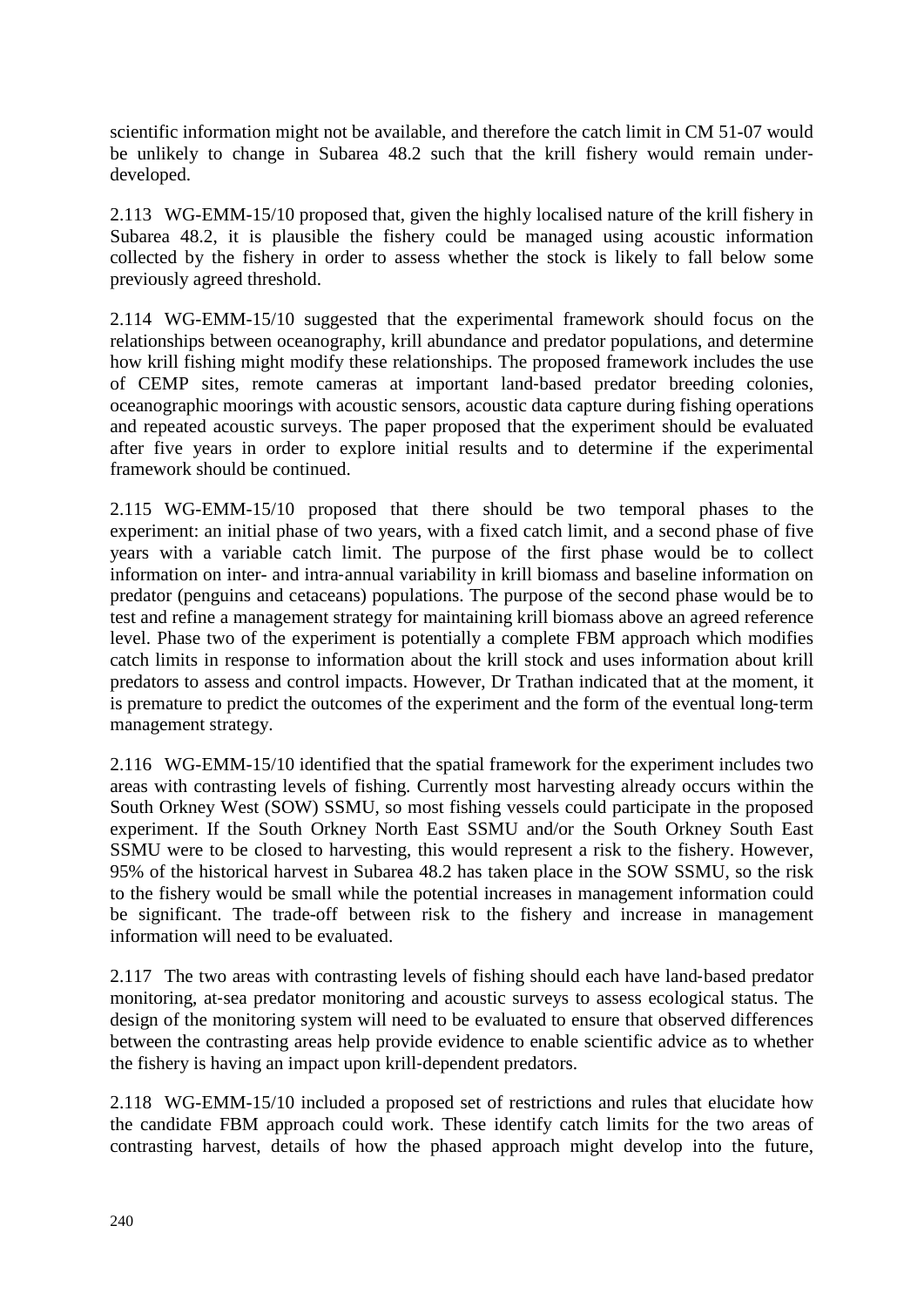proposed harvesting limits and how these might change and a default catch limit should the proposed experiment fail to deliver useful information (see paragraph 2.131). Each of the restrictions and rules will need to be evaluated as the proposed approach develops.

2.119 WG-EMM-15/11 highlighted how the spatial harvesting footprint within Area 48 varies from year to year. It noted that potential impacts arising from increased spatial overlap between the fishery and krill-eating penguin colonies are plausible but not yet investigated at scales smaller than the SSMU-scale, e.g. at the scale of krill swarms or aggregations of swarms (paragraph 2.143). As such, WG-EMM-15/11 suggested that it is appropriate to explore functional overlap further as part of an experimental approach, in order to gather data to test the hypothesis that functional overlap occurs. Determining krill critical density thresholds for predators will be vital for FBM approaches.

2.120 The Working Group thanked Dr Trathan and his group for their work in developing their proposal. In subsequent discussion, the Working Group identified key issues that need to be addressed (Table 3).

### A general approach to FBM at the SSMU scale

2.121 In introducing WG-EMM-15/36 and 15/55 Rev. 1, Dr Constable indicated that the FBM system for krill needed to include methods to:

- (i) determine a catch limit for the krill population
- (ii) divide that catch limit into smaller areas at a scale relevant to predators in order to avoid inadvertent disproportionate impacts on some predators over others
- (iii) minimise effects on predators when available food is at critical levels
- (iv) account for changing productivity and relationships in the system
- (v) validate/check the management system.

2.122 WG-EMM-15/36 proposed methods that could achieve the first two parts of the management system – catch level and division of that catch into smaller areas. It draws together past experience in CCAMLR and provides (i) an empirical ecosystem assessment model, (ii) a decision rule for determining SSMU-scale catch limits based on a designated spatial harvest strategy and a single-species assessment of yield, and (iii) a method for implementing the procedure. The decision rule for setting catch limits for a given harvest strategy has a straightforward expression of the target conditions to be achieved for krill, krill predators and the fishery and the uncertainties that need to be managed. It is a natural extension of the current precautionary approach of CCAMLR for krill and can utilise existing datasets, including  $B_0$  surveys, local-scale monitoring of krill densities, local-scale monitoring of predator performance, monitoring of predator foraging locations and time series of catches from the fishery. The procedure developed in the paper:

(i) enables the spatial harvest strategy to be determined by fishers and then set SSMU-scale catch limits according to the uncertainties in food-web status and dynamics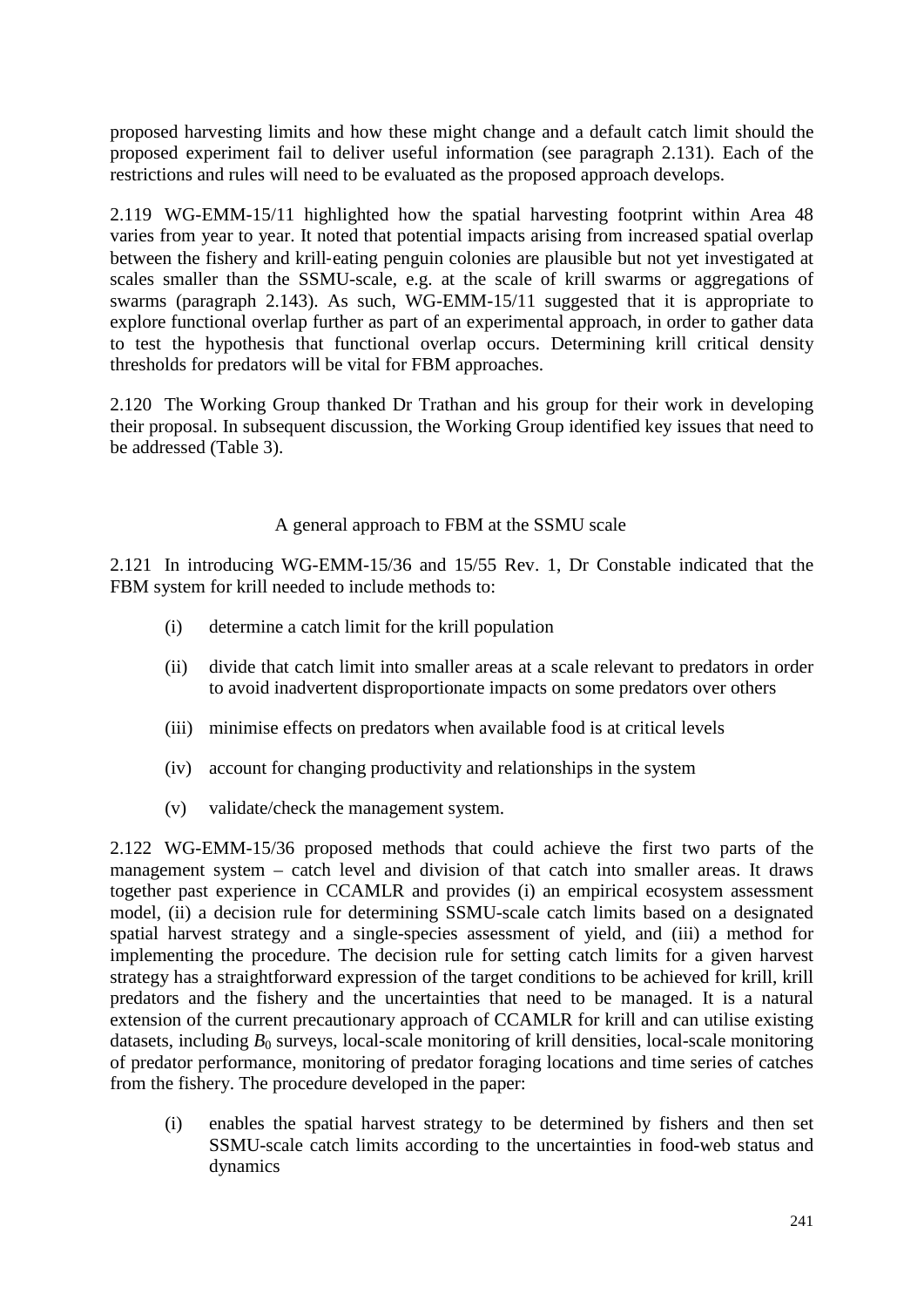- (ii) provides a common framework for inserting data, assessment methods and candidate modelling approaches for assessing catch limits
- (iii) has a formalism that provides for the development of a fishery, enabling advice to be updated as improvements are made in any component of the procedure, including the provision of data, implementation of new assessment or projection models or a revision of the decision rule
- (iv) formalises the decisions that need to be made in dealing with uncertainty across an ensemble of plausible food-web models and dynamics
- (v) provides the primary expectation for managing uncertainty, either by obtaining better estimates of parameters for the projection models and/or by altering the harvest strategy
- (vi) is able to respond to trends in the status of the ecosystem, including trends arising from climate change.

2.123 WG-EMM-15/55 Rev. 1 extended the management system to minimise effects on predators when available food is at critical levels. The paper indicated how this management system can be made operational in the early phases of a fishery in SSMU-scale areas. A decision rule for adjusting catch limits at SSMU scales when krill density is near critical levels for predators is proposed. This rule uses an estimate of krill biomass density (e.g.  $g m^{-2}$ ) and recruitment strength in a given year to determine an adjustment of the long-term annual catch for the area in the following year. This decision rule is designed to keep the probabilities of low reproductive performance by predators at acceptable levels in the long term. The process for undertaking the assessment using a population projection model and its application is demonstrated in the paper. Lastly, the paper outlines a process for testing the management system in the early phases of the fishery by concentrating the fishery in some SSMUs and testing whether the reproductive performance of predators is maintained at acceptable levels.

2.124 Dr Constable concluded his presentation by indicating that progress could be made in the coming year by assembling available krill and predator data to estimate critical biomass densities of krill in SSMUs and for progressing the implementation of a population projection model, which could be based on the generalised yield model (GYM). It would also include further modelling of the properties of the decision rule and the management system as a whole.

2.125 The Working Group thanked Dr Constable and his group for their work in developing these proposals. The Working Group noted that:

- (i) the decision rule for short-term adjustments of the long-term catch limit in an SSMU is based on estimates of krill biomass and recruitment strength, which could be obtained from surveys or fishing data
- (ii) shifts in the ecosystem, or changes in the food web, can be included in this approach if needed
- (iii) the empirical ecosystem assessment may need to factor in time lags in predator responses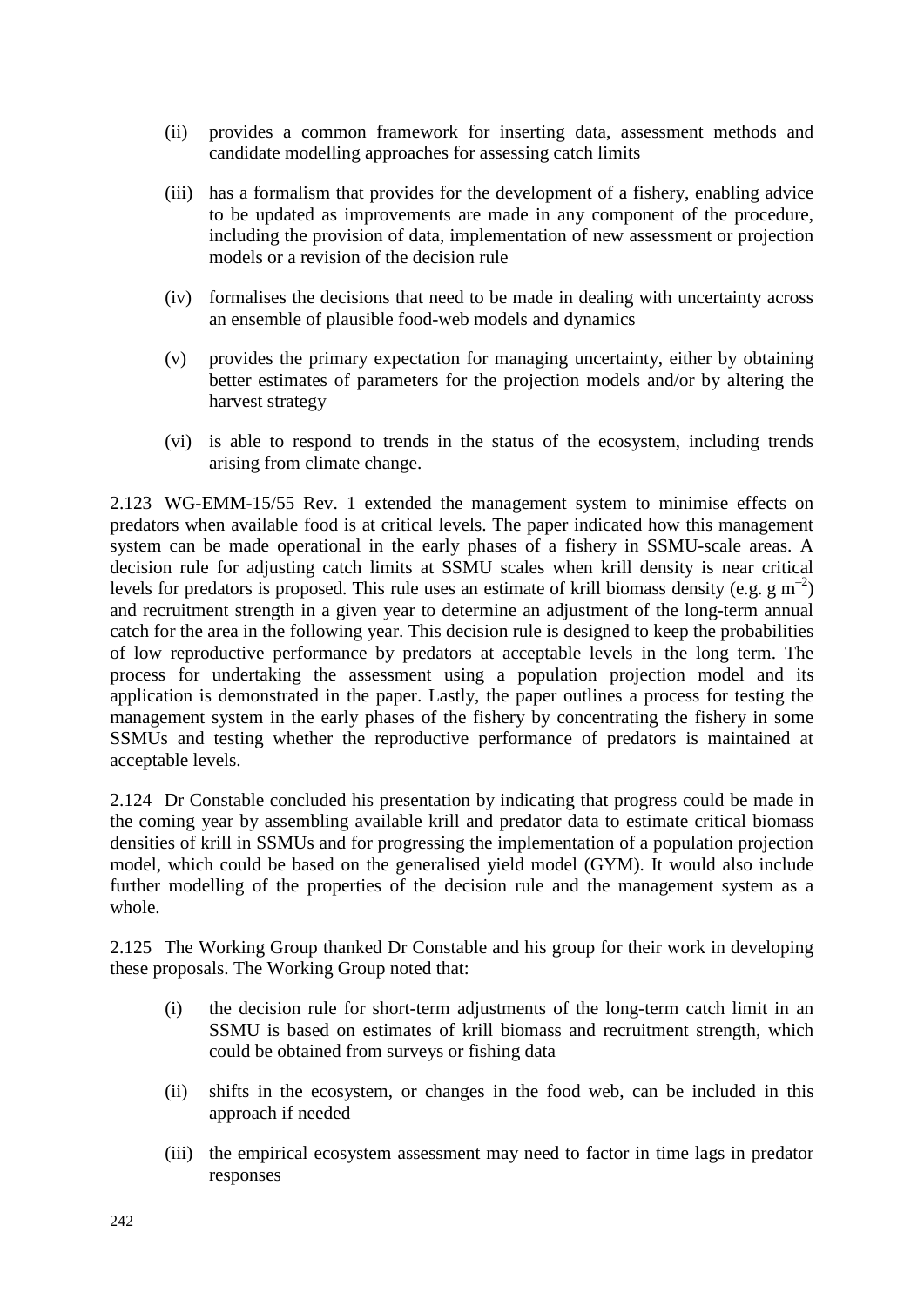- (iv) the short-term adjustment approach derives from predator–prey theory and requires empirical data on the links between the reproductive performance of predators, their foraging activities and krill availability to identify critical prey densities (data will need to be assembled to identify critical krill densities)
- (v) the one-year projection model may need to include parameters for krill flux; the sensitivity of the approach to different levels of flux could be explored
- (vi) the effect of the decision rule for adjusting catch limits on variability of catches will need to be explored in order to minimise volatility in catches, noting that this approach is only for adjusting catches in SSMUs rather than the whole of the area
- (vii) the method for adjusting catch limits at the SSMU scale is consistent with the approach being developed for Subarea 48.2 and encouraged the proponents of the two approaches to consider how they may be combined.

2.126 The key issues identified by the Working Group to be addressed in developing these approaches are given in Table 4.

#### General

2.127 The Working Group thanked Members for submitting candidate proposals for progressing FBM towards stage 2. It agreed that the approaches and supporting papers submitted (WG-EMM-15/04, 15/10, 15/11, 15/33 15/36, 15/55 Rev. 1), had a number of common elements and similar data requirements. It also agreed that different parts of the CAMLR Convention Area may need different approaches because of the nature of the ecosystem in different regions, as well as the different levels of data and monitoring capability currently available. The Working Group recognised that a common framework would be desirable across all of the krill fishery, with a means of learning about the ecosystem and testing the management system during the development of the fishery. However, the Working Group noted that achieving a common framework may take some time. The Working Group encouraged the proponents to continue to progress their proposals in the coming year, taking account of the points in Tables 2, 3 and 4. The Working Group recommended that the progress on FBM be highlighted to the Scientific Committee and the Commission.

2.128 The Working Group agreed that work to address the approaches and evaluate candidate decision rules could be advanced by holding a workshop in 2016. Compiling relevant datasets in advance of this workshop would facilitate the workshop and, since all approaches to FBM are likely to utilise the same types of data, it was noted that additional feedback approaches could be submitted to the workshop or WG-EMM-16 and potentially be evaluated at these meetings. It was agreed that submission and evaluation of additional approaches would not delay implementation of stage 2; new ideas could be implemented in a revision to stage 2 or during advancement to stage 3, noting that consideration might need to be given as to how such proposals may impact on existing implementations.

2.129 Ultimately, decision rules applied in FBM approaches need to be understood by policy-makers and stakeholders and minimise risks to achieving the objectives in Article II. The Working Group agreed that a submission of an approach needed to be accompanied by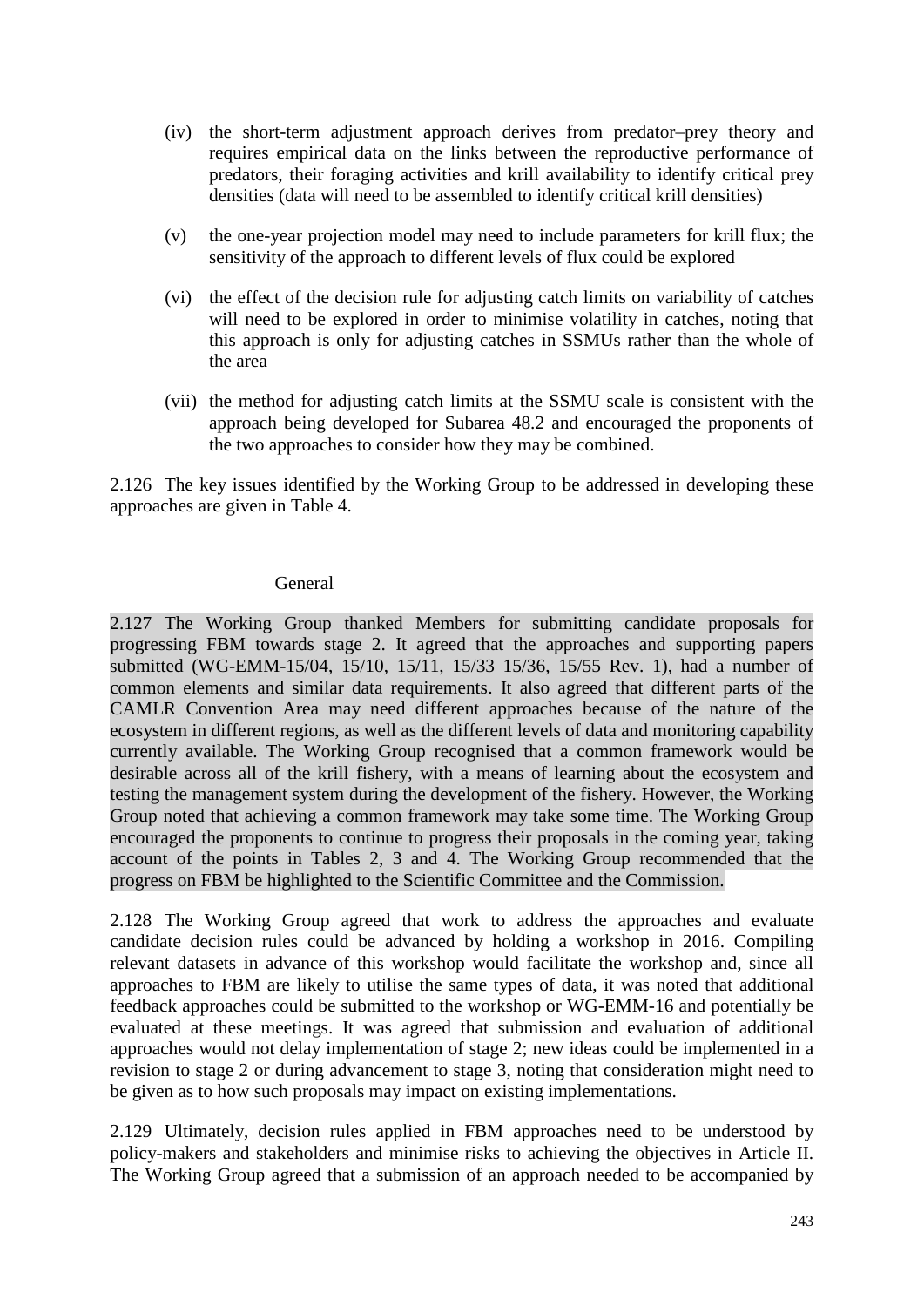suitable documentation to understand the basis and implementation of the approach as well as how it would result in conservation measures. The Working Group recommended that the pro forma adopted by SC-CAMLR in 2014 be amended to include the following:

- (i) public summary: a simple and concise explanation that is accessible to a range of potential stakeholders that describes how this specific FBM approach would be implemented
- (ii) rationale and implementation summary: a summary for appending to the WG-EMM report that describes the rationale and implementation of the approach suitable for the Scientific Committee.

2.130 The Working Group also agreed that implementation of all stage 2 approaches need to be reviewed after a trial period with clear courses of actions to be taken, if needed, given positive and/or negative outcomes of the review. Review of stage 2 approaches is needed to balance CCAMLR's precautionary approach with a need to improve FBM through an active learning process (see also SC-CAMLR-XXXII, Annex 5, paragraph 2.89).

2.131 The Working Group agreed that until stage 2 can be implemented, or if stage 2 is implemented and the reviews identified in paragraph 2.130 indicate that the implemented approaches are not successful, the risks to achieving the objectives in Article II could be minimised by maintaining the subarea catch limits currently established in CM 51-07.

2.132 The Working Group noted that, given the current approach to the management of the krill fishery, implementing an FBM approach in one subarea might have broader implications for management of the krill fishery in other subareas. Furthermore, any changes to the implementation of the decision rules may have implications for other fisheries more generally.

General considerations for management of the krill fishery

State of the krill-based food web at present

2.133 The Working Group considered the potential effects that krill fishing might currently be having on krill and its predators. It noted that the last area-scale survey within Area 48 took place in 2000, but that there was currently no evidence for a recent trend in krill biomass (WG-EMM-15/28), density (g m<sup>-2</sup>; e.g. Fielding et al., 2014), or abundance (individuals caught by research nets; e.g. Atkinson et al., 2014; Steinberg et al., 2015) in Subareas 48.1 to 48.3.

2.134 The Working Group agreed that the subarea-scale catch limits established in CM 51-07 may risk failure to achieve the Commission's objectives at the SSMU scale. In this regard, it was noted that:

(i) results from surveys conducted by the US AMLR Program demonstrate that, at the SSMU scale, interannual differences in krill biomass within Subareas 48.1 can span two orders of magnitude, and annual biomass estimates in the Bransfield Strait and north of the South Shetland Islands have periodically been less than the subarea-scale catch limit established for Subarea 48.1 in CM 51-07 (WG-EMM-11/26)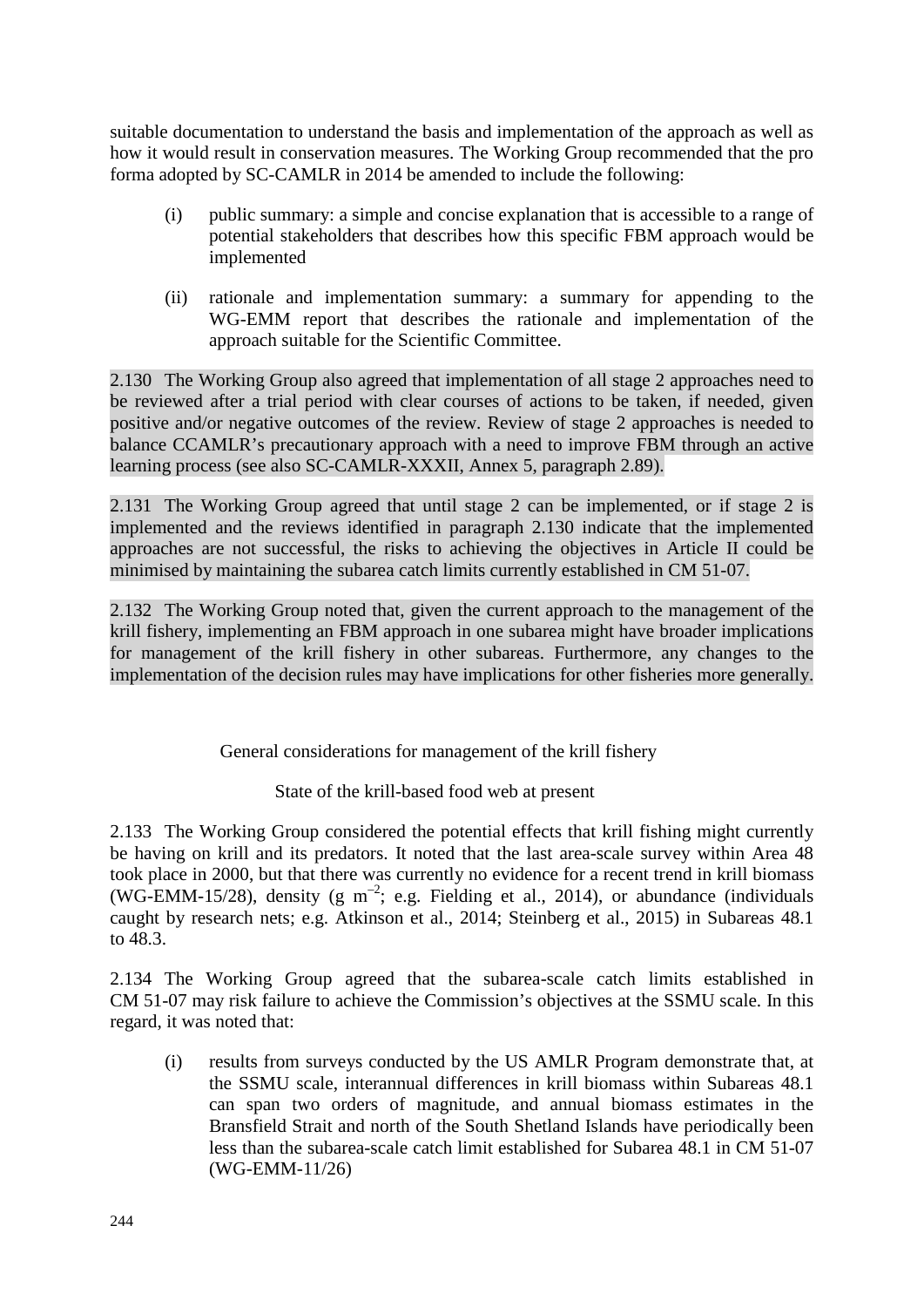- (ii) fishing activity has become more concentrated into some SSMUs, with particular focus on Bransfield Strait in Subarea 48.1 (WG-EMM-14/11)
- (iii) given points (i) and (ii) above and catch limits that are only resolved to the subarea-scale, it is not possible to rule out SSMU-scale harvesting impacts that would result in failure to achieve management objectives. In some years, SSMUscale harvest rates may inadvertently be higher than would be expected from application of the krill decision rules at the SSMU scale.
- 2.135 The Working Group agreed that:
	- (i) Catch is currently at about 48% of the trigger level and 5% of the precautionary catch limit; catches are currently less than 0.5% of the biomass estimate from the CCAMLR-2000 Survey.
	- (ii) Interannual trends in SSMU-scale biomass are not evident (with only limited information on seasonal or monthly cycles of SSMU-scale biomass). However, given the observed variation described above (paragraph 2.134i), it is not possible to rule out small-scale harvesting impacts because fishing activity has become more concentrated into some SSMU-scale areas and local harvest rates in some years may be higher than expected by gamma.
	- (iii) A consideration in interpreting CEMP data is that the different CEMP parameters integrate across different time and space scales. For example, foraging trip duration may be affected by conditions in the foraging area at the time of foraging, while breeding success and fledging weight integrate conditions in the foraging areas over several months during the breeding season. Breeding population size integrates conditions at the scale of years. Thus, CEMP and subsequent analyses need to be organised in such a way that they detect the spatial and temporal effects intended to be observed. Within-season effects of fishing will need to be detected using parameters that indicate conditions at locations and times where there is coincidence between foraging and fishing area and the months of fishing.
	- (iv) At present, the effects of current fishing activities on krill-dependent predators monitored at breeding colonies are uncertain. Noting that different sets of indices are recorded at each CEMP site, it is also unclear whether variation in the set of indices that have been recorded at each site can be attributed to fishing activity. This is an important research topic, and investigating this issue will, inter alia, require attention to the amounts of bias and observation error in each CEMP index, the time and space scales over which each index integrates, covariation among indices and the amount of fishing activity that occurred within the time–space frame to which the monitored indices are relevant.

2.136 The Working Group agreed that the spatial distribution of the trigger level in CM 51-07 should be continued in order that harvesting is further not concentrated and does not impact adversely upon predators. A realistic work program for establishing stage 2 is being progressed and CM 51-07 should ultimately be revised to reflect stage 2.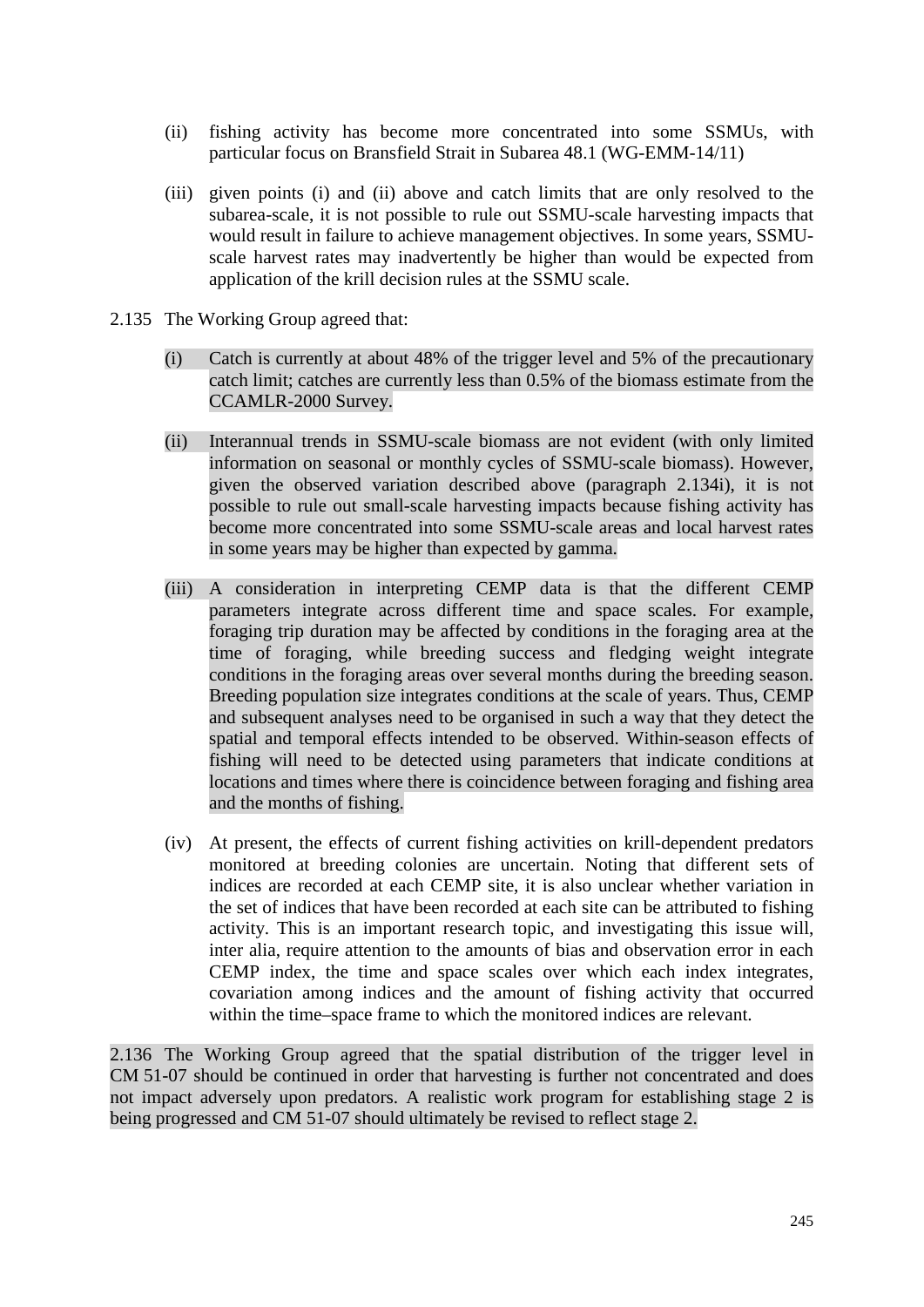#### 2.137 The Working Group agreed the following points:

- (i) Krill biomass is not homogeneously distributed within the subareas. Consequently, an increase in catch may be possible if the catch for a subarea is subdivided into smaller spatial units that take account of predator needs, or other safeguards to predators are put in place.
- (ii) The fishery has become concentrated in some SSMU-scale areas in recent years (WG-EMM-15/30, Appendix 3, Table 3).
- (iii) There is a need to avoid harvesting impacts upon the ecosystem at the SSMU scale.
- (iv) During certain time periods, particularly during the breeding season, krill beyond a critical distance from land are not accessible to land-based predators. Similarly, the fishery also preferentially targets krill in some locations. The krill readily available to breeding land-based predators is likely to be the main focus of the fishery, although the degree of overlap will depend on, inter alia:
	- (a) the time of year
	- (b) the individual constraints on foraging of the breeding and non-breeding parts of the predator populations at that time
	- (c) the aggregation/distribution of krill.
- (v) Fishing in areas distant from land may not affect land-based predators but could affect pelagic predators such as whales, pack-ice seals, fish and other predators foraging in those areas.
- (vi) Full implementation (i.e. stage 4) of FBM requires that CCAMLR is able to estimate the ecosystem effects of fishing; CEMP currently only includes landbased predators, making these the best opportunity for detecting such effects at present. Detecting effects in pelagic areas may need monitoring of krill predators utilising those areas, such as cetaceans, ice seals and fish.
- (vii) The trigger level (CM 51-01) was based on the highest aggregate catch in the historical time series. No information is available on whether that catch had an effect on the ecosystem or whether sustained catches at that level would or would not have an effect. Kinzey et al. (2013) concluded that better information is required about krill recruitment variability and natural mortality before increasing catches much beyond the trigger level. Watters et al. (2013) also indicated in simulations that sustained catches at the trigger level would increase the risks of CCAMLR not meeting the objectives of Article II, including by failing to facilitate the restoration of depleted predator populations.
- (viii) Krill consumption by predators within different SSMUs could be used as a basis for distributing catch limits. An approach for undertaking these calculations is available in Everson and de la Mare (1996). Estimates are also available in Hill et al. (2007).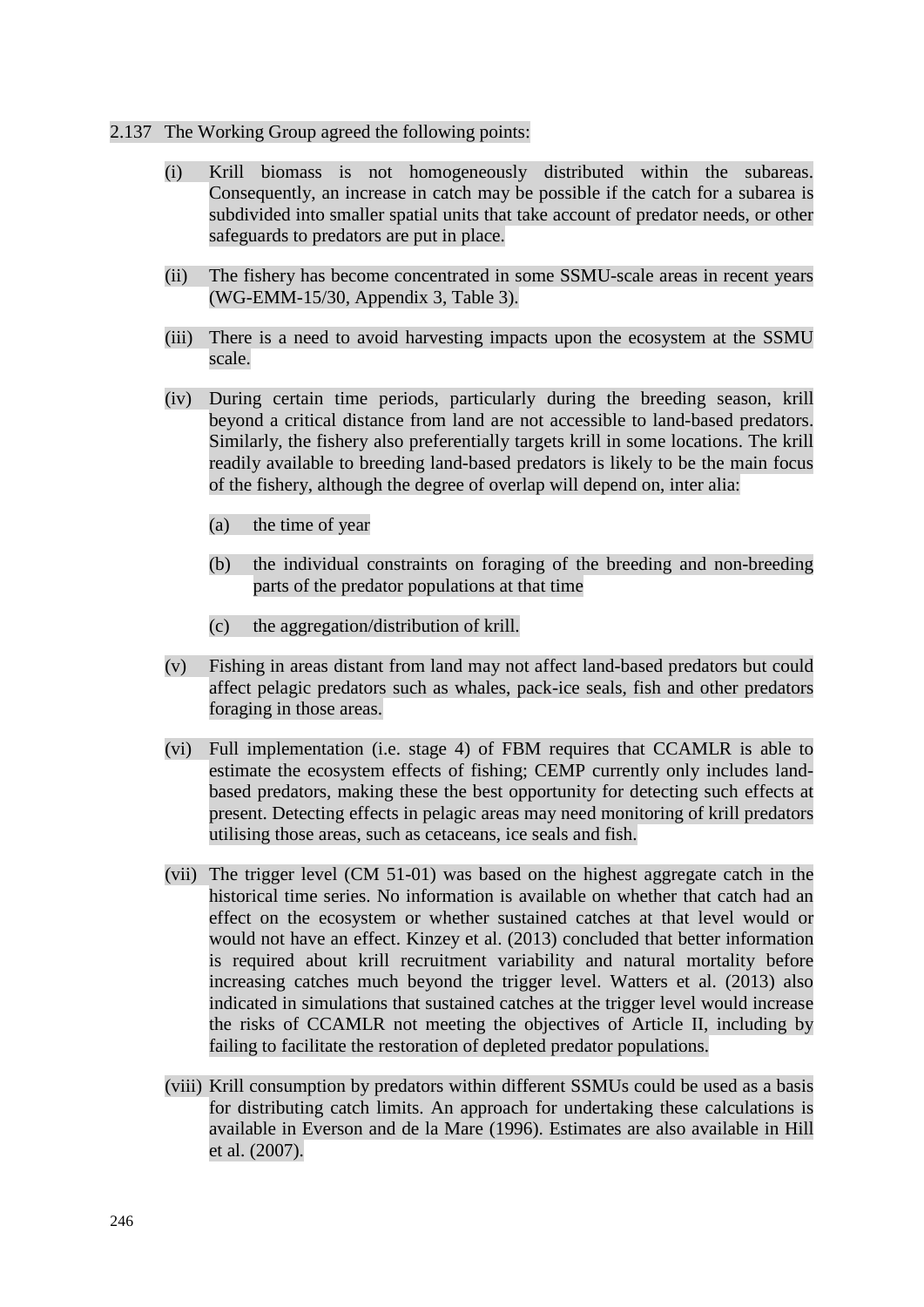(ix) If the existing spatial distribution of the trigger level (CM 51-07) was removed, precautionary management would still be required. This is because more concentrated fishing might then occur in subareas or SSMU-scale areas, and CCAMLR would only be able to detect the effects of fishing, if the fishing occurred in areas where monitoring exists.

2.138 The Working Group agreed that a future revision of CM 51-07 should consider how the fishery is arranged within subareas in order to avoid impacts on predators within some SSMU-scale areas.

2.139 The Working Group agreed that consideration should be given as to whether it is more precautionary for the subareas in Area 48 to be managed separately. A task for the intersessional period considered in future work is to review and evaluate whether it is more precautionary to manage subareas independently or within a regional context (paragraph 2.161vii).

2.140 The Working Group noted the following points were raised in relation to the task in paragraph 2.139:

- (i) There is a need to consider connectivity between subareas as well as whether subareas are sources or sinks for krill. A key issue is whether the flux of krill is sufficiently high that the subareas are closely connected or relatively independent.
- (ii) Oceanographic modelling indicates that a high volume of water moves between subareas and that some subareas have multiple sources (e.g. Subareas 48.1, 48.2 and 48.3). This needs to be taken into account in relation to the behaviour of krill. The management implications of different scenarios for ocean connectivity will need to be considered.
- (iii) Krill can move actively, not simply drifting as particles in the water they can swim at speeds equivalent to current flows and can migrate vertically and horizontally taking them into different water masses; they can also associate and move with sea-ice. Their capacity to move actively may allow them to migrate small distances, but this can then have important consequences for distribution. The implications of krill behaviour are therefore important for krill transport (paragraphs 2.79 and 2.80).
- (iv) The mobility of predators, where they forage and the degree to which they might be affected across subareas, will need to be considered.
- (v) Results presented by Watters et al. (2013) indicate that in modelling scenarios with no oceanographic connectivity, risks to the ecosystem are higher than in scenarios where oceanographic movement occurs. If movement of krill between subareas is limited, then management at subarea scale may be more precautionary.

2.141 The Working Group agreed that facilitating fisheries research that contributes towards development of FBM was important; e.g. requirements for fishing vessels to conduct acoustic surveys (paragraph 2.169), might necessitate careful consideration of temporal/seasonal catch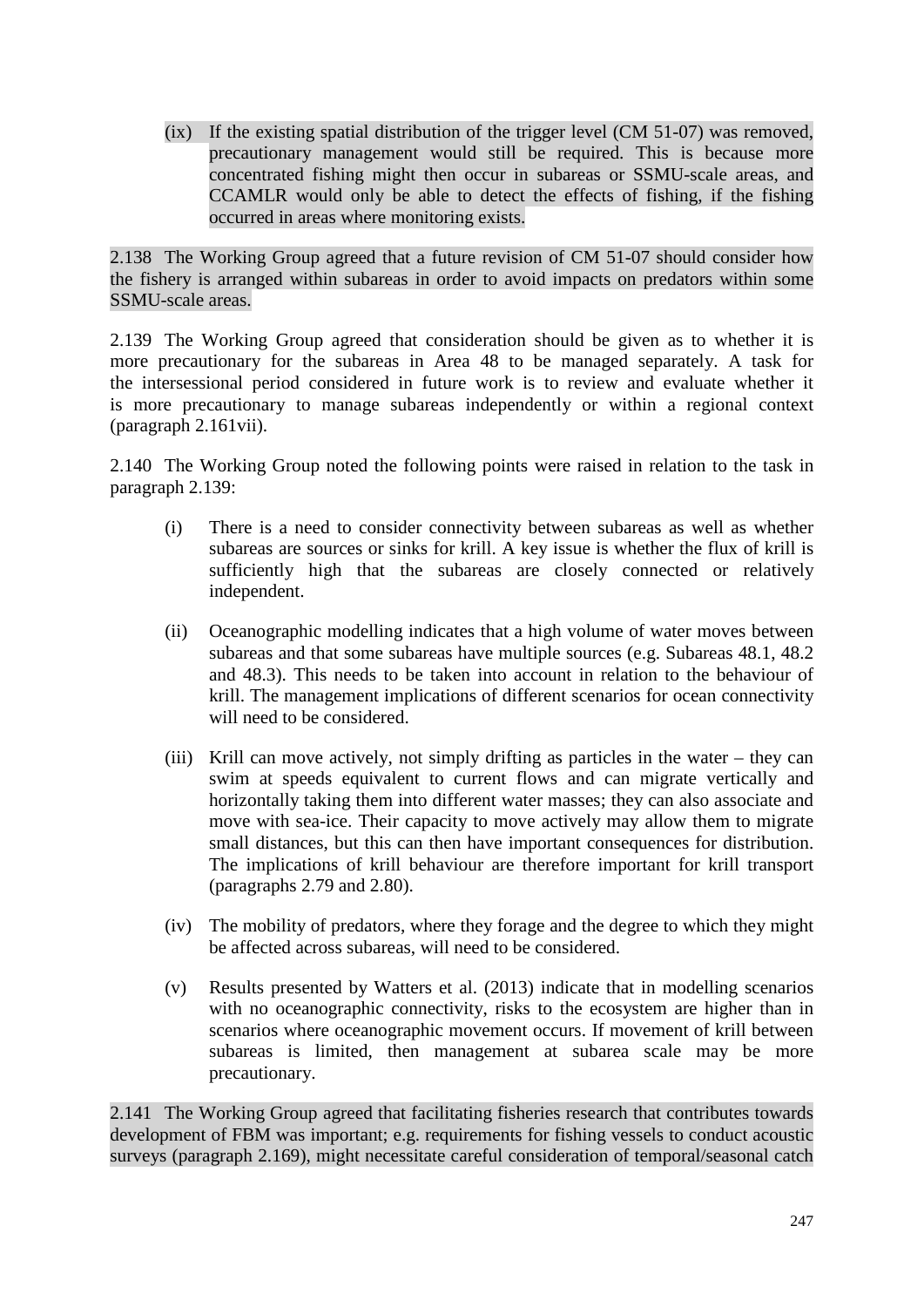limits. The Working Group noted that the Secretariat could notify fishing vessels at key times during the fishing season (e.g. at different levels of catch relative to the catch limit) so that acoustic observations can be collected at suitable times before the season closes.

#### Precautionary requirements for predators at SSMU-scales

2.142 The Working Group noted that extreme events occur naturally in the marine environment. These events are known to have important impacts upon components of the natural ecosystem and safeguarding against the consequences of harvesting exacerbating the impacts, or increasing the frequency, of these extreme events will be necessary in any approach to FBM.

2.143 The Working Group recognised that at the SSMU scale, approaches for taking precaution for predators will be important, particularly during the interim period while new monitoring CEMP sites and new methods are established. The Working Group noted the following:

- (i) The aim of any SSMU-scale decision rule might be to help avoid exacerbating problems in critical years. Such rules could be used in conjunction with a shift or increase in catch in subareas. Such rules might contribute towards the future development of CM 51-07.
- (ii) The need to consider the critical krill density for predators in order to apply any such SSMU-scale decision rule and the need for other data for providing the annual adjustment.
- (iii) Information to help elucidate critical krill densities for penguins include:
	- (a) comparisons between fished and non-fished areas
	- (b) information from habitat models (WG-EMM-15/09) that help improve understanding about necessary levels of krill density
	- (c) estimates of critical krill densities across different sites.
- (iv) Data available for determining the critical krill density might include CEMP data combined with SSMU-scale krill surveys. To further such analyses:
	- (a) the Secretariat should compile available data and make them accessible to Members for analyses
	- (b) WG-EMM should establish an e-group to facilitate the development of these analyses from all the subareas and for the communication between data holders and analysts
	- (c) there will be a need to include factors that might impact upon the use of CEMP data, such as sea-ice and oceanography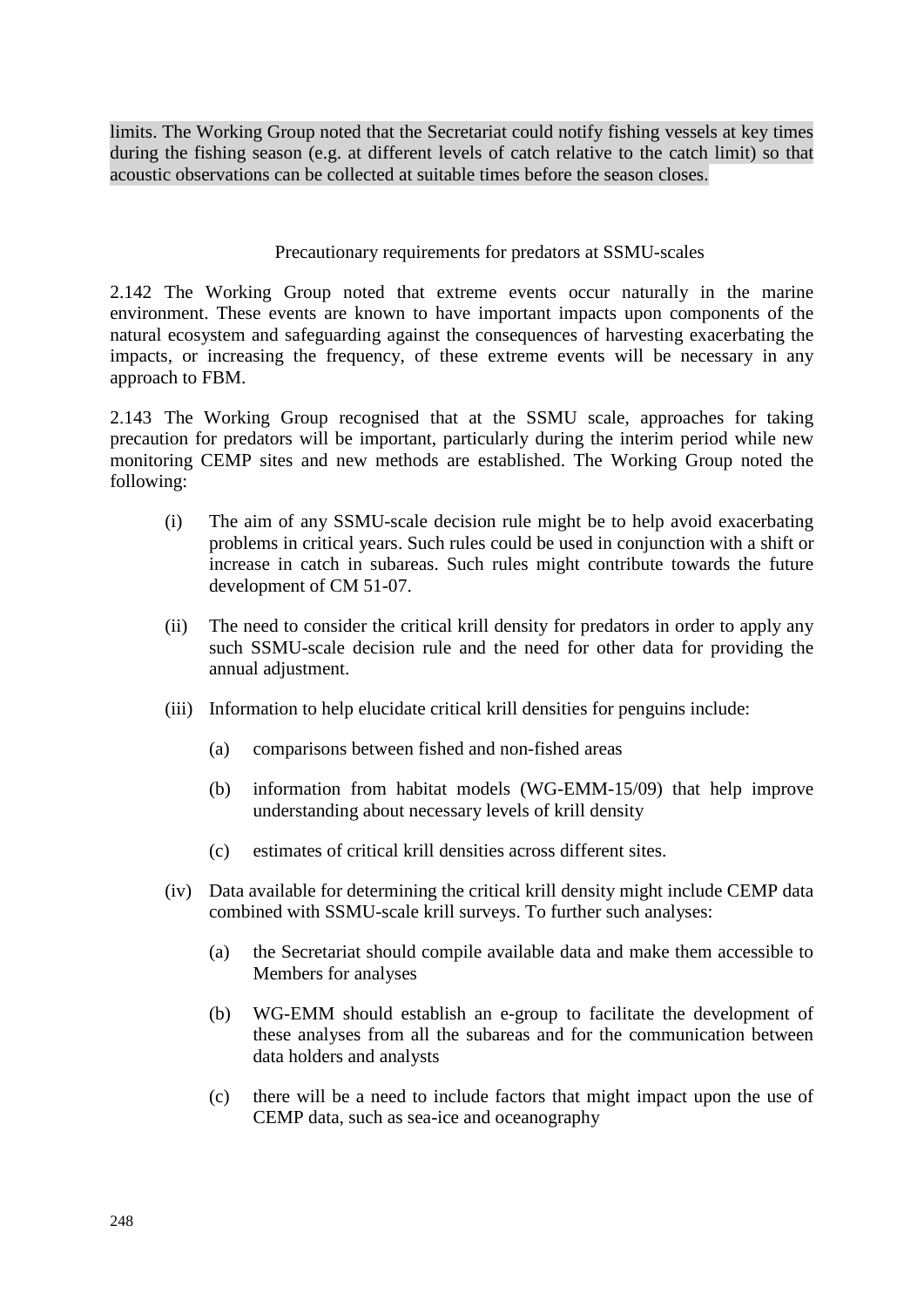- (d) there will be a need to look at variables at the right spatial scale; foraging scales for predators are often season-specific
- (e) a CEMP workshop would help progress this program of work, although there is a need to define questions that are relevant to FBM.

2.144 The Working Group noted that some areas may already be affected at current fishing levels, e.g. Bransfield Strait (SC-CAMLR-XXXIII, Annex 6, paragraph 2.121). The creation of precautionary no-take buffer zones around predator colonies or foraging areas would help provide safeguards for predator needs. The Working Group recognised that new tracking data collected since 2002 could help progress these safeguards, noting previous discussions on critical distances from predator colonies (Agnew and Phegan, 1995; see also WG-EMM-15/09 and 15/11).

2.145 The Working Group also noted that protecting krill nursery areas would be a precautionary approach to help protect krill that will eventually recruit to predator foraging areas and fishing grounds.

## Using existing data and monitoring

2.146 The Working Group noted that estimates of variability and trends in recruitment could be obtained from existing datasets. Integrated stock assessments (e.g. WG-EMM-15/51 Rev. 1) might provide such estimates as well as assisting with drawing inferences about the dynamics of krill generally.

2.147 The Working Group also noted that CPUE analyses may be able to help identify whether fishing effects krill at SSMU scales. However, CPUE can be hyperstable and also may be determined by vessel factory requirements rather than characteristics of the stock. Such analyses will need to take these considerations into account when estimating the relationship of CPUE with krill density.

2.148 The Working Group noted several points related to the use of CEMP indices in FBM:

- (i) CEMP indices can describe conditions at a range of scales. Combining indices across CEMP sites, SSMUs and subareas can respectively describe conditions at the SSMU, subarea and area scales
- (ii) the scale at which CEMP indices should be combined (or not) should be determined by the specific question of interest
- (iii) additional work is needed to understand whether and how variations in some CEMP indices (e.g. arrival mass and chronology) affect abundance over the long term. Predator population models could be used to examine such effects (paragraph 2.160)
- (iv) habitat modelling can provide information on the spatial locations and scales for which CEMP indices are applicable indicators of foraging conditions and krill availability. Work to progress such modelling has already begun for penguins (paragraph 2.195).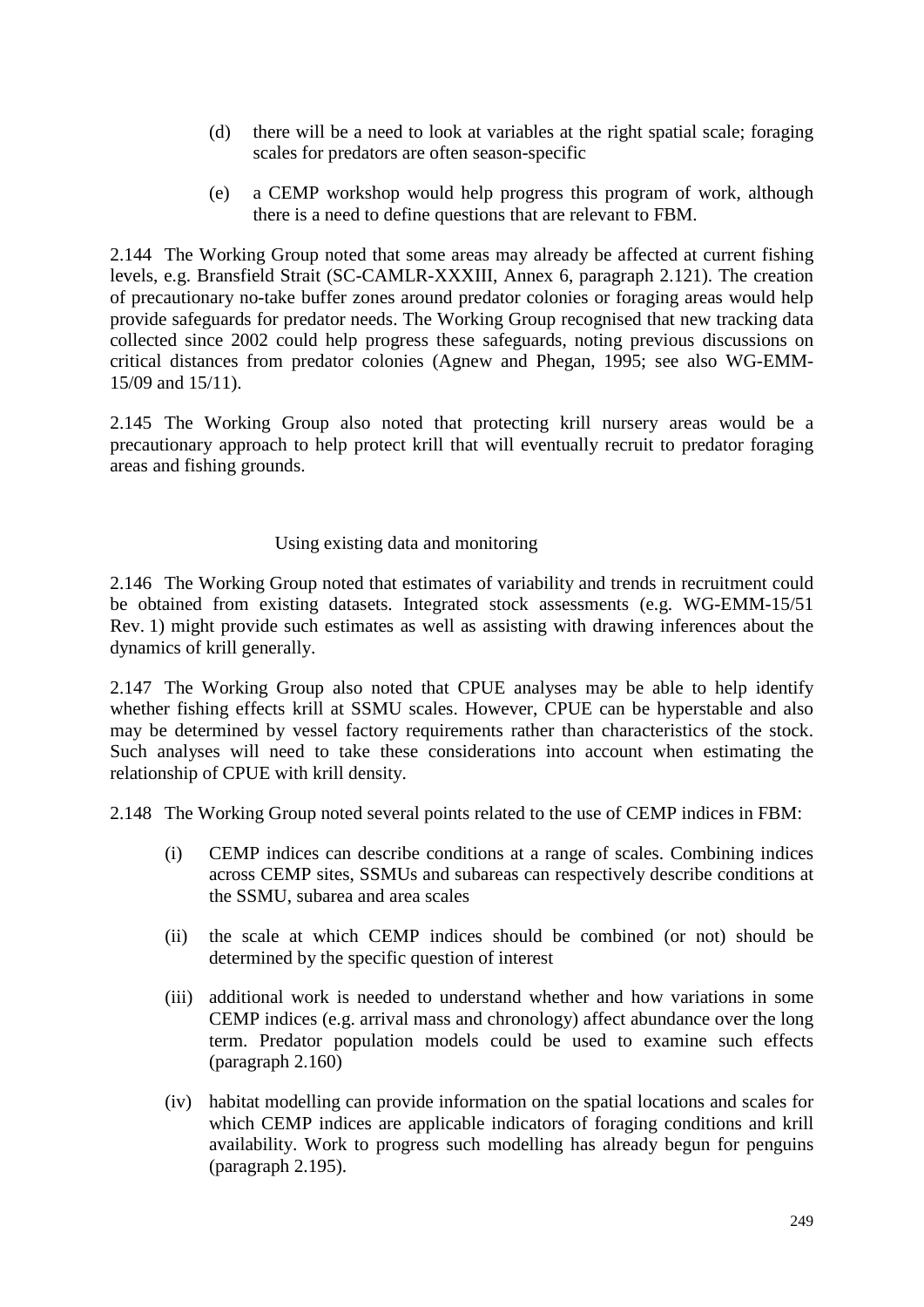#### Further development of at-sea monitoring and CEMP sites

2.149 The Working Group noted a number of issues related to FBM and possible future areascale krill surveys (WG-EMM-15/28); these included:

- (i) how an area-scale survey relates to SSMU-scale surveys and how krill becomes concentrated in predictable ways
- (ii) a series of area-scale surveys would help address area-scale questions, potentially including with respect to possible impacts of climate change; those Members interested in pursuing this may wish to establish a design process to:
	- (a) determine how area-scale surveys will help understand the effects of climate change
	- (b) determine how these surveys may provide context for variability between and within subareas and SSMUs and how such surveys could be linked to subarea- and SSMU-scale surveys.

2.150 The Working Group noted that the effects of fishing on SSMU-scale densities of krill will be critical to understand. It recognised that use of fishery acoustics may help in monitoring of seasonal and monthly cycles in SSMU-scale biomass, or trends over longer time scales. The Working Group noted that:

- (i) use of fishery acoustics will need consideration of vessel acoustic calibrations (Annex 4, paragraphs 3.13 and 3.14). However, use of the same vessel may provide indices of data without the need to calibrate acoustic equipment. The use of different vessels would need intercalibration/standardisation across vessels
- (ii) surveys of areas before, during and after fishing should help determine if there are SSMU-scale effects on krill density or swarm structure
- (iii) repeat sampling within season in areas without fishing will help improve understanding about seasonal variation
- (iv) it will be necessary to critically review survey results because multiple mechanisms may explain changes in surveys over time
- (v) the spatial and temporal design of surveys will be important as a change in biomass between acoustic surveys may not just be because of harvesting but could be because of flux or predator consumption
- (vi) seasonal patterns in krill biomass have been documented, including during the Elephant Island experiment (Kim et al., 1998); seasonal patterns in biomass should be taken into account within FBM
- (vii) it would be desirable to trial some transects for a year to look at data and then determine how it might be scaled up (see paragraphs 2.229 to 2.232)
- (viii) China, the Republic of Korea and Norway have indicated a willingness to collect acoustic data from fishing vessels. To develop FBM, the proposed program of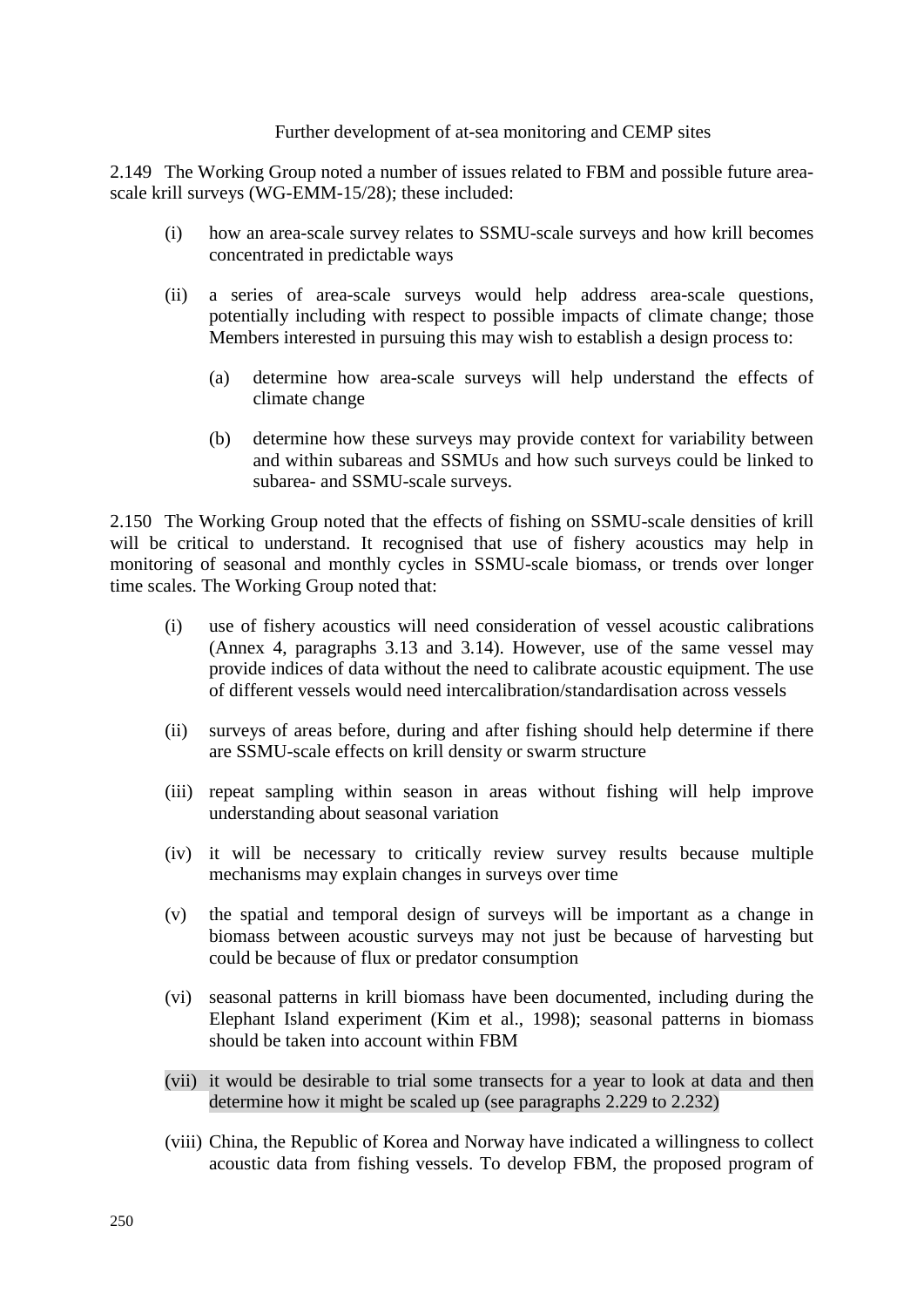work in paragraphs 2.229 to 2.232 will be important. Observers could usefully be involved in the collection of acoustic and ancillary data, such as lengthfrequency data, for generating indices of abundance or enabling estimation of abundance from acoustic data.

2.151 The Working Group noted the following in using CEMP indices and encouraged further development of CEMP for FBM:

- (i) parameters and species should be chosen to signal change in different parts of the ecosystem affected by fishing or reflect dynamics and change in the ecosystem overall (e.g. calving of whales – Leaper et al., 2006)
- (ii) sub-lethal parameters (e.g. foraging, diet, reproductive success) may help determine interactions in advance of seeing population changes
- (iii) cameras will help automate the collection of some CEMP data but the methods require further development and standard procedures (paragraph 2.185)
- (iv) given the resources available for CEMP, there may be trade-offs between the number of CEMP parameters measured at a site and the number of sites. This will be less likely as more Members become involved and CEMP parameters are identified on which efforts should be concentrated. Linked at-sea work needs to be spatially and temporally coordinated with monitoring at CEMP sites:
	- (a) Bransfield Strait may be an area of high priority for additional monitoring given the concentration of the fishery there
	- (b) design of CEMP should aim to have contrasting sites to understand the effects of fishing, e.g. control sites to fishing would be useful, or perhaps vary fishing intensity between areas
	- (c) the performance of CEMP should be regularly reviewed in order to maintain the contrasting design
	- (d) use of habit models to examine the utility of existing CEMP sites will help with some of the questions being posed
	- (e) the monitoring design could utilise the deployment of cameras and other sampling in a way that has the parameters sampled for species at appropriate sites but not requiring all species be monitored for all parameters at all sites, e.g. akin to a latin-square statistical design
- (v) the location of new sites could be evaluated for their utility to CEMP using locations of land-based predators (e.g. WG-EMM-15/32) coupled with habitat models.

2.152 The Working Group noted that indicators of the performance of the fishery will be useful to develop. It noted the following suggestions and asked the authors to develop papers for future meetings of WG-EMM: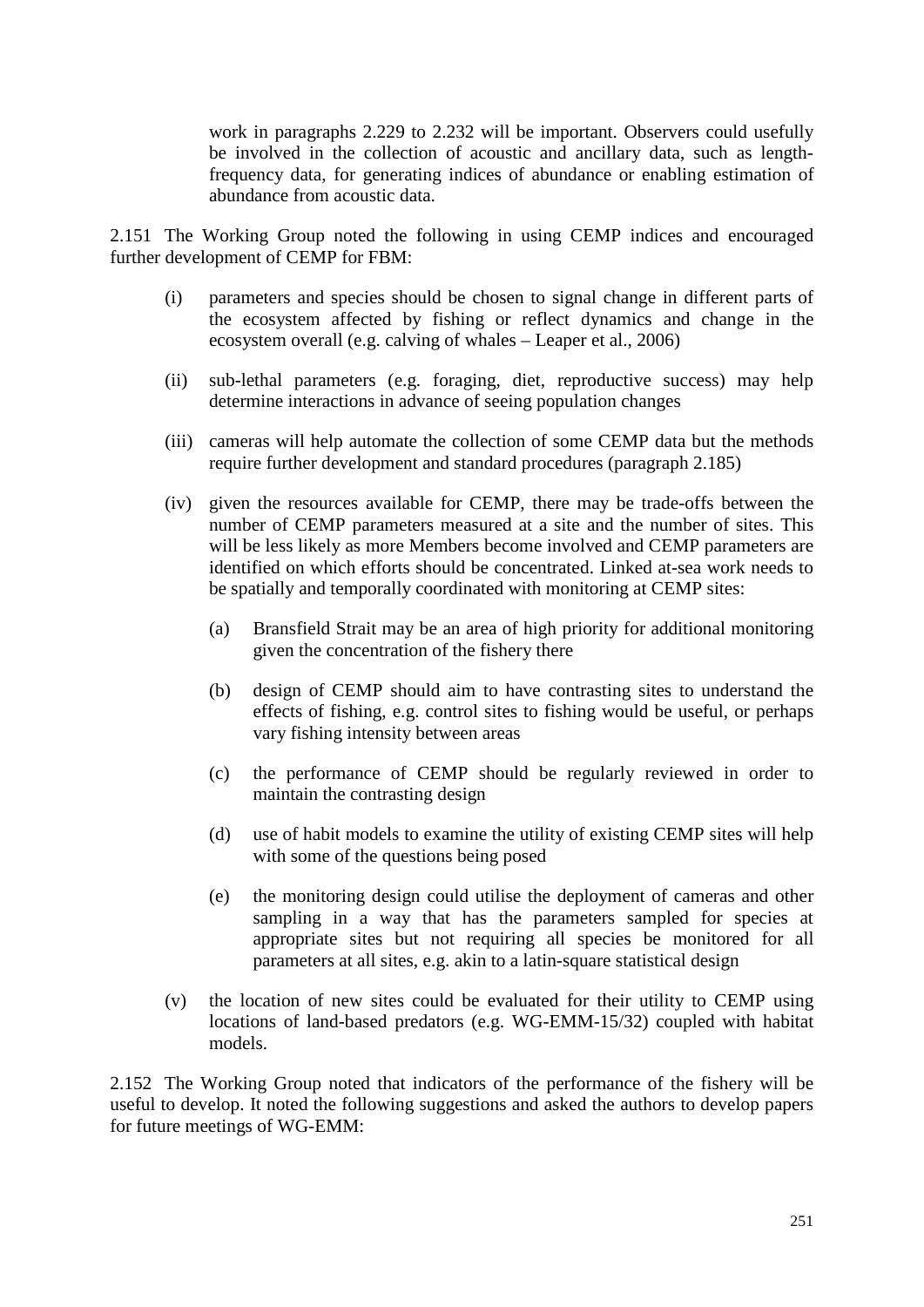- (i) Dr K. Demianenko (Ukraine) proposed one such indicator that could relate to accessibility of the fishery to the stock. Such an indicator could be derived from satellite data of ice cover in a region along with survey data. He proposed that the accessibility index would be calculated as the sum across areas within a region of the index for an individual area. The index for an area would be the proportion of the year that an area is accessible multiplied by the proportion of the krill stock in the area. He also indicated that the accessibility index for the region can be readily adapted to include the management arrangements for an area, such as whether it is open or closed to fishing.
- (ii) Dr S. Kasatkina (Russia) proposed to estimate krill flux between subareas and across individual SSMUs in Area 48 using the reanalysed CCAMLR-2000 Survey data. It was also proposed to analyse interannual and monthly dynamics of CPUE by SSMUs using time series of standardised CPUE as well as CPUE index by national fleets derives from the CCAMLR database. She proposed to undertake the above said analysis in the coming intersessional period for WG-EMM-16. The Working Group noted that these analyses may provide additional information to determine how krill biomass may have varied in Area 48 since 2000.
- (iii) Dr Kasatkina noted it is necessary to clarify the understanding of the threshold to trigger the application of the precautionary approach to krill fishery management. There is not scientific-based argument that trigger level should be established at the level of 620 000 tonnes and used as the precautionary catch limit for Area 48. She recalled that trigger level does not reflect the status of krill stock and predators in the times past as well as the current status of krill stock and predators. The trigger level has remained the same magnitude despite significant increased estimates for krill biomass  $B_0$  and allowable catch in Area 48 during recent years, particularly the allowable catch increased from 4 million tonnes (2007) to 5.61 million tonnes (since 2011). The trigger level needs scientific justification. Moreover, there is a need for additional substantiated reference points for krill fishery management.

2.153 The Working Group noted that the SISO could be used to collect data for FBM. For example, other than krill data considered elsewhere (paragraph 2.41), wildlife observations could be collected. For example, sightings of cetacean and other krill predators reported with the amount of time spent making wildlife observations could be obtained by observers on krill vessels. When possible, photos of cetaceans could help with identification and mark-recapture programs based on photos. In addition, if scientists can participate in voyages, they could collect biopsy samples or deploy tracking tags or other devices. This is similar to what occurs in other CCAMLR fisheries. Cetacean data could be managed by the International Whaling Commission Southern Ocean Research Partnership (IWC SORP) as one of the few multinational cetacean data repositories. Other wildlife could also be observed, such as penguins and seals.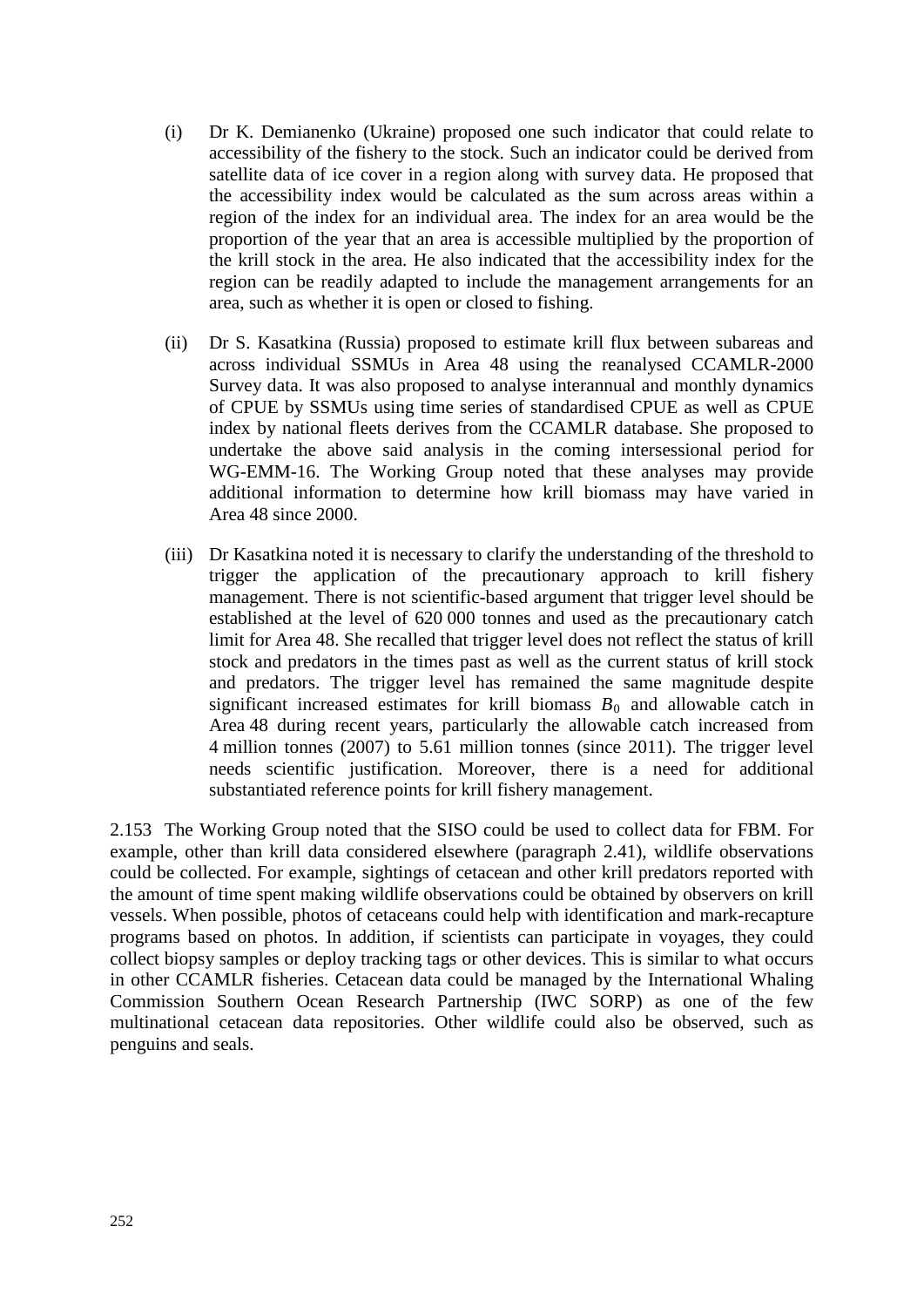## Structured fishing to further FBM

2.154 The Working Group noted that structured fishing refers to designing where and when fishing should be undertaken. It has been discussed over many years and as a general term it has been used in various ways, including the following examples:

- (i) where fishing is undertaken in specific locations or concentrated there, possibly at different catch densities in different areas, to answer specific questions about, say, the effects of fishing on predators and/or krill in those areas
- (ii) having fishing avoid areas in order to estimate species or food web parameters or their status in the absence of fishing
- (iii) concentrate fishing in some areas early in the fishery in order to achieve catch densities at the scale expected of a fully developed fishery to test the management system
- (iv) have fishing vessels undertake survey or other work to collect data needed in assessments.

2.155 These examples of structured fishing may all contribute to assessments and/or the acquisition of data for use in decision rules on catch limits.

## Implementation of FBM

2.156 The Working Group noted that the timeline for implementation of FBM will depend on the development and implementation of various technologies. These include the continuing development of fishing vessel acoustic methods (Annex 4) and remote cameras. For remote cameras, important issues include the length of time series required to establish a baseline (SC-CAMLR-XXII, Annex 4, Appendix D). Proxy data, or appropriate links to data from other sites, may facilitate the incorporation of data from a new monitoring site into long-term series already in existence. Without such data, a new monitoring site may take five to 10 years to achieve a sufficient base line.

2.157 The Working Group agreed that the development of written materials to document the value of CEMP to FBM, including the establishment of CEMP sites and long-term field activities to support them, would be useful.

2.158 The Working Group also agreed that interactions with the fishing industry and Members to promote monitoring would be essential. This could be through a workshop or some other mechanism such as a subgroup that involved industry.

#### Future work plan to progress stage 2

2.159 The Working Group agreed that significant progress has been made in developing options for stage 2. It noted that a number of topics will need to be addressed in the coming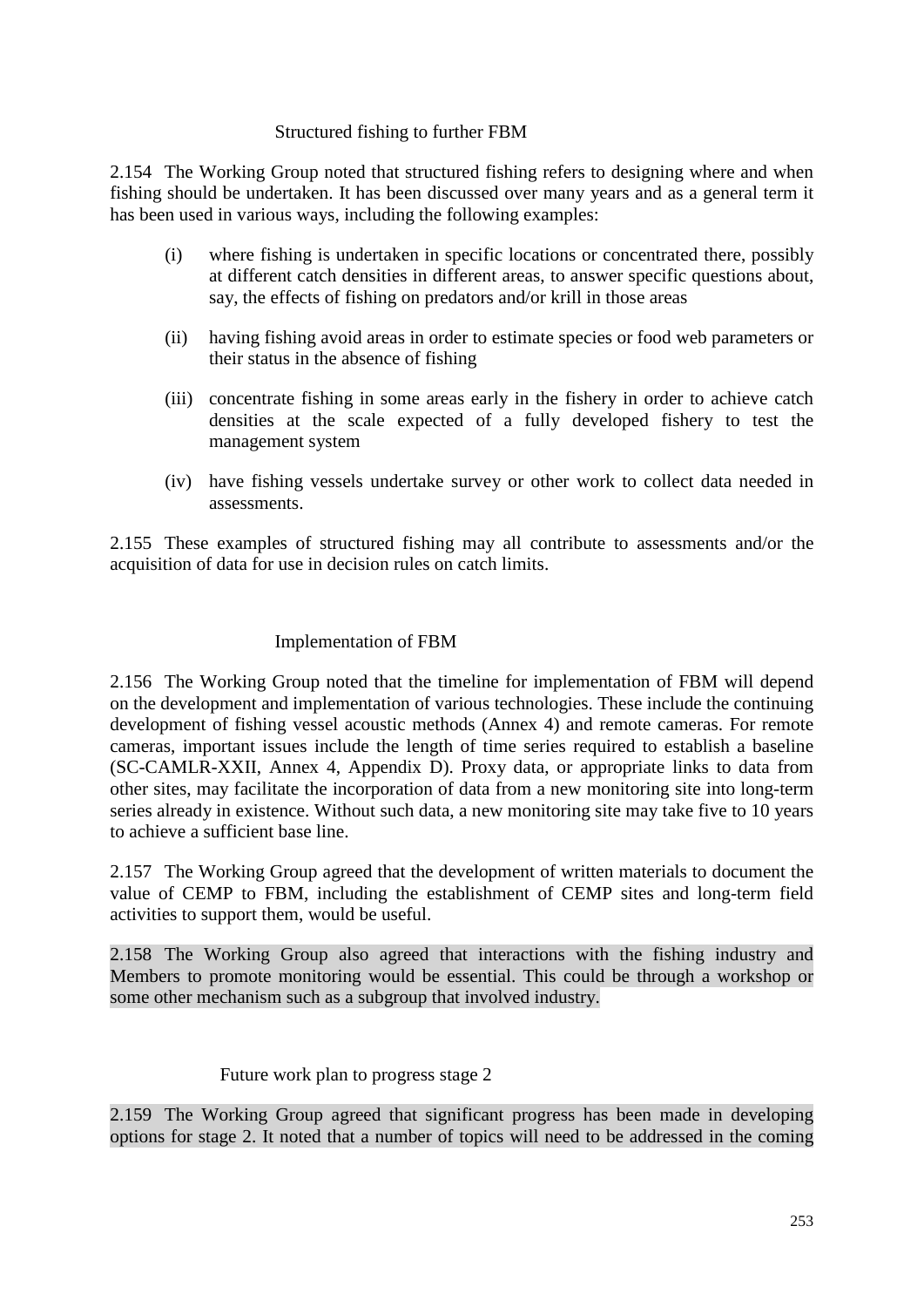years in developing FBM and encouraged Members to participate in this work. For the coming year, the Working Group recommended that the following topics are a high priority on which progress needs to be made:

- (i) the current state of the krill-based ecosystem and managing the effects of fishing (paragraphs 2.160 and 2.161)
- (ii) stage 2 subdivision of catch and/or update of trigger level (paragraphs 2.162 and 2.163)
- (iii) precautionary requirements for predators at SSMU scales (paragraph 2.164)
- (iv) krill surveys and CEMP at SSMU scales in stage 2 (paragraphs 2.165 to 2.173).

General points are also made in paragraphs 2.174 to 2.178.

Current state of the krill-based ecosystem and the fishery

2.160 In order to have available the best scientific evidence for deliberations on stage 2, the Working Group encouraged Members to continue work on the current state of the krill-based ecosystem and possible effects of fishing, and, if possible, provide updates in the coming year on the following:

- (i) the krill biomass relationships between SSMUs and subareas within areas to determine the connectivity of krill between these areas for management, including:
	- (a) whether SSMU-scale surveys could be used to determine the proportion of krill biomass in SSMUs at any one time and the proportion vulnerable to the fishery at that time (e.g. WG-EMM-11/20 provided this for approximately the subarea scale using the reanalysed CCAMLR-2000 Survey data)
	- (b) the percentage of the stock (and the catch limit) that is vulnerable to the fishery in the areas where it operates, both historically and with the current fishing spatial distribution
- (ii) whether the area-scale survey from the CCAMLR-2000 Survey can be related to subarea-scale surveys to determine how krill may have varied in Area 48 since 2000, including consideration of temporal trends
- (iii) the availability of krill to the fishery and to predators and what spatial and temporal overlap there may be
- (iv) the response of predators to krill density, including identifying and comparing CEMP sites that have been potentially exposed to the effects of fishing with those that have not been exposed, noting that not all krill predators are monitored, including fish, whales and pack-ice seals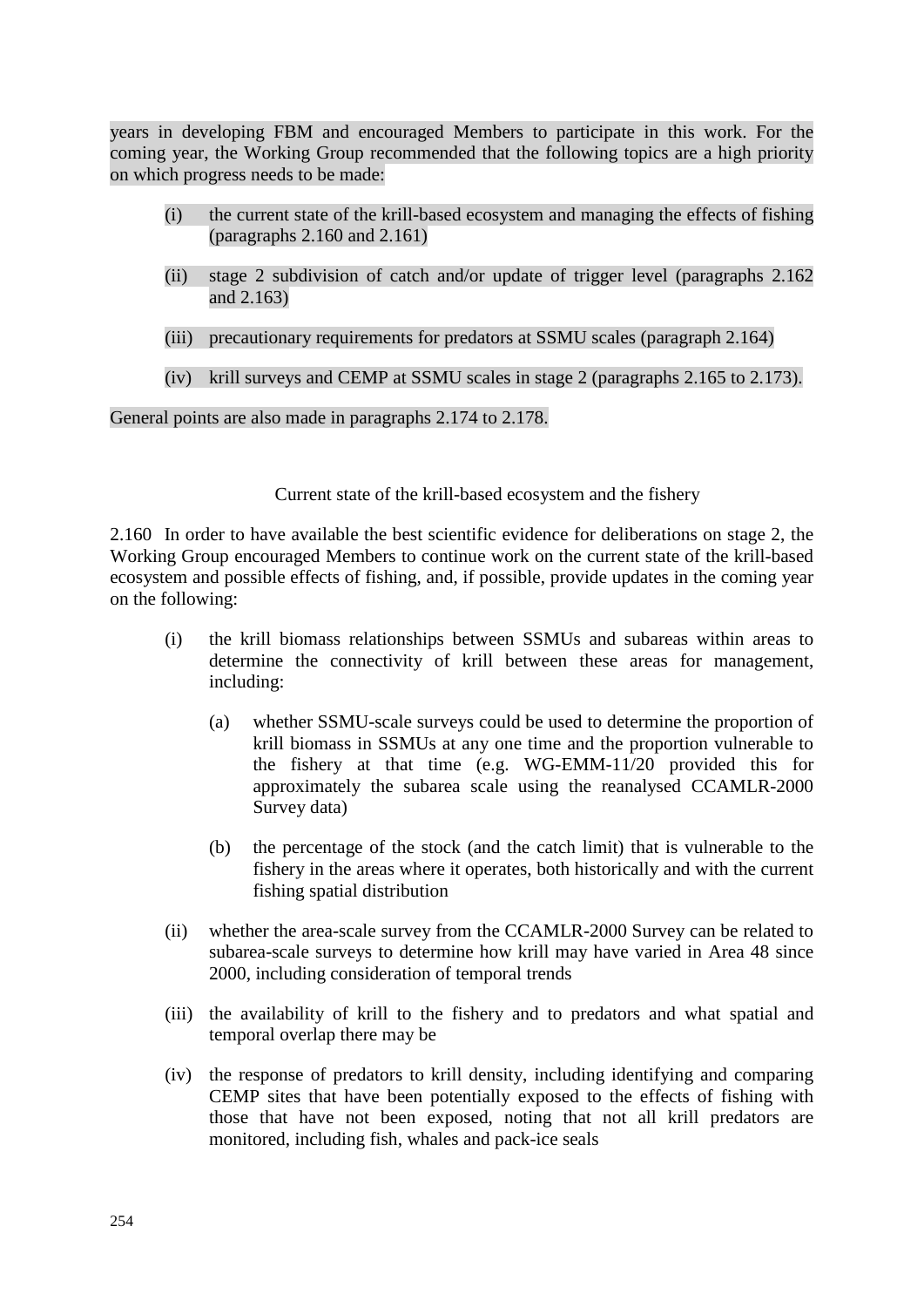- (v) using predator population models to understand the properties of CEMP parameters, taking account of various scenarios for krill and the environment
- (vi) whether competition between different predators is able to be determined from these data.

2.161 The Working Group requested Members to undertake the following work on this issue in the coming year:

- (i) review the variability and trends of krill at SSMU scales for use in developing stage 2 management approaches
- (ii) assess the current harvest rates of krill at SSMU scales
- (iii) assess whether CPUE data from the krill fishery is useful for quantifying variability and trends in SSMU-scale krill biomass, while recognising that acoustic data collected during krill fishing operations might provide higher temporal resolution information (paragraphs 2.67 to 2.69)
- (iv) review whether acoustic data collected continuously during fishing may serve as the basis for a spatial–temporal index of abundance/biomass/density at SSMU scale (WG-EMM-15/13)
- (v) evaluate SSMU-scale relationships between krill density, predators and the fishery, giving appropriate consideration to, inter alia:
	- (a) the overlap of predator foraging areas with fishery harvesting areas
	- (b) whether penguins may be attracted to fishing vessels for feeding (WG-EMM-15/25)
	- (c) the relative importance of different locations to predators and the fishery and the lengths of krill revealed by diet studies and SISO data
	- (d) determining the level of foraging success in relation to the density of krill and intensity of functional overlap with the fishery (paragraphs 2.190 and 2.191)
	- (e) considering wildlife observations at sea for estimating predator–fishery overlap
	- (f) taking note of the role that flux may have on SSMU-scale dynamics e.g. Bransfield Strait
	- (g) taking account of prey switching
- (vi) evaluate whether the effects of fishing can be detected at present, including whether CEMP indices suggest such effects
- (vii) review and evaluate whether it is more precautionary to manage subareas independently or within a regional context.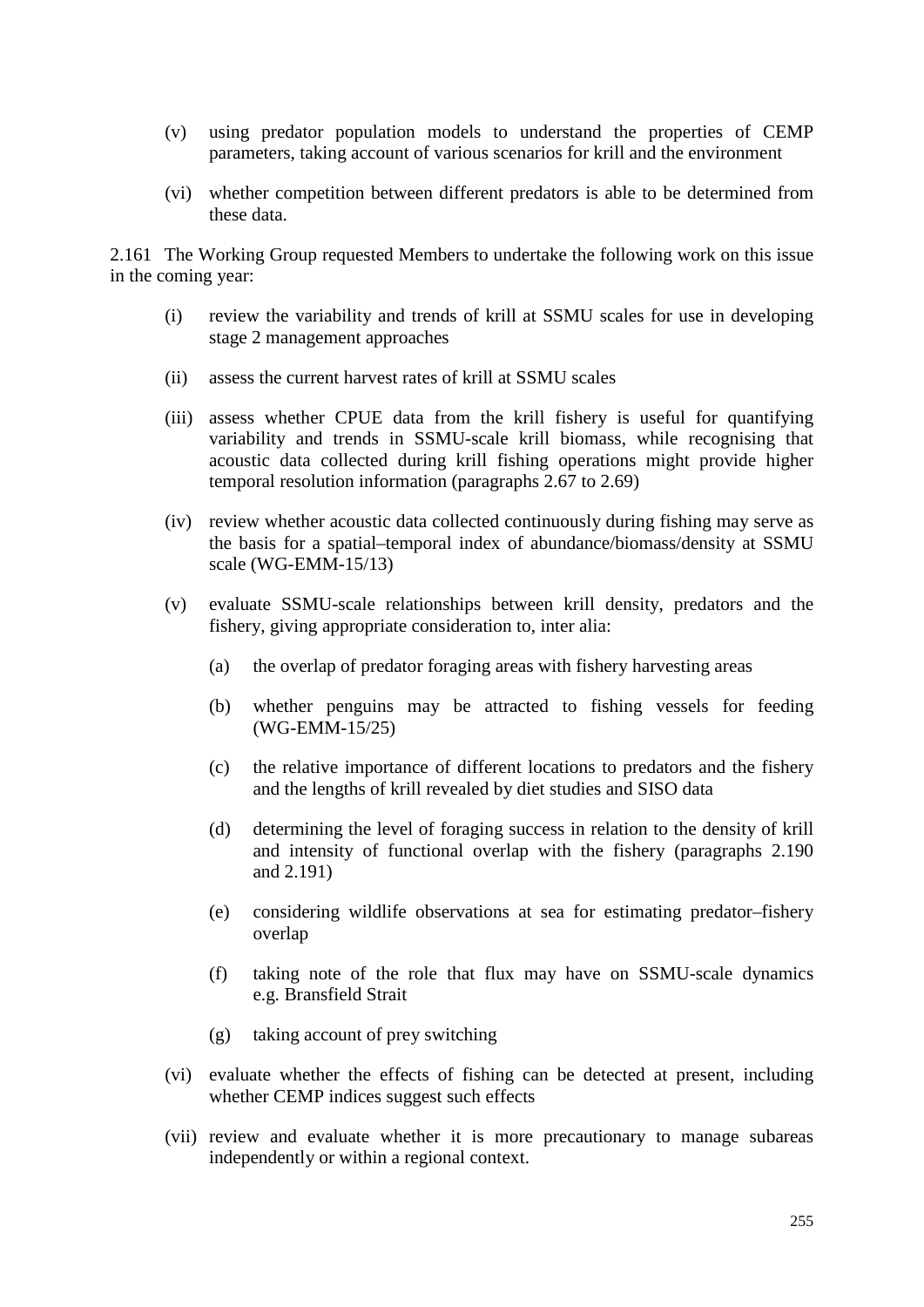### Stage 2 subdivision of catch and/or update of trigger level

2.162 The Working Group noted the different approaches for stage 2 aimed at updating CM 51-07 and/or revising the trigger level (paragraphs 2.102 to 2.132). It requested proponents of these approaches to continue work in the year as indicated in Tables 2, 3 and 4 and take account of relevant issues in paragraphs 2.160 and 2.161. The Working Group also requested Members work on evaluating the likely performance of proposed approaches with respect to krill, krill predators and the fishery.

2.163 The Working Group noted the consideration of multinational surveys of Area 48 (paragraph 2.149). It encouraged interested Members to continue to plan for this work.

## Precautionary requirements for predators at SSMU scales

2.164 The Working Group requested Members to consider precautionary requirements for predators at SSMU scales in stage 2, including work on SSMU-scale decision rules. In that respect, the Working Group requested this work to consider:

- (i) the likely performance, with respect to krill, krill predators and the fishery, of the decision rules, including the consequences for catches over time, e.g. the mean and variability of the catch levels, and how the catch may be optimised in the context of Article II and taking account of uncertainties
- (ii) the requirements for implementation, such as through work identified in Tables 2, 3 and 4 and paragraphs 2.160 and 2.161
- (iii) the roles that fishing vessels and observers may play in collecting data, including undertaking krill surveys.

#### Krill surveys and CEMP in stage 2

2.165 The Working Group congratulated CCAMLR Members on bringing together this longstanding time series and noted that the data can, once standardisation is achieved, be used as the basis for the development of FBM, harvest control rules and associated advice for the Scientific Committee and the Commission.

2.166 The Working Group agreed that the approaches considered for managing the krill fishery at subarea and SSMU scales are dependent on the continuation of subarea krill surveys and the maintenance of time series of data from CEMP. The Working Group recommended that the Scientific Committee highlight the importance of these surveys and CEMP data collection to the Commission so that Members may consider ways to ensure their continuation and expansion.

2.167 The Working Group requested the Scientific Committee consider the mechanisms that may be needed to sustain these monitoring activities into the future. It noted that decision rules and assessments will need to take account of the spatial and temporal frequency of monitoring able to be achieved, and that advice will need to account for the uncertainties arising from that monitoring.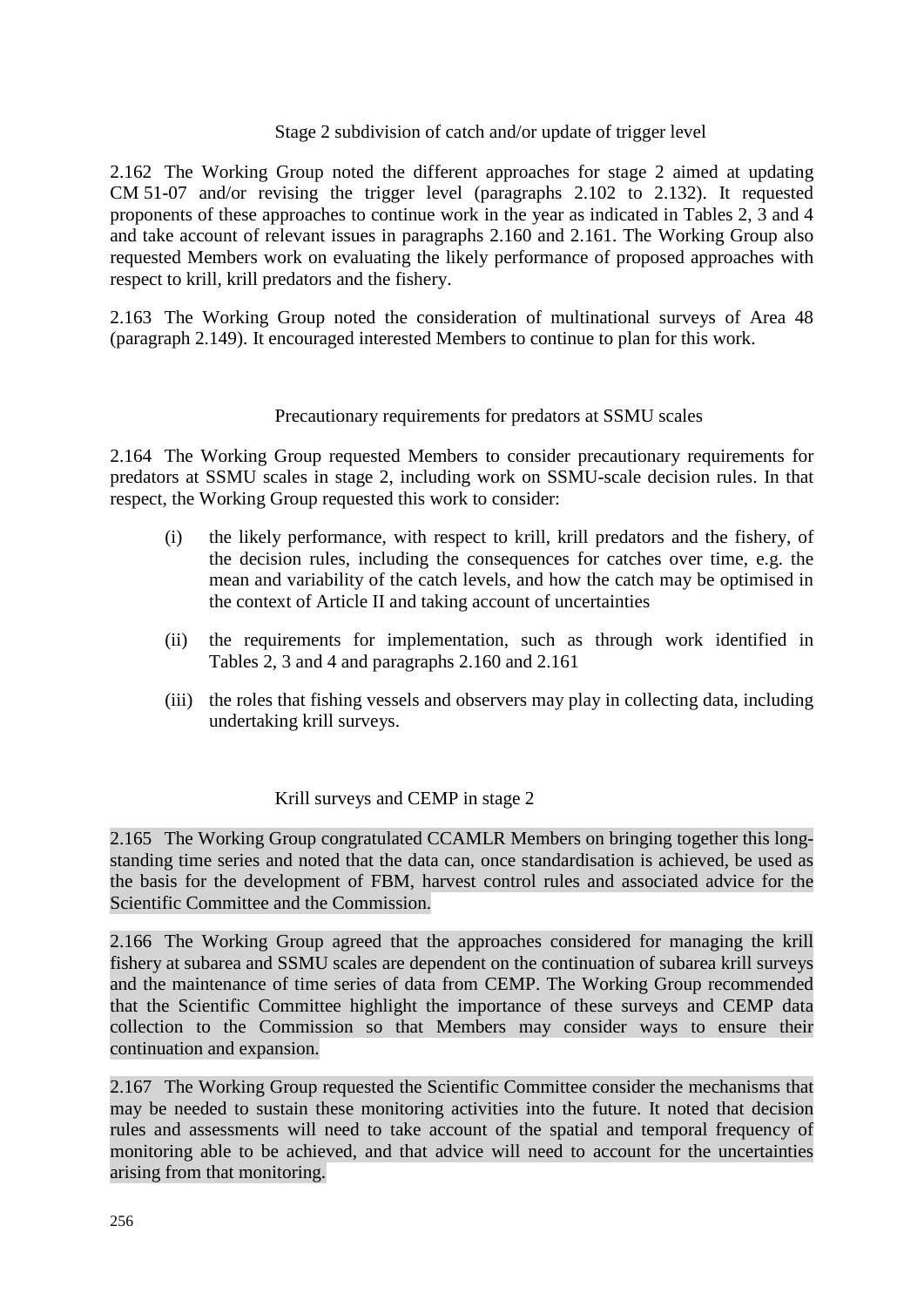2.168 The Working Group requested Members to continue to develop and design a capability for undertaking surveys by fishing vessels to assess within-season dynamics of krill, including depletion by fishing and/or predators and the flux of krill in an area, including:

- (i) considering the design and instructions provided by SG-ASAM
- (ii) commitment to do the research by fishing vessels
- (iii) consideration of when during the season those surveys need to be undertaken and the role that the Secretariat may play in coordinating those times
- (iv) calibration of vessel equipment as considered by SG-ASAM.

2.169 With respect to the design of within-season surveys, the Working Group agreed that it would be desirable for fishing nations to collect acoustic data on the SG-ASAM transects as much as possible during the coming season and then for SG-ASAM to analyse data in the coming year. This work would form the pilot for designing regular within-season surveys for the future by allowing a test of the potential utility of such data in estimating depletion and flux and for use in FBM. The Working Group agreed that these data should be reviewed next year in order to evaluate the requirements for inter- and intra-annual surveys by fishing vessels to obtain the data necessary for FBM.

2.170 The Working Group requested Members to evaluate for next year what the spatial and temporal requirements might be for CEMP to facilitate the implementation of the management approaches, including the species and parameters to be monitored in space and time and the costs and timeliness of implementation.

2.171 The Working Group recommended to the Scientific Committee that priority be given to the following tasks for the Secretariat:

- (i) assist with assembling data for work by Members on FBM in the coming year, including helping prepare time series of data on krill, CEMP parameters and the fishery and validating those data and providing details on the quality of records as appropriate
- (ii) assist with developing and making available metadata records for (i) and for providing a conduit between data owners and data users
- (iii) document the spatial and temporal scales of CEMP parameters in different SSMUs in Area 48
- (iv) in consultation with the e-group (paragraphs 2.143(iv) and 2.172), analyse the relationships between those parameters at subarea and area scales.

2.172 The Working Group agreed that this work should be facilitated through an e-group, including coordination and access to datafiles and data extractions. It noted that notifications to data owners under the Rules for Access and Use of CCAMLR Data should be made when such data are posted to the e-group site. It encouraged Members to submit other data useful for this work and to engage in facilitating contributions from the broader scientific community.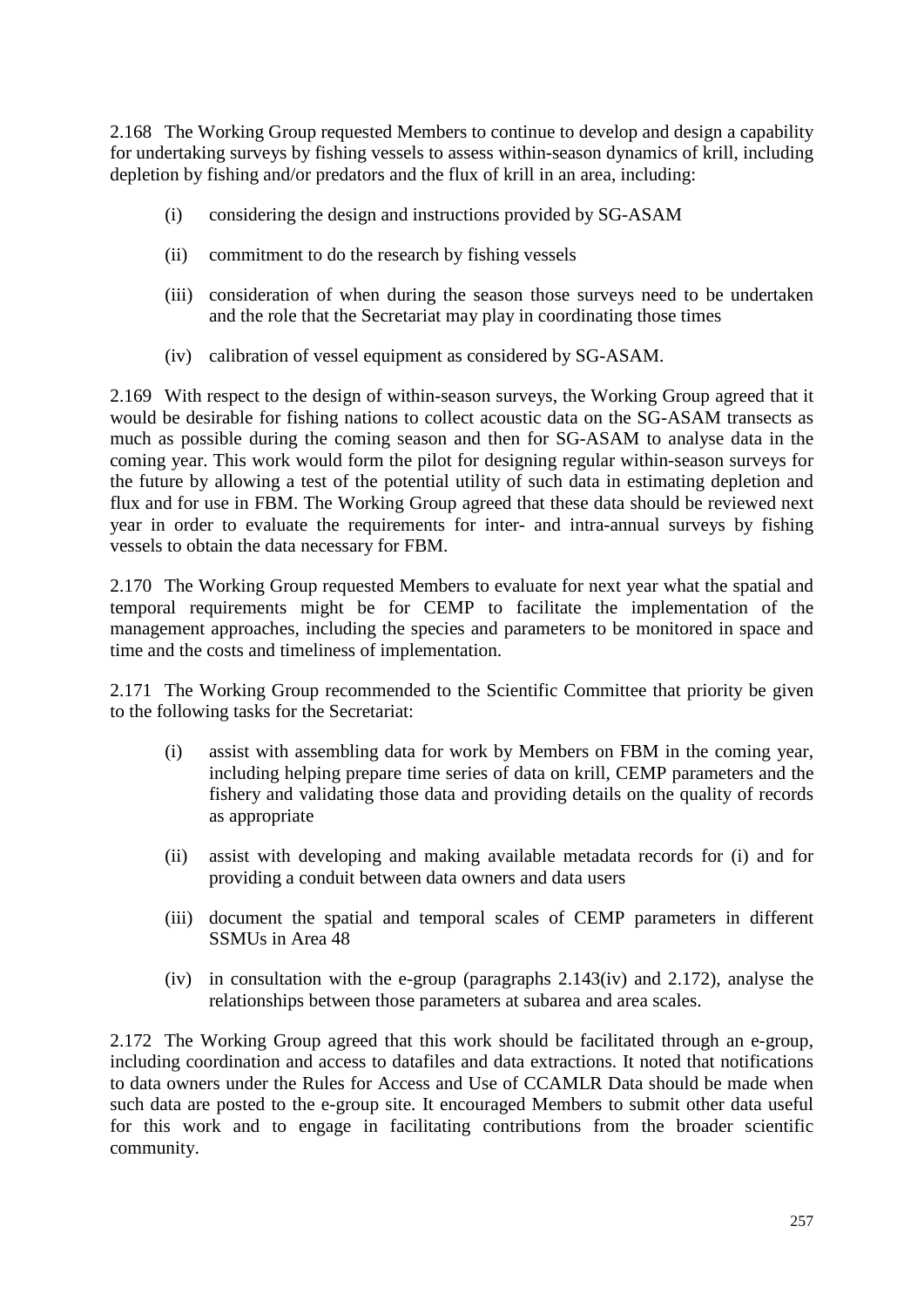2.173 The Working Group agreed that the development of different candidate approaches for FBM would require a number of different data sources. It noted that access to CEMP data and catch data were already governed under the Rules for Access and Use of CCAMLR Data [\(www.ccamlr.org/node/74296\)](http://www.ccamlr.org/node/74296). It agreed that these rules would also provide the necessary security for owners of other data not currently held by the CCAMLR Data Centre, but which may be needed in the development of FBM. The Working Group recognised that it was essential to develop positive collaborations with the wider scientific community, and so agreed that the Rules for Access and Use of CCAMLR Data should be highlighted when seeking external data.

## General

2.174 The Working Group agreed that the following topics will need to be progressed in the coming year:

- (i) advise on CM 51-07, the trigger level and/or precautionary measures for krill predators at SSMU scales
- (ii) consider critical densities for krill predators, according to the work plan in paragraph 2.143(iv)
- (iii) mechanisms for monitoring krill and CEMP parameters
- (iv) status and uncertainties in the krill-based ecosystem and interactions with, and effects of, the fishery.

2.175 The Working Group advised the Scientific Committee that in order to progress to stage 2, the Scientific Committee will require advice from the following groups on the following topics:

- (i) SG-ASAM on acoustic surveys using fishing vessels
- (ii) WG-SAM on assessment methods and decision rules and their evaluation
- (iii) WG-EMM on the status and uncertainties in the krill-based ecosystem and precautionary approaches for krill predators at SSMU scales.

2.176 The Working Group also agreed it would be desirable to have workshops in some form to:

- (i) engage with stakeholders on what is being undertaken with respect to stage 2 and to communicate and discuss the need for surveys from fishing vessels, amongst other research activities
- (ii) facilitate work and discussions on the three topics in paragraph 2.174.

2.177 The Working Group agreed to establish an e-group to develop the proposed work plan for FBM and timeline for consideration by the Scientific Committee, noting: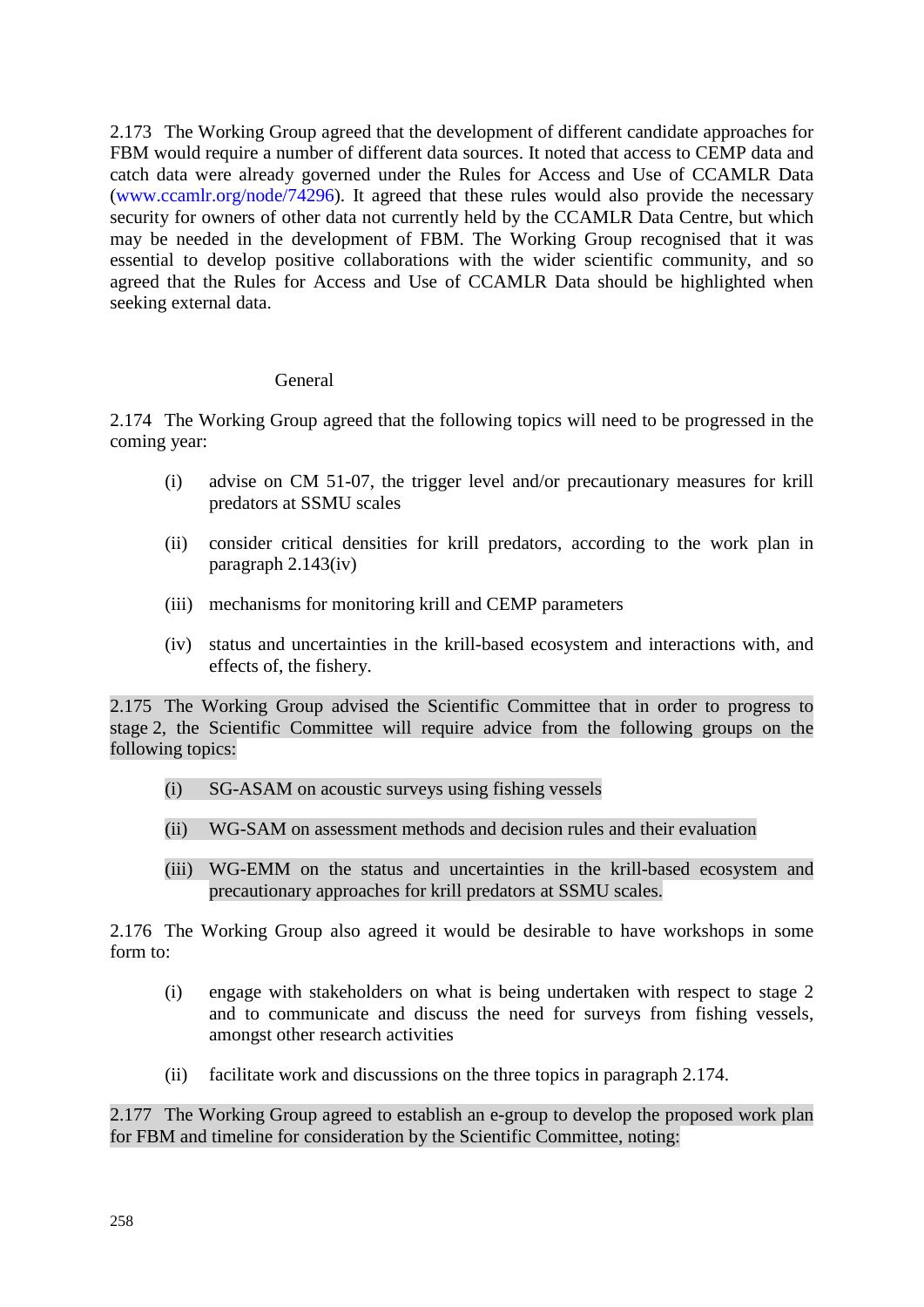- (i) the need to engage with stakeholders and the wider scientific community
- (ii) the need to be realistic on what can be achieved in the coming year, given existing commitments
- (iii) the cost of bringing experts to multiple meetings within one year, including working group meetings.

2.178 The Working Group requested that the Scientific Committee be flexible in its management of the agenda and priorities for working groups next year in order that sufficient consideration of FBM can be achieved.

## CEMP and WG-EMM-STAPP

#### CEMP data submission

2.179 In 2014/15, CEMP data were submitted by nine Members for 12 CEMP parameters from 15 sites (WG-EMM-15/07 Rev. 1). In addition to ongoing annual submissions, the Secretariat reported on submissions from New Zealand on historical breeding population size (A3) data for penguins at Ross Island, and Norway on historical data for penguins and seals at Bouvet Island. Italy has resumed collection and submission of CEMP data collected at Edmonson Point. The Working Group welcomed these additional data submissions.

#### New methods and tools for CEMP

2.180 The Working Group has previously recognised the utility of remotely operating cameras for increasing the spatial and temporal extent of monitoring in a cost-effective and non-invasive manner. The cost-effectiveness of camera monitoring is demonstrated in WG-EMM-15/P03, where camera monitoring is shown to be cheaper than direct observation by a factor of 10 under a scenario of monitoring at 20 sites in three regions over 10 years in the east Antarctic.

2.181 WG-EMM-15/31 and 15/P03 outlined the extent of current camera deployments at penguin colonies in Subareas 48.1, 48.2 and 48.3 and Divisions 58.4.1 and 58.4.2 (21 cameras, one species) and focused attention on the task of processing the growing number of images. The papers described three processing methods currently being developed or investigated:

- (i) manual processing using custom-made software (WG-EMM-15/P03)
- (ii) 'citizen science' processing through the PenguinWatch site on the Zooniverse platform (WG-EMM-15/31)
- (iii) machine learning and computer vision techniques to develop automated image recognition algorithms (WG-EMM-15/31).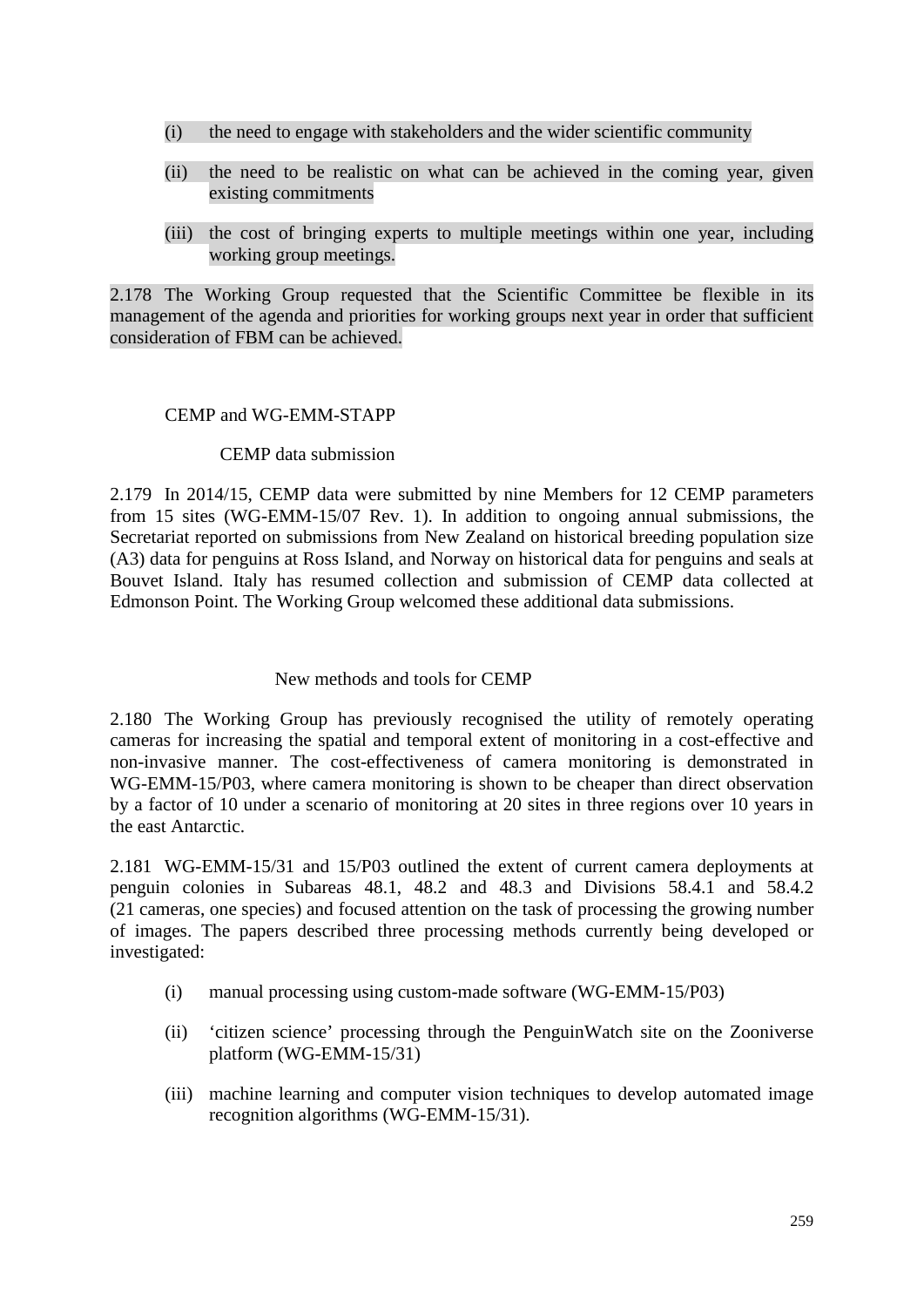2.182 The Working Group noted that development of automated image analysis methods is being finalised intersessionally through the CEMP Methods e-group and recognised that such methods could enhance the utility of camera monitoring for FBM if shown to be successful.

2.183 The Working Group noted that the data from cameras can be used to count the number of birds in the colony through the season as well as to collect detailed observations of nests for measurement of breeding success and phenology. An alternate use of cameras is for them to be located at an elevated vantage point further from the colony, to count breeding population size over some or all of a colony.

2.184 An emerging issue is the management of large volumes of images and data produced from the growing camera networks in CCAMLR areas. This issue is common to camera network initiatives across other disciplines and regions and data management procedures developed for these initiatives may be suitable or adapted for CCAMLR's needs.

2.185 The Working Group agreed that prior to the incorporation of data from camera studies into management processes, validation of the time series of data and derived estimates will be required. This would include a full description of the methods applied to collect the data and a full description of the data analysis to derive time series of estimates and their associated uncertainty. As the data collected from camera networks would be eventually considered in conjunction with data collected for CEMP, the Working Group noted that it was important to ensure a similar standardisation approach across sites to that applied to the CEMP data collection.

2.186 Three papers reported on applications or evaluations of unmanned aerial vehicle (UAV) technology for predator populations. WG-EMM-15/48 described the use of two different UAVs (PW-ZOOM, CryoWing) in 2014/15 at two protected areas with penguin colonies (ASPA No. 128 – Western Shore of Admiralty Bay and ASPA No. 151 – Western Shore of King George Bay (Lions Rump) on King George Island, as well as Chabrier Rock and Shag Islands, South Shetland Islands). In total, eight colonies were surveyed. The use of the UAVs reduced the time to survey the colonies from 14 days by manual methods to five hours and the authors plan to extend the research area to include colonies not accessible by foot.

2.187 WG-EMM-15/50 investigated the potential effects of wildlife disturbance by UAVs with electric or combustion engines. During 2014/15, UAV overflights at the altitude of 300−350 m AGL were conducted in the Adélie penguin colony at Pt. Thomas (Western Shore of Admiralty Bay, King George Island, Subarea 48.1). Electric UAVs had no impact on penguin behaviour. During the overflight by a UAV powered by combustion engine, symptoms of vigilance were noticed, similar to those observed when skuas flew over a penguin colony without trying to attack nesting birds. These observations fed into formulation of preliminary guidelines for UAV use.

2.188 WG-EMM-15/P06 presented results from the first use of vertical take-off and landing (VTOL) aircraft for estimating abundance, colony area and density of krill-dependent predators in Cape Shirreff, Livingston Island, South Shetland Islands, during January and February of 2011 and 2013. Several characteristics of small battery-powered VTOLs make them particularly useful in wildlife survey applications (portability, stability in flight, limited launch area requirements, safety and limited sound when compared to fixed-wing and internal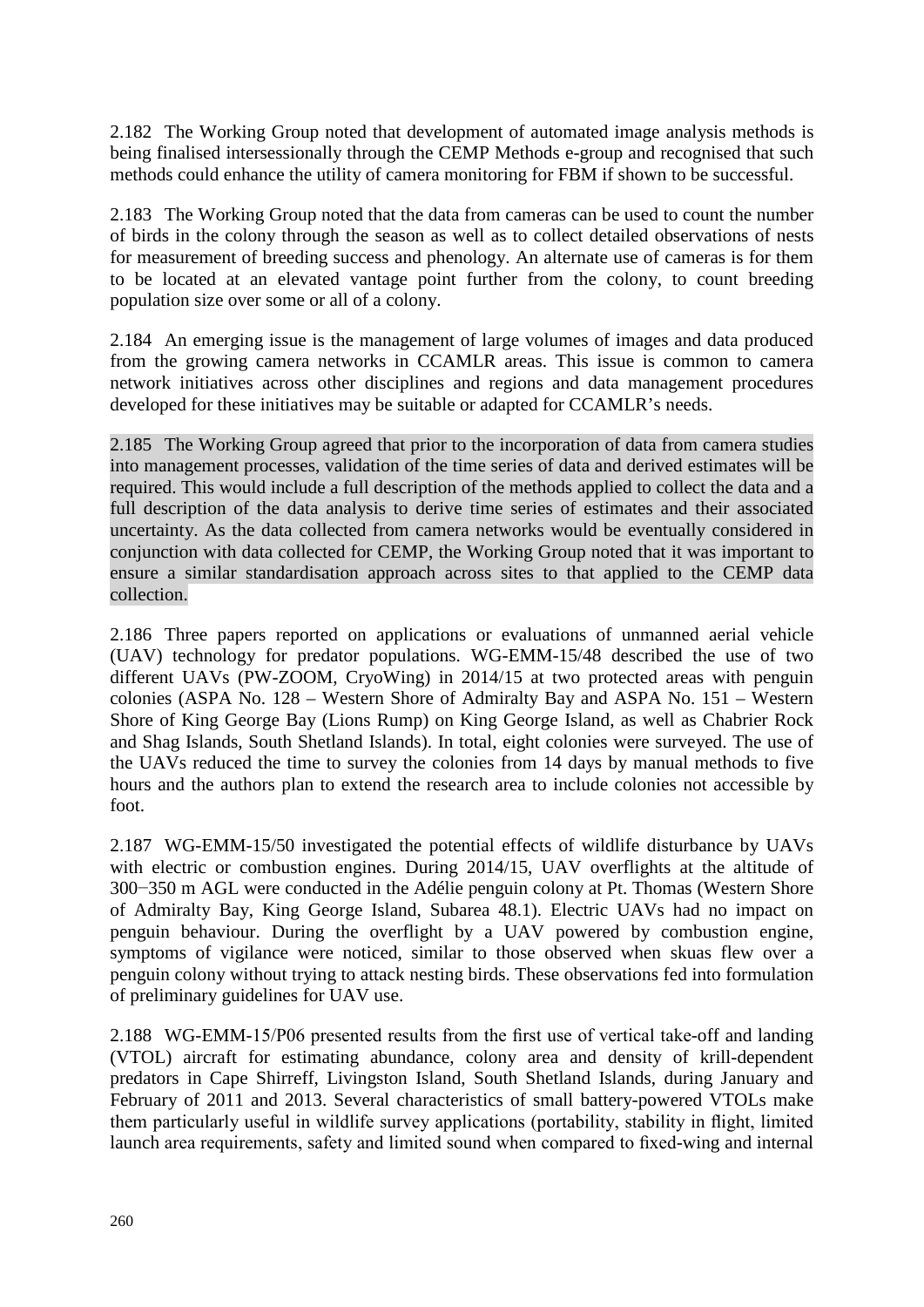combustion engine aircraft). The paper also reported on the utility of VTOLs for missions other than abundance and distribution, namely to estimate size of individual leopard seals (*Hydrurga leptonyx*).

2.189 The Working Group agreed that UAVs offer great potential for efficient monitoring of land-breeding predator populations, especially at inaccessible sites and over larger spatial scales. The Working Group also noted the concerns about the potential for UAVs to disturb wildlife, an issue that had also been considered by the Committee for Environmental Protection (CEP) at its meeting in 2015. During the discussion it was also pointed out that special attention should be paid to the issue of safety, particularly in the coordination of manned and UAV flight operations in the region. The Working Group noted that this is an area of mutual interest between CCAMLR and the CEP and requested the Scientific Committee to consider who would be the appropriate body to lead the development of guidelines.

2.190 WG-EMM-15/25 reported on preliminary results of using vessel acoustics to detect diving patterns of krill foraging predators. Echogram data and direct-observation data on seabirds and marine mammals during active commercial fishing and during pre-set cruise lines of scientific surveys were collected and an automated detection procedure was compared against manual processing by experienced analysts. The study showed that some form of automatic acoustic detection of diving predators is possible. However, the automatic method missed many dives that were detected manually, so there is significant room for improving the simple algorithm. The results highlighted possibilities of using fishery-derived data to study predator–prey interactions and to provide information on the extent of conflict between fisheries operations and predator foraging behaviour.

2.191 The Working Group noted that the detection of predators in the acoustic data used to estimate krill biomass may potentially provide a means to study the relationship between at-sea density of krill predators and the abundance and distribution of krill. The Working Group welcomed these advances in the use of acoustic data and noted the potential to study swarm dynamics and how these might change in response to the presence of predators and fisheries.

2.192 WG-EMM-15/P01 described the principles underlying a marine ecosystem acoustics (MEA) concept, which combines acoustic sensor technologies, advanced operational capabilities and tailored modelling to answer scientific questions in marine ecology and management. Noting that operational matters could constraint the use of acoustics, the paper described some novel operational solutions for expanding acoustics and discussed the role of modelling to secure the integrity and consistency of 'big data' collected from acoustic technology. It concluded with a common frame of reference for multidisciplinary work taking place under the MEA concept.

2.193 WG-EMM-15/P05 assessed the accuracy of very high frequency (VHF) radio telemetry data for monitoring the foraging trip duration of Antarctic fur seals (CEMP Standard Method C1) by comparing VHF and time-depth recorder (TDR) data collected concurrently at Bouvet Island. The study found that VHF data overestimated attendance duration by around nine hours compared with TDR data and that errors were not systematic. The authors concluded that VHF is not an appropriate way of collecting attendance data.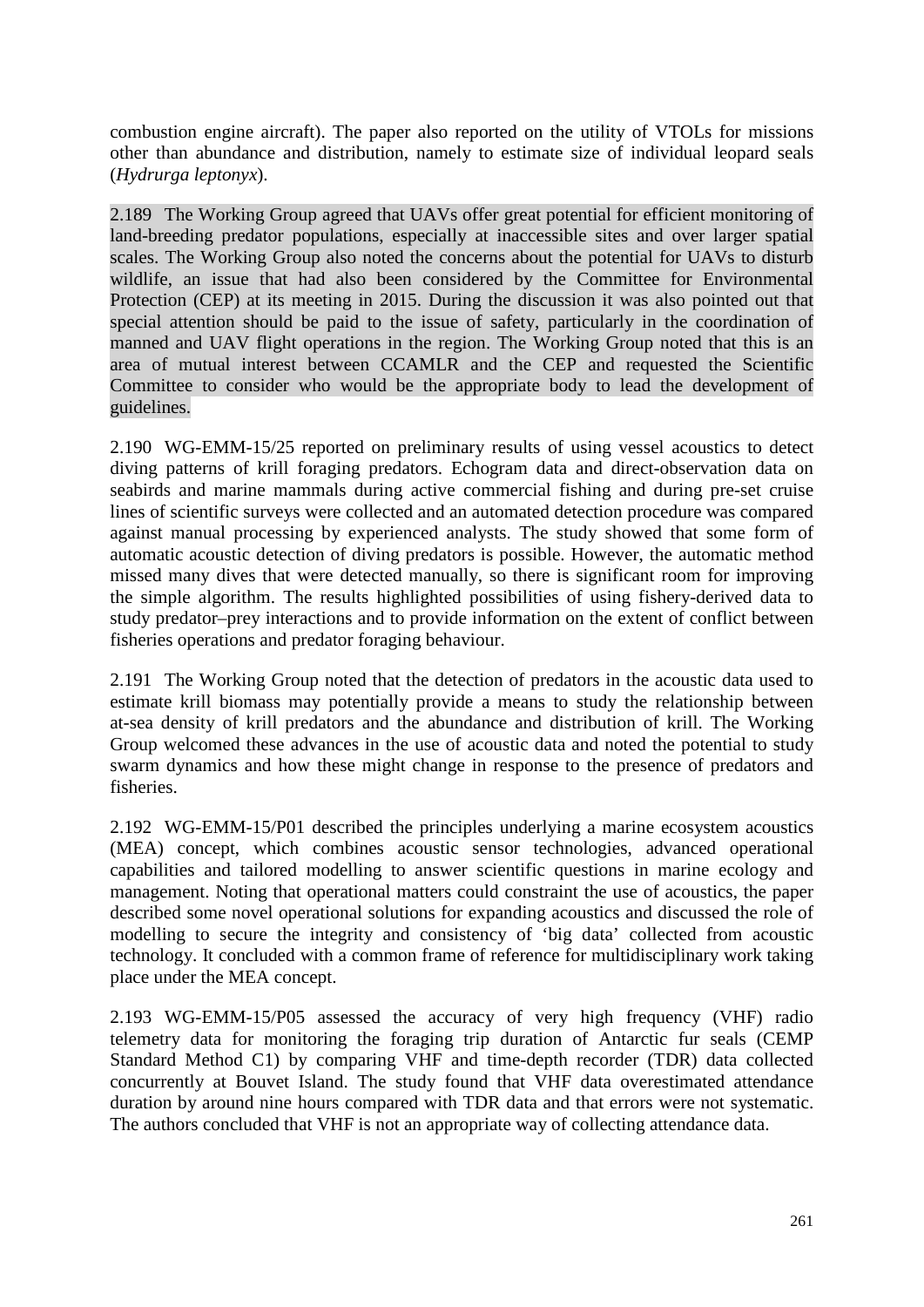2.194 The Working Group agreed that reviewing the suitability of CEMP methods is an important element of its work and suggested that the reported inaccuracies in VHF data may be location dependent. The Working Group agreed that collecting foraging trip duration using TDR technology may become a viable alternative to VHF technology as it becomes cheaper, however, a potential alternative and practical solution may be to combine VHF technology with a wet/dry sensor to detect when seals come ashore.

## CEMP monitoring in Area 48

2.195 WG-EMM-15/09 reported on a workshop, which was held in Cambridge, UK, from 11 to 15 May 2015 and convened by the British Antarctic Survey (BAS), BirdLife International and US AMLR. The aim was to bring together researchers working with penguin tracking data to discuss methodologies and approaches for using tracking data in habitat use modelling.

2.196 Penguin tracking data for five species (gentoo (*Pygoscelis papua*), Adélie, chinstrap (*P. antarctica*), king (*Aptenodytes patagonicus*) and macaroni (*Eudyptes chrysolophus*) penguins) collected at 22 different colonies in Area 48 were compiled before the workshop in the BirdLife International Seabird Tracking Database [\(www.seabirdtracking.org\)](http://www.seabirdtracking.org/). The datasets covered different breeding stages.

2.197 The Convener of the workshop (Dr Trathan) thanked data contributors and the Working Group congratulated Dr Trathan for successfully organising the workshop.

2.198 WG-EMM noted the recommendations from the workshop, in particular that:

- (i) using tracking data to develop at-sea preferred habitat use models for krilldependent predators has the potential to provide valuable management information for CCAMLR, particularly as part of the future development of FBM approaches for the krill fishery as well as for marine spatial planning and the possible future designation of marine protected areas
- (ii) there are a number of different modelling approaches that might be used to develop penguin habitat preference models. It noted that any such models were only part of the information needed to make management decisions, but that they could form an important component
- (iii) identifying preferred penguin habitats and determining how interference from fisheries takes place within these habitats is complex; in general there are insufficient data available to determine the degree of competition
- (iv) competitive effects are more likely to occur at certain times of year, particularly when animals are highly constrained and fisheries operate close to their foraging locations (e.g. during brood and crèche)
- (v) habitat preference models would be valuable for the development of candidate FBM proposals, particularly for where the spatial overlap of penguins and fisheries occur and where available monitoring data are not available.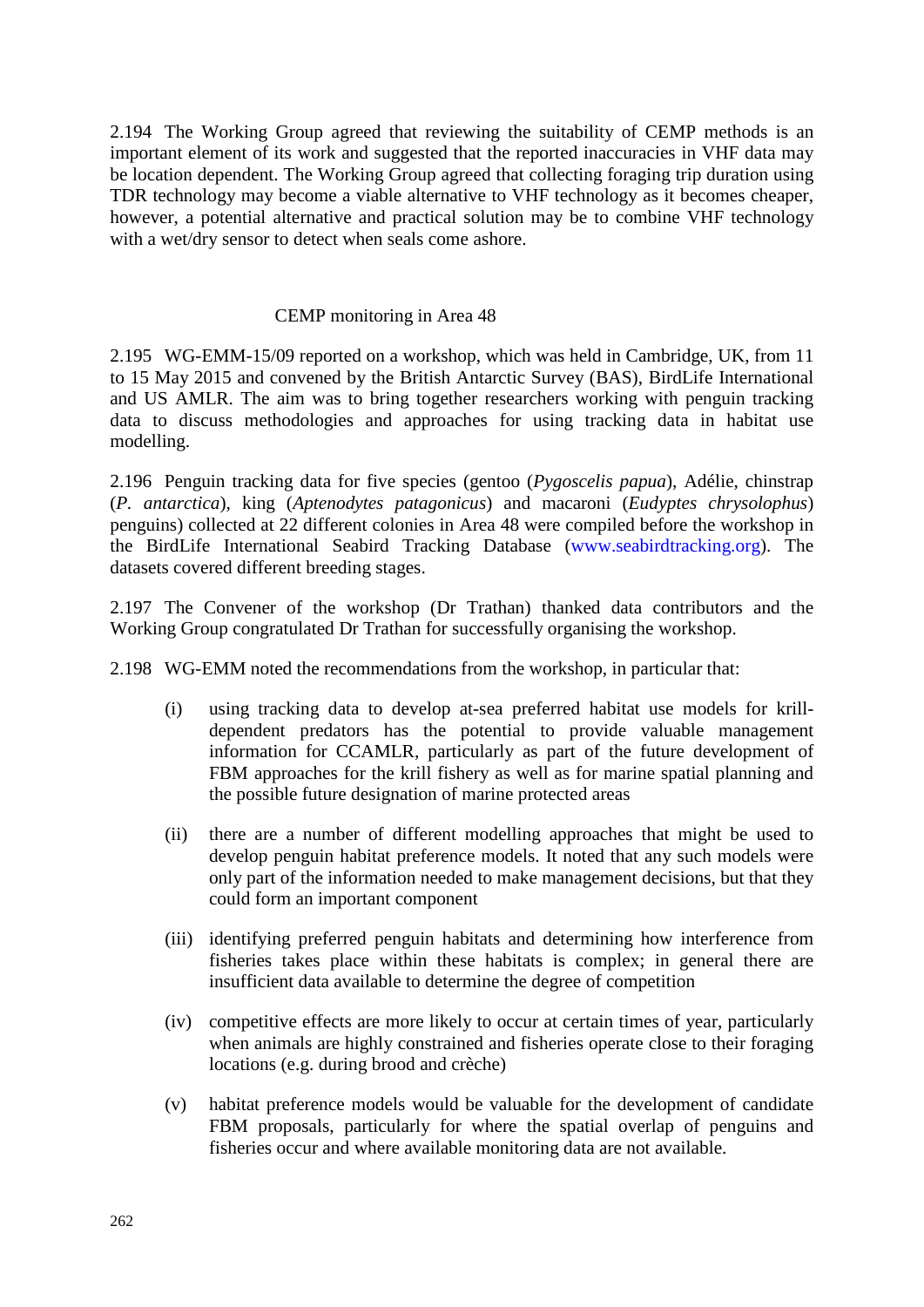WG-EMM recognised that competitive effects are likely to occur, but are difficult to document; nevertheless, habitat models could be useful for identifying the times and locations where competition potentially occurs and this will be important for the implementation of FBM.

2.199 WG-EMM-15/12 summarised penguin research efforts conducted by the Korean Antarctic Program in Barton Peninsula (ASPA No. 171), King George Island, where colonies of chinstrap and gentoo penguins occur. The size of breeding populations has been monitored occasionally from 1989/90 to 2006/07 and annually from 2006/07 in accordance with CCAMLR standard methods. Other research involves camera-based monitoring and behaviour studies using different types of loggers and recorders. In the future, the authors intend to continue research at this site, develop international collaborations with other research groups working in the area and contribute to CCAMLR science in a more committed and systematic fashion.

2.200 The Working Group welcomed this work by the Korean research program and encouraged the continued engagement of Korean scientists in the work of WG-EMM. The Working Group also noted that the Secretariat was in discussion with scientists from the Korea Polar Research Institute (KOPRI) about the submission of the monitoring data to CEMP.

2.201 WG-EMM-15/37 reported on season variation in the diet of Antarctic fur seal at 25 de Mayo/King George Island from scats collected in the 2004 winter and 2004/05 summer on the coasts of Stranger Point. For the total study period, krill was the main prey taxon, followed by fish, cephalopods and penguins. For fish, myctophids (*Gymnoscopelus nicholsi* and *Electrona antarctica*) and the nototheniid *P. antarctica* constituted the dominant fish prey species during summer, while *P. antarctica* was dominant in winter and myctophids were absent. The only squid species present in the diet was *Slozarsykowia circumantarctica*. The paper concluded that fur seals centred their foraging activity on a krill community and fish associated with krill aggregations.

2.202 The Working Group recognised the value of data that provided information on nonkrill (alternate) food webs and noted that the data from fur seal scats provide information on the occurrence and size frequency of myctophids and other fish species and that diet data of this type could be useful in a broader ecosystem monitoring program.

2.203 WG-EMM-15/47 provided an update on the project 'Admiralty Bay as a model for the long-term marine monitoring program'. The first comprehensive concurrent analyses of biotic and abiotic elements of the environment of Admiralty Bay and adjacent waters occurred in the 1980s and 1990s, when the effects of climate change were less evident than now. Collection of biotic and abiotic data under this new project, which commenced in 2014/15, will allow an assessment of changes over the past 30 years, and create the possibility for future predictions. The biological, chemical and geological samples collected in 2014/15 are currently being analysed.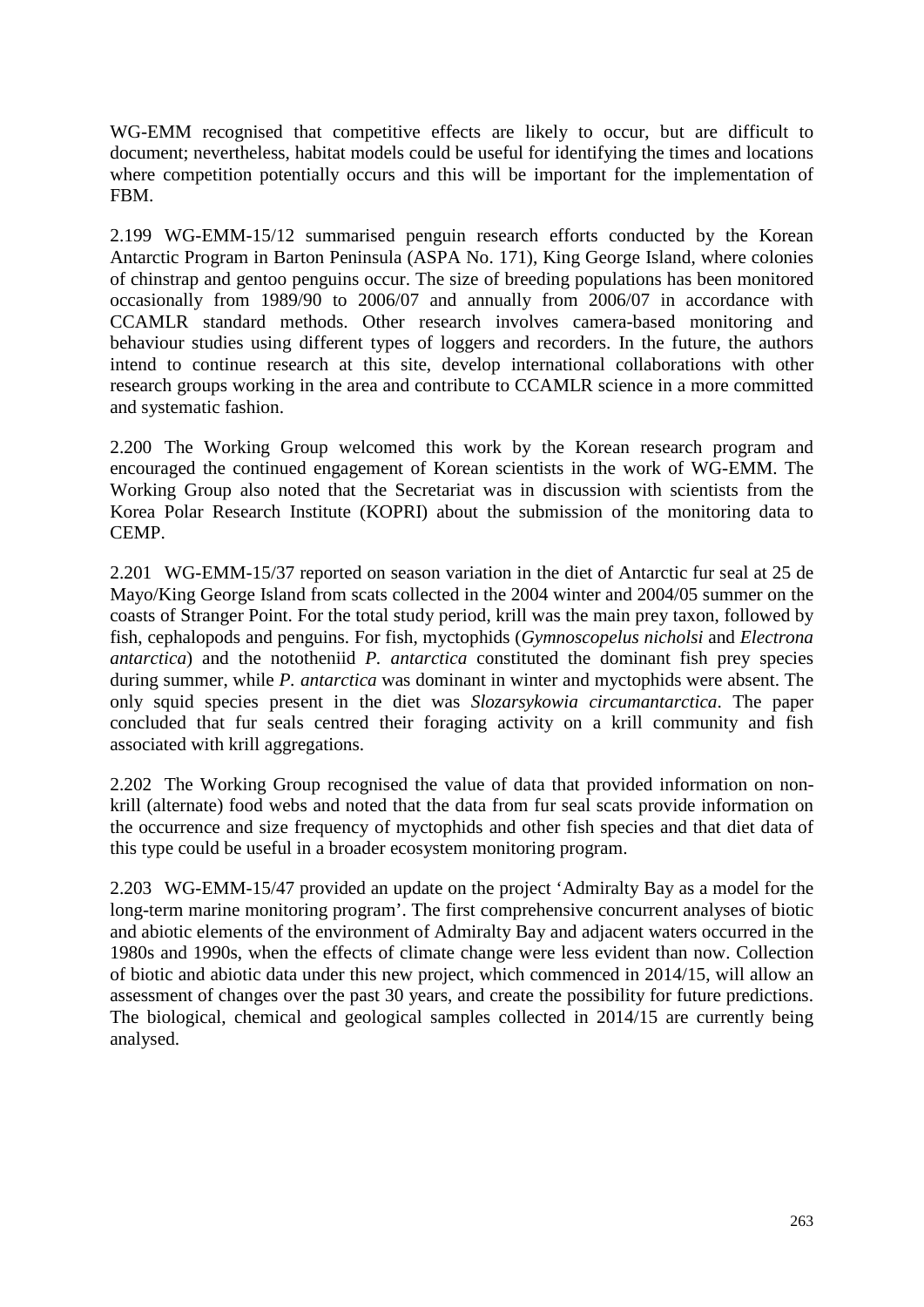#### Spatial correlation of CEMP parameters

2.204 WG-EMM previously agreed that an analysis of spatial correlations between CEMP parameters was important for determining those parameters that might reflect local- and regional-scale changes in krill abundance (SC-CAMLR-XXXI, Annex 6, paragraph 2.122). WG-EMM-15/07 Rev. 1 presented an analysis of the spatial correlation in A3 data from the CEMP database and concluded that the level of correlation between colonies of the same species in the same subarea and division was quite variable. The Working Group agreed that the level of correlation in the A3 data between colonies was important in determining how such data should be aggregated, but also noted that it is important to consider the overall population trajectories of those colonies, even if the year-to-year variability was poorly correlated.

2.205 The Working Group thanked the Secretariat for the correlation analyses in WG-EMM-15/07 Rev. 1. It noted that such correlations are difficult because other factors may impact on the ability to achieve correlations and that further work in that regard would be beneficial (paragraph 2.171).

2.206 The Working Group noted that the A3 data used in the correlation analysis varied in the level of aggregation over sub-colonies or colonies within individual CEMP sites and reiterated its advice from 2012 (SC-CAMLR-XXXI, Annex 6, paragraph 2.123) that in submitting A3 data from sites where the 'colonies' within a site were in fact convenient counting units, rather than discrete colonies, that it may be more appropriate to submit a single value for the population surveys from that site. The Secretariat was requested to help assemble data to enable Members to assess the most appropriate aggregation of sub-colonies or colonies within individual CEMP sites to allow the correct interpretation of time series of penguin populations.

2.207 WG-EMM-15/P04 reported on spatial variability in A3 data for Adélie penguin populations in the east Antarctic where populations have shown consistent regional increases over the past 30 years, suggesting a common large-scale driver notwithstanding variability within regions related to local processes. The Working Group had no comments on this paper.

#### Standardisation

2.208 WG-EMM-15/44 provided an overview of the importance of standardising new methods against existing methods to maintain the robustness of time series from work presented in the following papers.

2.209 WG-EMM-15/P02 used data from remotely operating cameras to reassess historical abundance estimates for Adélie penguins in the east Antarctic and found there was a general trend for reconstructed estimates to be higher (20–30%) and more uncertain than published estimates. WG-EMM-15/P04 compared recent Adélie penguin population estimates at 99 sites across the east Antarctic with count data from the same sites 30 years ago. The historical and recent data were standardised to a common metric using the same correction data and process. The paper concluded that increases in Adélie penguin populations across the east Antarctic were regionally consistent, a conclusion that differs from a recent comparison of contemporary satellite estimates and historical published data, which concluded that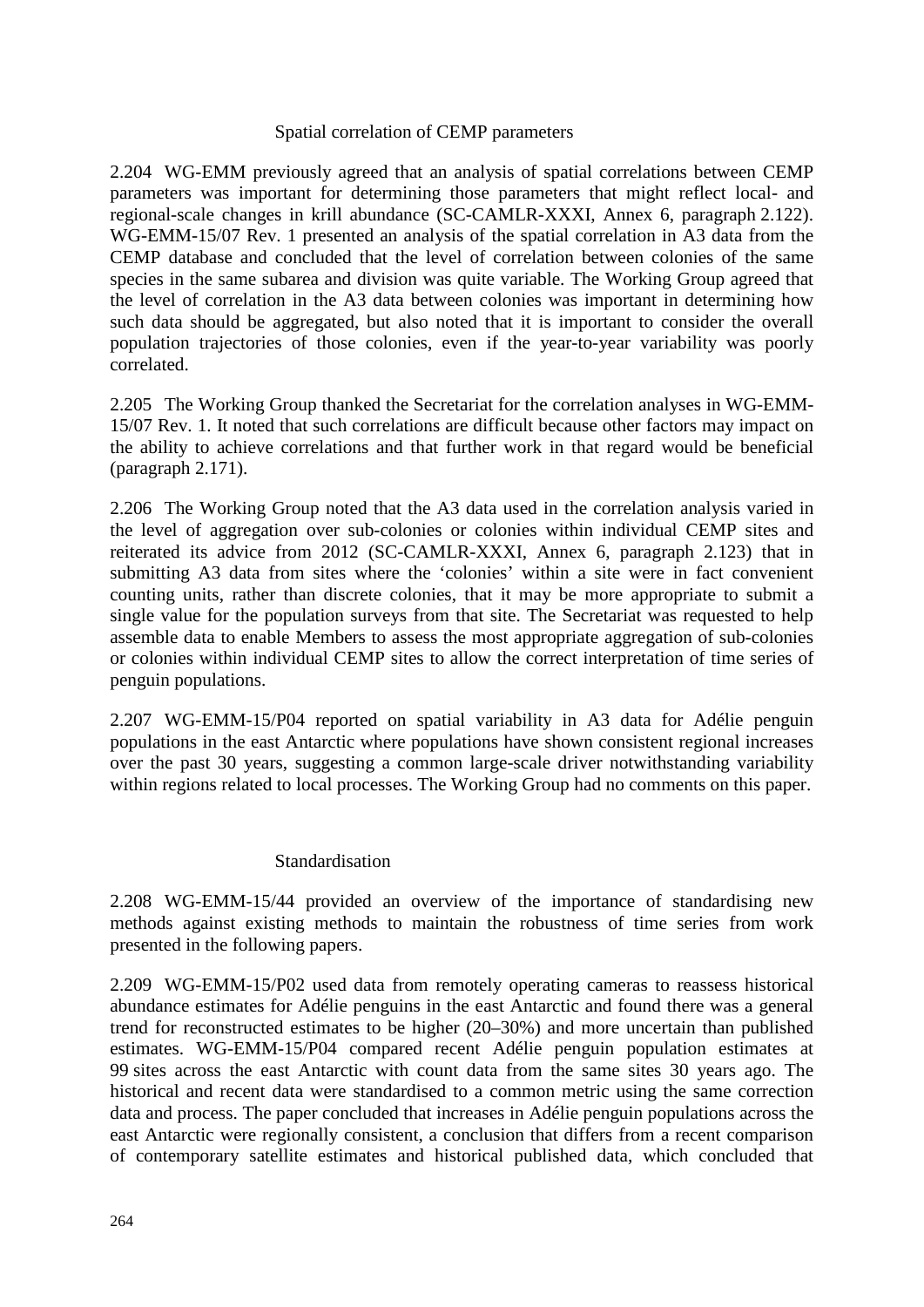populations in the east Antarctic had increased in some areas, decreased in others and remained stable in others. The differing conclusions may be due to aspects of nonstandardisation in the satellite study, which used ground-based estimates from the Antarctic Peninsula and Ross Sea to calibrate satellite estimates for the east Antarctic. These regions could differ in a number of factors that could affect calibration, including differing colony structures, diets and their effects on guano reflectance, background substrate affecting detection, or density-dependent changes in nesting density as populations increase.

2.210 Finally, WG-EMM-15/P03 presented an evaluation of how well camera-derived observations compare with direct observations consistent with current CEMP standard methods. The work showed that cameras can provide unbiased estimates of breeding success (A6) and that, while breeding phenology (A9) events can be more difficult to observe from cameras than from direct observation, it may be possible to develop proxy observations from cameras that can effectively monitor some A9 events.

2.211 The Working Group noted that CEMP is defined by its objectives rather than by the current set of standard methods. There is scope to increase the number of CEMP parameters, based on standard methods, particularly relevant to FBM of krill.

2.212 The Working Group agreed that technological advances are increasingly leading to new and improved methods for ecosystem monitoring and it is important to ensure that existing time series remain robust as new methods are developed. Therefore, it is important to determine a minimum set of standards to be considered in accepting and using new methods for ecosystem monitoring. In particular, there was a need to understand the methods by which data had been collected in order to allow an evaluation of how that data could be used in providing advice.

2.213 The Working Group recognised that in the future of CEMP development there will be a need to make better use of existing CEMP data, data from other sources and initiatives outside of CCAMLR such as the Scientific Committee on Antarctic Research (SCAR) Horizon Scan, Integrating Climate and Ecosystem Dynamics in the Southern Ocean (ICED) and SOOS in order to develop a better system-level understanding through improved population and ecosystem models. The Working Group considered that this could be achieved by holding a workshop in the near future to consider these issues and noted that there have been many methodological developments and additional data sources since a previous CEMP review workshop in 2003. It may be possible to fund such a workshop through a proposal to the CEMP Special Fund in 2016.

2.214 Dr T. Ichii (Japan) recalled that a variety of CEMP indices has been collected for more than 25 years, but so far none of them have been assessed whether they are useful for krill fishery management. He indicated that existing CEMP indices should be thoroughly assessed at the CEMP review workshop and that, if their usefulness is uncertain, WG-EMM should be careful with the use of the CEMP indices in stage 2 of FBM.

2.215 WG-EMM-15/32 highlighted the value of a new inventory of important bird areas (IBAs) in Antarctica as a scientific resource for WG-EMM and SC-CAMLR. The effort to compile an IBA inventory for Antarctica was first initiated by BirdLife International and SCAR in 1998 and its recent completion was aided with further support from Australia, New Zealand, Norway, UK, USA, the Pew Charitable Trust and the British Birdwatching Fair. Australia, New Zealand, Norway, UK and the USA jointly submitted a working paper and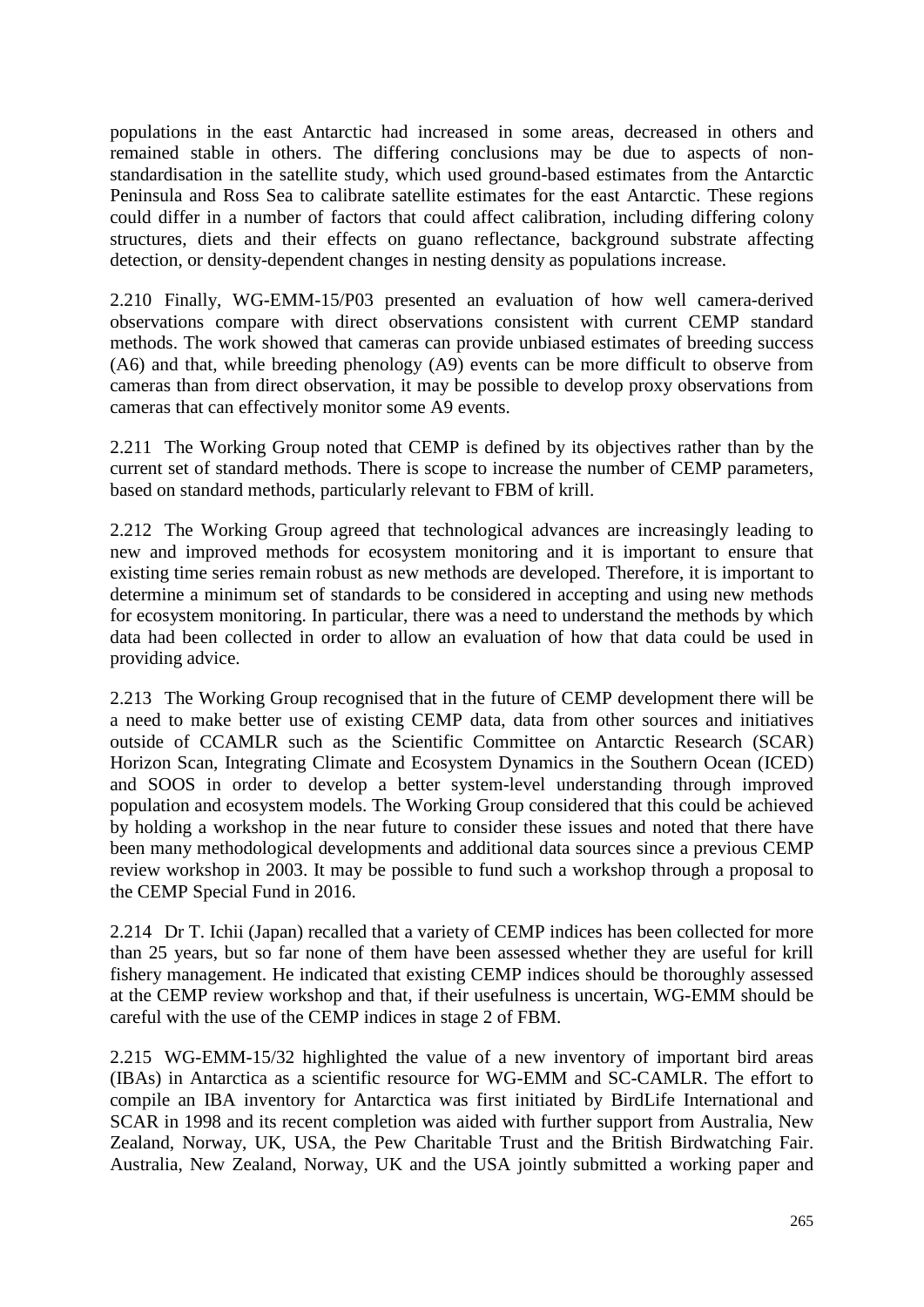information paper on the IBA report to the CEP meeting in Bulgaria in June 2015. The Working Group agreed that this was a valuable resource for CCAMLR and thanked the authors and contributors for this significant work. The full report is available for free download from the websites of BirdLife International [\(www.birdlife.org\)](http://www.birdlife.org/) or Environmental Research and Assessment (www.era.gs/resources/iba/Important Bird Areas in Antarctica 2015 v5.pdf). Future work is planned to link terrestrial IBAs with important marine areas identified from tracking data.

#### WG-EMM-STAPP

2.216 The Working Group discussed the progress of WG-EMM-STAPP towards its goal of developing spatially explicit prey consumption estimates for air-breathing predators within CCAMLR subareas around Antarctica. An update of progress in 2011 (WG-EMM-11/30) outlined a five-year program of work from 2011 to 2016 and indicated it would take at least five years to achieve a number of critical milestones (SC-CAMLR-XXX, Annex 4, paragraph 2.199). The Working Group encouraged WG-EMM-STAPP to document and report on its progress over this period, identify any further work required after this period and indicate how any further work might proceed, at WG-EMM-16.

#### Integrated assessment model

2.217 WG-EMM-15/51 Rev. 1 summarised recent work to develop an integrated modelling framework to estimate krill population dynamics in Subarea 48.1. The model uses statistical fits to catch and length-composition data from the krill fishery, together with biomass indices and length compositions from research surveys, to estimate parameters and then project future stock dynamics at pre-specified catch levels. The model is used to compare predicted krill spawning biomass under projected future catches to the CCAMLR decision rules. Alternative decision rules, which are based on comparing krill spawning biomass expected under projected future catch levels to spawning biomass expected without any fishing during the same future period, are also evaluated. In particular, the model suggests that if observers collect twice as much length-frequency data as they have collected to date, and those data have the same characteristics as existing data, estimates of stock status from the model would not change appreciably. By contrast, changing the precision of total estimated removals does seem likely to impact assessments of stock status. Results from this paper have implications for scientific observation of the krill fishery.

2.218 WG-EMM-15/P07 provided more details on the model and data assimilation framework and evaluated the effects of fitting to different combinations of survey data and also using two forms of selectivity.

2.219 The Working Group acknowledged the importance of developing a suite of diagnostics for evaluating the performance of assessment models, and that this had also been a topic of discussion at WG-SAM-15 (Annex 5, paragraphs 2.34 to 2.37). It suggested that the authors of WG-EMM-15/51 Rev. 1 and 15/P07 should routinely provide equivalent diagnostics such that model fits can be evaluated, especially as this model is a modification to that previously reviewed at WG-SAM-14. The Working Group suggested that model and diagnostics should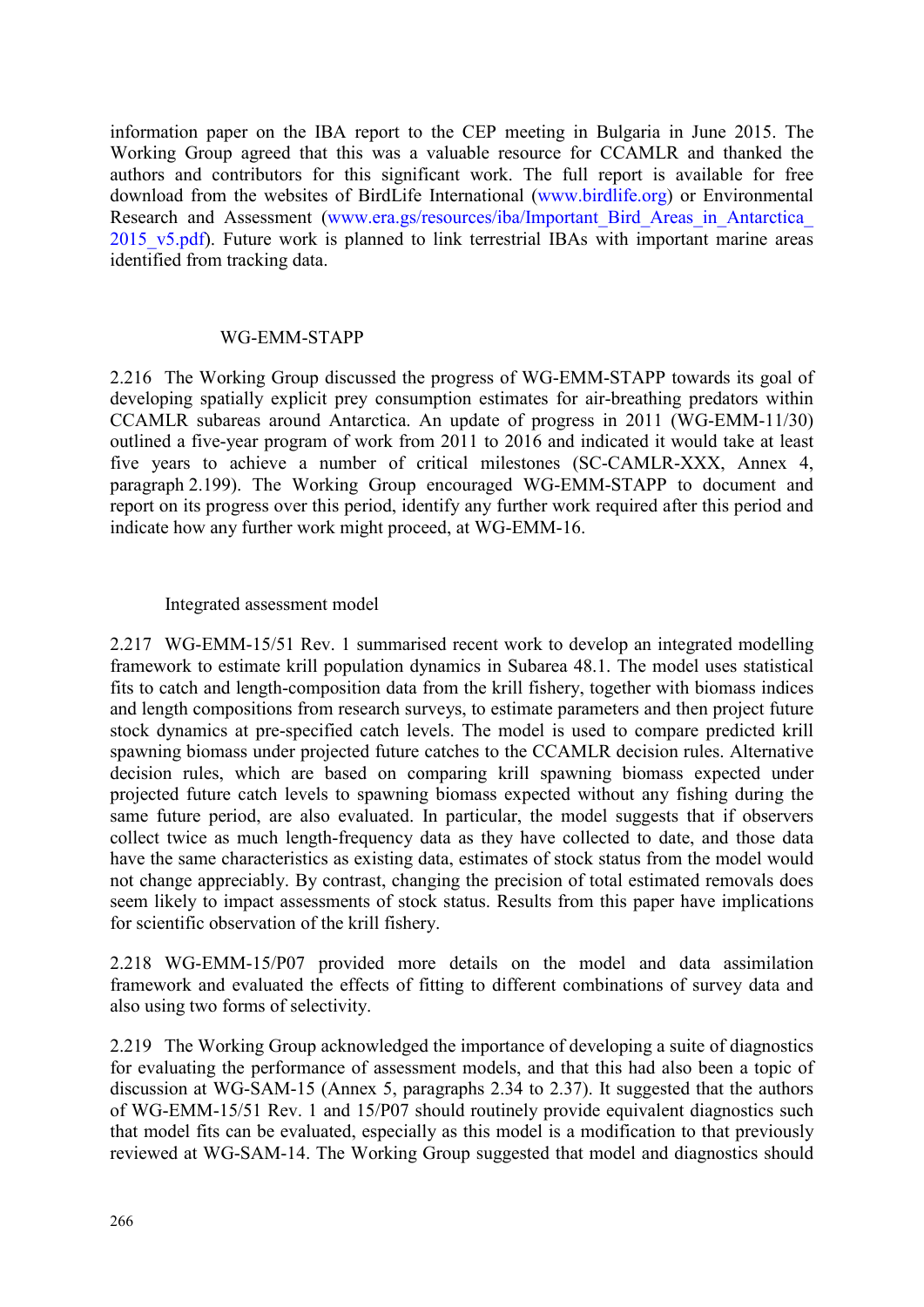be reviewed by WG-SAM-16 and that its development could also be progressed via an e-group. An overlapping meeting of WG-EMM and WG-SAM might also be an appropriate venue for a review of the model (paragraph 5.4).

2.220 Dr Watters noted that the Center of Independent Experts in the USA is scheduled to review the model in March 2016. If possible, the report from this review will be tabled to the appropriate SC-CAMLR working group (WG-SAM-16).

2.221 The Working Group also discussed the following points in relation to variability and uncertainty in the context of integrated assessment models:

- (i) the spatial scale at which an assessment model is applied has implications for the degree of variability in model outputs, particularly given that observational data at subarea and local scales are highly variable
- (ii) as the number of parameters in an assessment model increases, it may become difficult to interpret structural versus observational uncertainty. This is especially the case in this model where selectivity, catchability, natural mortality,  $B_0$  and steepness are being estimated simultaneously – parameters which are confounded in integrated models and, therefore, diagnostic output is critical to understanding the model fit before stock projections can be evaluated.

2.222 The Working Group noted that estimated high levels of variation in krill recruitment have implications for the CCAMLR decision rules; a projection framework, as is used for mackerel icefish (*Champsocephalus gunnari*), might be suitable to account for this, or one similar to that proposed in de la Mare et al. (1998). It also noted that application of the current decision rules to krill would result in relatively stable catches over time as intended, but that an F-based rule based on short-term projections, like those used for mackerel icefish, could potentially result in highly variable catch limits that are not easy to manage. Importantly, any changes to the decision rule as part of the staged approach to FBM should take account of environmental change. An evaluation of the properties of different decision rules could be part of the work plan for FBM (paragraph 2.132).

2.223 The Working Group concluded that integrated assessment models could potentially be used within FBM strategies for krill. It also acknowledged the value of ensemble approaches for ecosystem integrated assessments and noted the contribution of the assessment model presented in WG-EMM-15/36 in this regard.

Collection of fishing vessel acoustic data

2.224 A summary of the 2015 meeting of SG-ASAM was provided by Dr Watkins. SG-ASAM-15 noted the submission of a paper entitled 'The use of fishing vessels to provide acoustic data on the distribution and abundance of Antarctic krill and other pelagic species' written by scientists involved in SG-ASAM and describing the proof of concept study undertaken by SG-ASAM. Dr Watkins reported during the present meeting that this paper had just been accepted for publication in a special issue of *Fisheries Research* on 'Fishing vessels as scientific platforms'.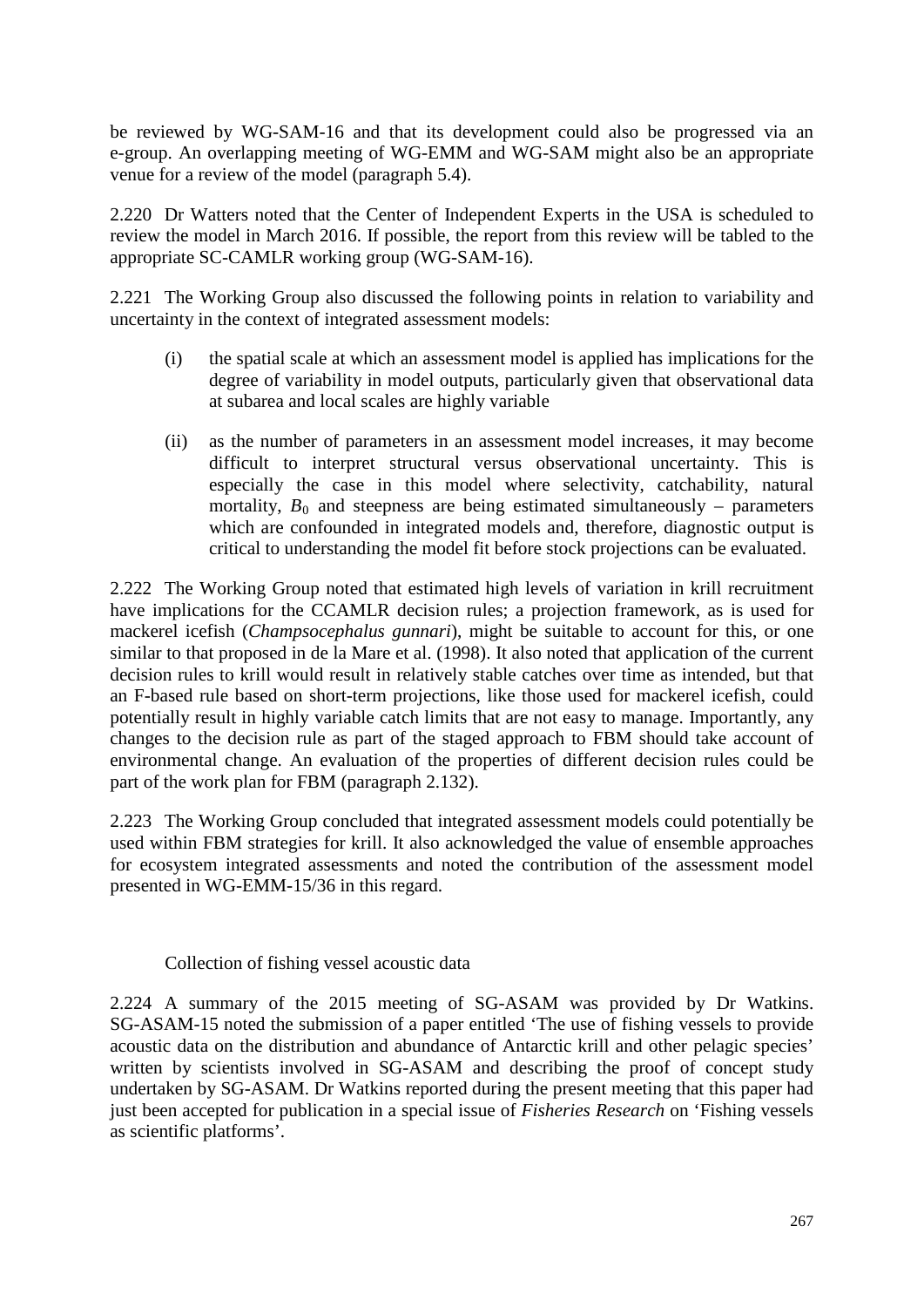2.225 The Working Group recognised that the present focus of SG-ASAM on the use of acoustic data from fishing vessels to provide qualitative and quantitative information on the distribution and abundance of krill is an important component for the ongoing discussions of FBM.

2.226 An instruction manual detailing acoustic data collection protocols, instrument set up and metadata requirements for use by krill fishing vessels had been provided as Appendix D of the SG-ASAM-15 report (Annex 4). The Working Group recognised that this was a very clear and concise document that could now be used by fishing vessels to collect acoustic data in the coming season.

2.227 SG-ASAM-15 noted the key role of a SISO observer in the collection of acoustic data. The Working Group agreed that observers on board fishing vessels had an important role in the collection of acoustic data and the associated metadata as detailed in Annex 4, Appendix D.

2.228 The Working Group agreed that information on the length-frequency distribution of krill was necessary to generate estimates of krill density from acoustic data collected on fishing vessels. While sampling of the krill catch for length measurements is regularly undertaken by the observers, it would be important to ensure that any selectivity in the size of krill in the catch was taken account of in the generation of krill TS.

2.229 The Working Group noted the recommendation of SG-ASAM-14 and agreed that collecting acoustic data on CCAMLR transects was a priority activity (SC-CAMLR-XXXIII, Annex 4, Table 2). SG-ASAM-15 selected a subset of transects from each subarea on the basis of their biological and oceanographic interest. The Working Group agreed with these recommendations and also that, in order to use the data collected along these nominated transects to investigate temporal variation in krill abundance, the transects should be sampled as frequently as possible during the fishing season.

2.230 The Working Group noted that for the development of FBM procedures, a focus on repeated within-season occupations of these nominated transects (possibly by different appropriately equipped vessels) would be more valuable than single occupations of other transects.

2.231 The Working Group recommended that acoustic data collected by fishing vessels along these nominated transects should be submitted to the CCAMLR Secretariat and then analysed jointly by participants at the next SG-ASAM meeting. The results of this joint analysis should be presented to the next meeting of WG-EMM (paragraph 2.150). The Working Group noted that this process would also help with broadening the use, development and dissemination of the recommended analysis protocols.

2.232 The Working Group noted that providing information to the CCAMLR Secretariat on when transects were undertaken in near-real time could facilitate scheduling of repeated transects. This could also provide positive publicity for fishing companies engaged in providing acoustic data for use in the FBM process.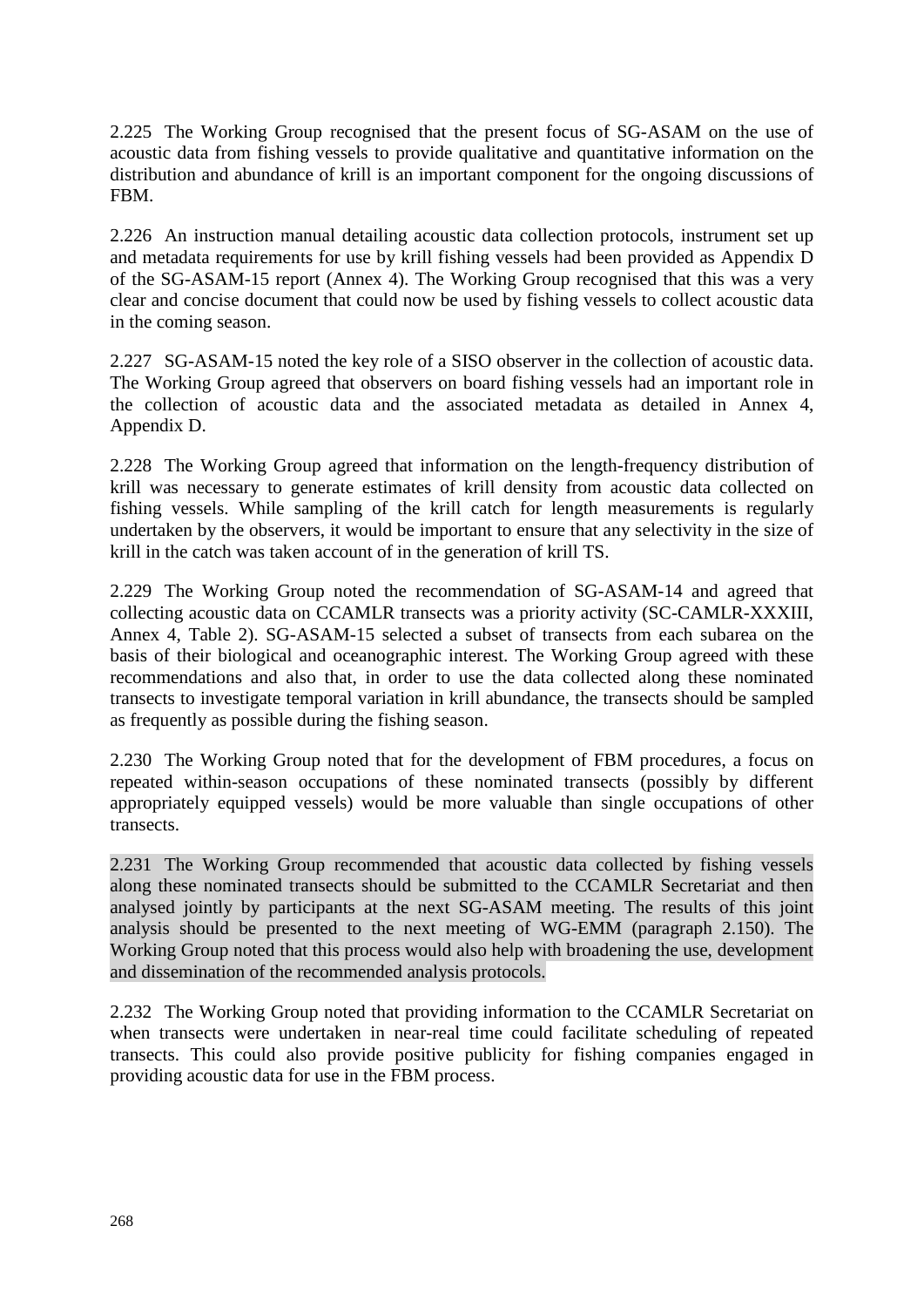#### Scientific surveys undertaken from fishing vessels

2.233 WG-EMM-15/54 described the analysis of five annual krill surveys undertaken between 2011 and 2015 in Subarea 48.2 using two fishing vessels. The five surveys were undertaken at the same time each year over the same nominal transect lines, however, the differing quantities of sea-ice present in the survey area led to very different areas of survey coverage each year. The fishing vessels were equipped with similar echosounder systems but the available frequencies varied by vessel and year such that there was no single frequency that could be used in every year to generate a coherent series of krill biomass estimates. A substantial proportion of the survey area is south of the South Orkney Islands, which was frequently covered in sea-ice at the time of the survey. In order to avoid variability due to different areas of coverage between years, a stratum covering the transect sections on the northern side of the South Orkney Islands covered in all years except 2013, was defined.

2.234 The Working Group noted that future work planned as part of the joint UK–Norway studies to be undertaken in January/February 2016 would provide additional sampling in this region and in particular the distribution, abundance and potential flux of krill through the main fishing region on the northwest side of the South Orkney Islands.

2.235 The Working Group noted that 70 kHz had not been used previously within CCAMLR either as part of the target identification process or as the frequency at which krill density was estimated. WG-EMM-15/54 raised a series of issues around the use of this frequency as well as other issues (paragraph 2.233) that were very relevant to the work of SG-ASAM and the Working Group recommended submission to that Subgroup.

2.236 WG-EMM-15/54 presented krill length-frequency distributions collected during the acoustic surveys that showed a strong year class in 2012 (detectable as 25 mm cohort). The Working Group noted that this cohort was detected in winter surveys undertaken in Subarea 48.1 by the US AMLR Program and also in the length-frequency distributions provided by scientific observers on board fishing vessels and in the Krill Fishery Report (WG-EMM-15/30). Furthermore, a compilation of all summer and winter survey data collected by Germany, Peru and the USA from 2012 to present was being undertaken and it was possible to see the progress of this year class through this cohort over a three-year period. Importantly, it was also noted that there was no sign of any other significant recruitment in this time period.

2.237 The Working Group noted that the data in the Krill Fishery Report (WG-EMM-15/30) showed that over a longer time scale strong recruitment peaks occurred episodically (for instance in 2008 and 2012). The Working Group reiterated that such extreme variability in annual recruitment had implications for management strategies as these would be very different from those required if there was a consistently low level of recruitment every year.

2.238 The Working Group noted that understanding the fishing strategies used by fishing vessels was important, for instance in determining critical krill densities required for fishing, or what signals might be used to choose fishing regions. Recalling the workshop organised by the Association of Responsible Krill harvesting companies (ARK) in Punta Arenas, Chile (June 2014), it was agreed that this had been a very valuable forum for direct communication with fishing masters and others directly involved in deciding fishing strategy. However, the Working Group noted that not all fishing companies were presently represented in ARK and that mechanisms by which formal dialogue with all fishers might be established should be considered by SC-CAMLR.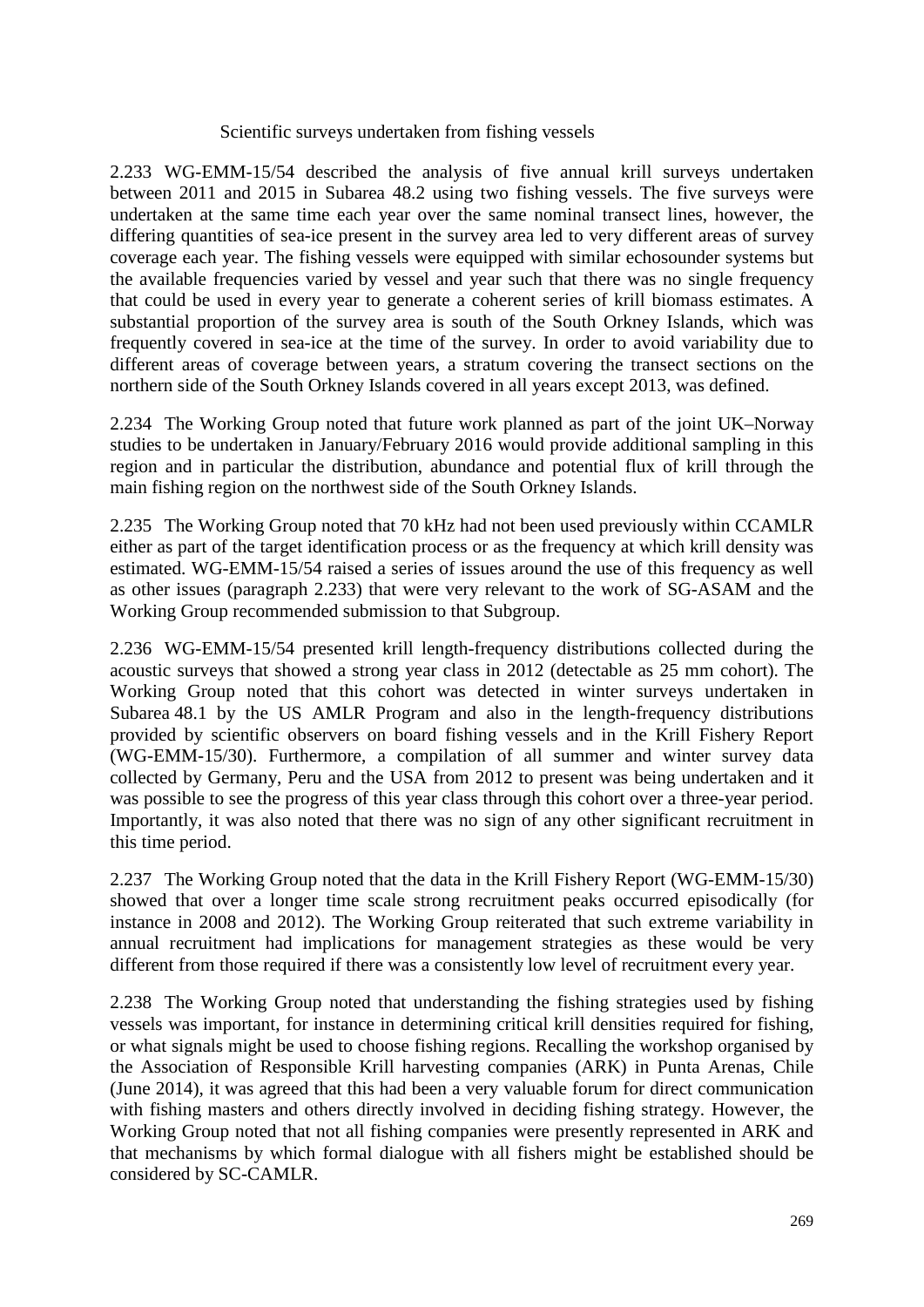Proposals for future krill surveys

- 2.239 WG-EMM-15/43 presented Japan's outline plan for surveys in East Antarctica.
- 2.240 Two kinds of survey are proposed:
	- (i) An annual survey undertaken from a dedicated cetacean sighting vessel equipped with a scientific echosounder system, a vertical net and conductivity temperature depth probe (CTD) system. These surveys would be carried out for 12 years using a zigzag stratified survey design optimised for sighting whales. The aims of these surveys include obtaining an index of relative krill abundance.
	- (ii) A dedicated krill survey carried out from a trawler-type research vessel equipped with a multifrequency scientific echosounder system, research net such as RMT8 or IKMT and a full CTD/multi-bottle water sampler. These surveys would be carried out once in each of two six-year periods using a survey design compatible with CCAMLR survey protocols and an area of coverage similar to those used in previous surveys carried out in the region (BROKE in 1996 and BROKE West in 2006). The main aim of these surveys is to obtain an index of absolute krill abundance.

2.241 The Working Group noted that survey design was important for determining whether outcomes of such work would be relevant to WG-EMM and CCAMLR.

- (i) The survey undertaken from the whale sighting vessel was primarily designed for work outside of CCAMLR. The collection of data on the krill ecosystem, other than whale sightings, was also proposed. However, the proposed whale sighting survey design is not consistent with survey designs established by CCAMLR for monitoring krill.
- (ii) In this regard it was noted that this whale sighting survey would consist of a zigzag design of alternating phases of independent observer and closing modes. This raised two potential issues that would need to be considered in the context of a krill ecosystem survey: (i) the survey will involve approaching the sighted whales to confirm identification, determine school size and, in some cases, to take samples (biopsy and photo-id), (ii) zigzag surveys result in an uneven sampling effort that needs to be taken into account.
- (iii) The Working Group noted that the whale sighting surveys would cover areas where there had been little oceanography data collected previously. Therefore, deploying expendable CTDs regularly during these surveys would be valuable. In this regard the Working Group was informed that oceanographic data from the previous 24 years of whale sighting surveys was now available for use by the scientific community (http://icrwhale.org/pdf/oceanographicdata.pdf). The Working Group also noted that in this area there was a sparse coverage from surface drifting meteorological buoys and the possibility of deploying such drifters on behalf of the relevant international programs could be considered.
- (iv) WG-EMM-15/43 proposed that the two dedicated krill surveys would be carried out in two separate regions of the east Antarctic, over the survey areas covered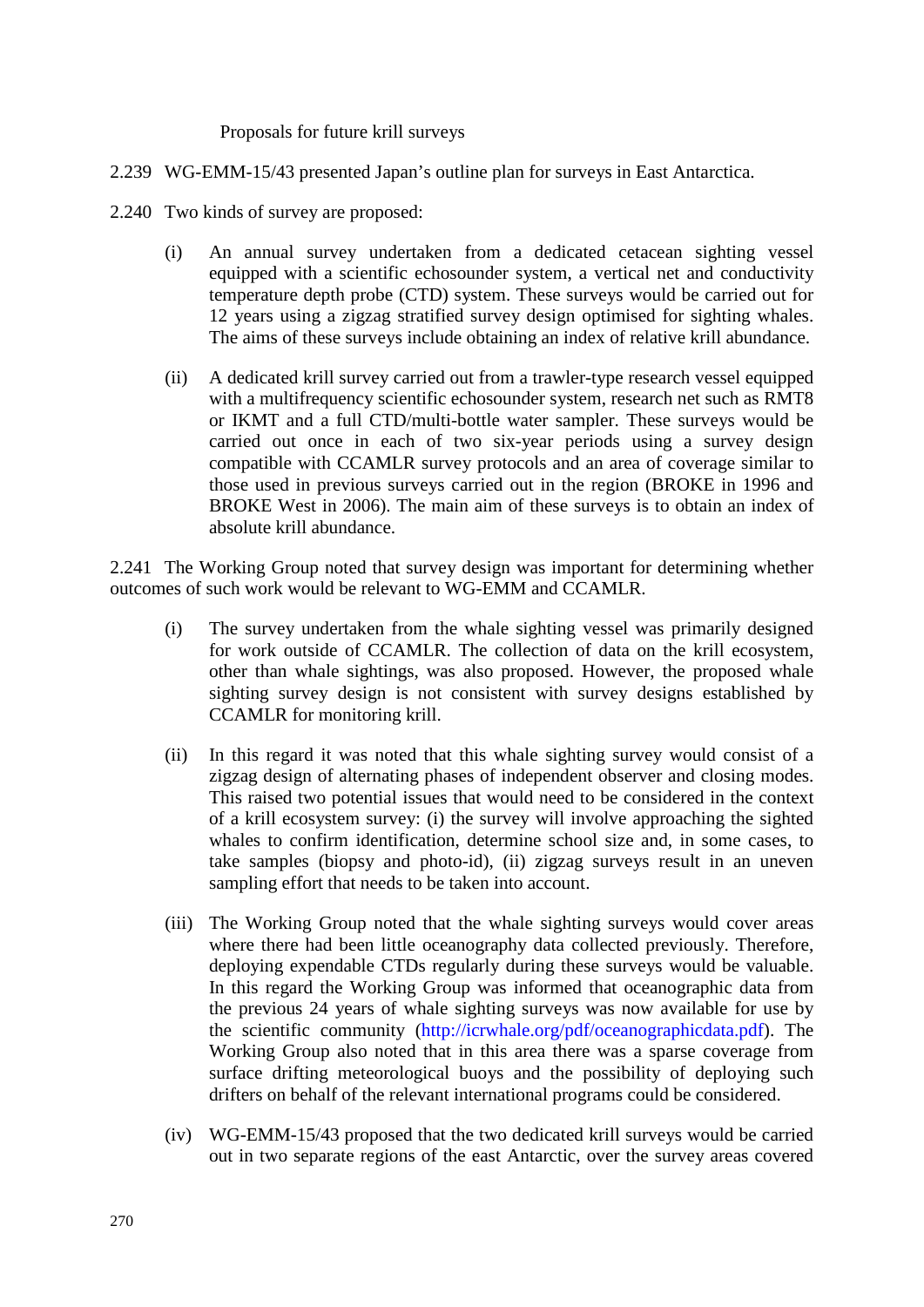by BROKE and BROKE West surveys in the past. The Working Group recommended that, given that there would be two such surveys within a 12-year period, it would be more valuable to undertake the two surveys in the same region using the same survey design. This would provide a better temporal coverage for one area.

- (v) The Working Group noted that different net sampling gear and protocols were proposed for the two types of survey: a small vertically hauled net with an attached light/strobe in the whale sighting surveys in contrast to an obliquely hauled krill research trawl in the CCAMLR-endorsed design surveys. Given these differences, the Working Group encouraged conducting comparisons between the nets and also on the effect of using a light to fish for krill.
- (vi) The Working Group encouraged submission of details of the broader objectives of the research program in order to aid the interpretation of the survey design. Recognising that WG-EMM-15/43 was a preliminary proposal, and taking into account the different time frames for the two types of survey, the Working Group recommended that a more detailed paper on the proposal for the dedicated krill survey should be submitted to the next meeting of WG-EMM. With regard to the whale sighting-type survey, it was noted that the first survey would take place next season. However, the Working Group is not currently able to assess the utility of data from surveys of this design. It was agreed that detailed information on survey design would be submitted with data from the first of these surveys to the next meetings of SG-ASAM (to consider the utility of the acoustic data for estimating relative and absolute krill abundance), WG-SAM (to assess the survey design, in particular the trade-offs between the primary goal of gathering information on cetaceans versus the secondary goal of gathering information on krill) and WG-EMM (to review the results).

# Multinational coordination

2.242 The Working Group realised that this agenda item is much broader than suggested by the submission of a single paper (WG-EMM-15/27). It noted that SG-ASAM-15 (Annex 4) demonstrated the potential of coordinated effort from the fishing fleet. Other papers suggested utilising coordinated fishing vessel effort from several nations to achieve the observation requirements for FBM (WG-EMM-15/04, 15/10, 15/33). The Working Group agreed that multinational coordination should be considered as a regular agenda item for WG-EMM to ensure progress in the data collection for FBM.

2.243 WG-EMM-15/27 discussed requirements for carrying out a new area-scale survey covering Subareas 48.1 to 48.4. The paper refers to Article II of the Convention requiring that harvest does not negatively impact the goal of ensuring a spawning population that supports stable recruitment. The authors recommended that WG-EMM consider the need for such surveys and, if such surveys are likely to be important, establish a planning process which will allow an efficient response to future requests for area-scale surveys.

2.244 The paper underlined that the existing subarea-scale surveys show high variability without trend and that there are major uncertainties associated with the impact of flux within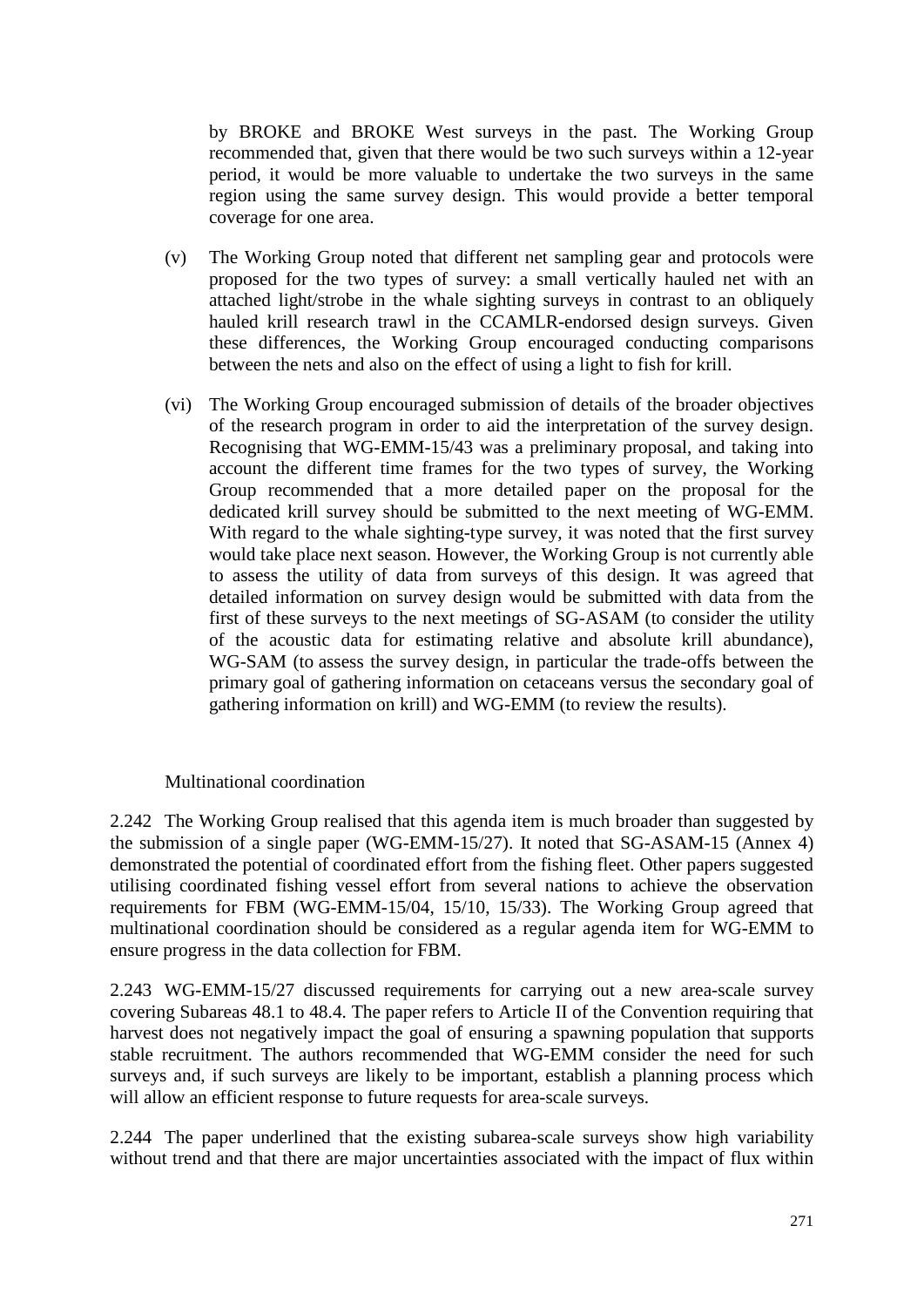and between regions that are not resolved through the current monitoring. An area-scale survey should support better understanding of these uncertainties in present assessments. The FBM requires subarea-scale stock assessments but another paper (WG-EMM-15/10) also suggested that these have to be combined with area-scale surveys carried out at intermittent or regular intervals.

2.245 WG-EMM-15/27 introduced practical considerations for planning an area-scale krill survey by reference to the CCAMLR-2000 Survey and provided the basis for discussions within WG-EMM to establish a planning process. The paper suggested that many of the procedures behind the CCAMLR-2000 Survey be followed, although advances in e.g. data management and processing of acoustic data need to be included. The paper emphasised that it is not only realistic, but probably the only viable option, to include fishing vessel effort as a major contribution if such a survey should be carried out. Thus, as the planning will be timeconsuming and demanding, it will have to start now if a survey is to be carried out in the near future.

2.246 The Working Group welcomed the initiative. The CCAMLR-2000 Survey was a complicated task and the Working Group realised that a new survey involving more vessels will cost time and effort in coordination and planning. The Working Group agreed that such a process could learn from experience gained in complex coordination tasks in other parts of the Convention Area. It also agreed that cross-reference to other activities in the Antarctic should be taken into account to secure temporal and spatial coordination with these activities without complicating the planning and execution of the survey. For example, some coordination with activities with SOOS could be useful in this regard (WG-EMM-15/61).

2.247 China, the Republic of Korea and Norway confirmed the interest of their industries to participate in multinational coordinated subarea-scale surveys which underline the potential of using multinational fishing vessel effort for area-scale surveys in the future. A particular challenge will be to manage combining the completion of the subarea-scale surveys in the same year as CCAMLR carries out the area-scale survey. Success of similar coordinated effort within the International Council for the Exploration of the Sea (ICES) demonstrates the potential of such coordinated effort. The Working Group emphasised that definition of the basic scientific questions is required as a basis for the planning and execution of an area-scale survey.

2.248 The Working Group requested that Members that undertake krill fishing activities liaise with their industry representatives to determine whether their krill fishing vessels are willing to participate in these research activities.

2.249 The Working Group recalled its advice from last year (SC-CAMLR-XXXIII, paragraph 3.39) that absolute estimates of krill biomass in the whole of Area 48 are unlikely to be available on a regular basis and there will be a need to have management approaches that are not dependent upon data that are unlikely to be available at the spatial and temporal scales required for a particular management approach. However, the Working Group agreed that large-scale surveys provide essential data related to variability and trends in the subareascale surveys and krill distribution, abundance and the impacts of climate change.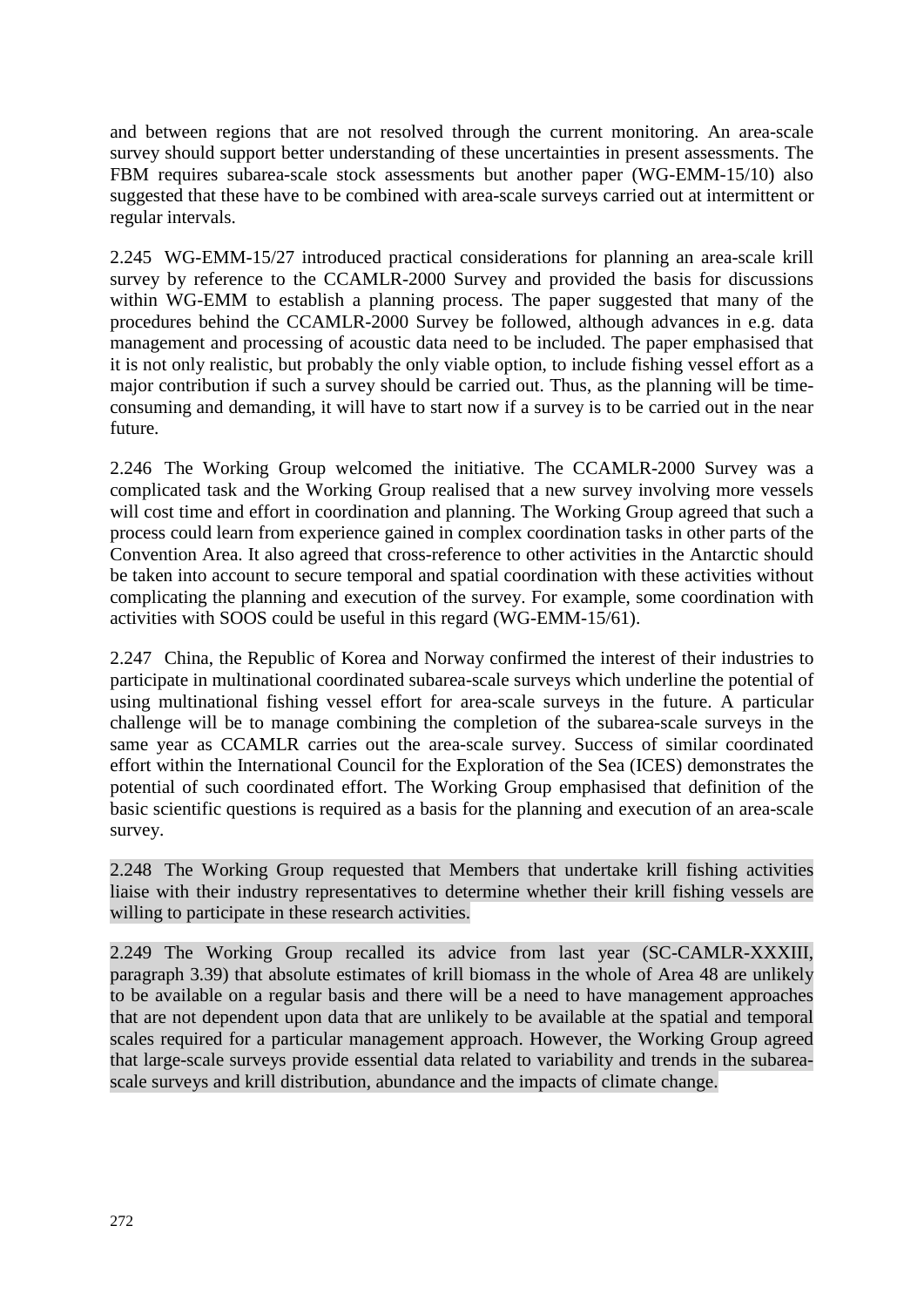# **Spatial management**

Marine protected areas (MPAs)

MPA Planning Domain 1 (Western Antarctic Peninsula and southern Scotia Sea)

3.1 WG-EMM-15/34 reported on a domestic workshop to identify US stakeholders' objectives and protection priorities for one or more MPAs in Planning Domain 1. The workshop was held in La Jolla, USA, in March 2015, and hosted by scientists from the US AMLR Program. The USA has substantive interests within the boundaries of Planning Domain 1, and the aim of the workshop was to develop background information and to provide a basis for future collaborations and discussions on MPA planning in this region.

3.2 Key outputs from the workshop included:

- (i) list of specific objectives for MPAs in Domain 1
- (ii) map of priorities for spatial protection, based on the list of objectives. This was done using an expert opinion approach, where groups of participants were asked to assign varying levels of priority to areas across the planning domain, in an effort to achieve all of the defined objectives
- (iii) estimates of conservation targets inferred from these priorities, for application in decision-support tools such as Marxan
- (iv) stakeholders' views on MPA size and duration, the management tools (e.g. no-take areas, gear restrictions and seasonal closures) that may be required to achieve various MPA objectives, and the future research and monitoring efforts needed to underpin one or more MPAs.

3.3 The workshop also reviewed a range of newly compiled data layers on the spatial distributions of zooplankton, fish and upper-level predators, the physical environment and the distributions of fishing, tourism and research activities in Domain 1. Much of this data was subsequently made available as GIS shapefiles for use at the Second International Workshop on identifying MPAs in Domain 1 (see paragraphs 3.8 to 3.11).

3.4 Participants at the workshop prioritised protection of the continental shelf and inshore waters along the western coast of the Antarctic Peninsula, from around Alexander Island and Marguerite Bay northeast to the tip of the peninsula and Joinville Island, including various islands and archipelagos such as the South Shetland Islands. These areas largely coincide with the Palmer LTER and US AMLR study areas, and their prioritisation is consistent with the stakeholders' aspiration to 'preserve the integrity of existing studies'. The highest conservation targets were inferred for two small canyons cutting across the continental shelf north of Livingston Island, and for the Gerlache Strait, which is an inshore nursery for larval krill.

3.5 Participants at the workshop also agreed that the size of an MPA should be determined by the spatial requirements needed to achieve its specific objectives; that several scientific issues are relevant to the duration of MPAs; and that existing international research and monitoring efforts in Domain 1 provide a useful baseline for assessing future changes.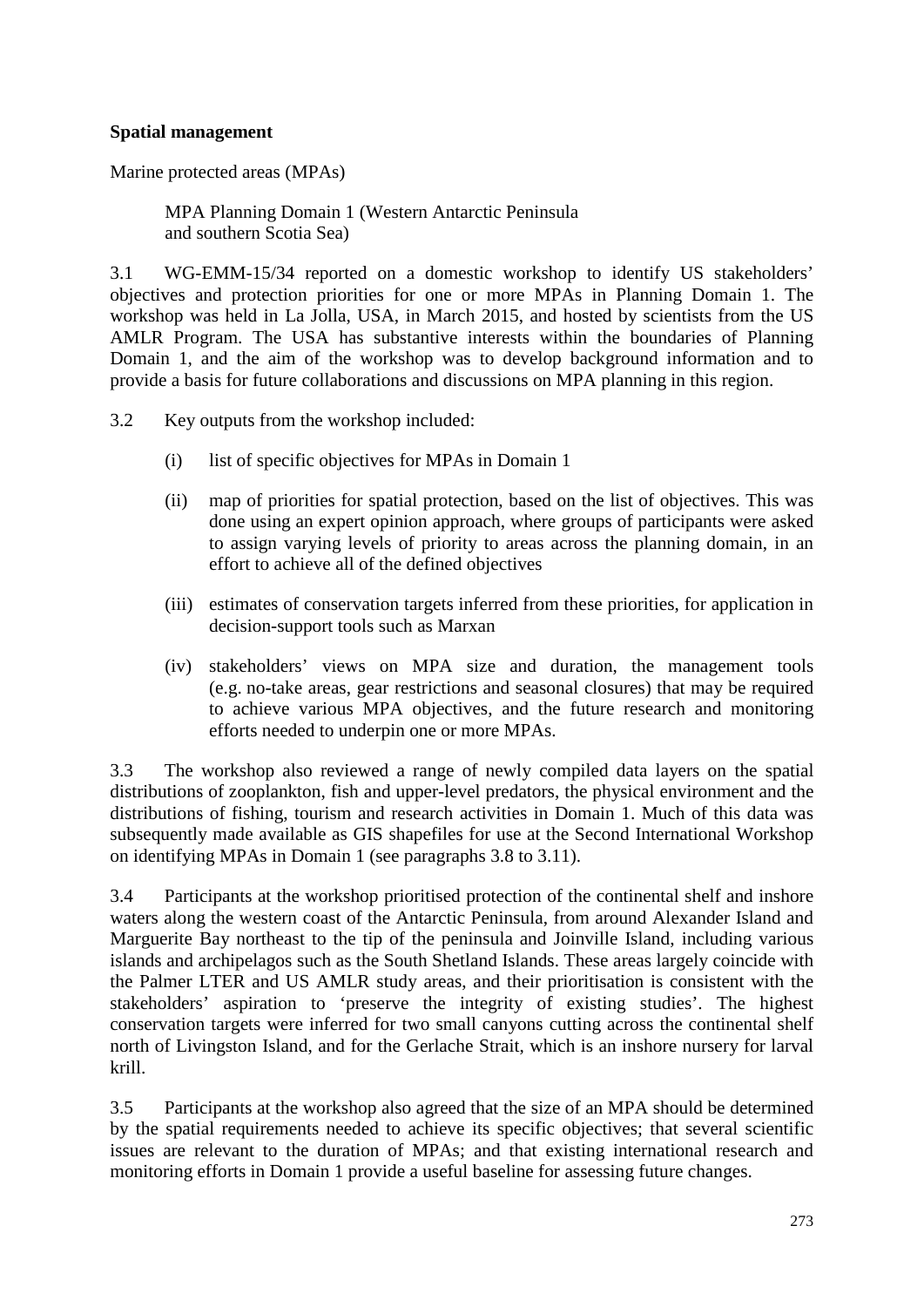3.6 The Working Group thanked Dr Watters for this informative report, which is useful in highlighting the areas that US stakeholders believe are important for protection. It noted that broad engagement with stakeholders in such discussions is very valuable and, in particular, that there had been a positive response from the International Association of Antarctic Tour Operators which was pleased to have been involved in this process.

3.7 Dr Watters noted that the current status of protection in some areas by ASPAs and Antarctic Specially Managed Areas (ASMAs) did not influence stakeholder priorities, and that such areas were too small to significantly influence the outcomes. There was a range of opinions in this stakeholder group on whether or not to prioritise the existing South Orkney Islands MPA, however, it was noted that it falls outside the main area of US interest.

3.8 WG-EMM-15/42 presented a report on the Second International Workshop for identifying MPAs in Planning Domain 1. This workshop was held in Buenos Aires, Argentina (25 to 29 May 2015), and was as co-convened by Drs E. Marschoff (Argentina) and J. Arata (Chile). It was attended by representatives from Argentina, Chile, European Union, Germany, Norway, UK, USA, NGOs and the fishing industry.

3.9 The Working Group thanked the workshop conveners and participants, and welcomed the progress made on MPA planning in Domain 1. It acknowledged the valuable opportunity provided by the international workshop in Buenos Aires for Members to review and contribute to the work being done by Argentina and Chile.

3.10 New and updated data available for this workshop was shared before the start of the meeting through a CCAMLR e-group. Preliminary activities included national workshops carried out by Argentina, Chile, UK and USA and aimed to (i) compile new data, (ii) discuss different conservation objectives, (iii) analyse penguin habitat modelling and (iv) identify high-priority areas for conservation within Domain 1.

3.11 Workshop discussions focused on reviewing and analysing new and updated data, and in further developing the conservation objectives. A large amount of new data had been provided for objectives that previously had incomplete information, including prey distributions (larval and adult krill, crystal krill (*Euphausia crystallorophias*), bigeye krill (*Thysanoessa macrura*) and salps), important areas for zooplankton life cycles (krill nurseries), non-breeding whale distributions, emperor (*Aptenodytes forsteri*) and macaroni penguin colonies, and new information on benthic communities. Updated data included new classifications for canyons, minimum and maximum sea-ice extent, predator colonies with relevant buffers and tracking data (breeding and non-breeding distributions) and important areas for fish life cycles.

3.12 In previous workshops, Marxan software was agreed to be the most appropriate tool to support decision-making in the design of a system of MPAs in Domain 1. The workshop recognised the value of exploring a range of different Marxan scenarios to better understand the influence of conservation objectives and cost layers. Parameters for three different protection scenarios (low, medium and high) were agreed during the workshop for use in Marxan analyses. Discussions also focused on definition of the cost layer, reviewing available data on human activities and investigating the parameters involved in its estimation.

3.13 The workshop noted the importance of considering the development of MPAs in Domain 1 in the context of the development of FBM of the krill fishery.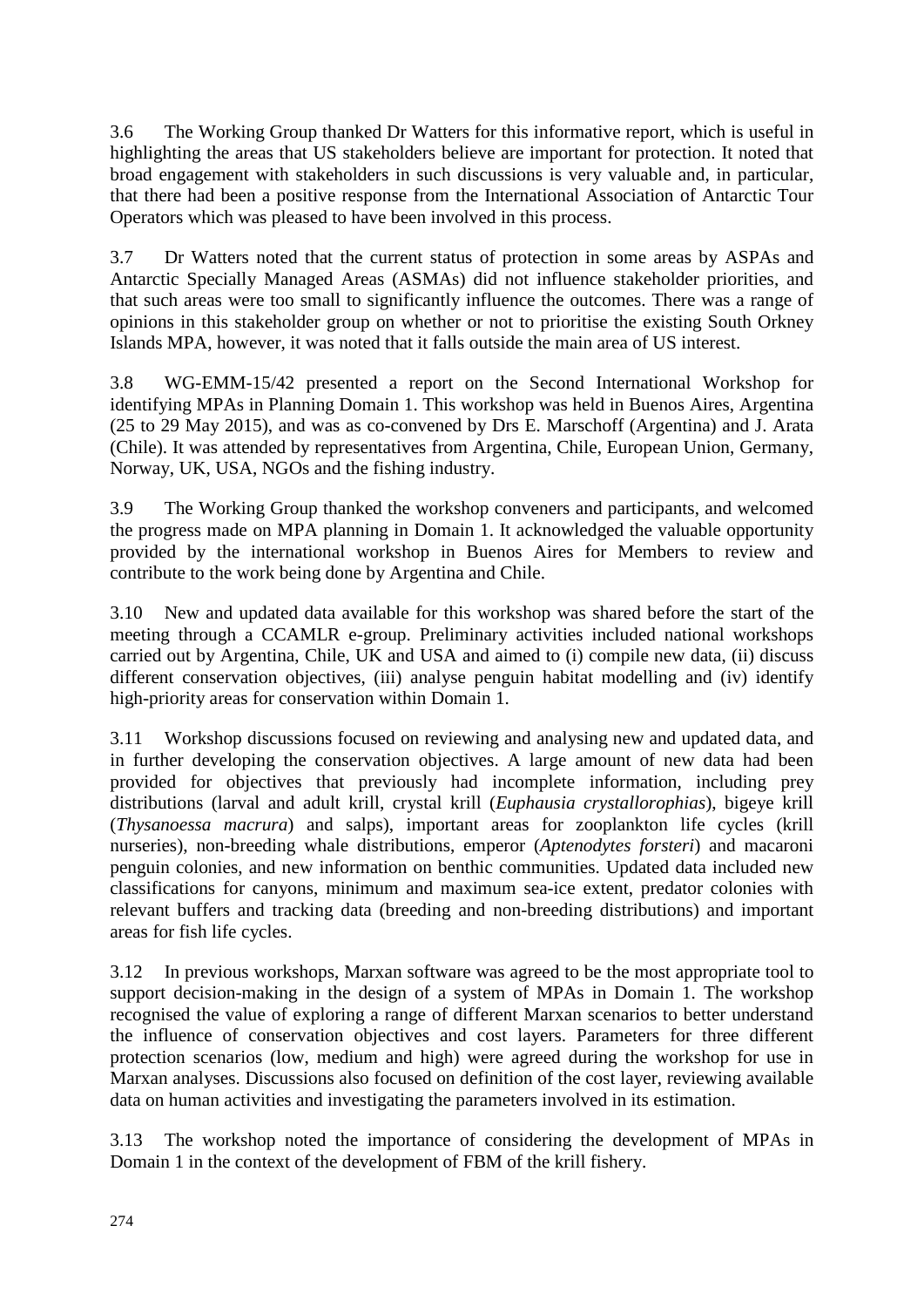3.14 The workshop also noted the importance of considering the area at the boundary between Domain 1 and 3 (Weddell Sea planning domain), as the northern Antarctic Peninsula region is an area of particular ecological interest. It was suggested that WG-EMM-15 would provide a good opportunity for those involved in both the Domain 1 and Weddell Sea MPA planning processes to discuss common issues and approaches for this boundary region.

3.15 The Working Group thanked the workshop conveners and participants and welcomed the progress made on MPA planning in Domain 1.

3.16 Drs Arata and Santos indicated that a bilateral workshop between Chile and Argentina would be held in December 2015 and that the aim is to present a draft MPA proposal in 2016 or 2017.

3.17 Dr Santos noted that further updates would be made to penguin colony location and predator tracking data layers and that these will be made available to all Members through the Domain 1 Planning e-group. As agreed in the workshop, Dr Santos also noted that Marxan input files would be uploaded in this e-group to encourage other Members to conduct their own analysis.

3.18 The Working Group discussed how other spatial management processes (ASPAs, ASMAs, CEMP sites, vulnerable marine ecosystems (VMEs) and the existing South Orkney Islands MPA) integrate into the broader Domain 1 planning process. Dr Arata noted that Marxan analyses will be undertaken, both with and without VMEs and existing protected areas, to explore how such areas might influence the selection of additional areas for protection based on the conservation objectives. He noted that CEMP sites are not protected by CCAMLR and are not used as an input to the Marxan analysis, but that it may be useful to consider how spatial management of areas surrounding CEMP sites could contribute to FBM, in the context of Domain 1 conservation objectives relevant to scientific reference areas. He further noted that, while the existing South Orkney Islands MPA was not designed in the context of the wider Domain 1, it is useful to consider how it contributes to the Domain 1 conservation objectives.

3.19 Dr Jones suggested that the consideration of CEMP sites as part of the MPA planning process could also be included in future work towards refining stage 2 or moving to stage 2 of FBM, through potentially closing or limiting krill fishing near selected CEMP sites.

3.20 The Working Group also noted the importance of considering the broader circumpolar context of some of the data layers included in such regional analyses, for example the extent to which geomorphic features, such as seamounts occurring in Domain 1, are represented across the Convention Area.

3.21 WG-EMM-15/41 described a study of population structure changes in common benthic species of the proposed Stella Creek MPA in the vicinity of Akademik Vernadsky Station. It presented the results of scuba diving surveys during two seasons of observations (2012 and 2014). This was a non-destructive survey method using analysis of underwater photos. The study reported on changes in the population structure of three common species (limpet *Nacella concina*, sea urchin *Sterechinus neumayeri* and sea star *Odontaster validus*). The authors plan to continue this monitoring of the population dynamics of common species and their dependence on the hydrological characteristics in the Stella Creek MPA.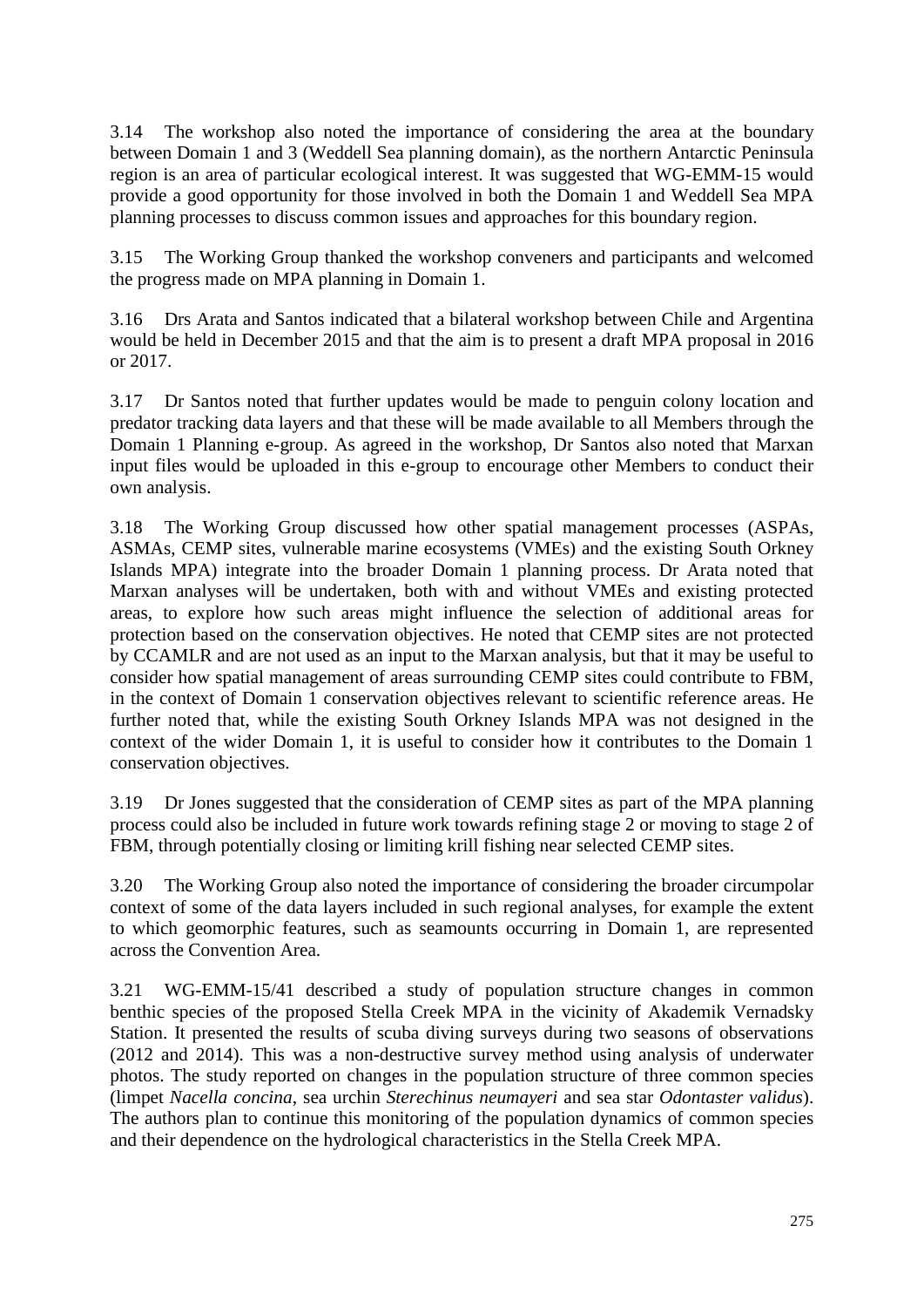3.22 The Working Group welcomed the ongoing work in this area and noted that it would be useful to incorporate consideration of this proposal within the wider Domain 1 MPA planning process. It was also noted that there had been previous suggestions for this proposal to be considered as an ASPA rather than an MPA. Consideration of current threats and the urgency of protection will be important in determining the best way to achieve protection for this area.

3.23 The Working Group noted that future joint SC-CAMLR–CEP interactions may provide a useful opportunity to discuss how the respective protected area systems of these two bodies could be harmonised.

# MPA Planning Domains 3 and 4 (Weddell Sea)

3.24 Prof. Brey and Dr K. Teschke (Germany) presented three scientific background documents in support of a CCAMLR MPA in the Weddell Sea: WG-EMM-15/38 Rev. 1 (Part A: General context of the establishment of MPAs and background information on the MPA planning area); WG-EMM-15/39 (Part B: Description of available spatial data); and WG-EMM-15/46 (Part C: Data analysis and MPA scenario development).

3.25 The Working Group acknowledged the extensive work done by the Weddell Sea MPA project group to date. A large amount of relevant data are compiled for the Weddell Sea planning domain, which provides a good foundation for the MPA planning process. The Working Group also noted the valuable opportunity for discussion of data layers and conservation objectives that was provided by the International Expert Workshop held in Berlin, Germany, in April 2015.

3.26 WG-EMM-15/38 Rev. 1 includes four chapters: (i) synopsis of establishment of MPAs in general, (ii) boundaries of planning domain, (iii) comprehensive description of Weddell Sea ecosystem, and (iv) future work. WG-EMM-15/39 includes information on environmental data and biological parameters, with descriptions of new datasets that have been added and updates to existing datasets.

3.27 As an update to the information provided in chapter 1 of WG-EMM-15/38 Rev. 1, Dr Trathan reminded the Working Group of recent progress made by the UN 'Ad Hoc Openended Informal Working Group to study issues relating to the conservation and sustainable use of marine biological diversity beyond areas of national jurisdiction'.

3.28 Prof. Brey explained that information on pelagic fish will be included in the next version of the analysis and that the Russian toothfish data will be included when available. An additional scientific background chapter on demersal fish is currently being prepared.

3.29 The Working Group recalled that the toothfish data from the Weddell Sea were quarantined (CCAMLR-XXXIII, paragraph 3.12).

3.30 Prof. Brey noted that some data layers remain to be updated, including the sponge communities layer. He indicated that once data layers have been finalised, they would be published to a data repository such as Pangaea [\(www.pangaea.de\)](http://www.pangaea.de/), which would assign a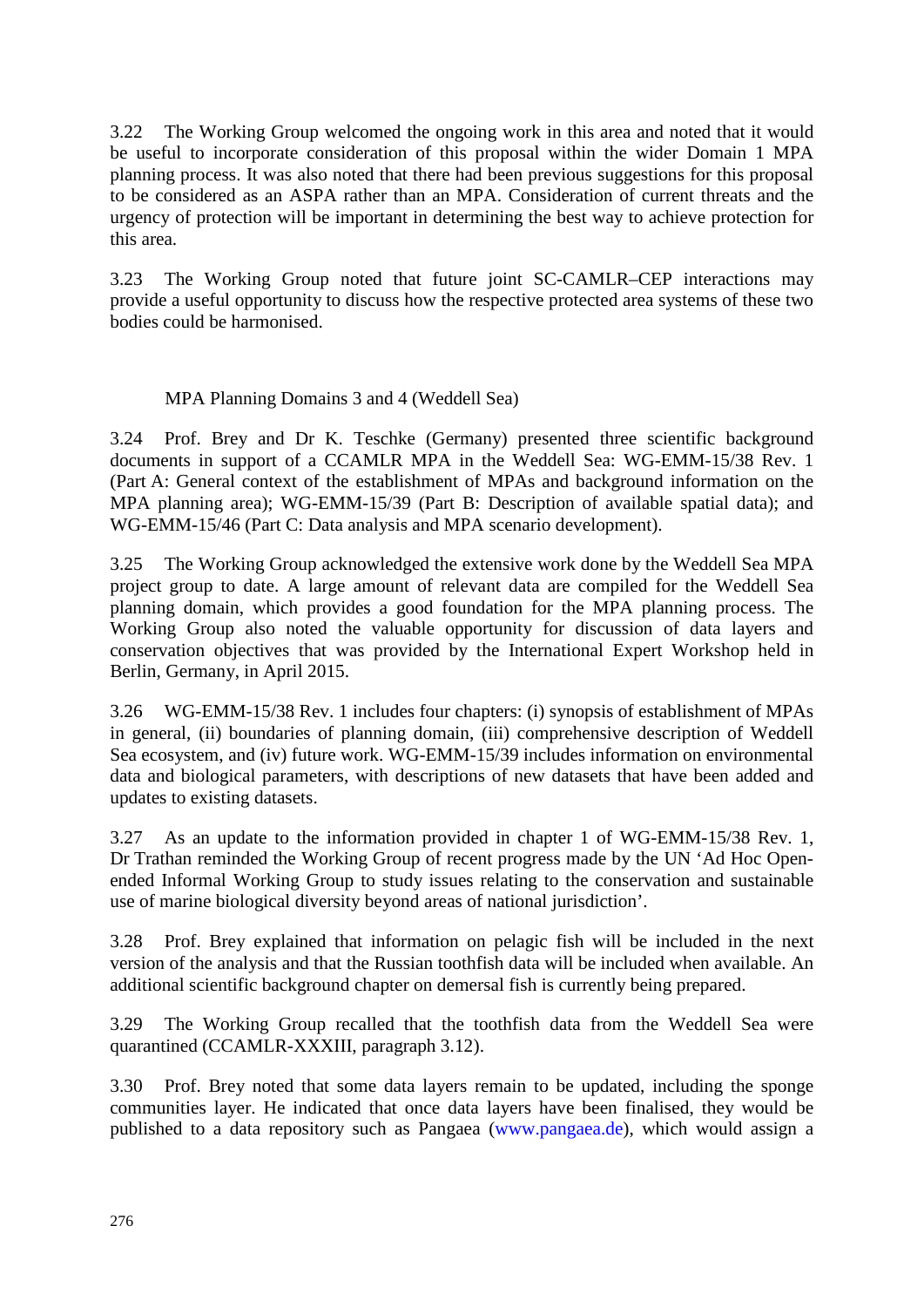unique digital object identifier (DOI) number to each dataset that can also be used when the data are uploaded to the relevant CCAMLR database. Version numbers will be included to allow tracking of the history of each dataset.

3.31 In discussing the scientific background information available for the Weddell Sea planning domain, the Working Group suggested that individual chapters from WG-EMM-15/38 Rev. 1 could be separated and attached to the respective data layers. Further discussions on general issues surrounding the archiving of data for MPA planning are summarised in paragraphs 3.67 to 3.69.

3.32 Dr Godø asked for clarification of the reasons for including such a large part of Planning Domain 4. Prof. Brey responded that limiting the planning area to Domain 3 would have cut through a major biogeographic region and that it was more meaningful to include the whole of the shelf and the Weddell Gyre (SC-CAMLR-XXXII, paragraphs 5.22 and 5.23).

3.33 WG-EMM-15/46 includes further analyses of the available data and a description of the development of MPA scenarios using Marxan analysis as part of a systematic conservation planning approach. The Working Group discussed a number of issues regarding these analyses and the data used therein.

3.34 Dr Trathan noted that there is little spatial overlap between the distribution patterns of krill and *Pleuragramma* with emperor penguins. Prof. Brey responded that the data have been accumulated from separate investigations, and may in addition be too patchy and sparse to show spatial correlation across such a large area. Dr V. Siegel (EU) indicated that spatial overlap between krill and emperor penguins would not be expected in the Weddell Sea. Dr Trathan agreed that the onshelf/offshelf distribution of krill could lead to such outcomes as could temporal mismatches in data collection. He therefore suggested that levels of uncertainty could be included in the analyses.

3.35 Dr L.A. Pastene Perez (Japan) indicated that the boundaries of any MPA within the Weddell Sea planning area will cover only part of the migratory range of humpback and Antarctic minke whales, and noted that there was little information on how these species might be monitored within the Weddell Sea.

3.36 Dr Trathan noted that data from cetacean observations in the eastern part of the Weddell Sea MPA planning region (Domain 4) have recently been submitted to the IWC (Findlay et al., 2014) and may be relevant for inclusion in future analyses.

3.37 Dr J. van Franeker (EU) proposed that information on flying seabird distribution be included in the MPA planning analysis, in particular for Antarctic petrels (*Thalassoica antarctica*) as the largest colony of this species in the Antarctic is located in the region. Although data on such species are currently poor, he suggested that distributions could be approximated using habitat models based on the available environmental data.

3.38 Prof. Brey noted that most flying seabirds target open water and the marginal ice zone, and that these habitats are presumably already covered by other data layers, but a seabird habitat model will be developed to investigate this.

3.39 Dr Kasatkina stated that data on the state of toothfish as an important component of the ecosystem were currently not available. Such data can be obtained through research fishing, which Russia considers should be undertaken in the Weddell Sea and results included in the MPA planning analysis.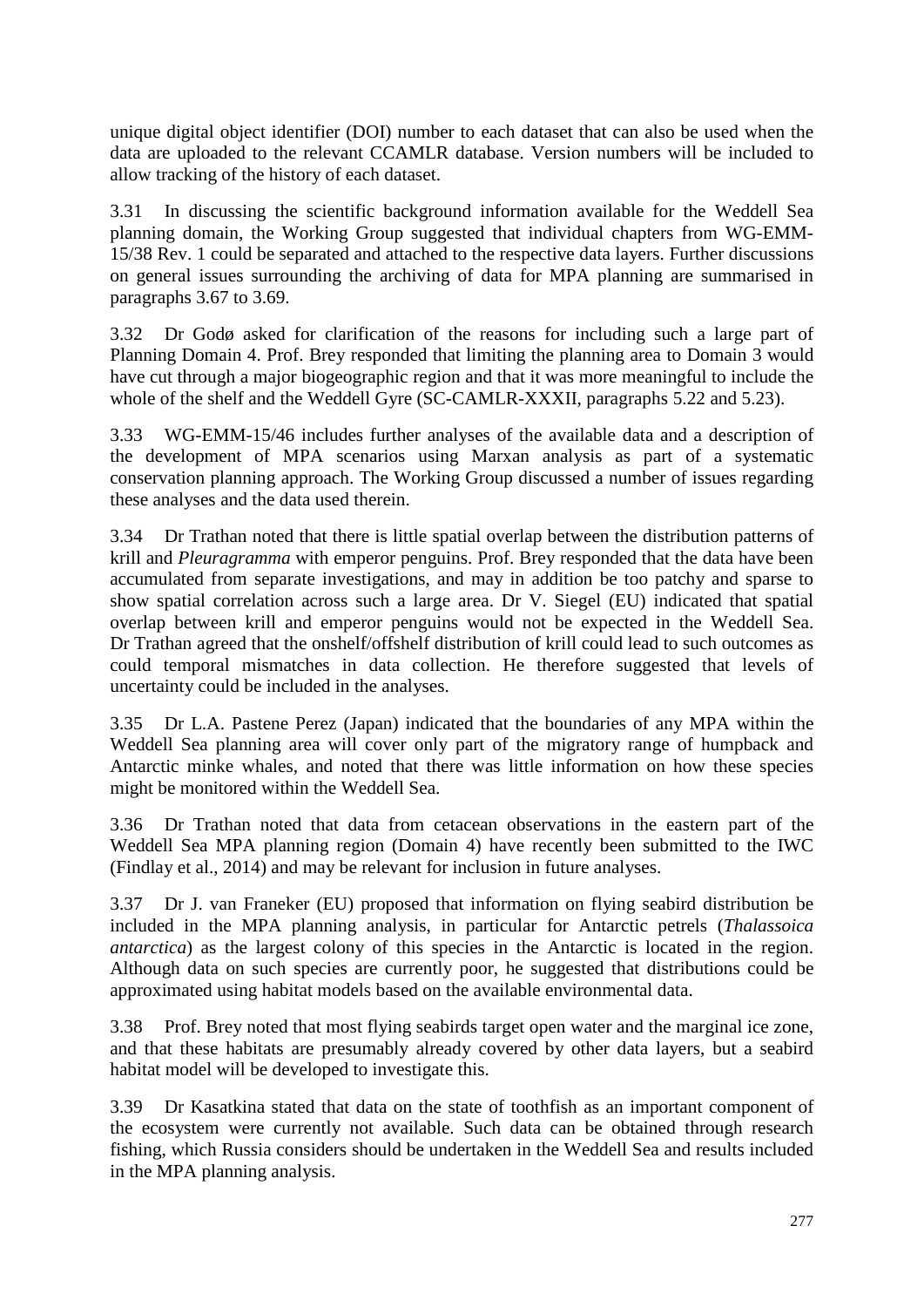3.40 The Working Group recognised the problems of toothfish data availability for this area, given that the Scientific Committee has determined that some data are quarantined and that these data cannot, therefore, be recommended for use until they have been deemed suitable. However, it suggested that generic toothfish data from elsewhere could be used as an alternative. Dr Trathan noted that a similar approach has been taken for emperor penguins, where data from elsewhere were used to generate a habitat model in the absence of tracking data for the Weddell Sea.

3.41 With regard to the conservation objectives for benthic habitats, the Working Group suggested that VME notifications for features such as sponge associations could be considered in parallel with the MPA planning process. Notification of VMEs under CM 22-06 may provide additional support for the designation of these areas as MPAs.

3.42 The Working Group discussed Table 2.3 in WG-EMM-15/46, which shows the results of the Marxan analyses and the extent to which the defined targets for each conservation objective had been achieved. It was noted that the results indicate that many of the objectives were easily achieved, with the spatial coverage for some objectives being greater than that specified by the nominal targets. This arose because of the spatial overlap of many objectives.

3.43 Prof. Brey explained that target values are set according to the importance of each feature; these may be low for features covering large areas such as krill distribution, or high for very important or unique features such as sponge communities. The targets defined in WG-EMM-15/46, Table 2.3, resulted from extensive discussions and reflect agreement at the workshop on what was considered to be reasonable.

3.44 The Working Group suggested that WG-EMM-15/46, Table 2.3, could be rearranged so that the conservation objectives which are the primary drivers of the Marxan results are listed separately to those that are achieved as a consequence. Demonstrating which objectives are driving the analysis will be important for understanding the effects of intercorrelation between objectives.

3.45 The Working Group also suggested that it would be useful to include a description of the properties of each data layer included in the analysis, together with the reasons for including it (or the reasons for excluding other data). Some data may not be relevant, and it would be helpful to set out a clear justification for which datasets are most important for each objective. The Working Group noted that much of this information is already available in WG-EMM-15/39.

3.46 The Working Group noted that information on data quality could also be added to data descriptions, including, for example, data accuracy, gaps and levels of uncertainty for different data layers. Marxan outputs could then be evaluated in relation to data quality. While the next steps will need to consider data uncertainties, the presentation of MPA scenarios is not dependent on the same level of detail being provided for all data relevant to the different conservation objectives.

3.47 Prof. Brey acknowledged the issue of data quality, but noted that it may be difficult to provide a common measure of quality for every dataset. In the current approach, expert knowledge was used to evaluate the Marxan results, and emphasis was placed on finding stable solutions to provide confidence in the outputs. In future analyses it may be useful to undertake further sensitivity testing by excluding one data layer at a time, which would also help to identify the data layers to which the result is most sensitive.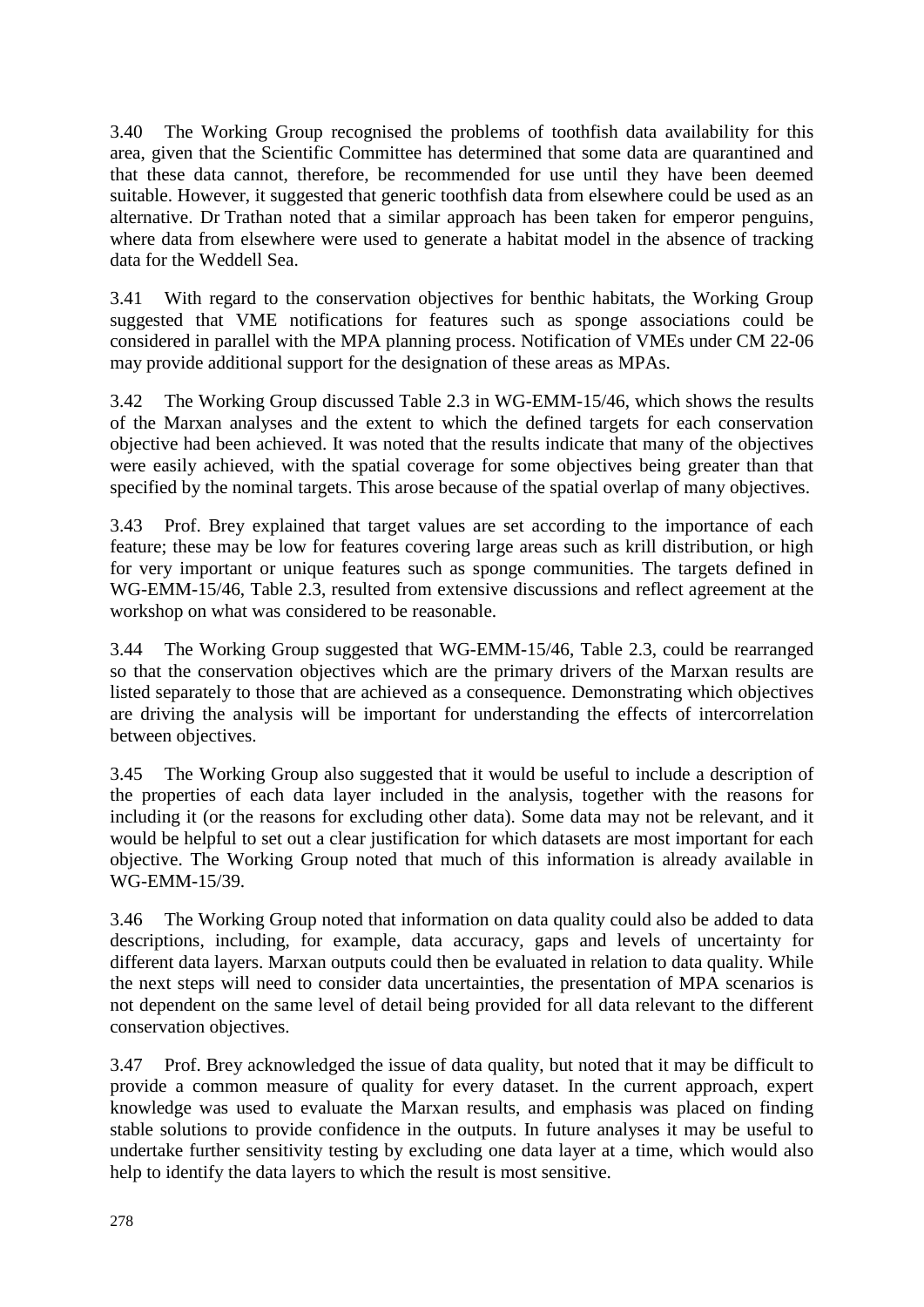3.48 Dr Ichii drew the attention of the Working Group to the importance of including a cost layer in analyses. The Working Group discussed the types of information that this could incorporate.

3.49 The Working Group noted that analyses which do not include a cost layer can be used to identify priority areas, and that a separate process including a cost layer would then identify areas for protection. The cost layer modifies the outcomes and may reduce the spatial coverage for some objectives, but usually only for areas with low or medium targets.

3.50 The Working Group noted that the current analyses are focused on identifying priority areas and developing guidance on conservation objectives.

3.51 The Working Group discussed the possibility of using existing research fishing blocks as part of a cost layer, for example assigning a higher cost to more intensively fished areas, and a lower cost to areas in which there is no current fishing. Some suggestions were made on what could be included in a cost layer, including possibly: areas of toothfish habitat, inversely weighted with an index of sea-ice concentration (e.g. WG-FSA-14/54) and potentially with a minimum size for fishable areas; and potential krill fishing areas.

3.52 The Working Group further noted that although the research or exploratory fishing zones identified in Figure 2.4 of WG-EMM-15/46 have been considered by the Scientific Committee, they have not been formally established as spatial management zones. It would be useful to harmonise the terminology used to describe such areas.

3.53 Mr H. Moronuki (Japan) raised a general concern about the approach to designating objectives for a Weddell Sea MPA. He suggested that although MPAs are an important tool, there already exist other management tools such as fishery management measures or VMEs under the Convention, most of which are working well for the conservation and management of living resources in the Convention Area. He noted that, while the proposed MPA covers most of the area shallower than 550 m, there should be clear conservation objectives to justify such a large area. Mr Moronuki also noted that the MPA checklist proposed by Japan may be useful in this process.

3.54 The Working Group agreed that the three scientific background documents presented in support of a Weddell Sea MPA provide a good indication of priority areas of conservation importance, noting that it has not been presented as a complete MPA proposal at this stage. The Working Group recommended that further analyses be undertaken, taking into account recommendations on issues including missing data layers (e.g. paragraphs 3.39 and 3.40), data quality and uncertainty (paragraphs 3.46 and 3.47), the use of a cost layer (paragraphs 3.48 to 3.51) and the overlap with Domain 1 (paragraphs 3.55 to 3.59). The Working Group looked forward to future discussions on how best to achieve the conservation objectives for this MPA planning domain.

Approaches to MPA planning in the boundary region between Domains 1 and 3

3.55 The Working Group noted that the area east of the northern tip of the Antarctic Peninsula has been identified to be of high conservation value both in Domain 1 and Domain 3. In both domains the conservation value of this area arises from a number of similar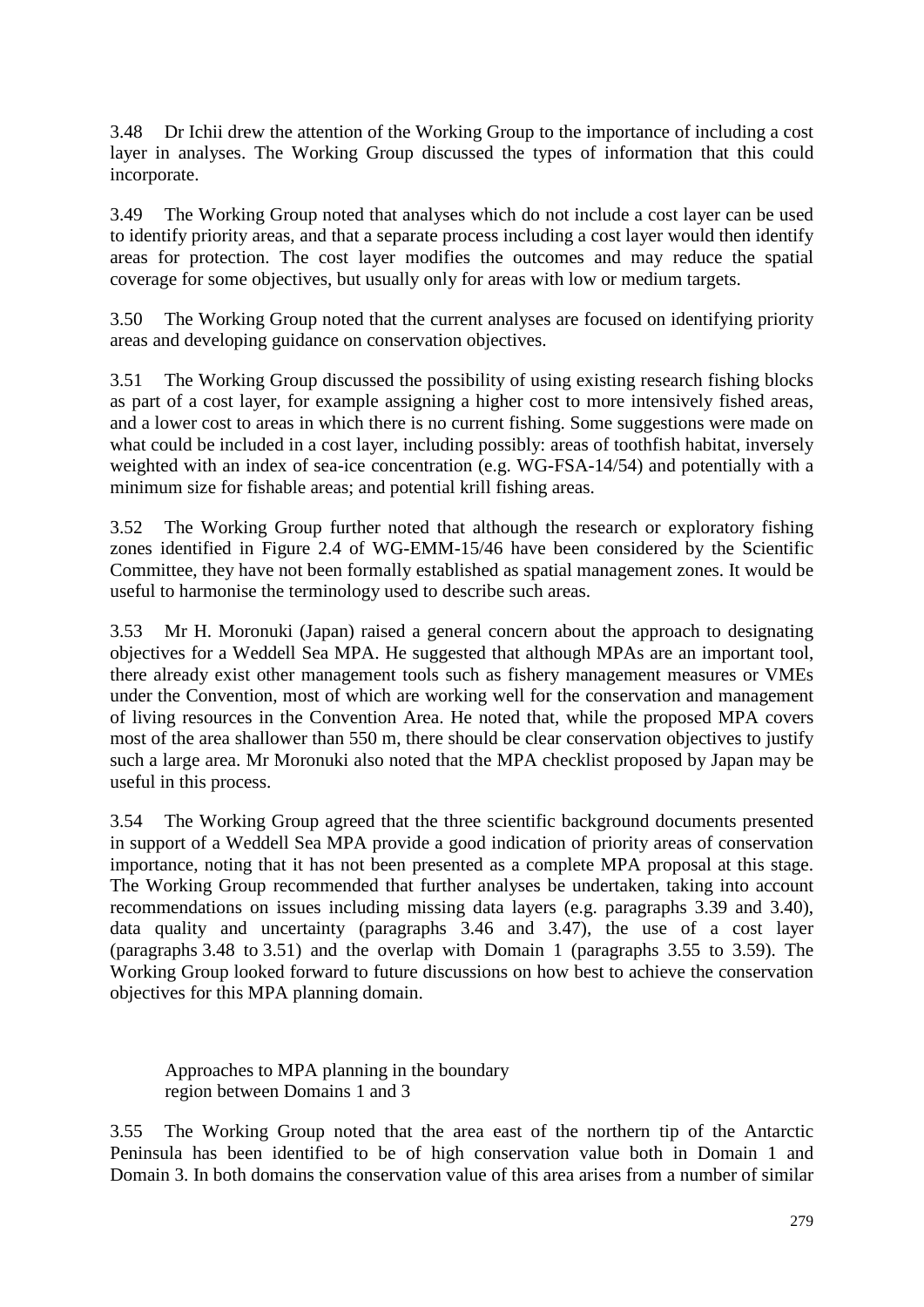or identical objectives. This indicates that the border between Domains 1 and 3 artificially cuts through an area that may constitute a potentially important area for management.

3.56 The Working Group considered ways to account for this finding, i.e. how to adjust or modify the MPA evaluation process in both domains in order to demonstrate that it is a potentially important area for management. It was suggested that three alternative approaches might be considered:

- (i) use expert knowledge to decide on the significance of the common border area in the MPA planning process at each domain
- (ii) incorporate a buffer zone for both domains at their intersection (e.g. 2° latitude) to perform separate expanded spatial analyses (Marxan), including the relevant data layers identified in Table 5, to identify whether there are potential areas of overlap considered important for conservation in both domains
- (iii) review, share and incorporate relevant data that describe those objects/features which extend across the boundary area (Table 5) into each separate analysis.

3.57 The Working Group recognised that either approach (ii) or (iii) could provide an objective and independent cross-validation of the identification of priority areas. The Working Group identified a preliminary list of data layers describing objects/features that cross the domain boundary and that may be relevant for this validation process, which are presented in Table 5. These data layers will be shared among both planning processes, using the CCAMLR rules of data access.

3.58 The Working Group recommended that those working on the MPA planning processes for Domain 1 and Domain 3 should include independent analyses for this boundary region and report their findings to the next meeting of WG-EMM.

3.59 The Working Group noted that similar issues may arise for other planning domains, particularly if the boundary region includes a high concentration of features likely to be identified as important for achieving conservation objectives. Future MPA planning analyses could consider including a buffer across the boundary area, if required.

Archiving of background information and data layers used in MPA planning processes

3.60 The Working Group discussed the importance of making background information and data layers relevant to MPA planning available to all Members through the CCAMLR website. It was agreed that there are three broad types of information that might be useful in this regard, noting the distinction between MPA Reports, MPA planning reference documents and working materials. These could be made available in a hierarchical structure where access to some pages would be restricted to Members only:

- (i) information on the status of MPAs and general background (public)
- (ii) background information and MPA planning documents submitted to CCAMLR meetings (password-protected)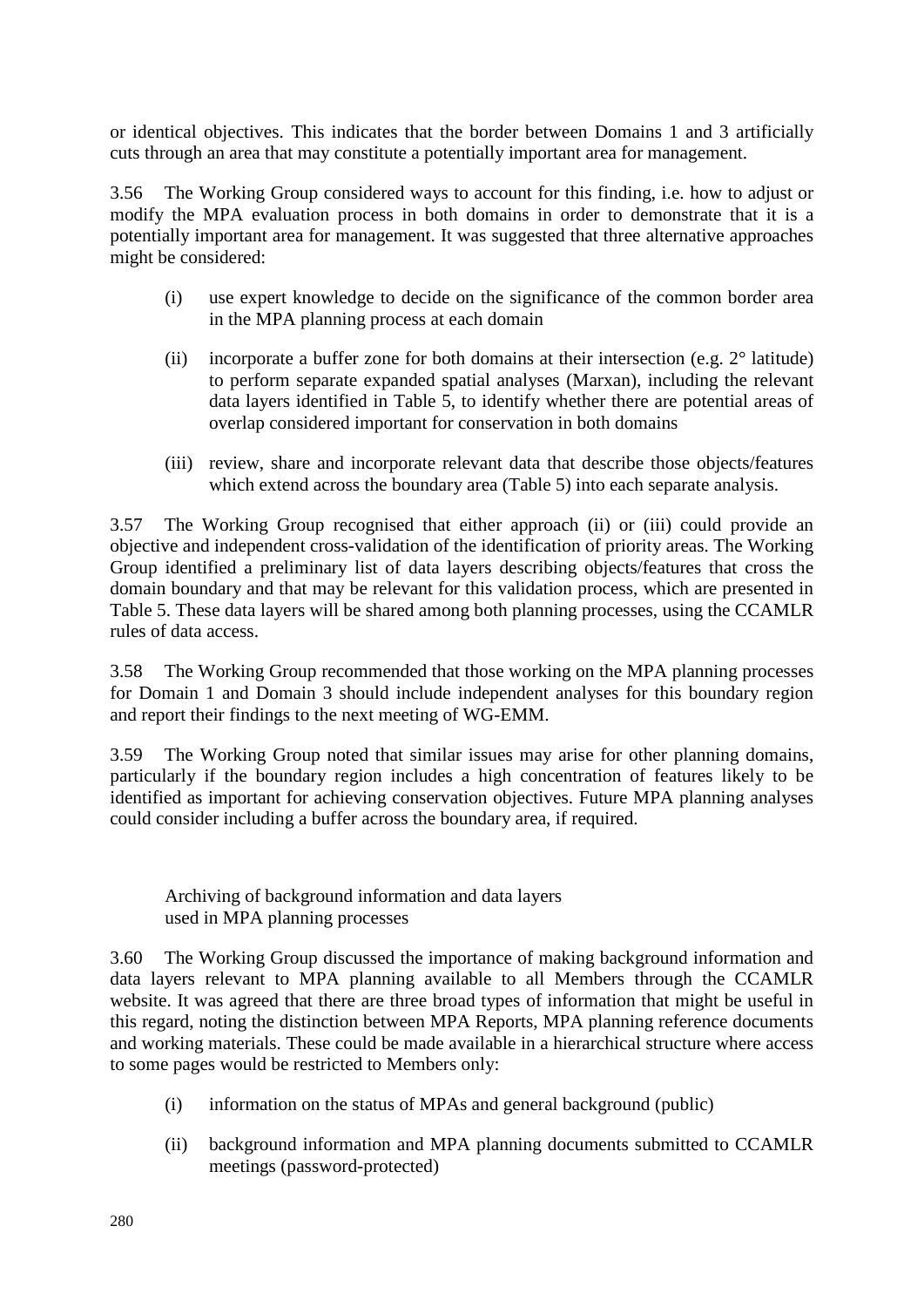(iii) working information for MPA planning in progress (password-protected, e.g. e-groups).

3.61 In 2014, the Scientific Committee agreed that MPA planning reference documents could be placed on the CCAMLR website under a separate 'Conservation' tab, with an area for Member-only access. This area could also be used by Members to post documents related to, or commenting on, the MPA planning and proposals in a certain planning domain or region (SC-CAMLR-XXXIII, paragraph 5.48).

3.62 Dr Constable presented a potential structure for how information under such a Conservation tab might be organised, with separate pages for each MPA planning area, as well as general documents. He noted that there is currently no central place on the website for information on a range of conservation issues, such as incidental mortality, and that these could also be included under this tab.

3.63 The Working Group agreed that finding this information from the CCAMLR home page needed to be straightforward and intuitive. The need for headings to be easily discoverable by search engines was also emphasised. Some Members thought that a different term might be more appropriate as a heading for this website tab, as 'Conservation' includes all of the business of the Commission.

3.64 The Working Group agreed that it is up to individual Members to decide which document(s) they wish to have displayed as MPA planning reference documents in relation to a specific MPA planning region. This might be a single document expressing the current status of a proposal or analysis, or it may include a more extensive collation of papers that have previously been submitted to CCAMLR meetings and working groups.

3.65 The Working Group recognised the difference between MPA planning reference documents and MPA Reports, which would be provided once an MPA has been established. MPA planning reference documents would not need to be submitted in a standardised format, as there may be a wide variety of different approaches and information for different MPA planning regions. However, MPA Reports should have a standardised format, as previously agreed by the Scientific Committee (SC-CAMLR-XXXI, paragraph 5.33).

3.66 In addition to the MPA planning reference documents, the Working Group recognised the importance of areas on the CCAMLR website where Members can share information and discuss work in progress as part of MPA planning processes. The current system of e-groups is useful for this and could be maintained as part of the hierarchy suggested above.

3.67 While there is a facility for datasets to be shared via e-groups as part of work in progress, there is also a need to archive final versions of the datasets used in MPA planning processes. Some data relevant to MPA planning in Domains 7 and 8 are currently available through the data pages of the CCAMLR website, but it would be useful for links to such information to be accessible from the relevant MPA planning region web page.

3.68 The Working Group made the following general recommendations on issues to be considered for archiving data related to MPA planning:

(i) data layers used in MPA analyses should be made available for review and use by all Members as far as possible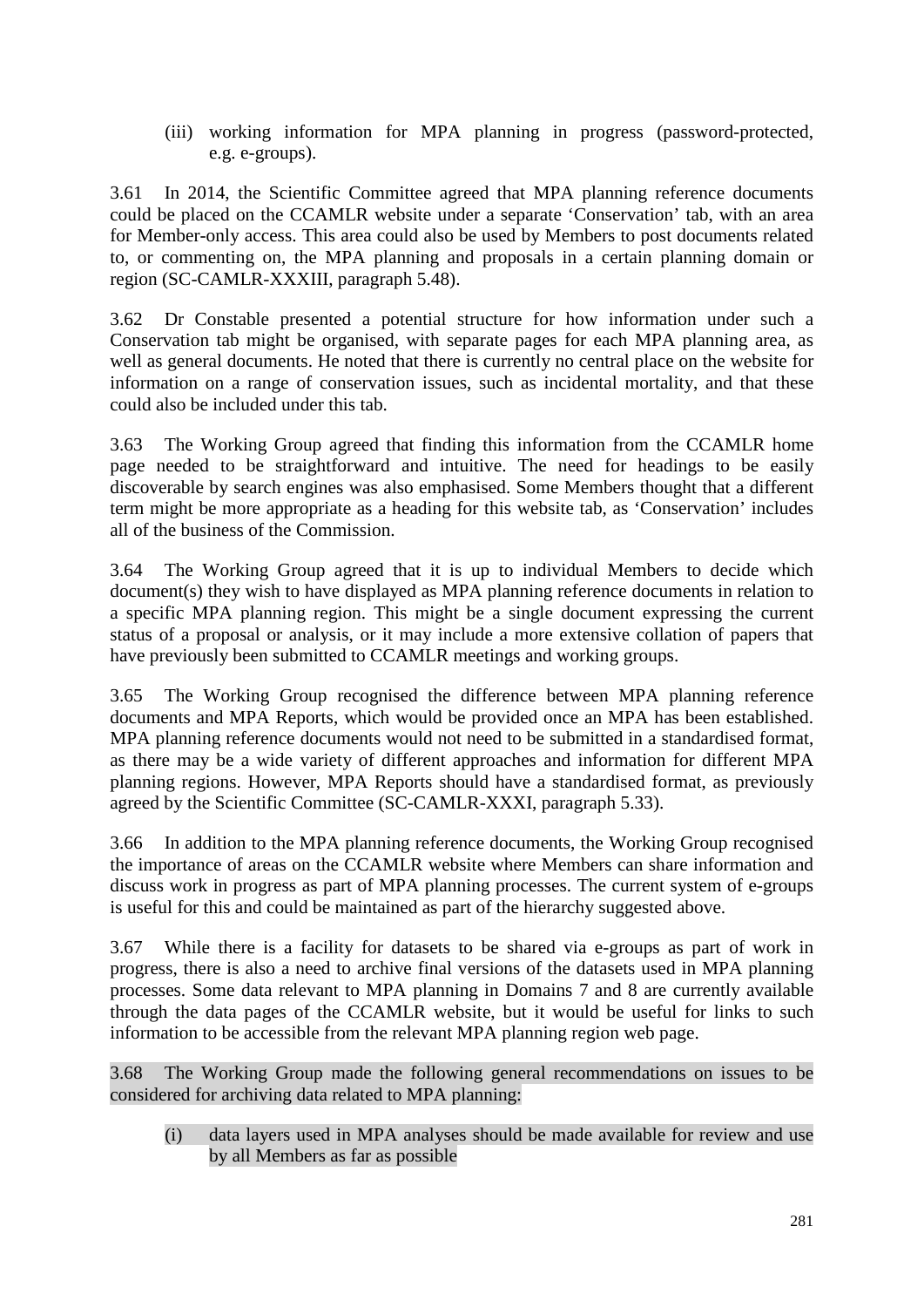- (ii) multiple updates to different data layers during the MPA planning process will make it critical to have accurate and standardised metadata and control over use of the most recent version
- (iii) metadata records for all data layers should provide information on where the data reside, how to access them and how to initiate discussions with data owners
- (iv) such metadata records could also be included in papers describing analyses in which these data are used
- (v) issues of data ownership and access may make it necessary to restrict access to some datasets
- (vi) CCAMLR data access rules may need to be revisited to ensure that they provide sufficient protection for unpublished data
- (vii) several data portal initiatives (e.g. SOOS, SCAR Biogeographic Atlas, Pangaea) are now assembling datasets. Some Members may choose to make their datasets available elsewhere (see e.g. paragraph 3.30), but it is important that all portals point to the same metadata.

3.69 The Working Group noted that similar types of datasets are being produced and analysed in different forms, and that facilitating shared access to such datasets for different aspects of CCAMLR's work could save significant time and effort. For example, data on penguin colonies relates not only to MPAs but also to management of the krill fishery.

3.70 The Working Group requested that the Scientific Committee consider how it wished to implement its recommendation from last year to help the Secretariat to implement this facility. Some MPA-related web pages are currently under development by the Secretariat, and these can be made available to Members to facilitate discussion.

Vulnerable marine ecosystems

3.71 No papers were submitted under this agenda item. However, the Working Group noted the discussions under Agenda Item 3.1 on ecologically important sponge associations identified in the Weddell Sea MPA planning domain (paragraph 3.41) and the potential notification of these areas as VMEs under CM 22-06.

3.72 Dr Jones informed the Working Group that US scientists had recently identified two areas containing large sponges and gorgonians close to the Rosenthal Islands off the west coast of Anvers Island. No formal notification of a VME encounter has yet been made, but the appropriate documentation will be put together for next year.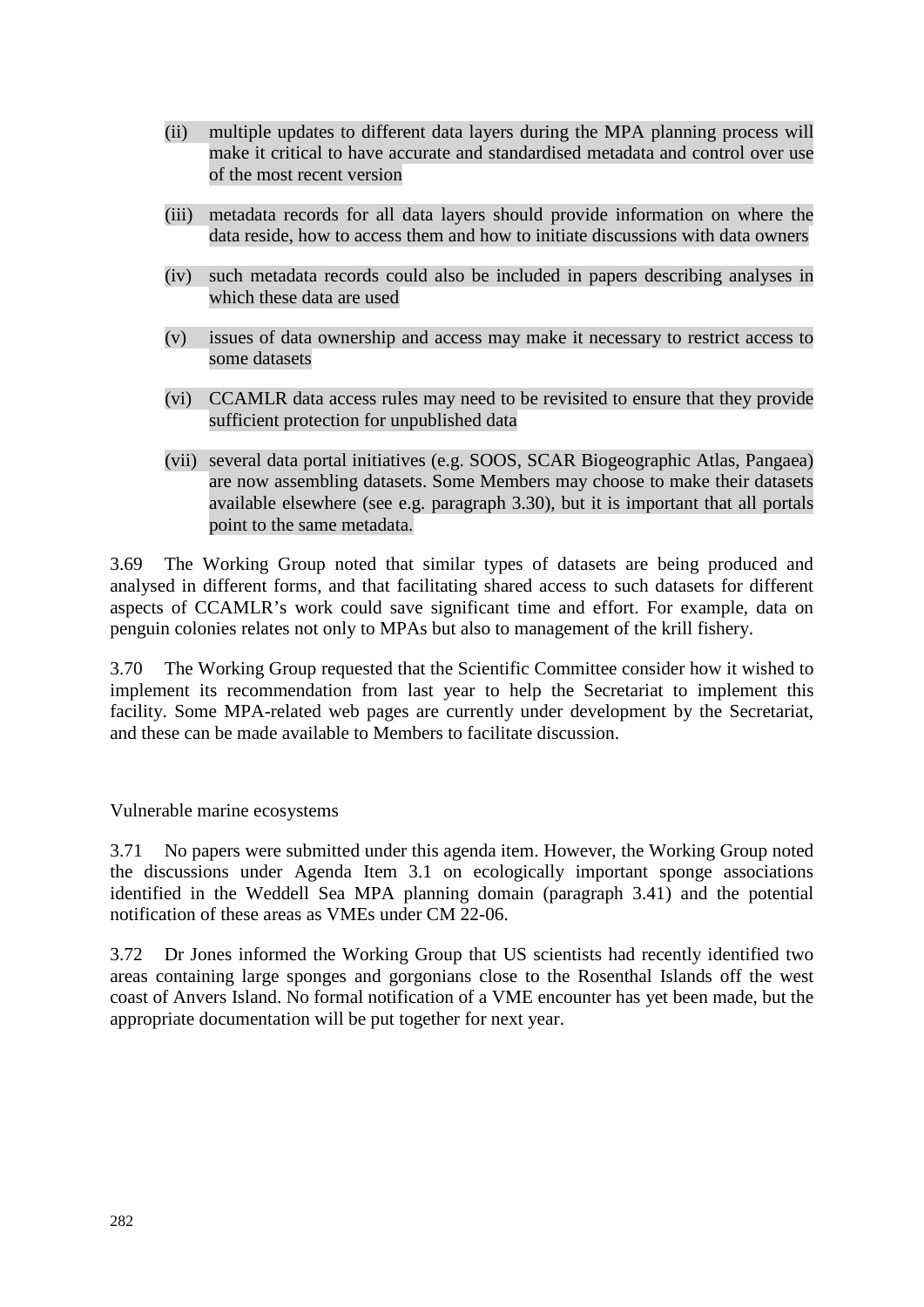### **Advice to the Scientific Committee and its working groups**

4.1 The Working Group's advice to the Scientific Committee and its working groups is summarised below; the body of the report leading to these paragraphs should also be considered.

4.2 The Working Group advised the Scientific Committee and other working groups on the following topics:

- (i) Krill fishing activities
	- (a) Finfish by-catch (paragraphs 2.6 and 2.8)
	- (b) Fishing gear library (paragraph 2.26)
	- (c) Notifications for 2015/16 (paragraphs 2.22 to 2.24)
	- (d) Reporting changes in the spatial distribution of catch (CM 23-06) (paragraph 2.9).
- (ii) Scientific observations
	- (a) Fish species reference guide (paragraph 2.29)
	- (b) General measure for scientific observation (CM 51-06) (paragraphs 2.34, 2.37, 2.39 and 2.42)
	- (c) Establishing a SISO working group (paragraph 2.43).
- (iii) Krill biology and ecology
	- (a) Acoustic protocols (paragraph 2.59)
	- (b) Disease in krill (paragraph 2.66)
	- (c) Krill catch impacts on biomass (paragraphs 2.72 and 2.74)
	- (d) Interim distribution of the trigger level in the fishery (CM 51-07) (paragraph 2.83).
- (iv) Role of fish in the ecosystem
	- (a) Depredation (paragraph 2.88).
- $(v)$  FBM
	- (a) General (paragraphs 2.127, 2.175, 2,177 and 2.178)
	- (b) Implementation of FBM (paragraph 2.158) and specifically stage 2 (paragraphs 2.130, 2.131, 2.132 and 2.159)
	- (c) Krill surveys and CEMP in stage 2 (paragraphs 2.165 to 2.167)
	- (d) Fishing vessels contributing to FBM (paragraph 2.141)
	- (e) Interim distribution of the trigger limit (CM 51-07) (paragraphs 2.135 to 2.138).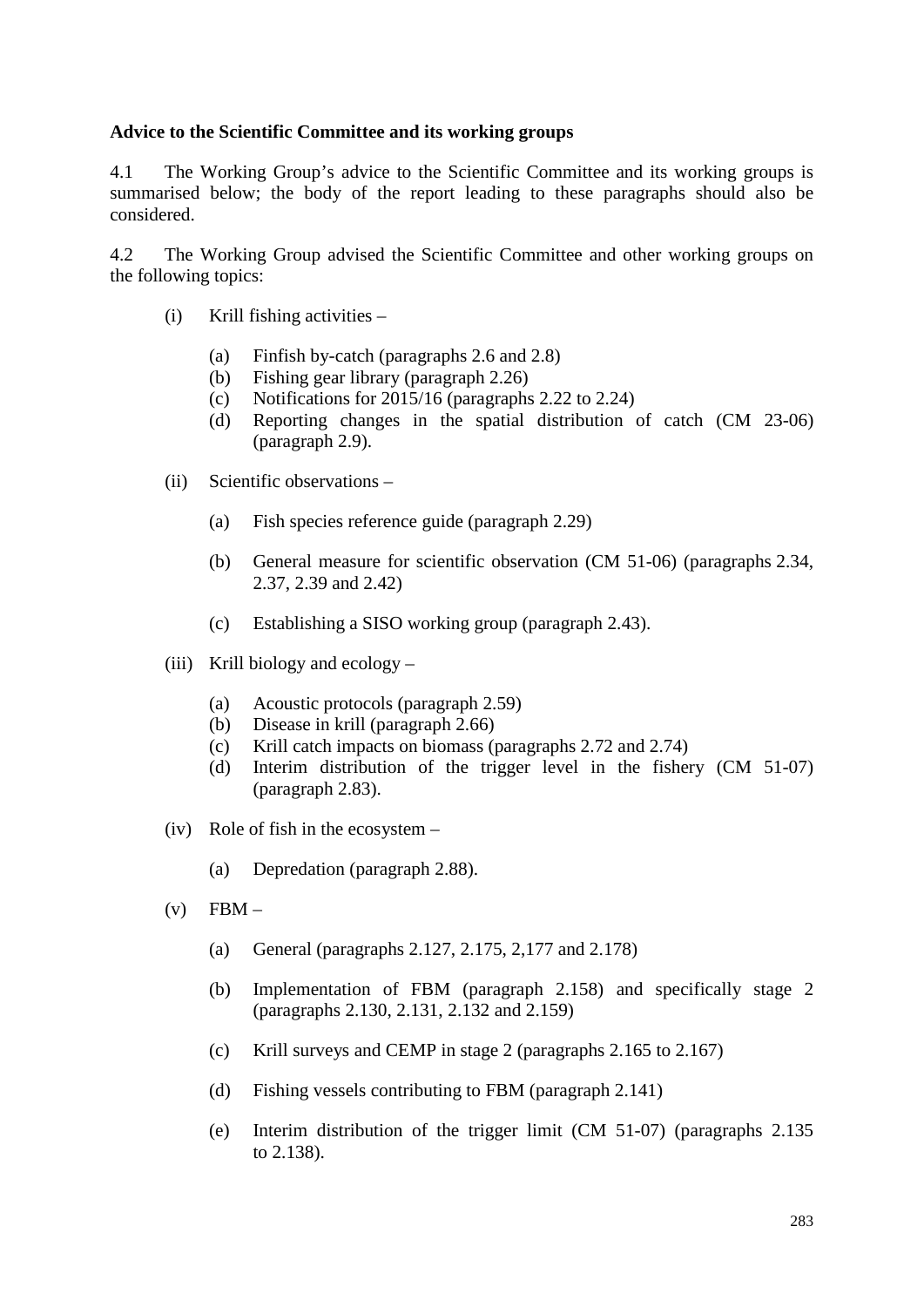- (vi) CEMP and WG-EMM-STAPP (paragraphs 2.185 and 2.189).
- (vii) Fishing vessel surveys (paragraph 2.231).
- (viii) Multination coordination (paragraphs 2.248 and 2.249).
- (ix) Spatial management
	- (a) MPA planning data (paragraph 3.68).
- $(x)$  Future work
	- (a) Climate change (paragraph 5.15)
	- (b) SC-CAMLR communication (paragraph 5.17).
- (xi) Other business
	- (a) Working group paper submissions (paragraphs 6.20 and 6.21).

## **Future work**

Streamlining the work of the Scientific Committee and its working groups

5.1 WG-EMM-15/59 proposed some options for reorganising the work and structure of the Scientific Committee. These options include having three meeting periods timetabled through the year: a two-week period for workshops, a three-week period for the Scientific Committee and its working groups (and maybe workshops) in mid-year, and a short meeting of the Scientific Committee just prior to the annual Commission meeting. The paper also suggested a coordinating group be established in the Scientific Committee, comprising the Chair and Vice-Chairs of the Scientific Committee and the conveners of standing working groups (supported by the Secretariat) to coordinate the business of the meeting and to stimulate and guide intersessional activities. The motivation for these suggestions is that the current workload of the Scientific Committee and its working groups is too high; some topics are discussed every year, despite not necessarily needing to be addressed at that frequency, and there is a need for increased flexibility.

5.2 The Working Group welcomed the idea of a coordinating body to advise the Scientific Committee and noted that this is a model that is used successfully in other organisations. The Working Group also noted potential costs to the host Member country in a given year of hosting both working group and Scientific Committee meetings. There may be some difficulty for small delegations to cover all issues of interest under this model, although the Working Group also discussed some of the advantages of such a model for small delegations. Previous trials of concurrent working group meetings (WG-EMM and WG-SAM) have had mixed results, although there was insufficient opportunity at those times to coordinate the scheduling of the meetings to accommodate the requirements of Members.

5.3 The Working Group agreed that the way that science flows from the Scientific Committee to the Commission is a key strength of CCAMLR, and that any changes to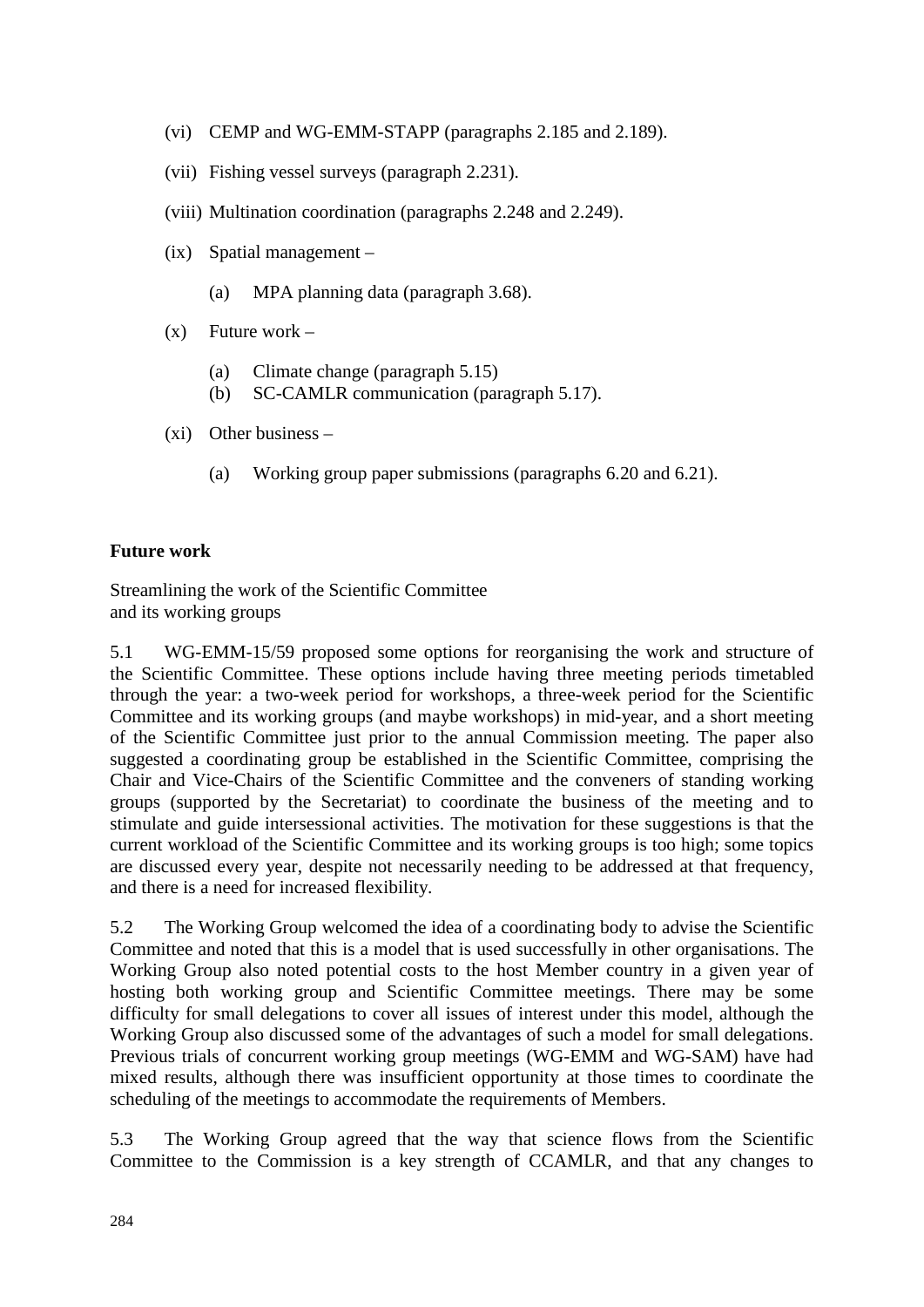meeting structures that might risk decoupling the interaction between the Scientific Committee and the Commission would need to be carefully considered. It also noted that changing the timing of WG-FSA and Scientific Committee meetings would have implications for the timing of stock assessments and may affect the data available to inform these.

5.4 The Working Group recommended the following options in terms of progressing ideas for streamlining the work of the Scientific Committee and its working groups:

- (i) that an e-group be developed for continuing these discussions in advance of this year's Scientific Committee meeting
- (ii) that the working group conveners and the Scientific Committee Chair might prepare a paper for this year's meeting of the Scientific Committee consolidating the discussion from the e-group and providing options for the future
- (iii) the paper in (ii) could include draft terms of reference for a coordinating body.

# Joint workshops

5.5 Drs Grant and P. Penhale (USA) introduced WG-EMM-15/18 on the proposed Joint SC-CAMLR–CEP Workshop (2016) on climate change and monitoring that was agreed at the CEP and SC-CAMLR meetings in 2014. A Steering Committee – chaired by Drs Grant and Penhale – for this joint workshop has been established, together with terms of reference. A tentative suggestion for the timing and location is in Chile, prior to the CEP meeting in early June 2016. There is an intention to facilitate virtual participation at the workshop through appropriate technology.

5.6 The Working Group considered the scope of the terms of reference in the context of the duration of the workshop (two days). It noted that, while the scope of the 2016 workshop is narrower than the previous joint workshop in 2009, two days will be a short period of time in which to fully address the questions outlined in WG-EMM-15/18. One option to help in making the discussion more tractable might be to focus on a particular region, for example the Antarctic Peninsula region.

5.7 Dr Penhale noted that narrowing the spatial focus of discussions at the workshop may not satisfy the interests of both groups fully, but that certain regions could certainly be used as examples. The Steering Committee would take responsibility for keeping the agenda sufficiently well-focused to match the time frame.

5.8 The Working Group recommended changing the wording of the second draft term of reference from 'Review existing monitoring programs…' to 'Consider existing monitoring programs…'. It noted that there are clear links between this term of reference and work in programs such as SOOS, SCAR and ICED, and that it would be useful to enable observers to attend the joint meeting. Invitations should be extended to those groups that are not represented. However, given the length of time of the workshop, the Working Group did not consider that the cost of invited experts may be warranted.

5.9 The Working Group requested that circulars be used between now and the Scientific Committee's 2015 meeting to advise on further preparatory work for the Joint SC-CAMLR– CEP Workshop.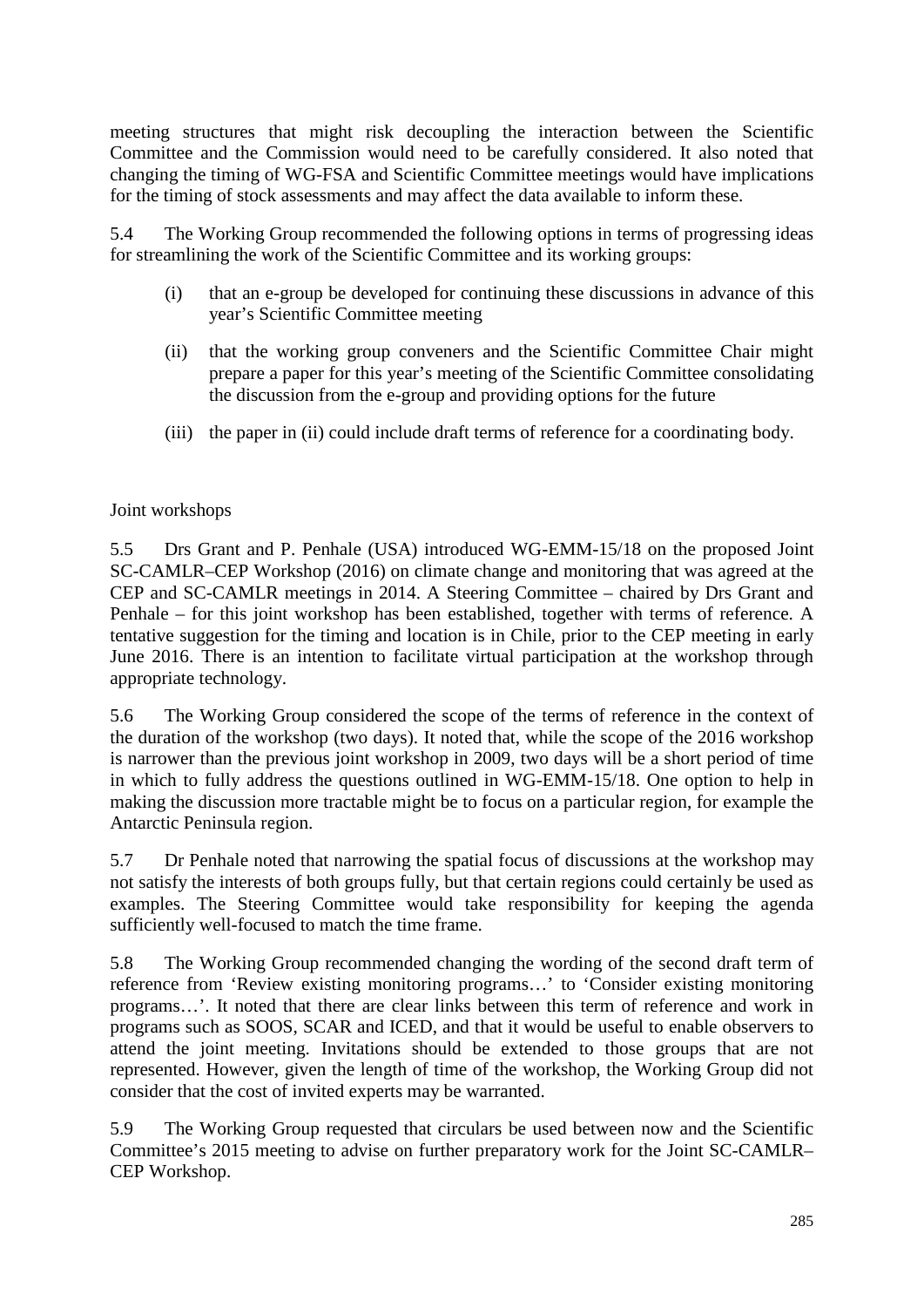5.10 Dr T. Kitakado (Japan) provided an update regarding a planned joint SC-CAMLR and IWC SC workshop on ecosystem modelling, in particular focusing on knowledge gaps that have been identified since the last workshop in 2008. He indicated that there is a preference to hold two workshops; the first to review data availability, and the second as a comprehensive discussion of approaches in relation to modelling and monitoring. He raised the question of whether to hold the first workshop in 2016 or to delay it to 2017 to avoid clashes with other meetings and to allow additional time for preparation.

5.11 The Working Group agreed that an extra year would be helpful in providing sufficient time to consider data and information that is outside normal CCAMLR and IWC communities (e.g. through SCAR) and that may also be important for modelling. It suggested that the steering group should consider developing draft terms of reference for the workshop, in particular relating to reviewing outcomes from the first joint workshop and assessing progress and directions. The Working Group agreed on the proposed thematic separation of data collection and modelling and suggested that the workshop steering group consider reflecting this in the draft terms of reference. A paper on the draft terms of reference could then be tabled to the coming meetings of SC-CAMLR and IWC SC for both to consider.

## Workshop reports

5.12 WG-EMM-15/61 reported on 2015 activities of SOOS relevant to the work of CCAMLR, in particular the formation of regional and capability working groups, notably working groups on ecosystems, estimated abundance of pack-ice seals from satellites and acoustics. The development of the SOOS Data Management System and Portal will also be important to CCAMLR.

5.13 The Working Group agreed that SOOS provides a useful opportunity to interact with many other organisations, in particular for addressing climate change and FBM questions and as a vehicle for getting data from fishing vessels into the science community. It also acknowledged a need for SC-CAMLR and its working groups to develop better procedures for reviewing and leveraging outside expertise.

5.14 The Secretariat indicated that it is currently looking at the development of a data portal to facilitate sharing of data with the broader scientific community (subject to restrictions, etc.). It also noted that both the CCAMLR and SOOS Secretariats are located in Hobart and are intending to continue dialogue in relation to data systems.

#### Climate change

5.15 The Working Group noted that impacts of climate change were highlighted under several items in the agenda. It was agreed that it is vital to bring climate change considerations into its work now to ensure that scientific studies are designed and time series are built on which long-term analyses can be run and serve the scientific basis for implementation in CCAMLR management approaches, including FBM. The issues that need attention include: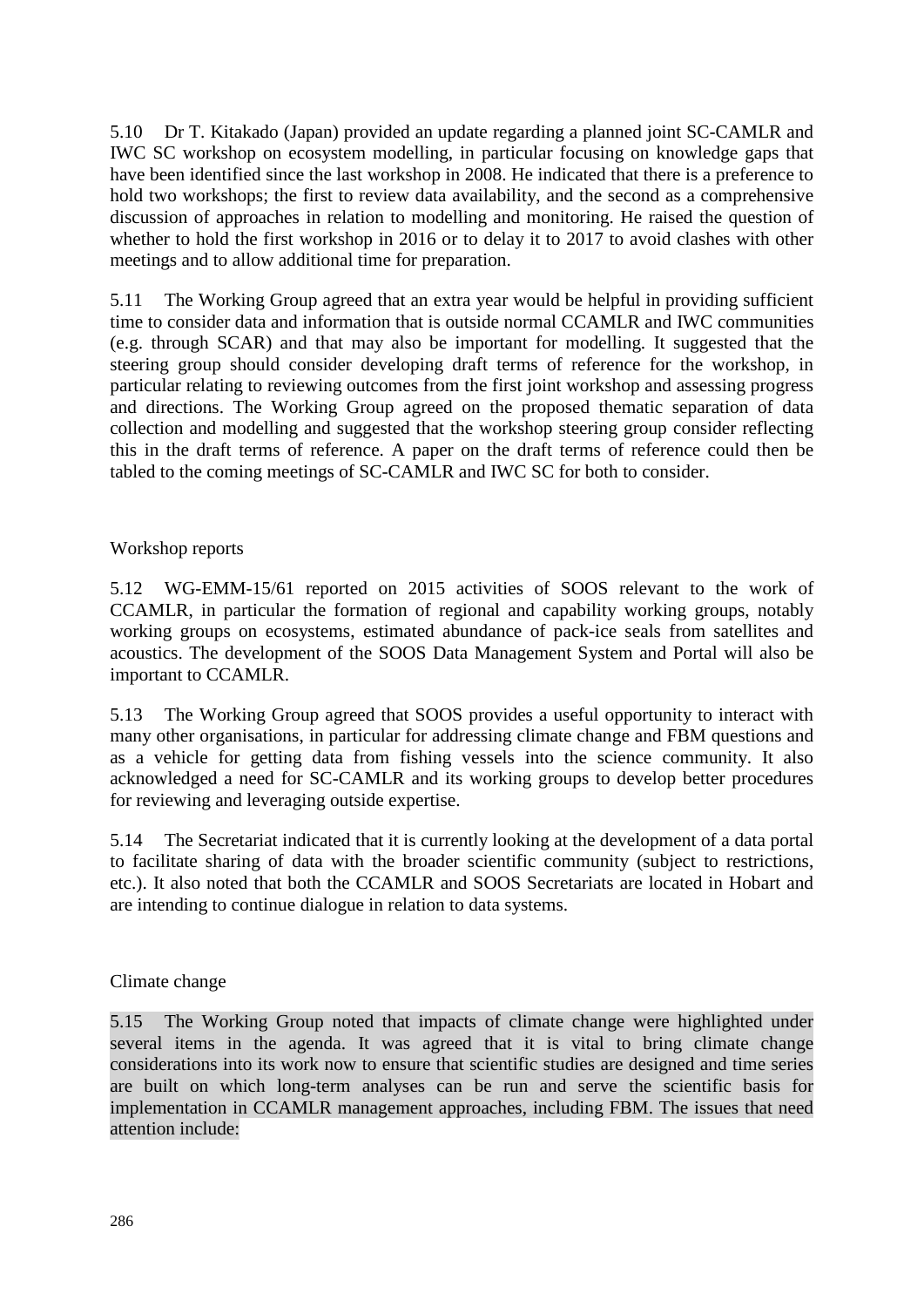- (i) building long time series that enable disentangling climate change impact from natural variability
- (ii) designing scientific studies that can predict or uncover changes in ecosystem function at an early stage (e.g. the salp–krill interaction, paragraphs 2.77 and 2.78).

Understanding CCAMLR's approach to management

5.16 Dr Constable provided a summary on work to update documentation around CCAMLR's approach to management (SC-CAMLR-XXXIII, paragraph 3.3). One mechanism to do this might be to use facilities through the CCAMLR website to update and compile 'chapters' on various topics.

5.17 The Working Group recommended that the Scientific Committee should consider developing a communication strategy, as a strategic priority, for informing Commissioners, stakeholders and new participants in its work of the approaches it uses and the history of discussions. This could include updating reference material such as *CCAMLR's Approach to Management*.

## FBM

5.18 The Working Group agreed that FBM of the krill fishery was a priority for the coming years and recommended the Scientific Committee review its recommendations for future work in paragraphs 2.159 to 2.178.

Three-year work plan

5.19 The Working Group agreed that the Convener consult with Members and other conveners (paragraph 5.2) in preparing a three-year plan for consideration by the Scientific Committee at its coming meeting, noting the priority for developing FBM for krill.

## **Other business**

The CCAMLR Scientific Scholarship Scheme

6.1 The Convener of WG-EMM invited the current recipient of the CCAMLR scholarship who was attending the meeting this year, Dr A. Panasiuk-Chodnicka (Poland), to give a presentation to the Working Group on the research that she is undertaking in association with the scholarship scheme.

6.2 Dr Panasiuk-Chodnicka provided an overview of the ecological monitoring program in Admiralty Bay, King George Island, South Shetland Islands, conducted by Poland. This multidisciplinary monitoring includes the collection of geophysical, chemical and biological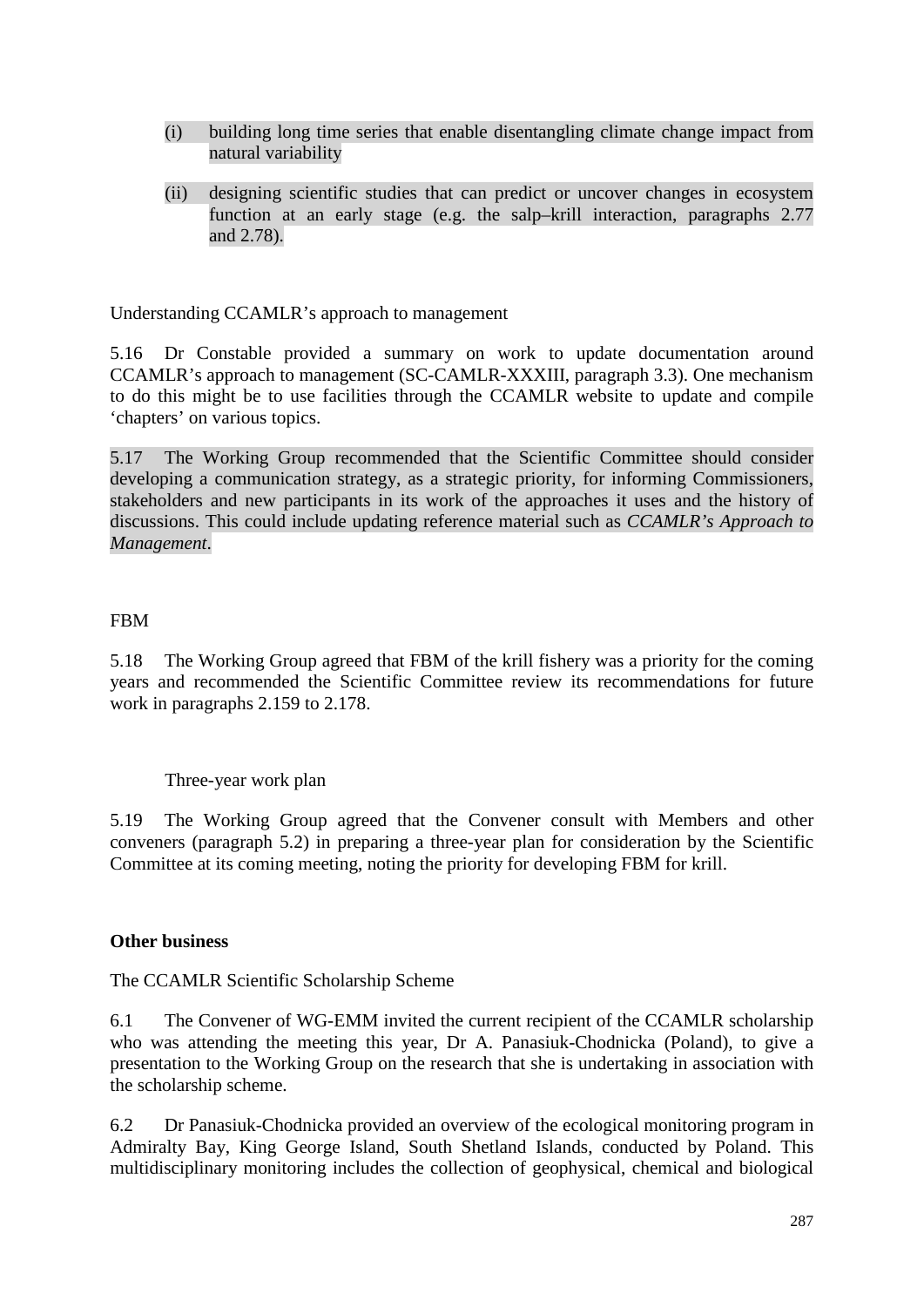data in marine and terrestrial environments. Dr Panasiuk-Chodnicka also described how in the conduct of such a program there was a strong requirement for individual scientists to work in a range of roles.

6.3 Dr Panasiuk-Chodnicka also presented an analysis of distribution, ecology and population structure of salps (*S. thompsoni*) in the Antarctic Peninsula/Drake Passage region. Her data indicated the preference of salps for water of  $+1.5^{\circ}$ C. She highlighted the contrasting response of krill and salps to a warming oceanic ecosystem and, in particular, the contracting energy pathways presented to species such as penguins in a salp-dominated ecosystem compared to a krill-dominated system.

6.4 Dr Panasiuk-Chodnicka thanked CCAMLR for the support provided by the scholarship and her mentor Dr M. Korczak-Abshire (Poland) for her support and advice throughout the period of her scholarship. Drs Panasiuk-Chodnicka and Korczak-Abshire both noted their thanks to Dr Siegel for his invaluable help and advice in relation to the work on salps and on wider issues concerning the Southern Ocean ecosystem.

6.5 The Working Group congratulated Dr Panasiuk-Chodnicka on the multidisciplinary nature of her work, including the international collaboration on the role of salps. The Working Group agreed that, while its focus was very often on krill, it was essential to consider alternative pathways for energy flow in Antarctic ecosystems.

6.6 The Working Group agreed that the CCAMLR Scientific Scholarship Scheme was working well, achieving its original objectives and is an integral part of CCAMLR. It encouraged all Members to support the scheme by supporting applications as well as through financial support to ensure the long-term success of the scheme.

6.7 The Working Group noted that the other recipient of a current CCAMLR scholarship, Mr A. Sytov (Russia), was invited to attend WG-EMM but was unable to do so for technical reasons.

## CEMP Special Fund

6.8 The Convener of the CEMP Special Fund Management Group (hereinafter referred to as the 'management group'), Dr Ichii, updated the Working Group on the membership of the group and the consideration of CEMP Fund proposals received this year. The management group (Drs Ichii (Chair), Arata (Senior Vice-Chair), Melbourne-Thomas (Junior Vice-Chair), Godø (Adviser)) evaluated the four proposals during WG-EMM-15:

- 1. tracking the overwinter habitat use of krill-dependent predators from Subarea 48.1 (Dr Watters)
- 2. penguin habitat preference and extrapolation to data-deficient colonies to model how krill-dependent predators overlap with krill fishing in Area 48 (Dr Trathan)
- 3. developing an image-processing software tool for analysis of camera network monitoring data (Dr Southwell)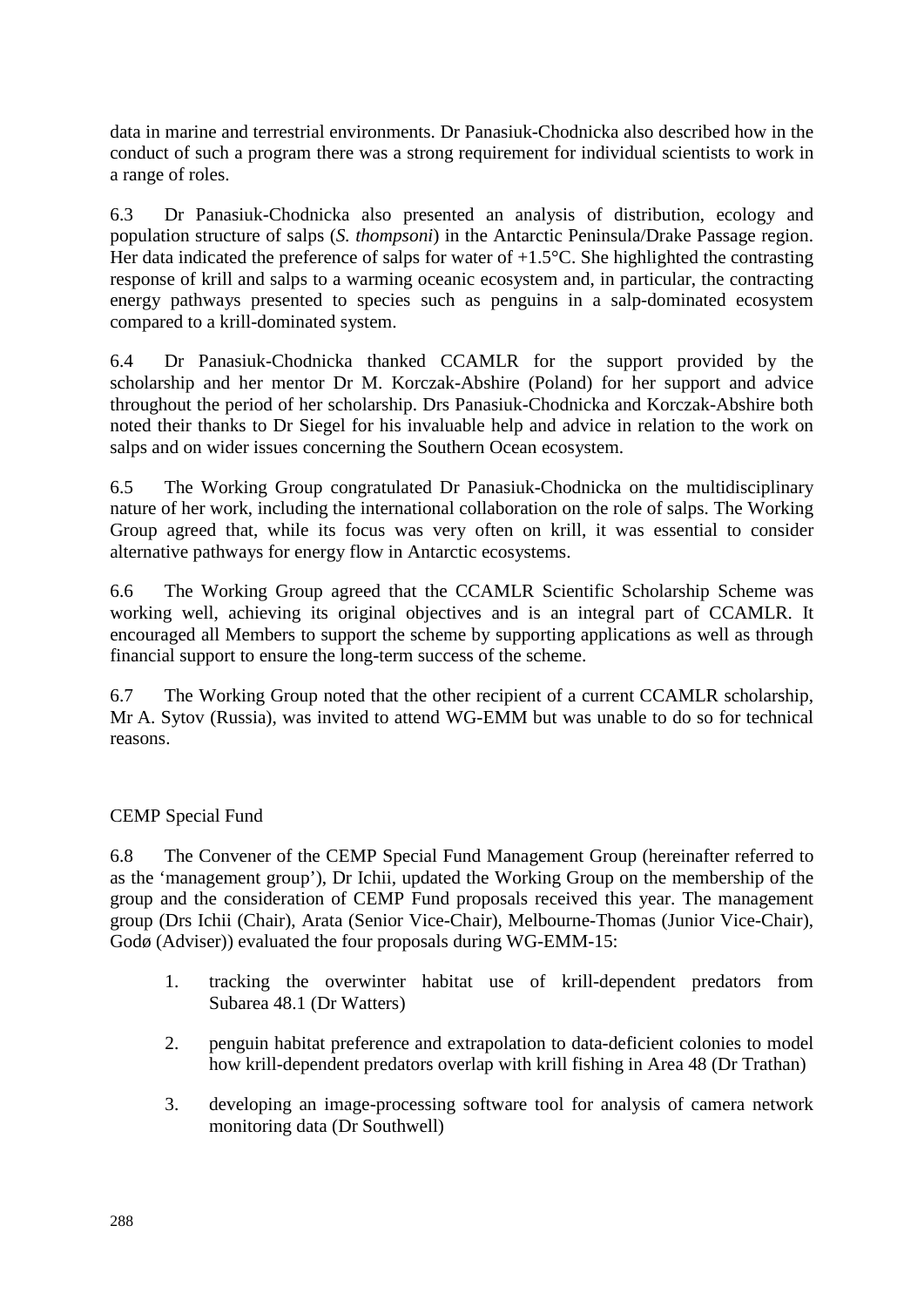4. a comparison of penguin diet sampling techniques; the CEMP standard method (stomach lavage) versus DNA sampling of prey remains in penguin guano (Dr C. Waluda (UK)).

6.9 The management group found that all proposals had relevance to the overall objectives of the CEMP Special Fund (SC-CAMLR-XXXII/BG/11; SC-CAMLR-XXXI, Annex 8) as well as enhancing capability and methods in CEMP. Three proposals (1, 2 and 3) were clearer on their contributions to immediate priorities in CCAMLR, particularly as they relate to the development of FBM approaches. The fourth proposal would contribute methodology that might enhance the efficiency of CEMP sampling in the future. The management group identified a set of questions for each proposal. Responses to these questions from the proponents will contribute to a final decision by the next meeting of the Scientific Committee.

6.10 The management group also noted that proposals 1 and 2 exceeded the 500 word limit for project objective and background text. Such overriding of word limits should be avoided as it might alter competition. The guidelines for applications will be updated so that it is clear that figure captions are included in word limits. Proposal 2 contained recruitment of additional experts to the Working Group through the post-doctoral position. While this is not relevant to CEMP objectives, recruitment of young capable experts is important for CEMP activities and hence this should be considered as a positive point in the evaluation.

6.11 Dr Watters, who led the first successful proposal to the CEMP Special Fund in 2014 (SC-CAMLR-XXXIII, paragraphs 3.47 to 3.50), provided an update on progress on that project.

6.12 The Working Group agreed that the lead scientist on CEMP Fund funded projects should be requested to report to WG-EMM annually with a brief update (to describe whether the project is going according to plan, etc.) and to report at project completion presenting the scientific results.

6.13 The Working Group thanked the Republic of Korea for the large donation that it had made to the CEMP Special Fund (COMM CIRC 15/38) and encouraged all Members to consider making contributions to the fund.

The Antarctic Wildlife Research Fund

6.14 Dr Trathan informed the Working Group that the Antarctic Wildlife Research Fund (AWRF) [\(www.antarcticfund.org\)](http://www.antarcticfund.org/) was launched in February 2015 and is a new partnership between industry, academia and non-government organisations. The fund aims to facilitate and promote research on the Antarctic marine ecosystem, including determining potential impacts from the Antarctic krill fishery. The first call for proposals closed on 16 June 2015 and resulted in 10 proposals, including from a number of scientists with existing links to CCAMLR. Results about which proposals will be funded will be announced by the AWRF in due course, as will a second call for proposals.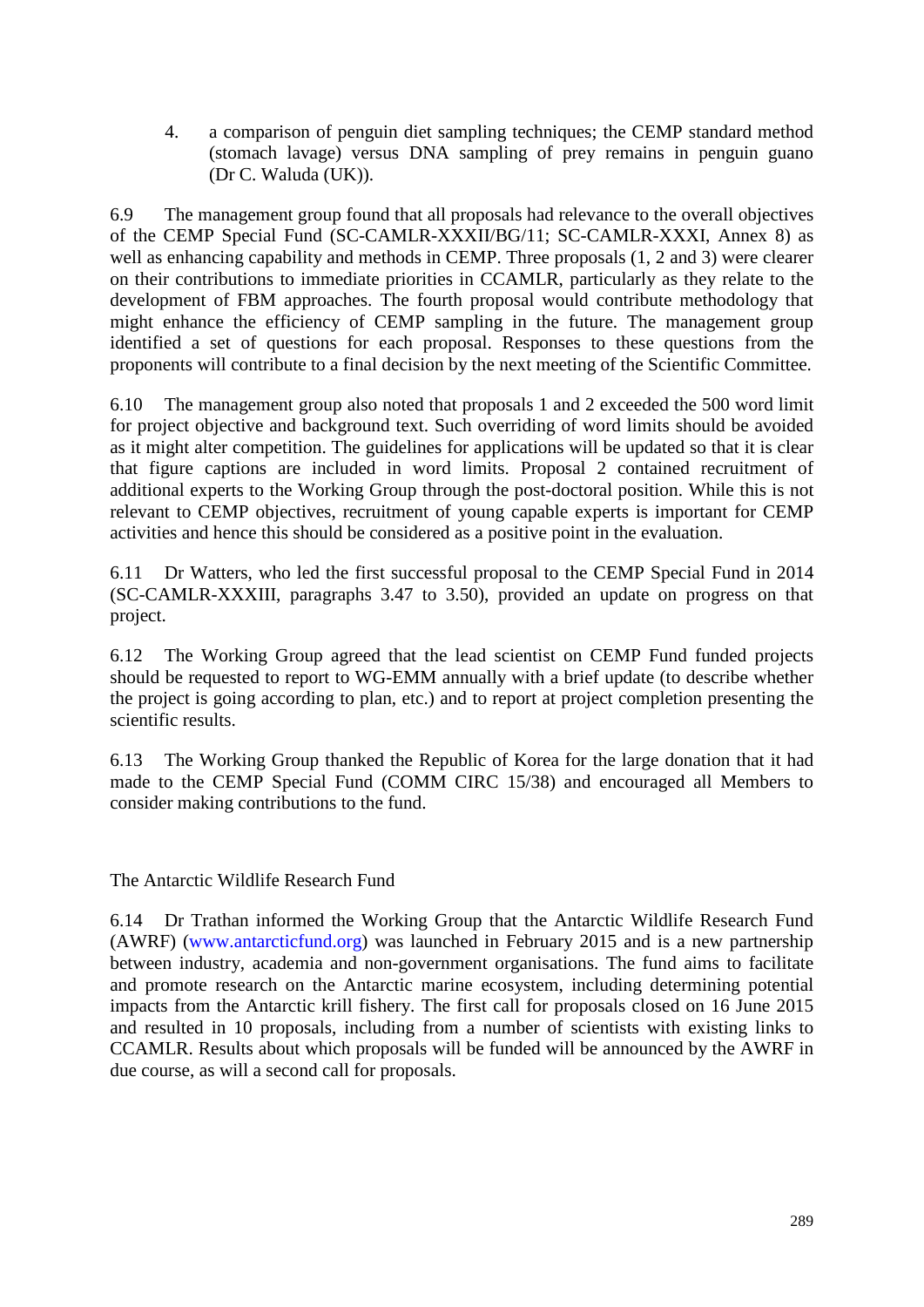## *CCAMLR Science*

6.15 The Science Manager, as Editor of *CCAMLR Science*, described the discussion in WG-SAM related to the reduction in the number of papers submitted to, and published in, *CCAMLR Science* in recent years (Annex 5, paragraphs 5.3 to 5.5) and sought the views of the Working Group on whether there was a future for the journal.

- 6.16 In considering the role of *CCAMLR Science*, the Working Group noted that:
	- (i) it would be important to consider the reasons why *CCAMLR Science* was originally established and review how best to meet those original objectives
	- (ii) there needs to be an avenue to publish and publicise science done in support of CCAMLR and to provide recognition for those scientists that make large contribution to that science that contributes to the success of CCAMLR
	- (iii) there is a role for *CCAMLR Science* in publishing papers, which would be difficult to publish in other peer-reviewed journals, providing a status of more than simply submitting a working group paper
	- (iv) there could be an important role for CCAMLR promoting the science collaborations between CCAMLR and other organisations, such as SOOS.

6.17 The Science Manager thanked the Working Group for its comments and advice and undertook to prepare a paper to the Scientific Committee on the future options for *CCAMLR Science*.

#### WG-EMM Convener

6.18 Dr Kawaguchi informed the Working Group that he intended for next year to be his last as Convener and encouraged potential conveners to consider co-convening the Working Group with him next year as this process worked well in the transition to a new convener in 2012.

6.19 The Chair of the Scientific Committee encouraged interested scientists to consider co-convening the Working Group next year.

Author affiliation of working group papers

6.20 The Working Group noted that multi-author papers submitted to the Working Group included the author affiliation (Member) and requested that the Scientific Committee review the need to display the affiliation after the names of authors on the cover page of working group papers.

6.21 The Working Group also noted that it would be useful to have an indication on the cover page of working group papers of the Scientific Committee Representative who was responsible for submitting the paper.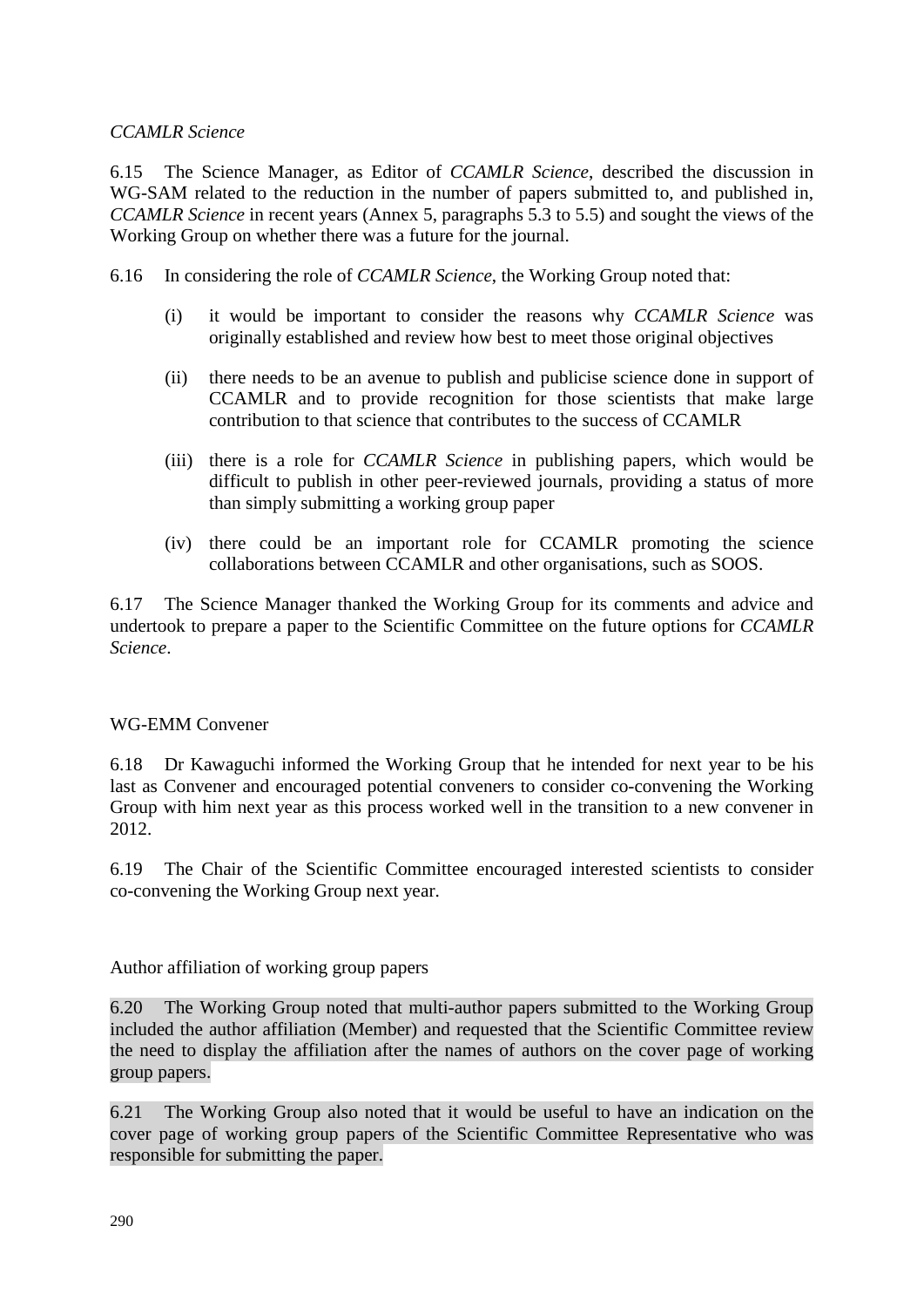## GEF proposal

6.22 The Working Group welcomed the update on the proposal for Global Environment Facility (GEF) funding to support capacity building in the GEF-eligible CCAMLR Members (WG-EMM-15/15 Rev. 1), noting that the Secretariat had agreed to be the lead body in developing this proposal. Scientists from GEF-eligible Members attending the Working Group undertook to engage in discussions with their respective GEF Focal Point and to work with the Secretariat to further develop this proposal.

## CCAMLR website

6.23 The Working Group requested that the Secretariat should improve the search facility on the CCAMLR website, as it is not considered to be effective in its current form.

## **Adoption of the report and close of the meeting**

7.1 On Saturday 11 July 2015 the Working Group visited the Institute of Biochemistry and Biophysics Polish Academy of Sciences and the Department of Antarctic Biology. WG-EMM was welcomed to the Institute by Profs. P. Zielenkiewicz (Director) and P. Jonczyk (Deputy Director, Scientific Affairs). Aspects of the Institute's research were discussed during several short presentations. WG-EMM also visited the Department of Antarctic Biology where Dr K. Chwedorzewska (Head of Department) welcomed the group and hosted a reception. Dr Kawaguchi thanked the institute for hosting the visit and reception, and Dr Korczak-Abshire for coordinating the visit.

7.2 During the second week of the meeting, Vice-Minister K. Plocke and Dr T. Nawrocki (Director, Fisheries Department) of the Ministry of Agriculture and Rural Development also visited the meeting and extended their welcome to WG-EMM. Dr Kawaguchi thanked the ministry for hosting the meeting.

7.3 In closing the meeting, Dr Kawaguchi thanked all participants and the Secretariat for their contributions to the meeting and the work of WG-EMM. He also thanked the subgroup coordinators and rapporteurs, and especially Drs Constable, Trathan and Watters for bringing forward the discussions on FBM. Dr Kawaguchi also thanked Dr Kaniewska-Krolak, Mr L. Dybiec (former Chair of the Commission) and colleagues at the Ministry of Agriculture and Rural Development for the excellent facilities, support and kind hospitality during the meeting.

7.4 Dr Kaniewska-Krolak congratulated the Working Group on a successful meeting and looked forward to welcoming participants back to Warsaw at some time in the future.

7.5 Dr Darby, on behalf of the Working Group, congratulated Dr Kawaguchi for his leadership and guidance during this eventful meeting. The discussions during the past two weeks had marked a turning point for FBM and the work of WG-EMM.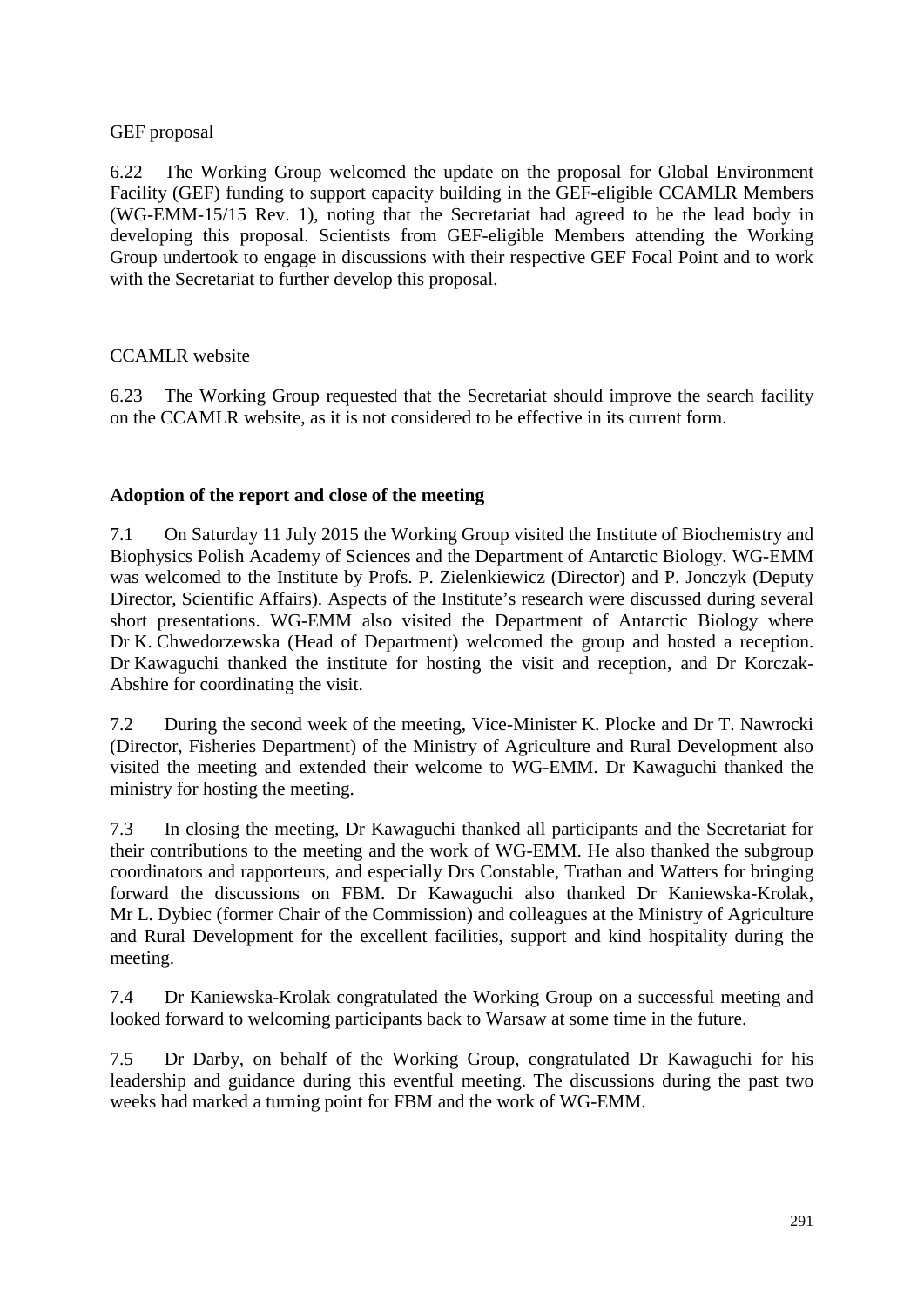#### **References**

- Agnew, D.J. and G. Phegan. 1995. A fine-scale model of the overlap between penguin foraging demands and the krill fishery in the South Shetland Islands and Antarctic Peninsula. *CCAMLR Science*, 2: 99–110.
- Arndt, J.E., H.W. Schenke, M. Jakobsson, F.O. Nitsche, G. Buys, B. Goleby, M. Rebesco, F. Bohoyo, J. Hong, J. Black, R. Greku, G. Udintsev, F. Barrios, W. Reynono-Peralta, M. Taisei and R. Wigley. 2013. The International Bathymetric Chart of the Southern Ocean (IBCSO) Version 1.0 – A new bathymetric compilation covering circum-Antarctic waters. *Geophys. Res. Lett.*, 40 (12): 3111–3117.
- Atkinson, A., V. Siegel, E.A. Pakhomov, M.J. Jessopp and V. Loeb. 2009. A reappraisal of the total biomass and annual production of Antarctic krill. *Deep-Sea Res. I*, 56 (5): 727−740, doi: 10.1016/j.dsr.2008.12.007.
- Atkinson, A., S.L. Hill, M. Barange, E.A. Pakhomov, D. Raubenheimer, K. Schmidt, S.J. Simpson and C. Reiss. 2014. Sardine cycles, krill declines, and locust plagues: revisiting 'wasp-waist' food webs. *Trends Ecol. Evol.*, 29 (6): 309–316.
- Atkinson, A., V. Siegel, E. Pakhomov and P. Rothery. 2004. Long-term decline in krill stock and increase in salps within the Southern Ocean. *Nature*, 432 (7013): 100–103.
- Atkinson, A., V. Siegel, E.A. Pakhomov, P. Rothery, V. Loeb, R.M. Ross, L.B. Qunetin, K. Schmidt, P. Fretwell, E.J. Murphy and G.A. Tarling. 2008. Oceanic circumpolar habitats of Antarctic krill. *Mar. Ecol. Prog. Ser.*, 362: 1–23.
- Atkinson, A., V. Siegel, E.A. Pakhomov, M.J. Jessop and V. Loeb. 2009. A re-appraisal of the total biomass and annual production of Antarctic krill. *Deep-Sea Res. I,* 56 (5): 727–740.
- Barrera-Oro, E.R., E.R, Marschoff and R.J. Casaux. 2000. Trends in relative abundance of fjord *Notothenia rossii*, *Gobionotothen gibberifrons* and *Notothenia coriiceps* at Potter Cove, South Shetland Islands, after commercial fishing in the area. *CCAMLR Science*, 7: 43–52.
- de la Mare, W.K. 1988. Preliminary consideration of performance criteria for the evaluation of conservation strategies. Document *WG-CSD-88/8*. CCAMLR, Hobart, Australia: 17 pp.
- Eastman, J.T. 1985. The evolution of neutrally buoyant Notothenioid fishes: their specializations and potential interactions in the Antarctic marine food web. In: Siegfried, W.R., P.R. Condy and R.M. Laws. (Eds). Antarctic nutrient cycles and food webs. *Proc 4th SCAR symposium on Antarctic biology*. Springer, Berlin Heidelberg New York: 430–436.
- Everson, I. and W.K. de la Mare. 1996. Some thoughts on precautionary measures for the krill fishery. *CCAMLR Science*, 3: 1–11.
- Feldman G.C. and C.R. McClain. 2010. Ocean Color Web, MODIS Aqua Reprocessing, NASA Goddard Space Flight Center. In: Kuring, N., S.W. Bailey, S. Fielding, J. Watkins, P.N. Trathan, P. Enderlein, C.M. Waluda, G. Stowasser, G.A. Tarling and E.J. Murphy. (Eds). 2014. Interannual variability in Antarctic krill (*Euphausia superba*) density at South Georgia, Southern Ocean: 1997–2013. *ICES J. Mar. Sci.*, 71 (9): 2578–2588.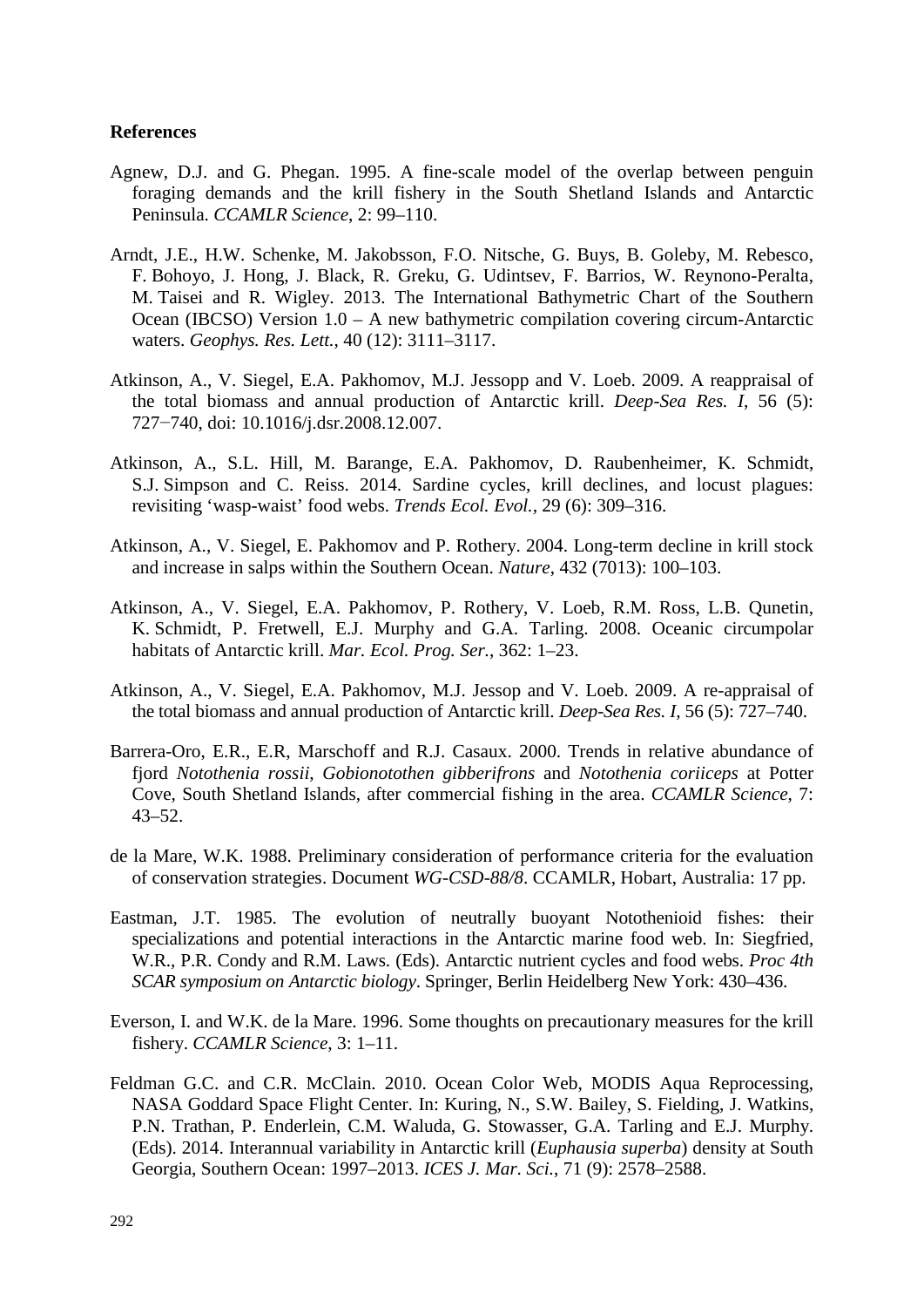- Findlay, K., M. Thornton, F. Shabangu, K. Venter, I. Thomspon and O. Fabriciussen. 2014. Report of the 2013/14 South African Antarctic blue whale survey, 000°–020°E. IWC Document *SC/65b/SH01*.
- Fretwell, P.T., M.A. LaRue, P. Morin, G.L. Kooyman, B. Wienecke, N. Ratcliffe, A.J. Fox, A.H. Fleming, C. Porter and P.N. Trathan. 2012. An Emperor Penguin Population Estimate: The First Global, Synoptic Survey of a Species from Space. *PLoS ONE*, 7 (4): e33751.
- Hill, S.L., K. Reid and S.E. Thorpe. 2007. A compilation of parameters for ecosystem dynamic models of the Scotia Sea – Antarctic Peninsula region. *CCAMLR Science*, 14: 1–25.
- Hinke, J.T., K. Salwicka, S.G. Trivelpiece, G.M. Watters and W.Z. Trivelpiece. 2007. Divergent responses of *Pygoscelis* penguins reveal a common environmental driver. *Oecologia*, 153 (4): 845–855.
- Kaleschke, L., C. Lüpkes, T. Vihma, J. Haarpaintner, A. Bochert, J. Hartmann and G. Heygster. 2001. SSM/I Sea ice remote sensing for mesoscale ocean-atmosphere interaction analysis. *Can. J. Remote Sens.*, 27 (5): 526–537.
- Kern, S. 2012. Wintertime Antarctic coastal polynya area: 1992–2008. *Geophys. Res. Lett.*, 36 (14), L14501.
- Kim, S., V. Siegel, R.P. Hewitt, M. Naganobu, D.A. Demer, T. Ichii, S. Kang, S. Kawaguchi, V. Loeb, A.F. Amos, K.H. Chung, O. Holm-Hansen, W.C. Lee, N. Silva and M. Stein. 1998. Temporal changes in marine environments in the Antarctic Peninsula area during the 1994/95 austral summer. *Mem. Natl. Inst. Polar Res. Spec. Issue*, 52: 186–208.
- Kinzey, D., G. Watters and C.S. Reiss. 2013. Effects of recruitment variability and natural mortality on generalised yield model projections and the CCAMLR decision rules for Antarctic krill. *CCAMLR Science*, 20: 81–96.
- Kock, K.-H., E. Barrera-Oro, M. Belchier, M.A. Collings, G. Duhamel, S. Hanchet, L. Pshenichnov, D. Welsford and R. Williams. 2012. The role of fish as predators of krill (*Euphausia. superba*) and other pelagic resources in the Southern Ocean. *CCAMLR Science*, 19: 115–169.
- Kock, K.-H. and C.D. Jones. 2005. Fish stocks in the southern Scotia Arc region A review and prospects for future research. *Rev. Fish. Sci.*, 13 (2): 75–108.
- Leaper, R., J. Cooke, P. Trathan, K. Reid, V. Rowntree and R. Payne. 2006. Global climate drives southern right whale (*Eubalaena australis*) population dynamics. *Biology Letters*, 2 (2): 289–292.
- Libertelli, M. and N. Coria. 2014. Censuses in the northernmost colony of Emperor penguin (*Aptenodytes forsteri*) in the tip of the Antarctic Peninsula at Snow Hill Island, Weddell Sea, Antarctica. Document *WG-EMM-14/56*. CCAMLR, Hobart, Australia.
- Marschoff, E., E.R. Barrera-Oro, N.S. Alescio and D. Ainley. 2012. Slow recovery of previously depleted demersal fish at the South Shetland Islands, 1983–2010. *Fish Res*, 125–126: 206–213.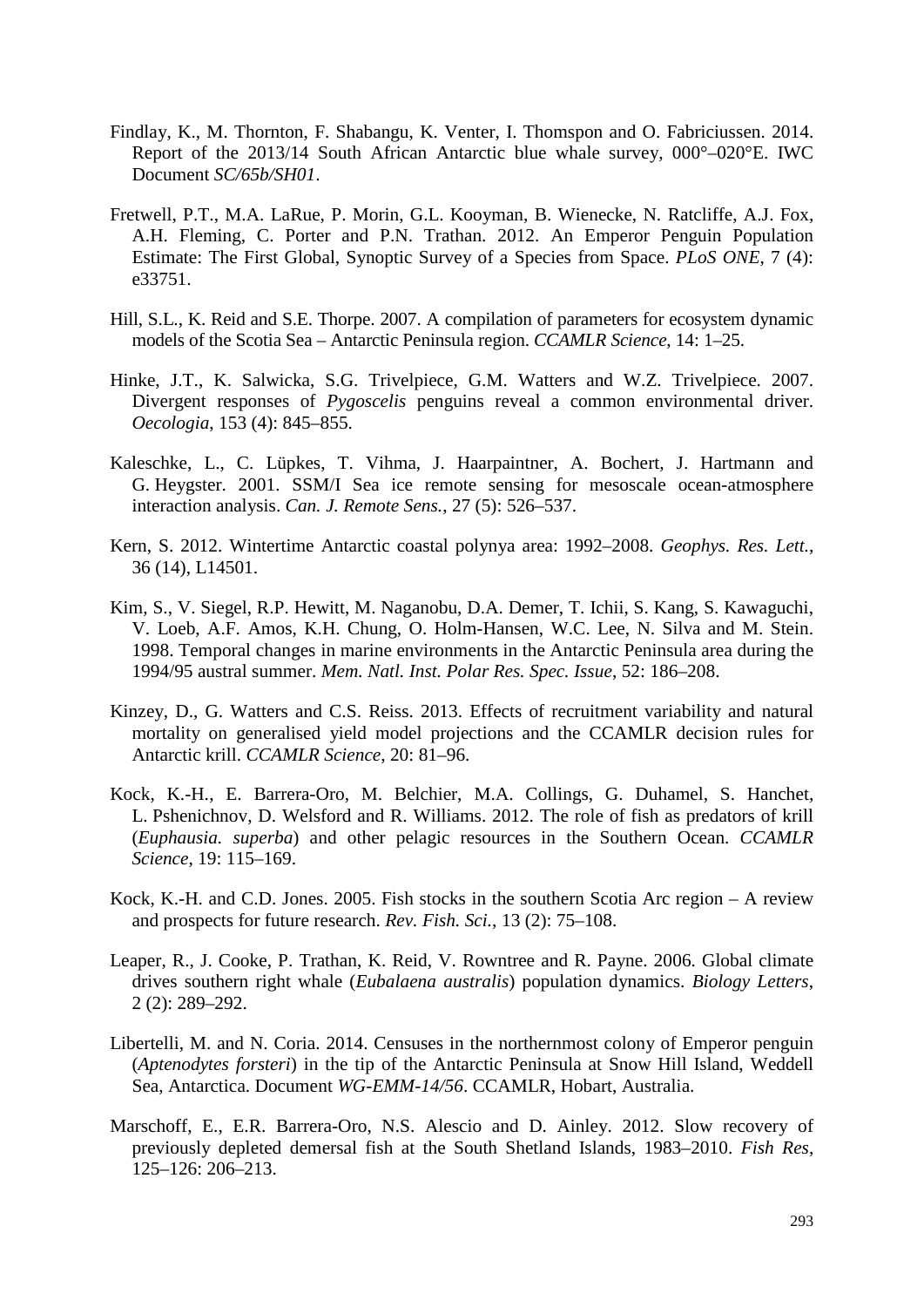- Moore, J.K. and M.R. Abbott. 2000. Phytoplankton chlorophyll distributions and primary production in the Southern Ocean. *J. Geophys. Res*., 105 (C12): 28709–28722.
- Ratcliffe, N. and P. Trathan. 2012. A review of the diet and at-sea distribution of penguins breeding within the CAMLR Convention Area. *CCAMLR Science*, 19: 75–114.
- Siegel, V. 1982. Investigations on krill (*Euphausia superba*) in the southern Weddell Sea. *Meeresforschung*, 29: 244–252.
- Siegel, V. 2012. Krill stocks in high latitudes of the Antarctic Lazarev Sea: seasonal and interannual variation in distribution, abundance and demography. *Polar Biol.*, 35 (8): 1151–1177.
- Siegel, V., C.S. Reiss, K.S. Dietrich, M. Haraldsson and G. Rohardt. 2013. Distribution and abundance of Antarctic krill (*Euphausia superba*) along the Antarctic Peninsula. *Deep-Sea Res. I*, 77: 63–74.
- Spreen, G., L. Kaleschke and G. Heygster. 2008. Sea ice remote sensing using AMSR-E 89- GHz channels. *J. Geophys. Res*., 113 (C2): 2156–2022.
- Steinberg, D.K., K.E. Ruck, M.R. Gleiber, L.M. Garzio, J.S. Cope, K.S. Bernard, S.E. Stammerjohn, O.M.E. Schofield, L.B. Quetin and R.M. Ross. 2015. Long-term (1993–2013) changes in macrozooplankton off the Western Antarctic Peninsula. *Deep-Sea Res. I*, 101: 54–70.
- Timmermann, R., S. Danilov, J. Schröter, C. Böning, D. Sidorenko and K. Rollenhagen. 2009. Ocean circulation and sea ice distribution in a finite element global sea ice–ocean model. *Ocean Model.*, 27 (3–4): 114–129.
- Trathan, P.N., J.L. Watkins, A.W.A. Murray, A.S. Brierley, I. Everson, C. Goss, J. Priddle, K. Reid, P. Ward, R. Hewitt, D. Demer, M. Naganobu, S. Kawaguchi, V. Sushin, S.M. Kasatkina, S. Hedley, S. Kim and T. Pauly. 2001. The CCAMLR-2000 Krill Synoptic Survey: a description of the rationale and design. *CCAMLR Science*, 8: 1–24.
- Watters, G.M., S.L. Hill, J.T. Hinke, J. Matthews and K. Reid. 2013. Decision-making for ecosystem-based management: evaluating options for a krill fishery with an ecosystem dynamics model. *Ecol. Appl*., 23 (4): 710–725.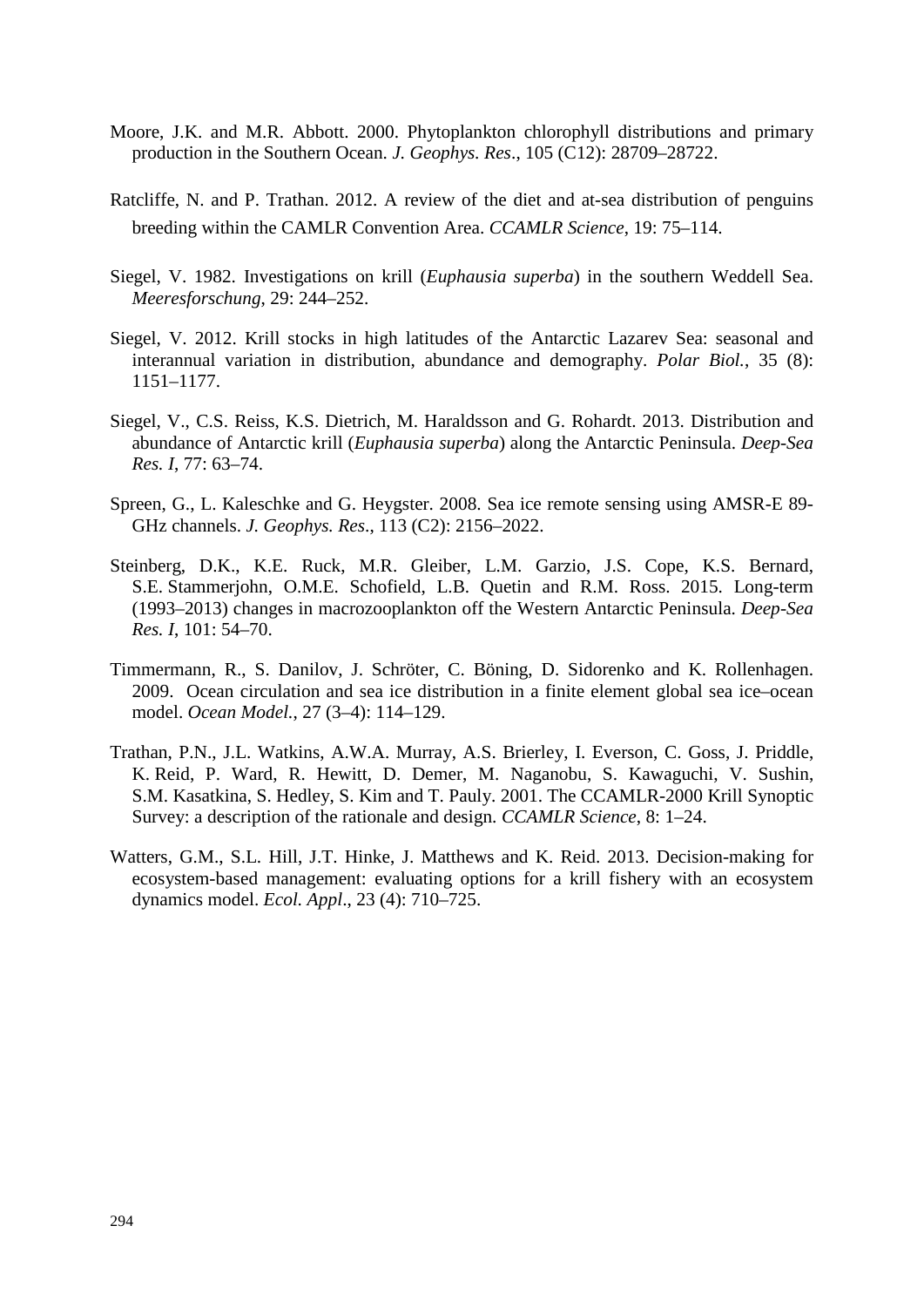## Table 1: Summary of krill fishery notifications for 2015/16 considered by WG-EMM (see paragraph 2.18).

| Vessel                        | Flag                  | Expected level of catch of krill (tonnes) |              |              |              | Type of product          | Method for green weight                 |                                            |
|-------------------------------|-----------------------|-------------------------------------------|--------------|--------------|--------------|--------------------------|-----------------------------------------|--------------------------------------------|
|                               |                       | Overall                                   | Subarea 48.1 | Subarea 48.2 | Subarea 48.3 | Subarea 48.4             |                                         | estimation<br>(refer to CM 21-03, Annex B) |
| <b>Betanzos</b>               | Chile                 | 25 000                                    | 17 500       | 2 500        | 5 0 0 0      | $\overline{\phantom{0}}$ | Meal                                    | Flowmeter                                  |
| Cabo de Hornos                | Chile                 | 12 000                                    | 10 000       | 2 0 0 0      |              | $\overline{\phantom{a}}$ | Whole $+$ meal                          | $Flowmeter + Flowscale$                    |
| Long Teng                     | China                 | 30 000                                    | 15 000       | 5 0 0 0      | 10 000       | ۰                        | Whole $+$ meal                          | Codend volume                              |
| Long Fa                       | China                 | 10 000                                    | 5 000        |              | 5 000        | $\sim$                   | Whole $+$ meal                          | Codend volume                              |
| Long Da                       | China                 | 30 000                                    | 15 000       | 5 0 0 0      | 10 000       | ۰                        | Whole $+$ meal                          | Codend volume                              |
| Fu Rong Hai                   | China                 | 50 000                                    | 28 000       | 12 000       | 10 000       | $\sim$                   | Whole $+$ meal $+$ boiled               | Holding tank volume                        |
| Kai Li                        | China                 | 18 000                                    | 10 000       | 3 0 0 0      | 5 0 0 0      | ۰                        | Whole $+$ meal                          | Plate tray $+$ meal conversion             |
| Kai Yu                        | China                 | 5 000                                     | 5 000        |              |              | ۰                        | Whole $+$ meal                          | Plate tray $+$ meal conversion             |
| Ming Kai                      | China                 | 26 000                                    | 12 000       | 6 0 0 0      | 8 0 0 0      | $\blacksquare$           | Whole $+$ meal                          | Plate tray $+$ meal conversion             |
| Viktoriya                     | China                 | 26 000                                    | 12 000       | 6 0 0 0      | 8 0 0 0      | $\overline{\phantom{a}}$ | Whole $+$ meal                          | Holding tank volume                        |
| Sejong                        | Korea.<br>Republic of | 60 000                                    | 20 000       | 20 000       | 20 000       | ۰                        | Whole $+$ meal $+$ boiled<br>$+$ peeled | Holding tank volume                        |
| Kwang Ja Ho                   | Korea,<br>Republic of | 15 000                                    | 15 000       |              |              | $\overline{a}$           | Whole $+$ meal $+$ boiled<br>$+$ paste  | Holding tank volume                        |
| Insung Ho                     | Korea,<br>Republic of | 12 000                                    | 12 000       |              |              | $\overline{a}$           | Whole                                   | Holding tank volume                        |
| Juvel                         | Norway                | 35 000                                    | 18 000       | 17 000       |              |                          | $Oil + hydrosylate +$<br>liquid complex | Flowscale                                  |
| Saga Sea                      | Norway                | 75 000                                    | 20 000       | 20 000       | 20 000       | 15 000                   | $Mean + oil$                            | Flowscale                                  |
| Antarctic Sea                 | Norway                | 75 000                                    | 20 000       | 20 000       | 20 000       | 15 000                   | Meal                                    | Flowscale                                  |
| Saga                          | Poland                | 25 000                                    | 12 500       | 12 500       |              | ÷,                       | Whole $+$ meal                          | Holding tank volume + meal<br>conversion   |
| More Sodruzhestva             | Ukraine               | 45 000                                    | 25 000       | 10 000       | 10 000       |                          | Whole $+$ meal $+$ meat                 | Codend volume                              |
| Total notified level of catch |                       | 574 000                                   | 272 000      | 141 000      | 131 000      | 30 000                   |                                         |                                            |
| Total number of vessels       |                       | 18                                        | 18           | 14           | 12           | $\overline{2}$           |                                         |                                            |

(a) Expected level of catch of krill, type of product and method for the direct estimation of green weight caught.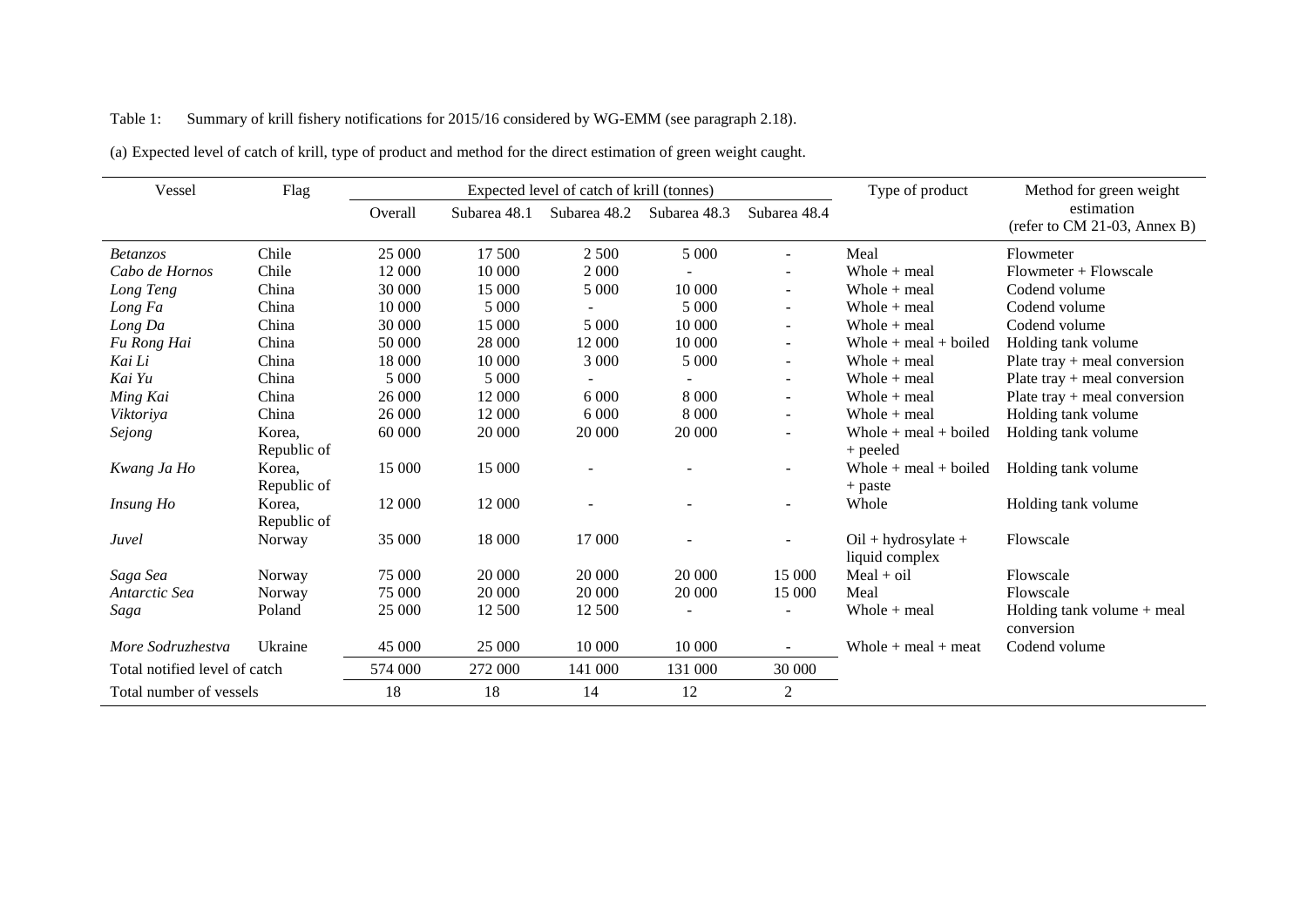| Vessel            | Flag        | Type of      |    | Mouth opening (m)   | Codend                           |              | <b>Exclusion</b> device |                   | Echosounder          | Sonar             |                      |
|-------------------|-------------|--------------|----|---------------------|----------------------------------|--------------|-------------------------|-------------------|----------------------|-------------------|----------------------|
|                   |             | fishing      |    | Vertical Horizontal | mesh size<br>(mm)<br>inner panel | Type         | Panel mesh<br>size (mm) | Make              | Frequencies<br>(kHz) | Make              | Frequencies<br>(kHz) |
| <b>Betanzos</b>   | Chile       | Conventional | 15 | 26                  | 16                               | A            | 125                     | Simrad EK70       | 38                   | <b>Furuno FCV</b> | $21 - 27$            |
| Cabo de Hornos    | Chile       | Conventional | 15 | 26                  | 16                               | A            | 125                     | Simrad EK70       | 38                   | <b>Furuno FCV</b> | $21 - 27$            |
| Long Teng         | China       | Conventional | 30 | 40                  | 15                               | B            | 200                     | Simrad EK60,      | 38, 70, 120, 15,     | Furuno FSV        | 50, 60               |
|                   |             |              |    |                     |                                  |              |                         | Furuno FCV        | 200                  |                   |                      |
| Long Fa           | China       | Conventional | 30 | 40                  | 15                               | $\, {\bf B}$ | 200                     | Furuno FCV        | 15, 200              | <b>Furuno FSV</b> | 50, 60               |
| Long Da           | China       | Conventional | 25 | 30                  | 15                               | B            | 200                     | <b>Furuno FCV</b> | 50,60                | Simrad SX         | 26                   |
| Fu Rong Hai       | China       | Conventional | 30 | 30                  | 15                               | $\bf{B}$     | 300                     | Simrad EK60       | 38, 70, 120          | <b>JRC JFS</b>    | 28, 32, 45           |
| Kai Li            | China       | Conventional | 30 | 29                  | 20                               | B            | 250                     | Simrad EK60,      | 38, 68, 70, 120,     | Furuno FSV        | 50, 60               |
|                   |             |              |    |                     |                                  |              |                         | <b>Furuno FCV</b> | 200                  |                   |                      |
| Kai Yu            | China       | Conventional | 30 | 29                  | 20                               | $\, {\bf B}$ | 250                     | Simrad ES60       | 38, 120              | Furuno FSV        | 50, 60               |
| Ming Kai          | China       | Conventional | 26 | 28                  | 15                               | B            | 250                     | Simrad ES60       | 38                   | Simrad SX         | 26                   |
| Viktoriya         | China       | Conventional | 26 | 28                  | 15                               | $\, {\bf B}$ | 250                     | Furuno FCV        | 38, 50, 200          | <b>Furuno FSV</b> | 24                   |
| Sejong            | Korea,      | Conventional | 25 | 30                  | 15                               | A            | 240                     | Simrad ES70       | 38, 200              | Simrad SX         | 26                   |
|                   | Republic of |              |    |                     |                                  |              |                         |                   |                      |                   |                      |
| Kwang Ja Ho       | Korea,      | Conventional | 50 | 72                  | 15                               | A            | 300                     | Simrad ES70       | 38, 120              | <b>Furuno FSV</b> | 38, 120              |
|                   | Republic of |              |    |                     |                                  |              |                         |                   |                      |                   |                      |
| Insung Ho         | Korea,      | Conventional | 25 | 60                  | 15                               | $\mathbf{A}$ | 300                     | Simrad            | tba                  | Furuno FSV        | 24                   |
|                   | Republic of |              |    |                     |                                  |              |                         |                   |                      |                   |                      |
| Juvel             | Norway      | Conventional | 20 | 23                  | 11                               | A            | 200                     | Simrad ES60       | 38, 70, 120          | Simrad SH         | 26, 116              |
| Saga Sea          | Norway      | Continuous   | 20 | 20                  | 16                               | A            | 200                     | Simrad ES60       | 38, 120              | Simrad SH         | 114                  |
| Antarctic Sea     | Norway      | Continuous   | 20 | 20                  | 11                               | A            | 200                     | Simrad ES70,      | 50, 70, 120, 200     | Furuno FEV        | 30, 80               |
|                   |             |              |    |                     |                                  |              |                         | Furuno FCV        |                      |                   |                      |
| Saga              | Poland      | Conventional | 45 | 45                  | 11                               | $\bf{B}$     | 200                     | <b>Furuno FCV</b> | 38, 50, 200          | <b>Furuno FCV</b> | 80                   |
| More Sodruzhestva | Ukraine     | Conventional | 25 | 40                  | 20                               | A            | 200                     | Simrad ES70       | 200                  | Wesmar HD         | 110                  |

(b) Net information, mammal exclusion device and acoustic equipment. A – panel across mouth; B – panel in net and escape window.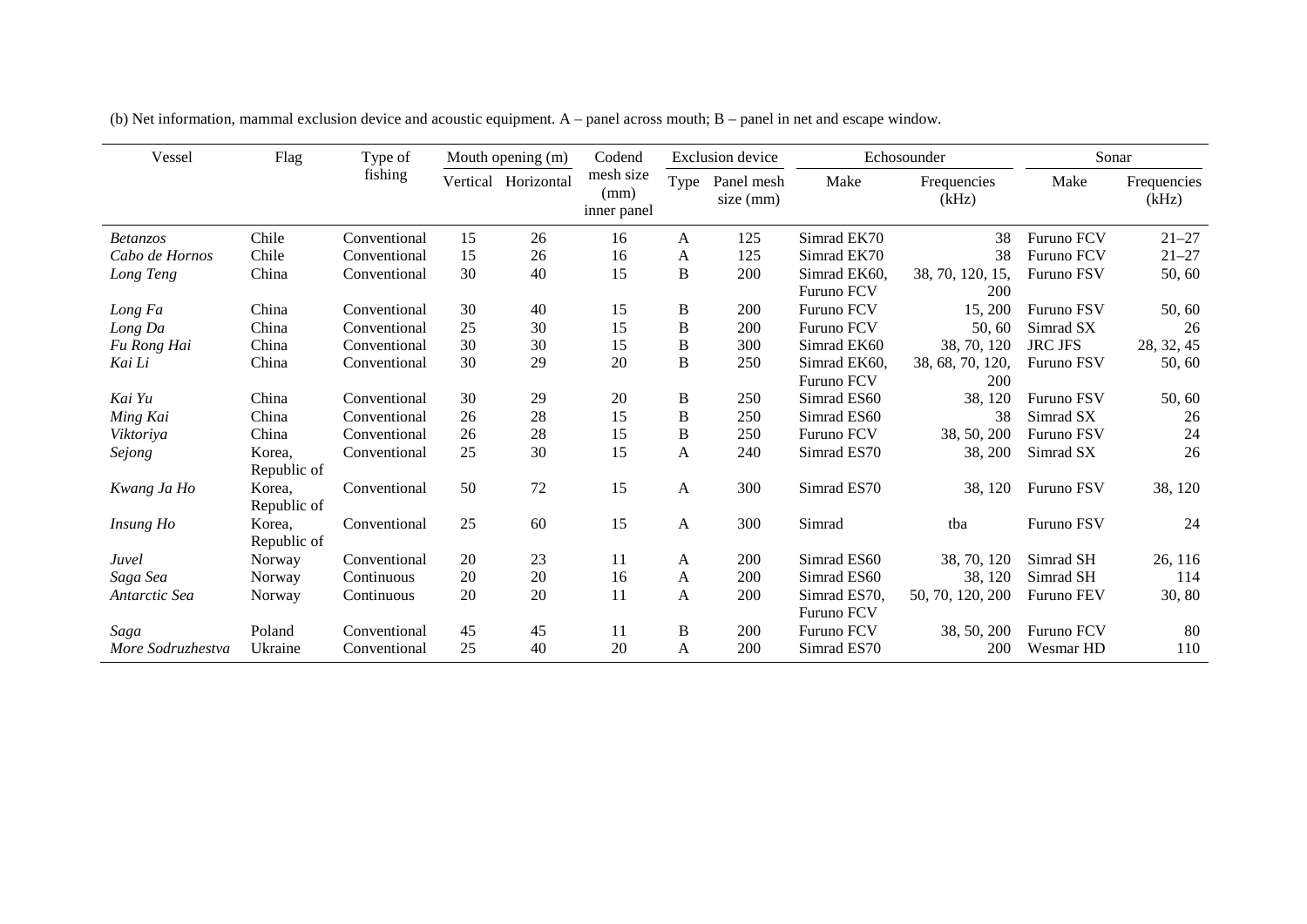Table 2: Topics that need to be addressed to advance feedback management in Subarea 48.1 so that an approach can be implemented. Additional information is available in WG-EMM-15/04 and 15/33 and from the authors of these papers.

| Element of feedback approach                           | Topic to be addressed                                                                                                                                                                                                                                                                                                                                                                                                                                                                                            |
|--------------------------------------------------------|------------------------------------------------------------------------------------------------------------------------------------------------------------------------------------------------------------------------------------------------------------------------------------------------------------------------------------------------------------------------------------------------------------------------------------------------------------------------------------------------------------------|
| Estimation of base catch limit                         | The integrated model and its diagnostics to be reviewed by WG-SAM.<br>Revise decision rules for krill.<br>Identify data required from the krill fishery (e.g. standardised acoustic<br>transects and net hauls).<br>Integration of additional data available for assessment (e.g. krill length-<br>frequency data from CEMP).                                                                                                                                                                                    |
| Decision rule to adjust catches up<br>from the base    | Design acoustic surveys to be undertaken by fishing vessels.<br>Define CEMP indicators to be used as 'traffic lights' in decision rule,<br>including threshold values that determine whether an indicator is 'green'<br>(upward adjustment possible) or 'red' (upward adjustment not possible).<br>Determine the level of adjustment that would be applied (e.g. the increase<br>in catch would be proportional to increased density observed during fishing<br>vessel surveys).<br>Evaluation of decision rule. |
| Decision rules to adjust catches<br>down from the base | Identify appropriate groups of SSMUs from penguin tracking data.<br>Determine default 'allocation factors' for groups of SSMUs.<br>Parameterise species-specific decision rules for adjusting catch on the basis<br>of fledging mass and age at crèche.<br>Evaluation of decision rule.                                                                                                                                                                                                                          |

Table 3: Topics that need to be addressed to advance feedback management in Subarea 48.2 so that an approach can be implemented.

| Phase   | Topic to be addressed                                                                                                                                                                                                                                                                                                                                                                                                                                                                                  |
|---------|--------------------------------------------------------------------------------------------------------------------------------------------------------------------------------------------------------------------------------------------------------------------------------------------------------------------------------------------------------------------------------------------------------------------------------------------------------------------------------------------------------|
| Phase 1 | Interactions with the fishing industry.<br>Design of acoustic surveys to be undertaken by fishing vessels.<br>Development of the oceanographic model (WG-EMM-14/08) to confirm the location of the<br>contrasting fished areas.<br>Analysis of available data with CEMP-like objectives.<br>Analysis of historical cetacean surveys in IWC Area II to provide context for at-sea<br>observations of cetaceans.<br>Appropriate time period for developing baseline monitoring information (five years). |
| Phase 2 | Evaluation of fishery acoustics to provide krill stock information.<br>Evaluation of the utility of remote camera sites.<br>Evaluation of the need for two areas with contrasting fishing levels.<br>Evaluation of monitoring to identify an effect of fishing given the concentration of the fishery.<br>Evaluation of the use of a constant harvest level, rather than a constant harvest rate to<br>elucidate functional responses between krill and predator performance.                          |

j.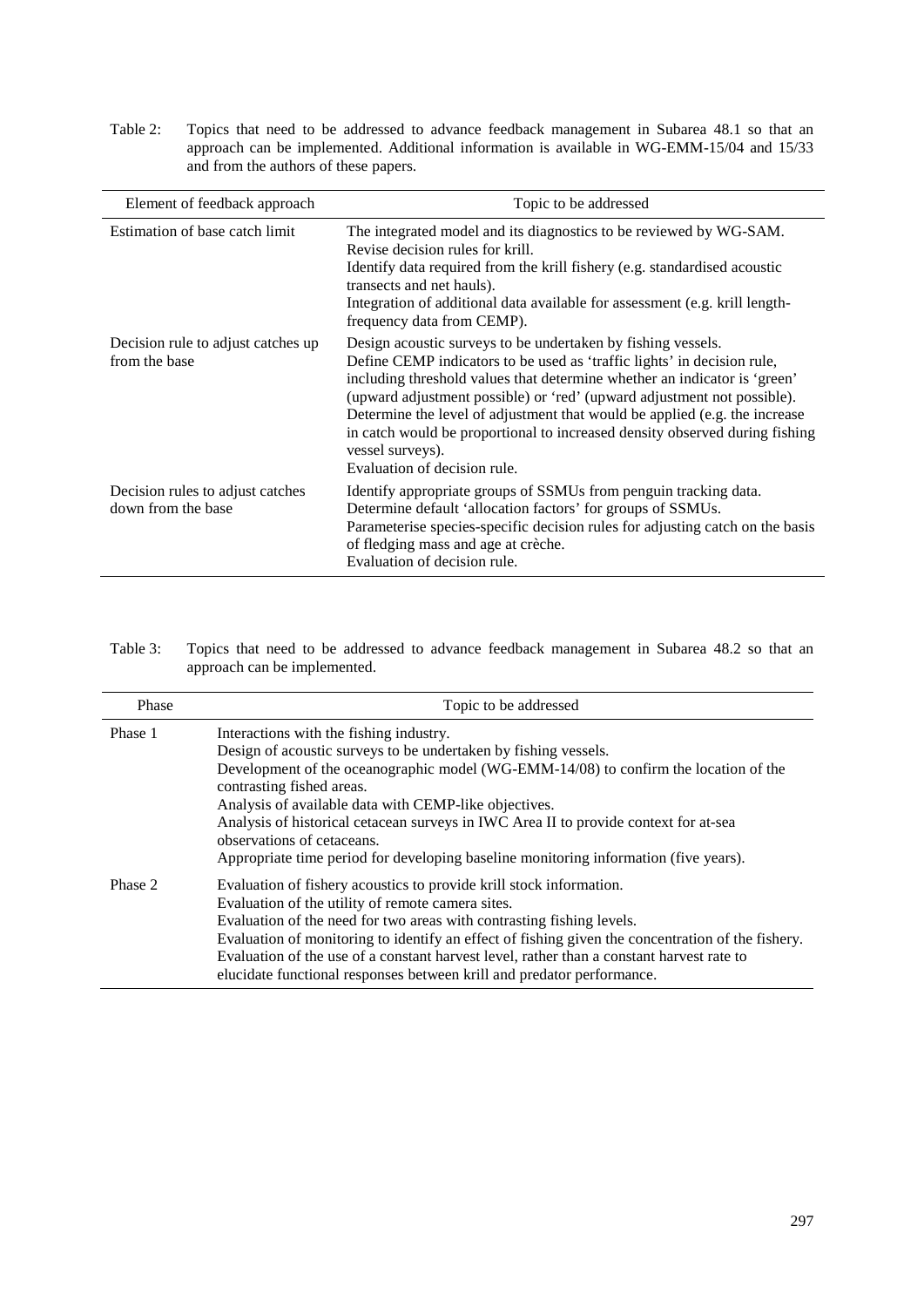Table 4: Topics that need to be addressed to advance feedback management at SSMU scales using the ecosystem assessment approach to subdivide area-scale catch into SSMUs and/or to have short-term adjustments within SSMUs, so that these can be implemented.

| Element of feedback approach                                               | Topic to be addressed                                                                                                                                                                                                                                                                                                                                                                                                                                                                                                                                                                                                                         |
|----------------------------------------------------------------------------|-----------------------------------------------------------------------------------------------------------------------------------------------------------------------------------------------------------------------------------------------------------------------------------------------------------------------------------------------------------------------------------------------------------------------------------------------------------------------------------------------------------------------------------------------------------------------------------------------------------------------------------------------|
| Approach to subdivide area-scale catch<br>limit into SSMUs (WG-EMM-15/36)  | Assemble data suitable for an empirical ecosystem assessment<br>(e.g. WG-EMM-15/36, Table 1a,), including krill biomass and CEMP<br>time series from SSMUs.<br>Consider parameters for predator reproductive performance and how<br>predators relate to krill density.<br>Consider parameters for empirical krill model.<br>Assemble time series of krill density and recruitment strength, predator<br>reproductive performance, catch and its length composition.<br>Estimate availability of krill to predators and fishery.<br>Submit model for review of its structure and diagnostics.<br>Evaluate the properties of the decision rule. |
| Approach for short-term adjustment at<br>SSMU scales (WG-EMM-15/55 Rev. 1) | Establish critical values of krill density for SSMUs, considering<br>predator requirements.<br>Projection model, including how to incorporate estimates of krill<br>density and recruitment, to be reviewed.<br>Estimates of krill density and recruitment.<br>Consider utilisation of CEMP and structured fishing to test the practical<br>application of the decision rule.<br>Evaluate properties of the decision rule in relation to meeting long-term<br>requirements of predators.                                                                                                                                                      |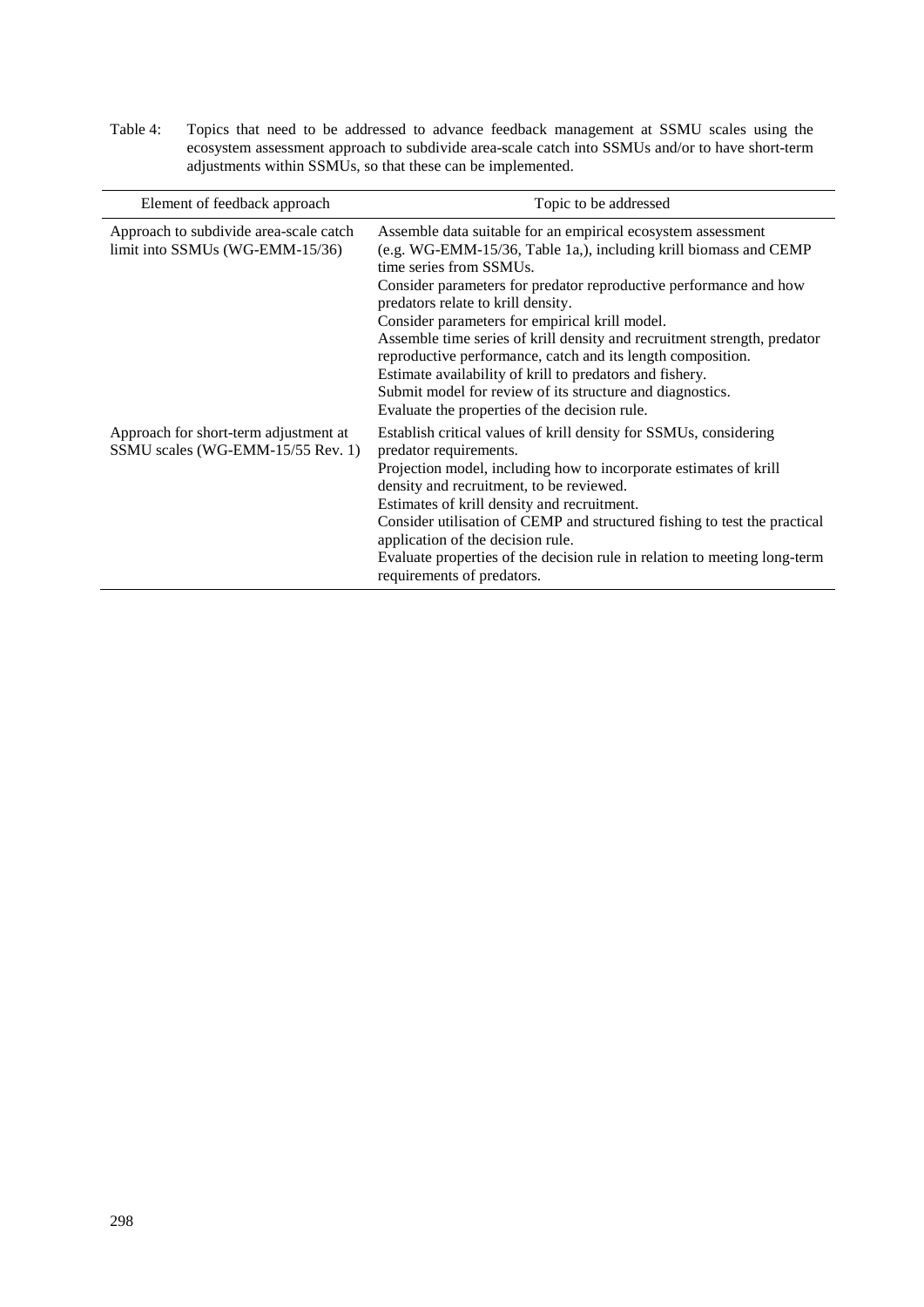| Data layers                                                           | References                                                                                                    |
|-----------------------------------------------------------------------|---------------------------------------------------------------------------------------------------------------|
| Adélie penguins breeding distribution                                 | Antarctic Site Inventory<br><b>BAS</b> Inventory<br>IAA-Programa de Monitoreo<br>H. Lynch (unpublished data)  |
| Adélie penguins non-breeding distribution                             | <b>US AMLR Program</b><br><b>BAS</b> Inventory<br>IAA-Programa de Monitoreo                                   |
| Killer whales Type B1 and B2 distribution                             | Robert Pitman, Southwest Fisheries Science<br>Center, NOAA Fisheries                                          |
| Emperor penguin Snow Hill colony                                      | Libertelli and Coria, 2014<br>Ratcliffe and Trathan, 2011<br>Fretwell et al., 2012                            |
| Coastal polynyas (pelagic regionalisation)                            | Kern, 2012<br>Kaleschke et al., 2001<br>Spreen et al., 2008<br>Arndt et al., 2013<br>Timmermann et al., 2009  |
| Krill distribution (adult)                                            | <b>US AMLR Program</b><br>Atkinson et al., 2004, 2008, 2009<br>Siegel, 1982, 2012<br>Siegel et al., 2013      |
| Krill nursery Weddell Sea gyre                                        | US, Argentinean and German research cruises                                                                   |
| Satellite-derived surface summer chlorophyll-a<br>(high productivity) | Feldman et al., 2010<br>Moore and Abbott, 2000                                                                |
| Ice-edge position in summer (proxy for ice seals)                     | US National Snow and Ice Data Center                                                                          |
| Fish nursery                                                          | Marschoff et al., 2012<br>Kock et al., 2012<br>Kock and Jones, 2005<br>Barrera-Oro et al., 2000<br>and others |

Table 5: Preliminary list of data layers describing objects/features that cross the border between Domain 1 and Domain 3.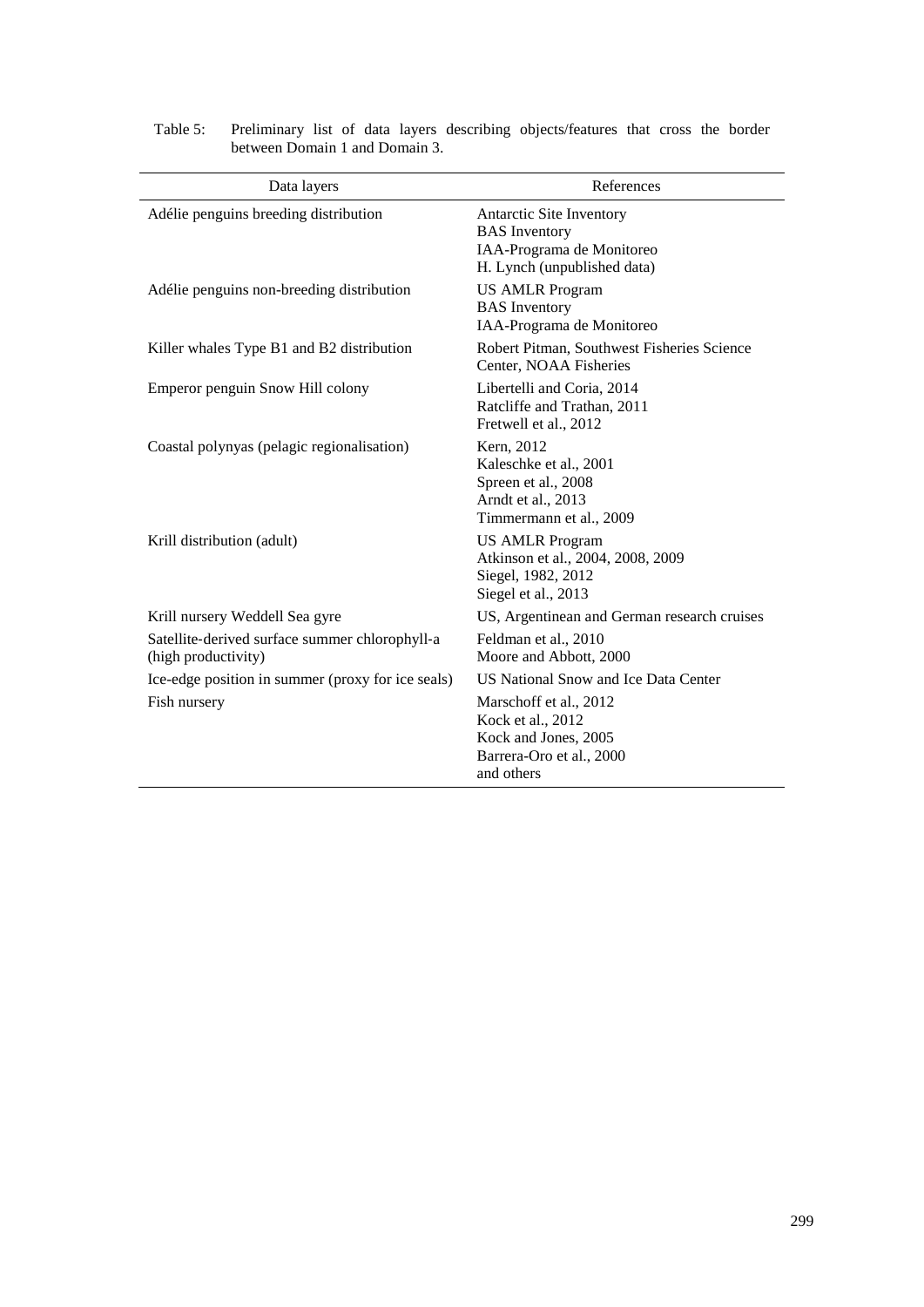# **List of Participants**

Working Group on Ecosystem Monitoring and Management (Warsaw, Poland, 6 to 17 July 2015)

| <b>Convener</b>             | Dr So Kawaguchi                                                 |
|-----------------------------|-----------------------------------------------------------------|
|                             | Australian Antarctic Division, Department of the                |
|                             | Environment                                                     |
|                             | so.kawaguchi@aad.gov.au                                         |
| <b>Argentina</b>            | Ms Andrea Capurro                                               |
|                             | Dirección Nacional del Antártico                                |
|                             | acapurro82@gmail.com                                            |
|                             |                                                                 |
|                             | Dr María Mercedes Santos                                        |
|                             | Instituto Antártico Argentino                                   |
|                             | mechasantos@yahoo.com.ar                                        |
| <b>Australia</b>            | Dr Andrew Constable                                             |
|                             | Australian Antarctic Division, Department of the<br>Environment |
|                             | andrew.constable@aad.gov.au                                     |
|                             | Dr Jess Melbourne-Thomas                                        |
|                             | Australian Antarctic Division, Department of the<br>Environment |
|                             | jess.melbourne-thomas@aad.gov.au                                |
|                             | Dr Colin Southwell                                              |
|                             | Australian Antarctic Division, Department of the<br>Environment |
|                             | colin.southwell@aad.gov.au                                      |
| Chile                       | Dr Patricio Arana                                               |
|                             | Pontificia Universidad Catolica de Valparaíso                   |
|                             | parana@ucv.cl                                                   |
|                             | Dr Javier Arata                                                 |
|                             | Instituto Antártico Chileno                                     |
|                             | jarata@inach.cl                                                 |
|                             |                                                                 |
| China, People's Republic of | Dr Guoping Zhu                                                  |
|                             | Shanghai Ocean University                                       |
|                             | gpzhu@shou.edu.cn                                               |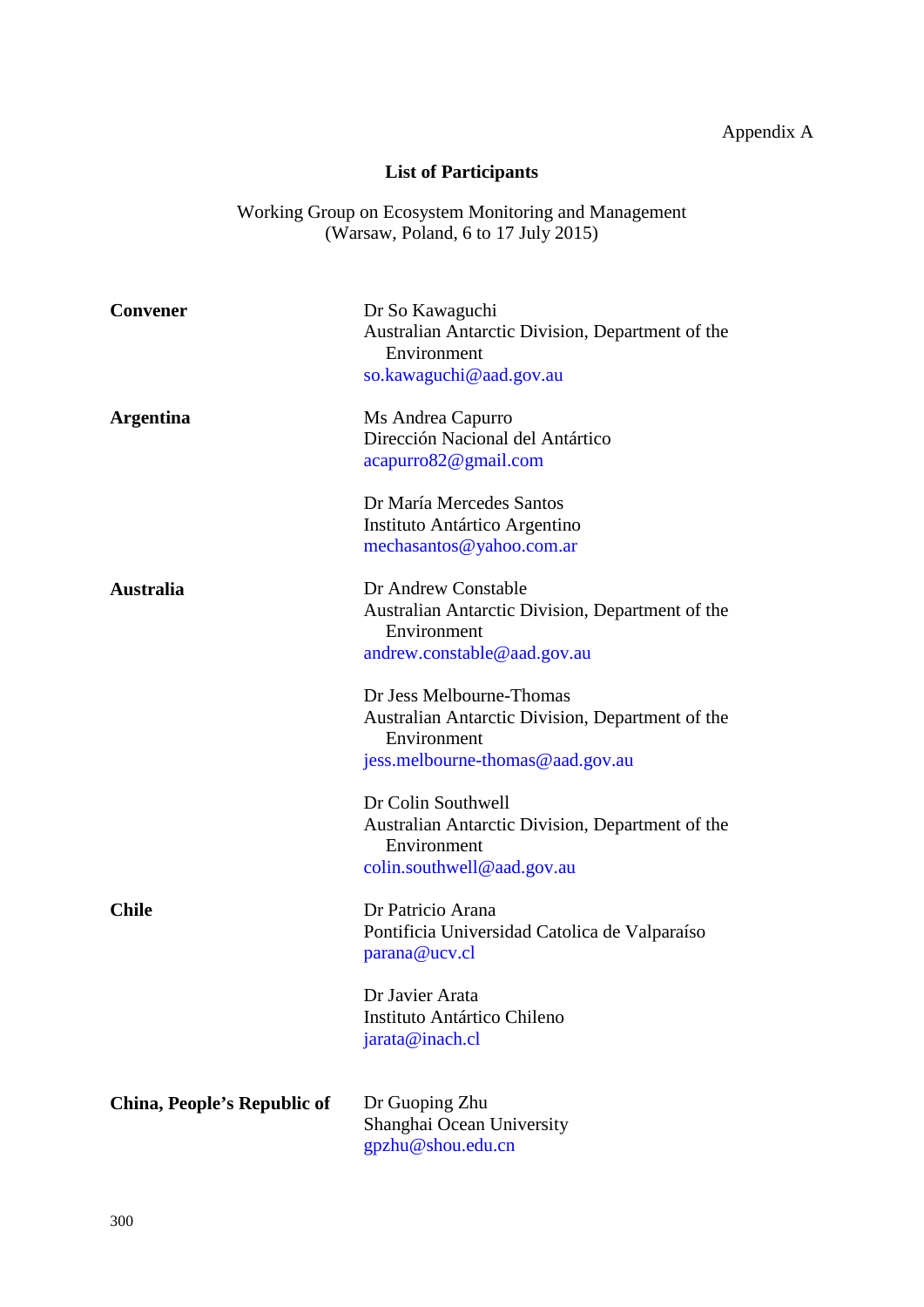| <b>European Union</b> | Dr Volker Siegel<br>Thünen Institute of Sea Fisheries<br>volker.siegel@ti.bund.de                        |
|-----------------------|----------------------------------------------------------------------------------------------------------|
|                       | Dr Jan van Franeker<br><b>IMARES</b><br>jan.vanfraneker@wur.nl                                           |
| <b>Germany</b>        | Professor Thomas Brey<br>Alfred Wegener Institute<br>thomas.brey@awi.de                                  |
|                       | Ms Patricia Brtnik<br>German Oceanographic Museum<br>patricia.brtnik@meeresmuseum.de                     |
|                       | Dr Katharina Teschke<br>Alfred Wegener Institute<br>katharina.teschke@awi.de                             |
| Japan                 | Dr Taro Ichii<br>National Research Institute of Far Seas Fisheries<br>ichii@affrc.go.jp                  |
|                       | Dr Toshihide Kitakado<br>Tokyo University of Marine Science and Technology<br>kitakado@kaiyodai.ac.jp    |
|                       | Mr Hideki Moronuki<br>Fisheries Agency of Japan<br>hideki_moronuki55@nm.maff.go.jp                       |
|                       | Mr Naohito Okazoe<br>Fisheries Agency of Japan<br>naohito_okazoe@nm.maff.go.jp                           |
|                       | Dr Luis Alberto Pastene Perez<br><b>Institute of Cetacean Research</b><br>pastene@cetacean.jp            |
| Korea, Republic of    | Dr Seok-Gwan Choi<br>National Fisheries Research and Development Institute<br>(NFRDI)<br>sgchoi@korea.kr |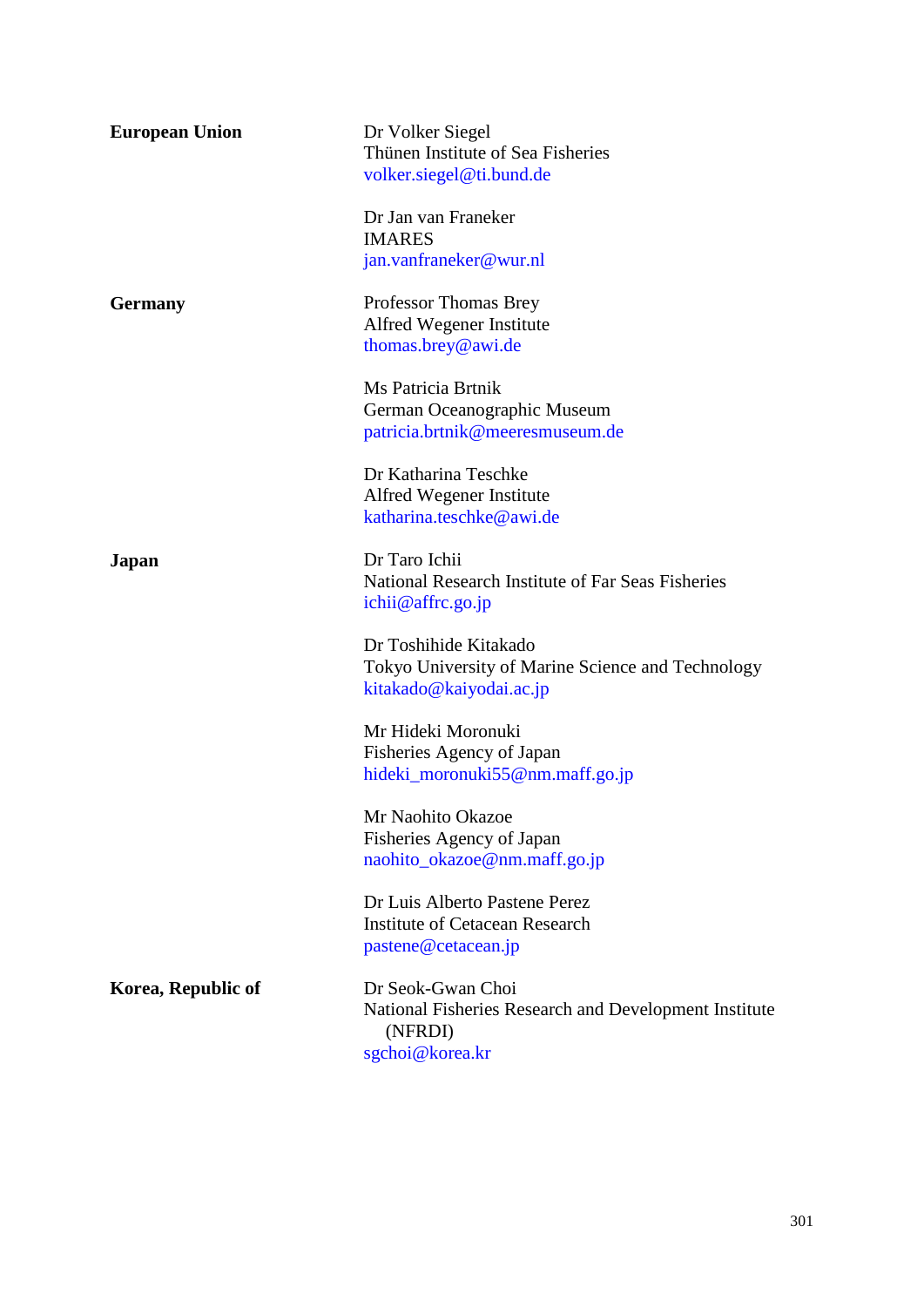|                           | Dr Jong Hee Lee<br>National Fisheries Research and Development Institute<br>(NFRDI)<br>jonghlee@korea.kr                                                   |
|---------------------------|------------------------------------------------------------------------------------------------------------------------------------------------------------|
| <b>New Zealand</b>        | Dr Rohan Currey<br>Ministry for Primary Industries<br>rohan.currey@mpi.govt.nz                                                                             |
| <b>Norway</b>             | Dr Olav Rune Godø<br><b>Institute of Marine Research</b><br>olavrune@imr.no                                                                                |
|                           | Dr Tor Knutsen<br><b>Institute of Marine Research</b><br>tor.knutsen@imr.no                                                                                |
|                           | Dr Bjørn Krafft<br><b>Institute of Marine Research</b><br>bjorn.krafft@imr.no                                                                              |
|                           | Dr Andrew Lowther<br>Norwegian Polar Institute<br>Andrew.Lowther@npolar.no                                                                                 |
| <b>Poland</b>             | Dr Anna Kidawa<br>Institute of Biochemistry and Biophysics of the Polish<br><b>Academy of Sciences</b><br>akidawa@arctowski.pl                             |
|                           | Dr Małgorzata Korczak-Abshire<br>Institute of Biochemistry and Biophysics of the Polish<br><b>Academy of Sciences</b><br>korczakm@gmail.com                |
|                           | Dr Anna Panasiuk-Chodnicka<br>University of Gdansk<br>oceapc@ug.edu.pl                                                                                     |
|                           | Professor Katarzyna Stepanowska<br>Faculty of Food Sciences and Fisheries, West Pomeranian<br>University of Technology, Szczecin, Poland<br>greyseal@o2.pl |
| <b>Russian Federation</b> | Dr Svetlana Kasatkina<br>AtlantNIRO<br>ks@atlant.baltnet.ru                                                                                                |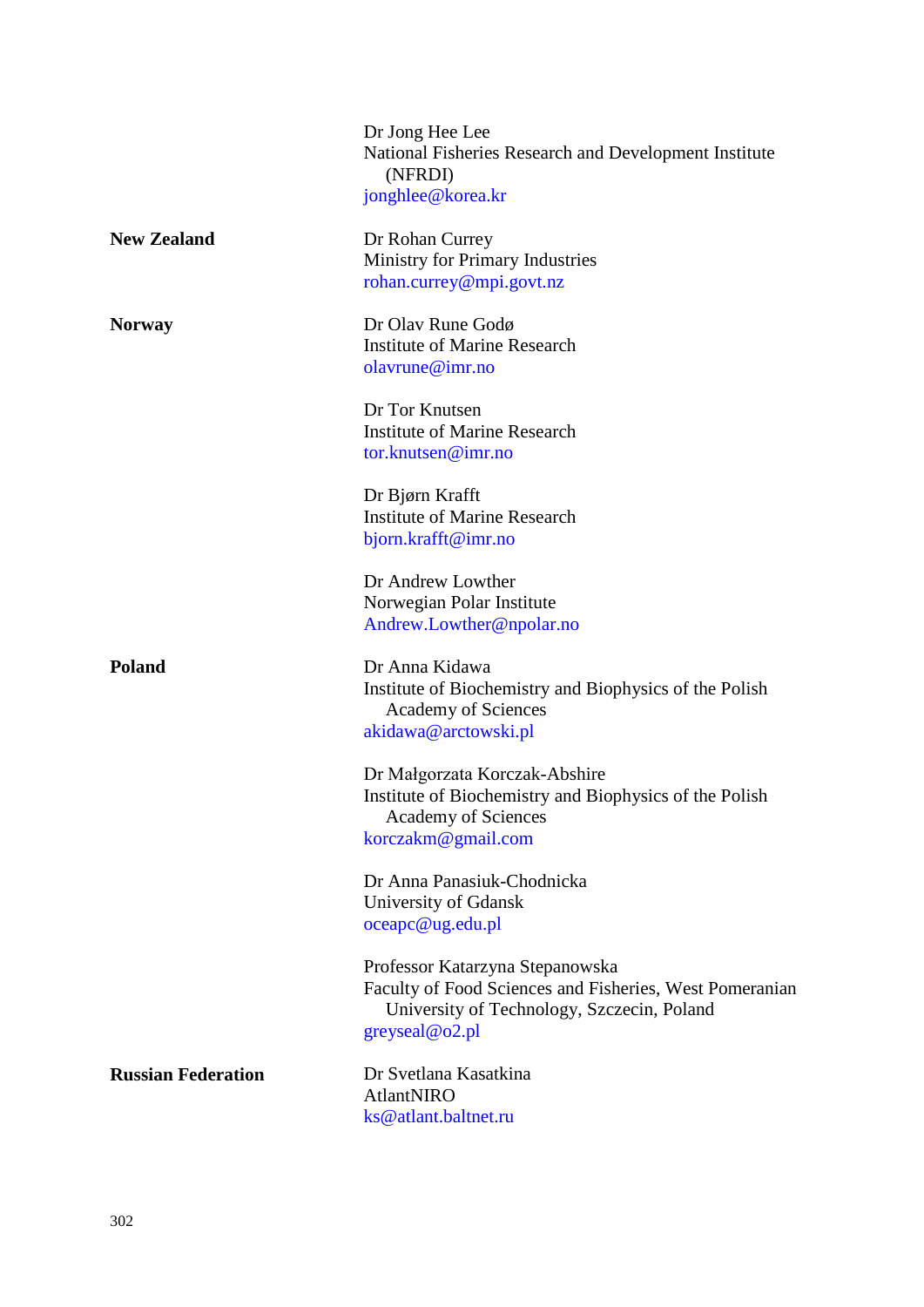| <b>South Africa</b>   | Ms Zoleka Filander<br>Department of Environmental Affairs<br>zfilander@environment.gov.za                                                      |
|-----------------------|------------------------------------------------------------------------------------------------------------------------------------------------|
|                       | Dr Azwianewi Makhado<br>Department of Environmental Affairs<br>amakhado@environment.gov.za                                                     |
| <b>Ukraine</b>        | Dr Kostiantyn Demianenko<br>Institute of Fisheries and Marine Ecology (IFME) of the<br>State Agency of Fisheries of Ukraine<br>s_erinaco@i.ua  |
|                       | Dr Ihor Dykyy<br>Department of Zoology<br>i.dykyy@gmail.com                                                                                    |
|                       | Dr Gennadi Milinevsky<br>Kyiv National Taras Shevchenko University<br>genmilinevsky@gmail.com                                                  |
|                       | Dr Leonid Pshenichnov<br>Methodological and Technological Center of Fishery and<br>Aquaculture<br>lkpbikentnet@gmail.com                       |
|                       | Dr Gennadiy Shandikov<br>Institute of Fisheries and Marine Ecology (IFME) of the<br>State Agency of Fisheries of Ukraine<br>fishingnet@ukr.net |
|                       | Mr Roman Solod<br>Institute of Fisheries and Marine Ecology (IFME) of the<br>State Agency of Fisheries of Ukraine<br>roman-solod@ukr.net       |
| <b>United Kingdom</b> | Dr Chris Darby<br>Centre for Environment, Fisheries and Aquaculture<br>Science (Cefas)<br>chris.darby@cefas.co.uk                              |
|                       | Dr Susie Grant<br><b>British Antarctic Survey</b><br>suan@bas.ac.uk                                                                            |
|                       | Dr Simeon Hill<br><b>British Antarctic Survey</b><br>sih@bas.ac.uk                                                                             |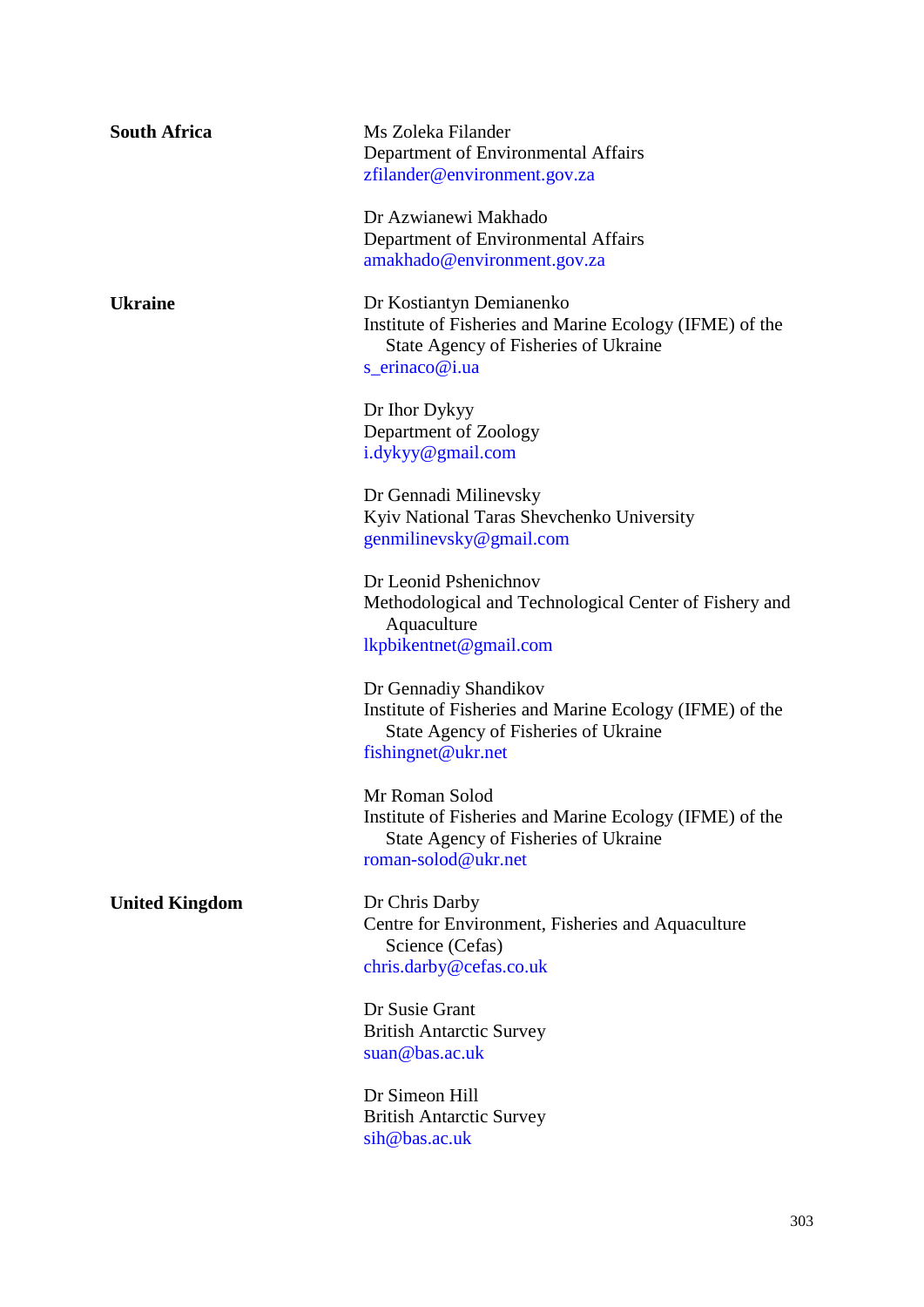Dr Marta Söffker Centre for Environment, Fisheries and Aquaculture Science (Cefas) [marta.soffker@cefas.co.uk](mailto:marta.soffker@cefas.co.uk)

Dr Phil Trathan British Antarctic Survey [pnt@bas.ac.uk](mailto:pnt@bas.ac.uk)

Dr Jon Watkins British Antarctic Survey [jlwa@bas.ac.uk](mailto:jlwa@bas.ac.uk)

**United States of America** Dr Christopher Jones

National Oceanographic and Atmospheric Administration (NOAA) [chris.d.jones@noaa.gov](mailto:chris.d.jones@noaa.gov)

Dr Polly A. Penhale National Science Foundation, Division of Polar Programs [ppenhale@nsf.gov](mailto:ppenhale@nsf.gov)

Dr Christian Reiss National Marine Fisheries Service, Southwest Fisheries Science Center [christian.reiss@noaa.gov](mailto:christian.reiss@noaa.gov)

Dr George Watters National Marine Fisheries Service, Southwest Fisheries Science Center [george.watters@noaa.gov](mailto:george.watters@noaa.gov)

**CCAMLR Secretariat** Ms Doro Forck

Communications Manager [doro.forck@ccamlr.org](mailto:doro.forck@ccamlr.org)

Dr David Ramm Data Manager [david.ramm@ccamlr.org](mailto:david.ramm@ccamlr.org)

Dr Keith Reid Science Manager [keith.reid@ccamlr.org](mailto:keith.reid@ccamlr.org)

Dr Lucy Robinson Fisheries and Ecosystems Analyst [lucy.robinson@ccamlr.org](mailto:lucy.robinson@ccamlr.org)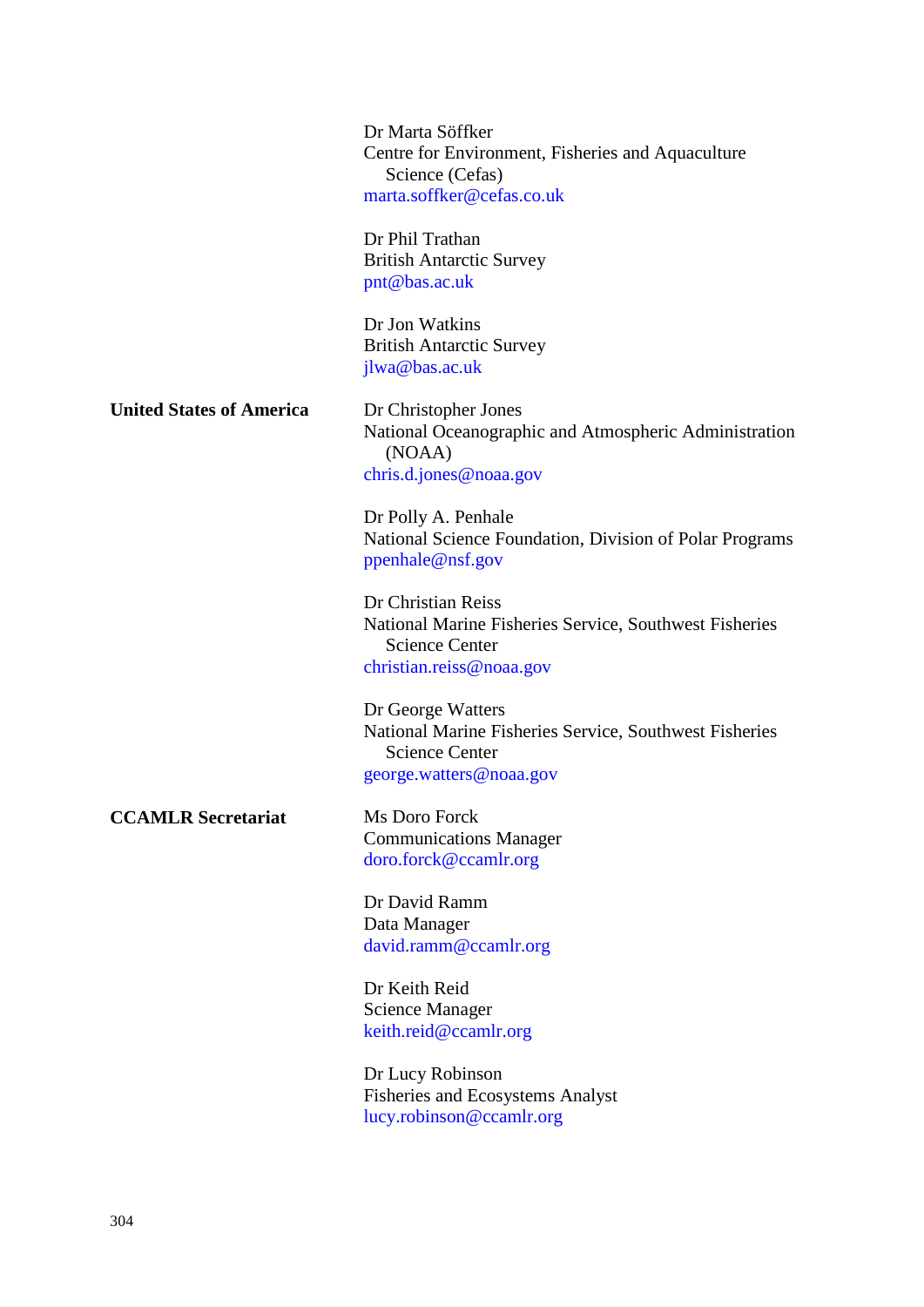## Appendix B

## **Agenda**

## Working Group on Ecosystem Monitoring and Management (Warsaw, Poland, 6 to 17 July 2015)

#### 1. Introduction

- 1.1 Opening of the meeting<br>1.2 Adoption of the agenda
- Adoption of the agenda and appointment of rapporteurs
- 1.3 Review of requirements for advice and interactions with other working groups
- 2. The krill-centric ecosystem and issues related to management of the krill fishery
	- 2.1 Issues for the present
		- 2.1.1 Fishing activities
		- 2.1.2 Scientific observation
		- 2.1.3 Krill biology and ecology and management
		- 2.1.4 Role of fish in the ecosystem
	- 2.2 Issues for the future
		- 2.2.1 Feedback management strategy
		- 2.2.2 CEMP and WG-EMM-STAPP
		- 2.2.3 Integrated assessment model
		- 2.2.4 Fishing vessel surveys
		- 2.2.5 Multinational coordination
- 3. Spatial management
	- 3.1 Marine protected areas (MPAs)<br>3.2 Vulnerable marine ecosystems (
	- 3.2 Vulnerable marine ecosystems (VMEs)
- 4. Advice to the Scientific Committee and its working groups
- 5. Future work
- 6. Other business
- 7. Adoption of the report and close of the meeting.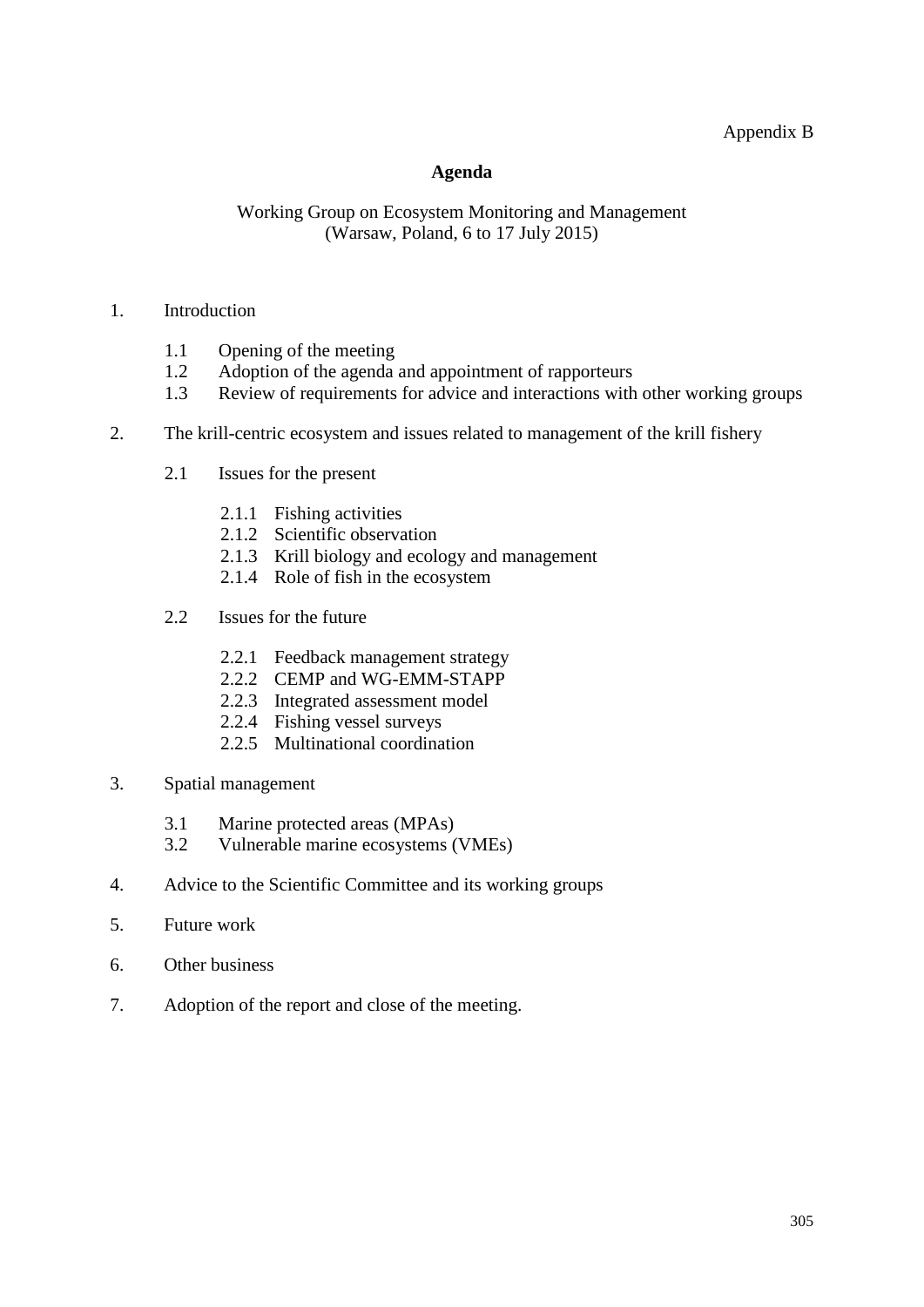## **List of Documents**

| Working Group on Ecosystem Monitoring and Management |  |
|------------------------------------------------------|--|
| (Warsaw, Poland, 6 to $17$ July $2015$ )             |  |

| WG-EMM-15/01        | Net diagrams for Norwegian vessels notified for krill fishery in<br>2015/16 - Notification ID 86750, 86751, 86780 and 86781<br>Delegation of Norway                                                                                                                       |
|---------------------|---------------------------------------------------------------------------------------------------------------------------------------------------------------------------------------------------------------------------------------------------------------------------|
| WG-EMM-15/02        | Net diagrams for Chinese vessels notified for krill fishery in<br>2015/16 Notification ID 86733, 86772 and 86773<br>Delegation of the People's Republic of China                                                                                                          |
| WG-EMM-15/03        | Net diagrams for Chilean vessels notified for krill fishery in<br>2015/16 Notification ID 86795, 86796 and 86797<br>Delegation of Chile                                                                                                                                   |
| WG-EMM-15/04        | Within season feedback management system $-$ a pro forma for<br>discussion at WG-EMM 2015<br>C.S. Reiss, G.M. Watters, J. Hinke and D. Kinzey (USA)                                                                                                                       |
| WG-EMM-15/05        | Winter habitat selection by Antarctic krill will increase krill-<br>predator-fishery interactions during ice free years<br>C.S. Reiss, A. Cossio, C.D. Jones, A. Murray, G. Mitchell,<br>J. Santora, K. Dietrich, E. Weiss, C. Gimpel, J. Walsh and<br>G.M. Watters (USA) |
| WG-EMM-15/06        | Species identification illustrated guide of the Southern Ocean -<br>CCAMLR Convention Area 48, 58, and 88<br>Delegation of the Republic of Korea                                                                                                                          |
| WG-EMM-15/07 Rev. 1 | CEMP Indices: 2015 update on data submissions and analyses<br><b>CCAMLR Secretariat</b>                                                                                                                                                                                   |
| WG-EMM-15/08        | Net diagrams and MED of CM 21-03 for Korean krill fishing<br>vessels<br>Delegation of the Republic of Korea                                                                                                                                                               |
| WG-EMM-15/09        | Scotia Sea Pygoscelid Penguin Tracking and Habitat Analysis<br>Workshop<br>P.N. Trathan (United Kingdom), J.T. Hinke (USA) and<br><b>B.</b> Lascelles (BirdLife International)                                                                                            |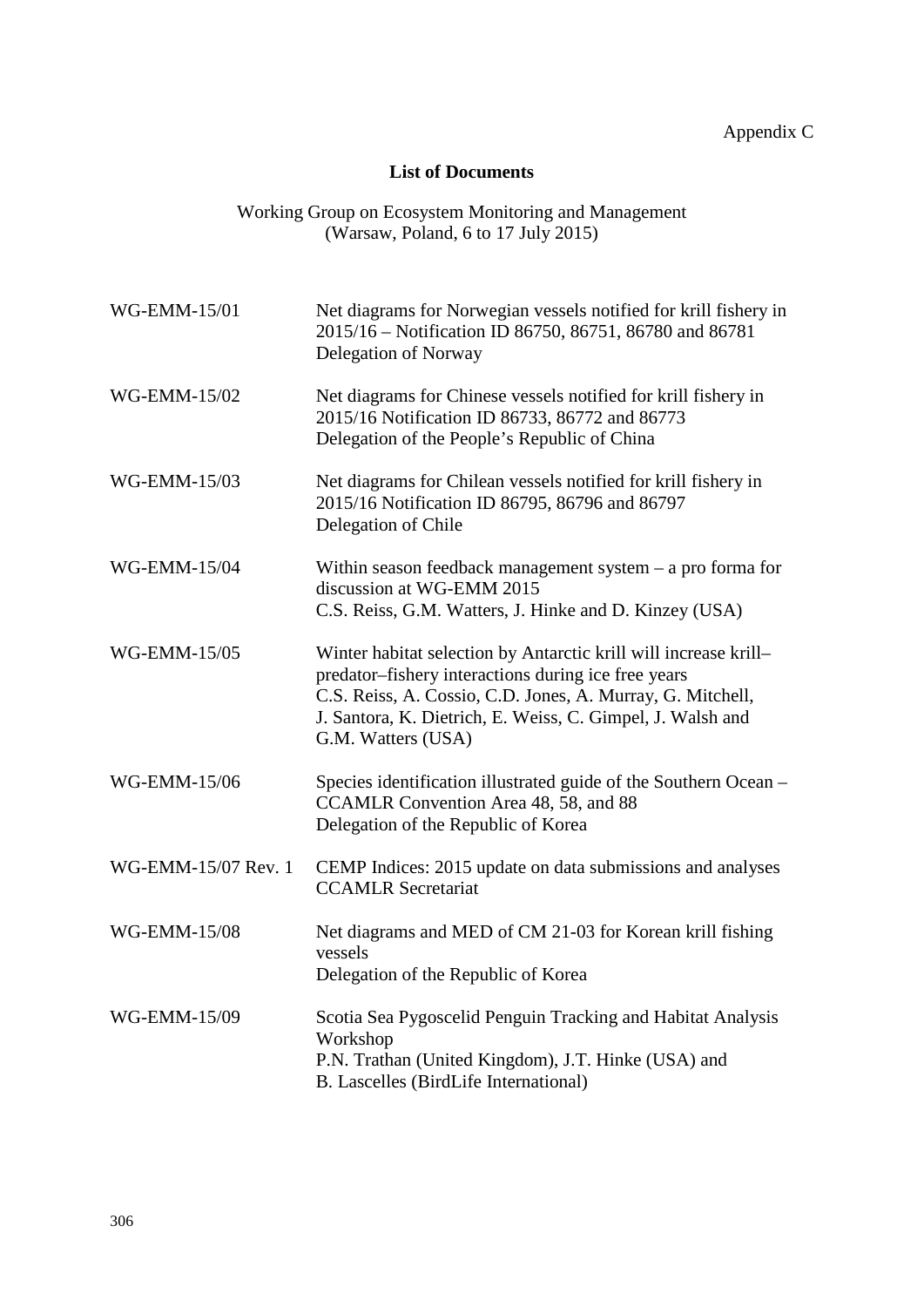| WG-EMM-15/10        | Possible options for the future management of the Antarctic krill<br>fishery in Subarea 48.2<br>P.N. Trathan (United Kingdom), O.R. Godø (Norway) and<br>S.L. Hill (United Kingdom)                                                                   |
|---------------------|-------------------------------------------------------------------------------------------------------------------------------------------------------------------------------------------------------------------------------------------------------|
| WG-EMM-15/11        | A critical issue for feedback management – how do we determine<br>the level of functional overlap between krill fishing operations and<br>penguin foraging activity?<br>P.N. Trathan, J.R.D. Silk, S.L. Hill (United Kingdom) and<br>H.J. Lynch (USA) |
| WG-EMM-15/12        | Introduction of the recent Korean research activity and future plan<br>on penguin breeding and behavior<br>Delegation of the Republic of Korea                                                                                                        |
| WG-EMM-15/13        | Acoustic and catch data collected by the fleet – relevance for<br>feedback management<br>O.R. Godø, T. Klevjer and G. Skaret (Norway)                                                                                                                 |
| WG-EMM-15/14        | Antarctic krill; assessment of mesh size selectivity and escape<br>mortality from trawls<br>B.A. Krafft (Norway), L.A. Krag (Denmark), B. Herrmann,<br>A. Engås, I. Bruheim and S. Nordrum (Norway)                                                   |
| WG-EMM-15/15 Rev. 1 | Progress report 1: Proposal for GEF (Global Environment<br>Facility) funding to support capacity building in the GEF-eligible<br><b>CCAMLR Members</b><br><b>CCAMLR Secretariat</b>                                                                   |
| WG-EMM-15/16        | Variability in krill length distribution in 48.1 derived from data<br>collected by scientific observers<br>P. Ziegler, S. Kawaguchi D. Welsford and A. Constable<br>(Australia)                                                                       |
| WG-EMM-15/17 Rev. 1 | A biomass estimate of Antarctic krill ( <i>Euphausia superba</i> ) at the<br><b>Balleny Islands</b><br>M.J. Cox (Australia), Y. Ladroit, P. Escobar-Flores and<br>R.L. O'Driscoll (New Zealand)                                                       |
| WG-EMM-15/18        | Joint CEP/SC-CAMLR workshop (2016) on climate change and<br>monitoring<br>S. Grant (UK) and P. Penhale (USA)                                                                                                                                          |
| WG-EMM-15/19        | Estimation of the green weight of krill caught<br><b>CCAMLR Secretariat</b>                                                                                                                                                                           |
| WG-EMM-15/20        | Vacant                                                                                                                                                                                                                                                |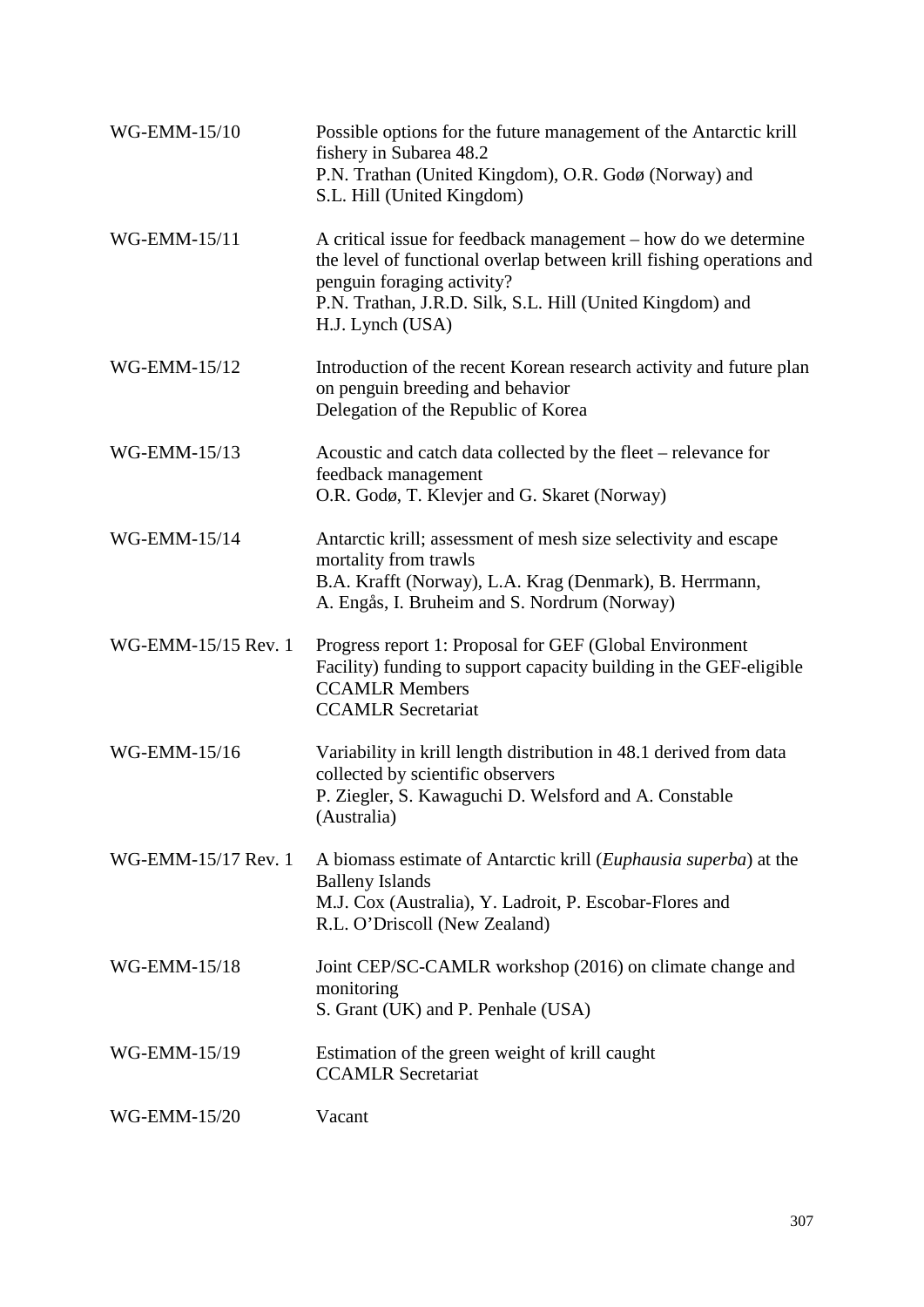| WG-EMM-15/21 | Notes of hydrobiologist "Akademik Fedorov" (the 60th RAE<br>Expedition) East Antarctica (December 2014 – February 2015)<br>A.M. Sytov (Russia)                                                                                                                   |
|--------------|------------------------------------------------------------------------------------------------------------------------------------------------------------------------------------------------------------------------------------------------------------------|
| WG-EMM-15/22 | Preliminary report on krill survey off the coast of East Antarctica<br>(Enderby Land to Prydz Bay) February–March 2015<br>S. Kawaguchi, A. Constable, L. Emmerson, C. Southwell,<br>R. King, K. Westwood and K. Swadling (Australia)                             |
| WG-EMM-15/23 | Chiller killers – first steps towards identifying krill pathogens<br>K. Bateman, R. Hicks, G. Tarling, M. Söffker and G. Stentiford<br>(United Kingdom)                                                                                                          |
| WG-EMM-15/24 | Why does it necessary to consider krill flux for developing the<br>feedback management strategy for krill fishery in the Area 48?<br>S. Kasatkina and V. Shnar (Russia)                                                                                          |
| WG-EMM-15/25 | Using vessel acoustics to detect diving patterns of krill foraging<br>predators automatically: Development of a novel method for<br>quantifying impact of krill fishing on seals and penguins<br>T.A. Klevjer, O.R. Godø and B. Krafft (Norway)                  |
| WG-EMM-15/26 | Special features of the current krill fishery dynamics in the<br>Southern Atlantic (Subareas 48.1, 48.2 and 48.3) during 2008–2014<br>S. Kasatkina and P. Gasyukov (Russia)                                                                                      |
| WG-EMM-15/27 | Key considerations for planning a large-scale krill survey<br>S. Hill, J. Watkins (United Kingdom), O.R. Godø (Norway),<br>S. Kawaguchi (Australia), D. Kinzey, C. Reiss (USA), V. Siegel<br>(Germany), P. Trathan (United Kingdom) and G. Watters (USA)         |
| WG-EMM-15/28 | Updating the Antarctic krill biomass estimates for CCAMLR<br>Subareas 48.1 to 48.4 using available data<br>S. Hill, A. Atkinson, C. Darby, S. Fielding (United Kingsom),<br>B. Krafft, O.R. Godø, G. Skaret (Norway), P. Trathan, J. Watkins<br>(United Kingdom) |
| WG-EMM-15/29 | Net diagrams for Russian vessel notified for krill fishery in<br>2015/16<br>Delegation of the Russian Federation                                                                                                                                                 |
| WG-EMM-15/30 | Krill Fishery Report<br><b>CCAMLR Secretariat</b>                                                                                                                                                                                                                |
| WG-EMM-15/31 | Citizen science for large-scale data extraction from a citizen<br>science network<br>T. Hart, C. Black (United Kingdom), L. Emmerson (Australia),<br>J. Hinke (USA) and C. Southwell (Australia)                                                                 |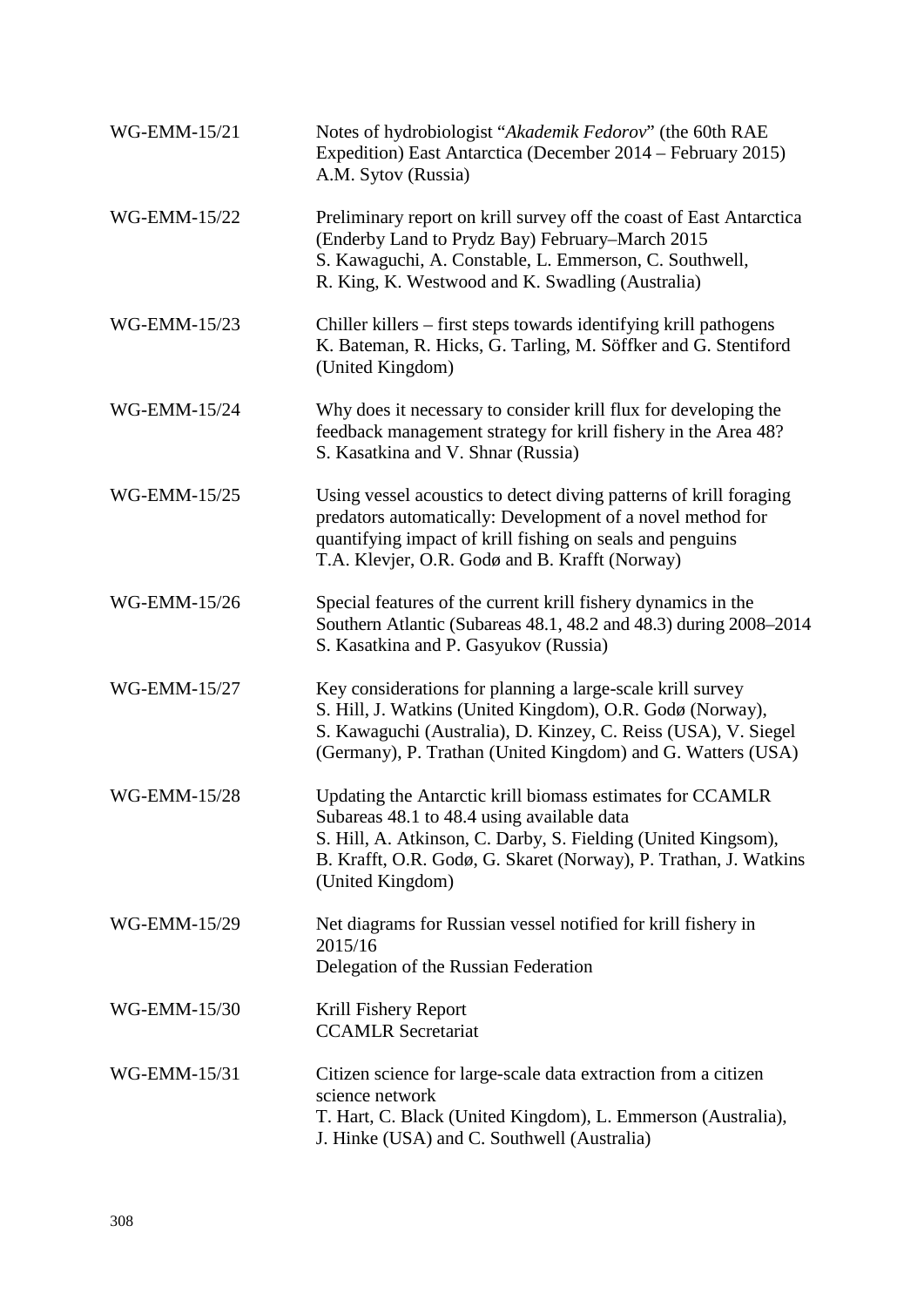| WG-EMM-15/32        | Important Bird Areas (IBAs) in Antarctica<br>P.A. Penhale (USA)                                                                                                                                                                                                                                                                                                                                                                |
|---------------------|--------------------------------------------------------------------------------------------------------------------------------------------------------------------------------------------------------------------------------------------------------------------------------------------------------------------------------------------------------------------------------------------------------------------------------|
| WG-EMM-15/33        | Feedback management pro forma based on WG-EMM-12/44<br>G. Watters and J. Hinke (USA)                                                                                                                                                                                                                                                                                                                                           |
| WG-EMM-15/34        | Report of a domestic workshop to identify U.S. stakeholders'<br>objectives and protection priorities for one or more marine<br>protected areas in Planning Domain 1<br>G. Watters (USA)                                                                                                                                                                                                                                        |
| WG-EMM-15/35        | Development of the fishing gear library<br><b>CCAMLR Secretariat</b>                                                                                                                                                                                                                                                                                                                                                           |
| WG-EMM-15/36        | An ecosystem-based management procedure for krill fisheries: a<br>method for determining spatially-structured catch limits to<br>manage risk of significant localised fisheries impacts on predators<br>A. Constable and S. Candy (Australia)                                                                                                                                                                                  |
| WG-EMM-15/37        | Seasonal variation in the diet of <i>Arctocephalus gazella</i> at 25 de<br>Mayo/King George Island, South Shetland Islands, Antarctica<br>A. Harrington, G.A. Daneri, A.R. Carlini, D.S. Reygert and<br>A. Corbalán (Argentina)                                                                                                                                                                                                |
| WG-EMM-15/38 Rev. 1 | Scientific background document in support of the development of<br>a CCAMLR MPA in the Weddell Sea (Antarctica) - Version 2015<br>- Part A: General context of the establishment of MPAs and<br>background information on the Weddell Sea MPA planning area-<br>K. Teschke (Germany) on behalf of the Weddell Sea MPA<br>(WSMPA) project team                                                                                  |
| WG-EMM-15/39        | Scientific background document in support of the development of<br>a CCAMLR MPA in the Weddell Sea (Antarctica) - Version 2015<br>- Part B: Description of available spatial data<br>K. Teschke, H. Pehlke and T. Brey on behalf of the German<br>Weddell Sea MPA (WSMPA) project team, with contributions<br>from the participants at the International Expert Workshop on the<br>WSMPA project (7–9 April 2014, Bremerhaven) |
| WG-EMM-15/40        | On amendments to Conservation Measure 51-07 (2014) dealing<br>with interim distribution of the trigger level in the fishery for<br><i>Euphausia superba</i> in Statistical Subareas 48.1, 48.2, 48.3<br>and 48.4<br>Delegation of Ukraine                                                                                                                                                                                      |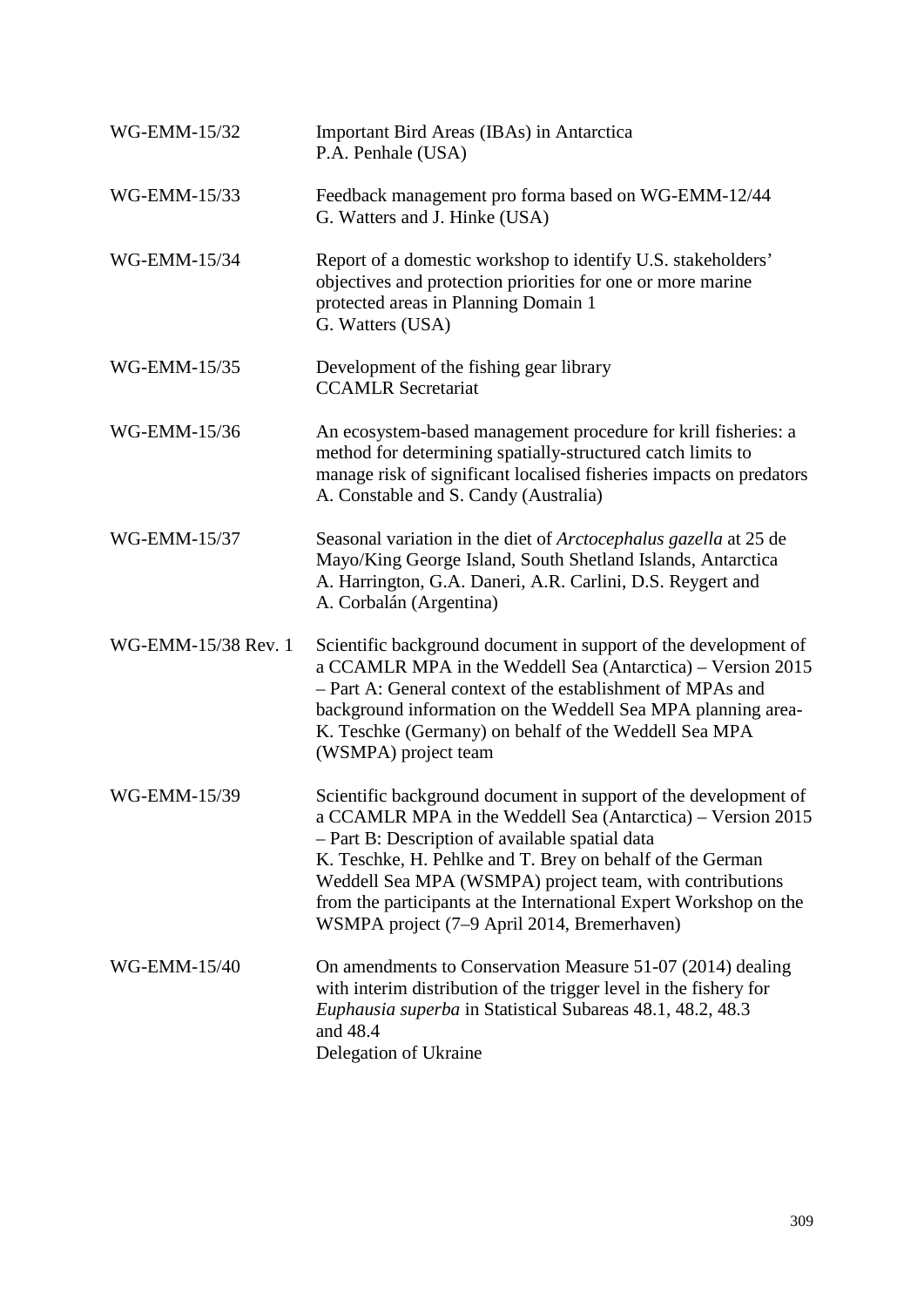| WG-EMM-15/41        | Changes of population structure in common benthic species of the<br>proposed Stella Creek MPA in the vicinity of the Akademik<br>Vernadsky Station, Galindez Island, Antarctica<br>Delegation of Ukraine                                                                                                       |
|---------------------|----------------------------------------------------------------------------------------------------------------------------------------------------------------------------------------------------------------------------------------------------------------------------------------------------------------|
| WG-EMM-15/42        | Report of the Second International Workshop for identifying<br>Marine Protected Areas (MPAs) in Domain 1 of CCAMLR<br>(Palacio San Martín, Buenos Aires, Argentina, 25 to 29 May 2015)<br>Second WS-MPA Domain 1                                                                                               |
| WG-EMM-15/43        | Information on Japan's plan for krill surveys in East Antarctic<br>Delegation of Japan                                                                                                                                                                                                                         |
| <b>WG-EMM-15/44</b> | The importance of standardising and validating new methods for<br>CEMP to maintain the robustness of long-term time series<br>C. Southwell and L. Emmerson (Australia)                                                                                                                                         |
| WG-EMM-15/45        | Direct ageing of Antarctic krill ( <i>Euphausia superba</i> ) – potential<br>utility of eyestalk sections for age determination<br>C. Reiss (USA), R. Kilada (Canada) and S. Kawaguchi (Australia)                                                                                                             |
| WG-EMM-15/46        | Scientific background document in support of the development of<br>a CCAMLR MPA in the Weddell Sea (Antarctica) – Version 2015<br>- Part C: Data analysis and MPA scenario development<br>K. Teschke, H. Pehlke, M. Deininger, L. Douglass and T. Brey on<br>behalf of the German Weddell Sea MPA project team |
| WG-EMM-15/47        | Admiralty Bay (South Shetland Islands) – long-term marine<br>monitoring program<br>A. Panasiuk-Chodnicka, M. Korczak-Abshire, M.I. Żmijewska,<br>K. Chwedorzewska, E. Szymczak, D. Burska, D. Pryputniewicz-<br>Flis and K. Łukawska-Matuszewska (Poland)                                                      |
| WG-EMM-15/48        | Unmanned Aerial Vehicles based monitoring of indicator species<br>populations on King George Island (Subarea 48.1)<br>M. Korczak-Abshire, A. Zmarz, R. Storvold, M. Rodzewicz,<br>K. Chwedorzewska, A. Kidawa and A. Znój (Poland)                                                                             |
| WG-EMM-15/49        | Net diagrams for Ukrainian vessel notified for krill fishery in<br>2015/16 – Notification ID 86703, 86755 and 86757<br>Delegation of Ukraine                                                                                                                                                                   |
| WG-EMM-15/50        | UAV for monitoring environmental changes on King George<br>Island (South Shetland Islands) Antarctica: preliminary study on<br>wildlife disturbance<br>A. Kidawa, M. Korczak-Abshire, A. Zmarz, R. Storvold,<br>M. Rodzewicz, K. Chwedorzewska, S.-R. Karlsen and A. Znój<br>(Poland)                          |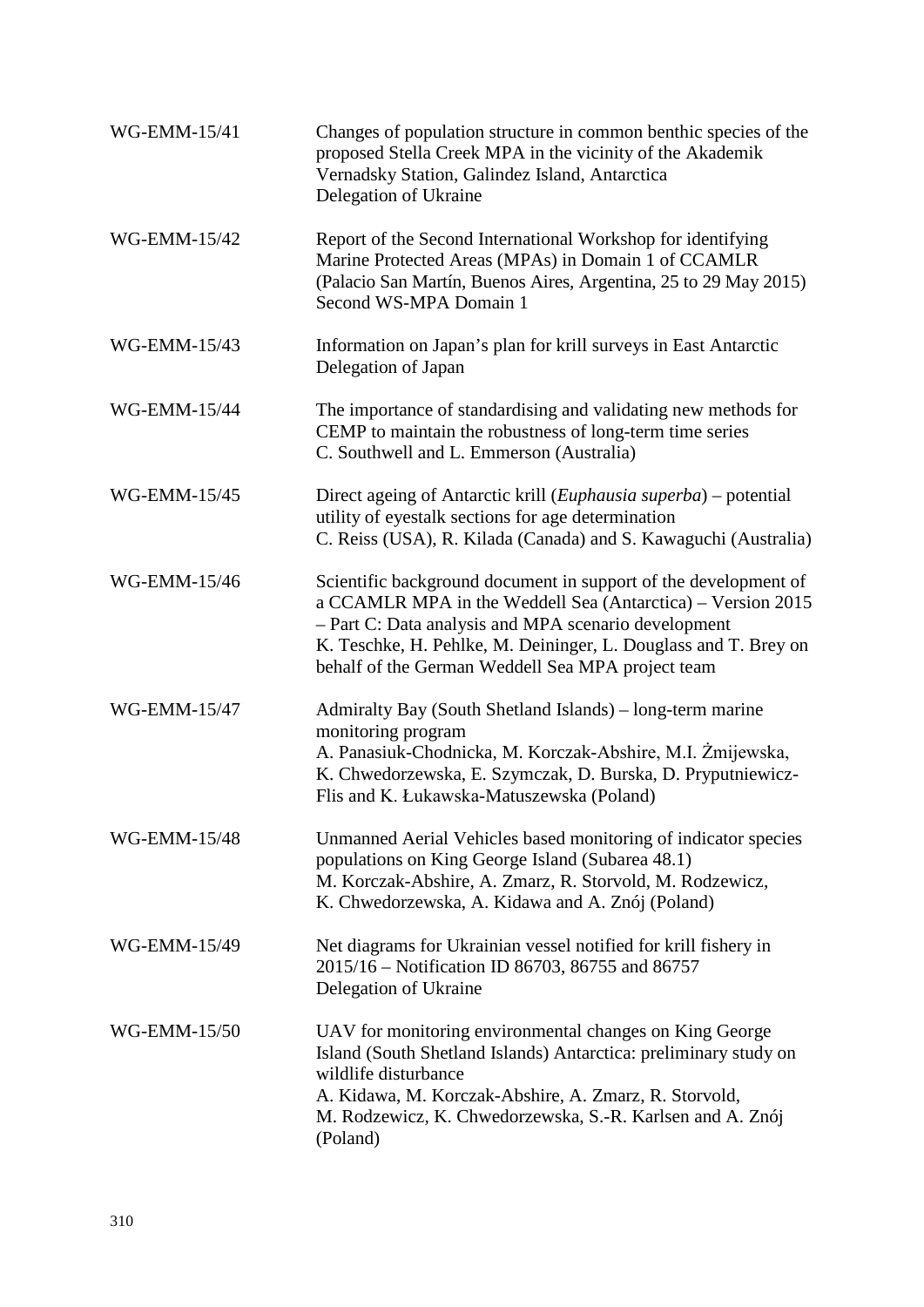| WG-EMM-15/51 Rev. 1 | Estimating future krill catches that meet the CCAMLR and<br>alternative decision rules for FAO Subarea 48.1 using an<br>integrated assessment model<br>D. Kinzey, G.M. Watters and C.S. Reiss (USA)                                                                                                                |
|---------------------|--------------------------------------------------------------------------------------------------------------------------------------------------------------------------------------------------------------------------------------------------------------------------------------------------------------------|
| WG-EMM-15/52        | Activity, seasonal site fidelity, and movements of Type-C killer<br>whales between the Ross Sea, Antarctica and New Zealand<br>R. Eisert (New Zealand), G. Lauriano, S. Panigada (Italy),<br>E.N. Ovsyanikova, I.N. Visser, P.H. Ensor, R.J.C. Currey,<br>B.R. Sharp and M.H. Pinkerton (New Zealand)              |
| WG-EMM-15/53        | Predation release of Antarctic silverfish (Pleuragramma<br><i>antarctica</i> ) in the Ross Sea<br>M.H. Pinkerton, P. Lyver, D. Stevens, J. Forman, R. Eisert and<br>S. Mormede (New Zealand)                                                                                                                       |
| WG-EMM-15/54        | Evaluation of Antarctic krill biomass and distribution off the<br>South Orkney Islands 2011-2015<br>G. Skaret, B.A. Krafft, L. Calise (Norway), J. Watkins (UK),<br>R. Pedersen and O.R. Godø (Norway)                                                                                                             |
| WG-EMM-15/55 Rev. 1 | A candidate process for managing the krill fishery at a local scale<br>for krill predators, particularly in the early phases of the<br>development of the krill fishery<br>A. Constable, S. Kawaguchi, C. Southwell, L. Emmerson,<br>W. de la Mare, P. Ziegler, D. Welsford and J. Melbourne-Thomas<br>(Australia) |
| WG-EMM-15/56        | New Zealand-Australia Antarctic Ecosystems Voyage<br>R.L. O'Driscoll (New Zealand)                                                                                                                                                                                                                                 |
| WG-EMM-15/57 Rev. 1 | Analysis of the scientific observer program on the krill fishery<br>J.A. Arata and F. Santa-Cruz (Chile)                                                                                                                                                                                                           |
| WG-EMM-15/58        | Comparative analysis of flow meter and codend volume method<br>for estimating green weight in 'Betanzos'<br>Delegation of Chile                                                                                                                                                                                    |
| WG-EMM-15/59        | Streamlining the work of the Scientific Committee for the<br><b>Conservation of Antarctic Marine Living Resources</b><br>(SC-CAMLR)<br>G. Watters (USA), A. Constable and D. Welsford (Australia)                                                                                                                  |
| WG-EMM-15/60        | Notification of intent to participate in a fishery for <i>Euphausia</i><br>superba<br>Delegation of Poland                                                                                                                                                                                                         |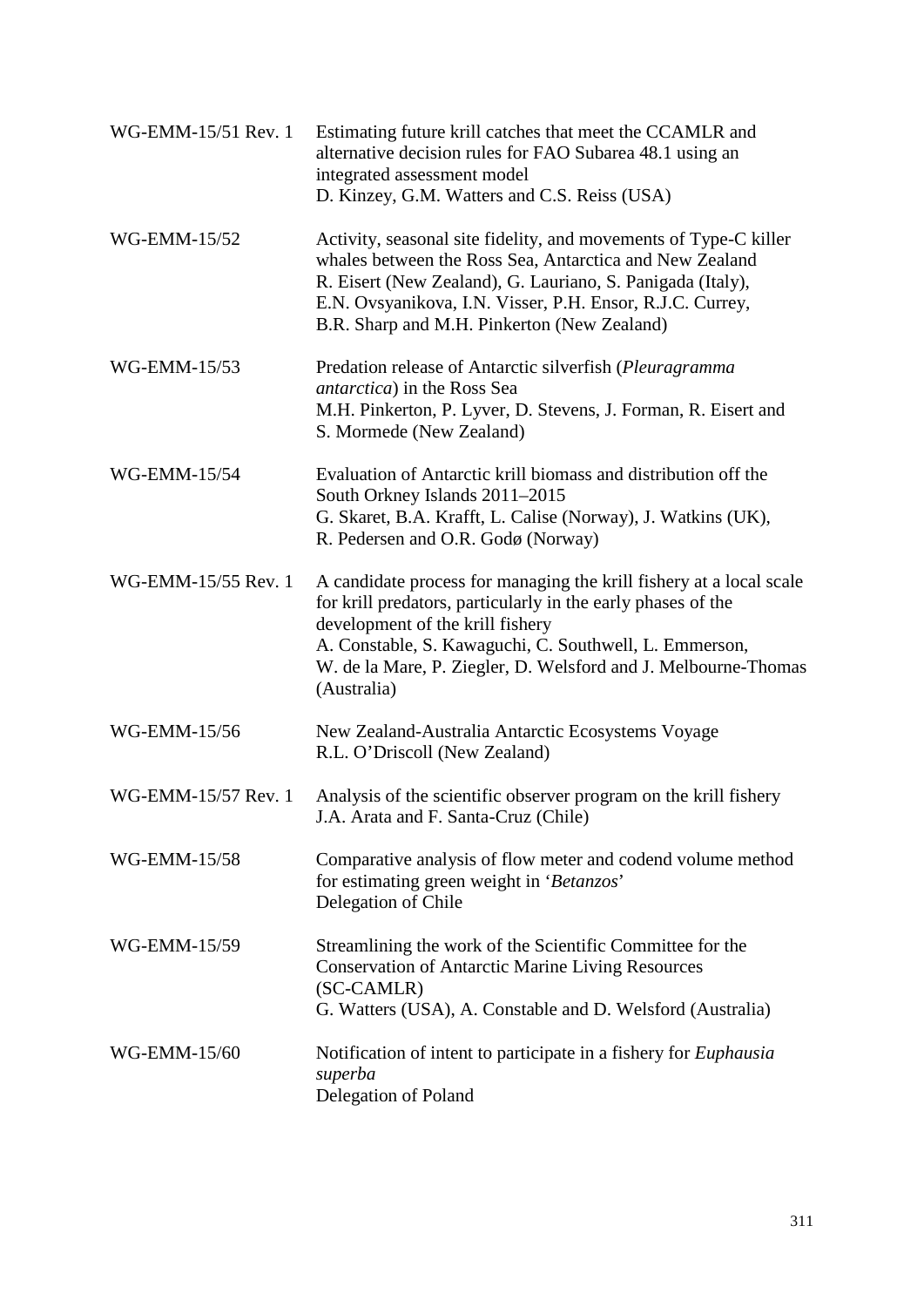| WG-EMM-15/61           | Report on 2015 Activities of the Southern Ocean Observing<br>System relevant to the work of CCAMLR<br>A. Constable (Australia), O.R. Godø (Norway) and L. Newman<br>(SOOS)                                                                                                                                                     |
|------------------------|--------------------------------------------------------------------------------------------------------------------------------------------------------------------------------------------------------------------------------------------------------------------------------------------------------------------------------|
| <b>Other Documents</b> |                                                                                                                                                                                                                                                                                                                                |
| WG-EMM-15/P01          | Marine ecosystem acoustics (MEA): quantifying processes in the<br>sea at the spatio-temporal scales on which they occur<br>O.R. Godø, N.O. Handegard, H.I. Browman, G.J. Macaulay,<br>S. Kaartvedt, J. Giske, E. Ona, G. Huse and E. Johnsen<br>ICES J. Mar. Sci., 71 (8) (2014): 2357-2369                                    |
| WG-EMM-15/P02          | Re-constructing historical Adélie penguin abundance estimates by<br>retrospectively accounting for detection bias<br>C. Southwell, L. Emmerson, K. Newbery, J. McKinlay, K. Kerry,<br>E. Woehler and P. Ensor<br>PLoS ONE, 10 (4) (2015): e0123540,<br>doi: 10.1371/journal.pone.0123540                                       |
| WG-EMM-15/P03          | Remotely operating camera network expands Antarctic seabirds<br>observations of key breeding parameters for ecosystem<br>monitoring and management<br>C. Southwell and L. Emmerson<br>J. Nat. Conserv., 23 (2015): 1-<br>8, http://dx.doi.org/10.1016/j.jnc.2014.11.002                                                        |
| WG-EMM-15/P04          | Spatially extensive standardized surveys reveal widespread, multi-<br>decadal increase in East Antarctic Adélie penguin populations<br>C. Southwell, L. Emmerson, J. McKinlay, K. Newbery<br>(Australia), A. Takahashi, A. Kato (Japan), C. Barbraud,<br>K. Delord and H. Weimerskirch (France)<br><i>PLoS ONE</i> (in review) |
| <b>WG-EMM-15/P05</b>   | The reliability of VHF telemetry data for measuring attendance<br>patterns of marine predators: a comparison with Time Depth<br>Recorder data<br>A.D. Lowther, H. Ahonen, G. Hofmeyr, W.C. Oosthuizen,<br>P.J. Nico De Bruyn, C. Lydersen and K. Kovacs<br>Mar. Ecol. Progr. Ser. (in review)                                  |
| WG-EMM-15/P06          | A small unmanned aerial system for estimating abundance and<br>size of Antarctic predators<br>M.E. Goebel, W.L. Perryman, J.T. Hinke, D.J. Krause,<br>N.A. Hann, S. Gardner and D.J. LeRoi<br>Polar Biol., (2015), doi: 10.1007/s00300-014-1625-4                                                                              |